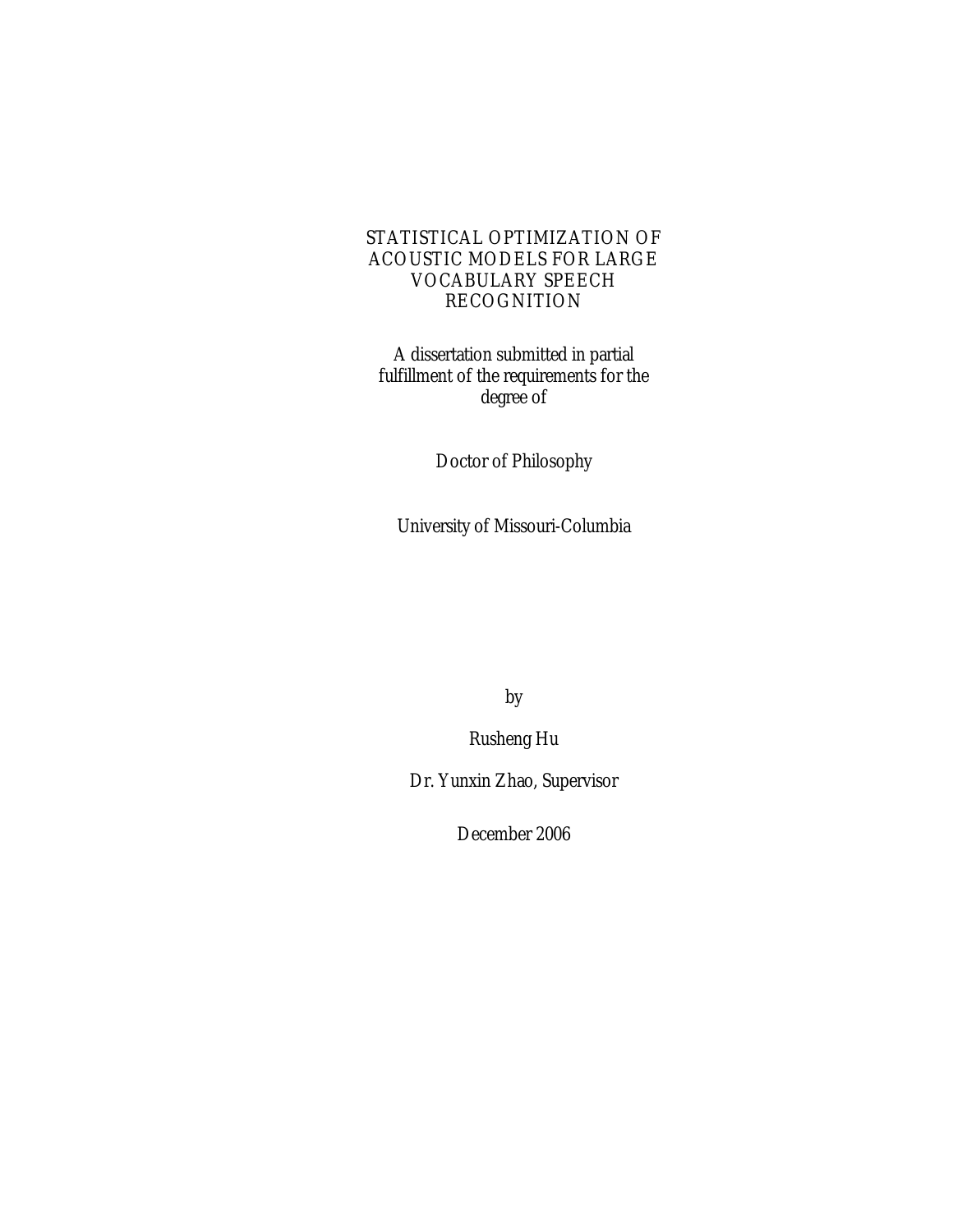The undersigned, appointed by the Dean of the Graduate School, have examined the dissertation entitled

## STATISTICAL OPTIMIZATION OF ACOUSTIC MODELS FOR LARGE VOCABULARY SPEECH RECOGNITION

Presented by Rusheng Hu

A candidate for the degree of Doctor of Philosophy

And hereby certify that in their opinion it is worthy of acceptance.

Professor Yunxin Zhao

Professor Xinhua Zhuang

Professor Dominic K.C. Ho

Professor Hongchi Shi

Professor Allanus Tsoi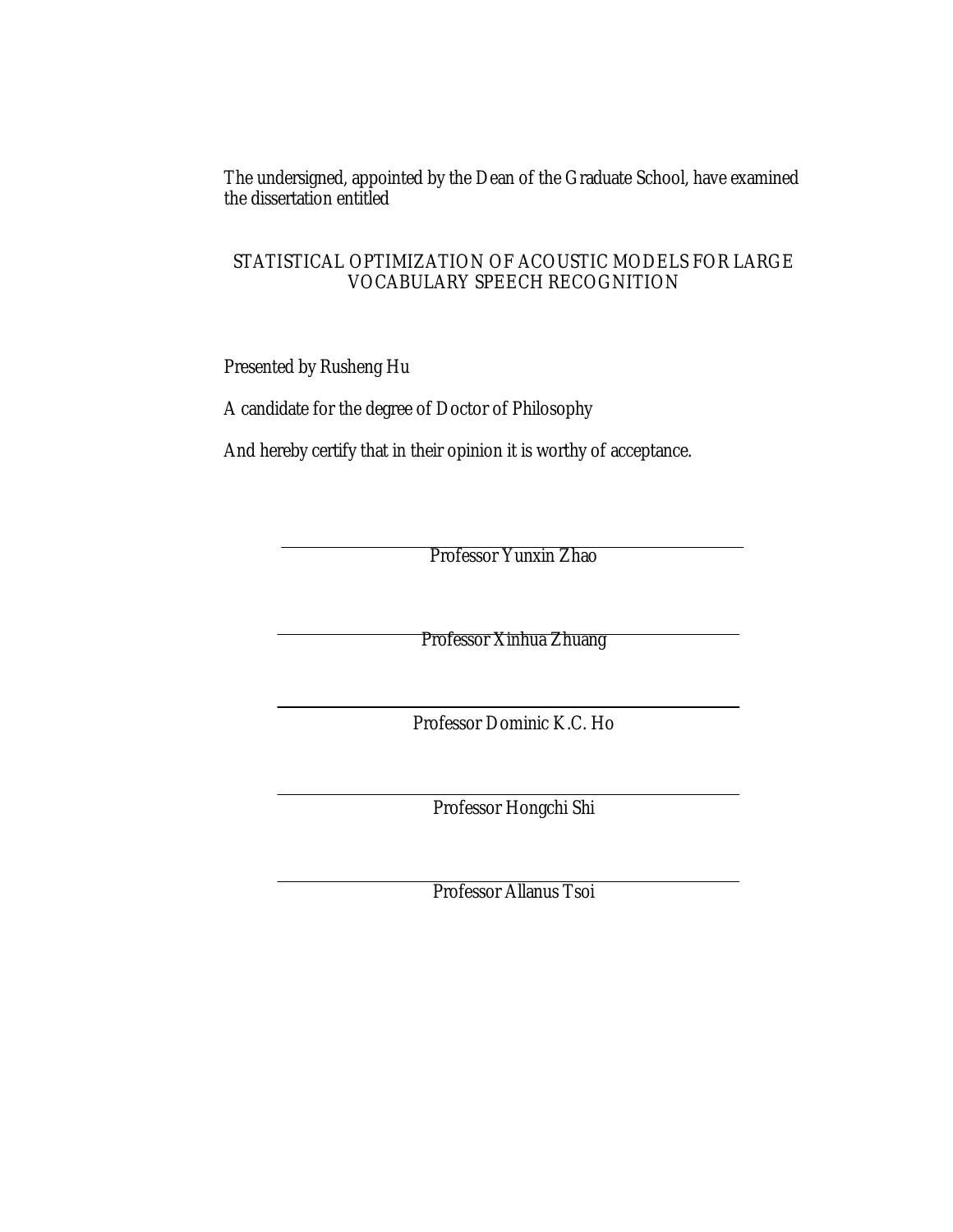#### ACKNOWLEDGMENTS

The author wishes to thank my supervisor, Dr. Yunxin Zhao. I could not have imagined having a better advisor and mentor for my PhD, and without her knowledge, perceptiveness and guidance, I would never have finished. Thank-you to my graduate committee members, Dr. Xinhua Zhuang, Dr. Hongchi Shi, Dr. Dominic K.C. Ho and Dr. Allanus Tsoi, for managing to read the whole writing and always giving inspirational comments. I would also like to thank all the rest of the academic and support stuff of the Department of Computer Science at the University of Missouri-Columbia, for their kindness and help during my graduate study.

Much respect to my officemates, working with them has been a great experience. In particular, many thanks to Xiaolong Li, Rong Hu, Jian Xue, Lili Che and Xiaojia Zhang, for their friendship and collegial support.

I can not end without thanking my best friend, Wan Yan, on whose endless encouragement and love I have relied throughout my study, especially during those hard times. Wherever she is, I hope to continue, in my own small way, the noble mission she inspired me. It is to her that I dedicated this work.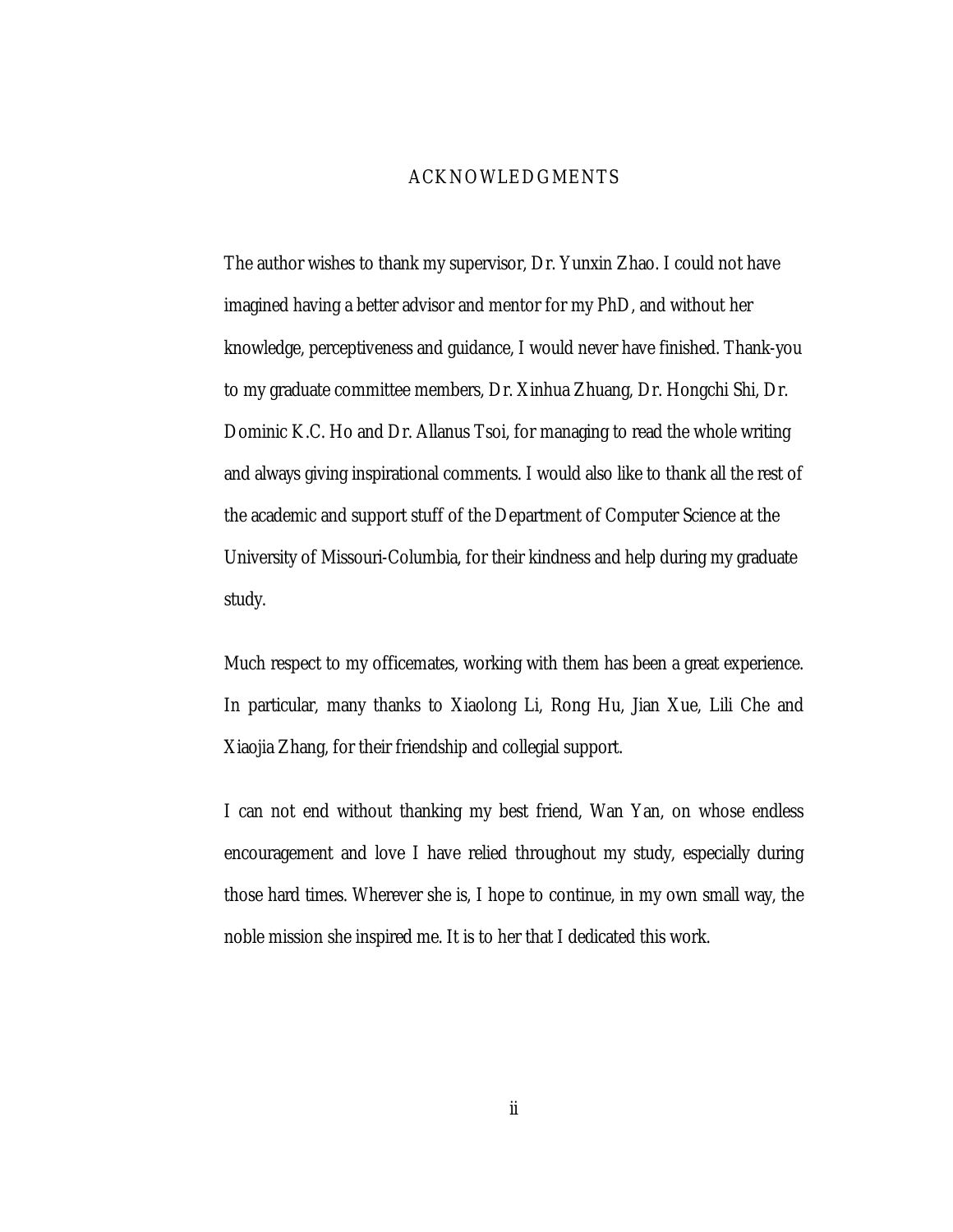# TABLE OF CONTENTS

|    | Chapters |  |  |  |
|----|----------|--|--|--|
|    |          |  |  |  |
| 2. |          |  |  |  |
|    |          |  |  |  |
|    |          |  |  |  |
|    |          |  |  |  |
|    |          |  |  |  |
|    |          |  |  |  |
|    |          |  |  |  |
|    |          |  |  |  |
|    |          |  |  |  |
|    |          |  |  |  |
|    |          |  |  |  |
|    |          |  |  |  |
|    |          |  |  |  |
| 3. |          |  |  |  |
|    |          |  |  |  |
|    |          |  |  |  |
|    |          |  |  |  |
|    |          |  |  |  |
|    |          |  |  |  |
|    |          |  |  |  |
|    |          |  |  |  |
|    |          |  |  |  |
|    |          |  |  |  |
| 4. |          |  |  |  |
|    |          |  |  |  |
|    |          |  |  |  |
|    |          |  |  |  |
|    |          |  |  |  |
|    |          |  |  |  |
| 5. |          |  |  |  |
|    |          |  |  |  |
|    |          |  |  |  |
|    |          |  |  |  |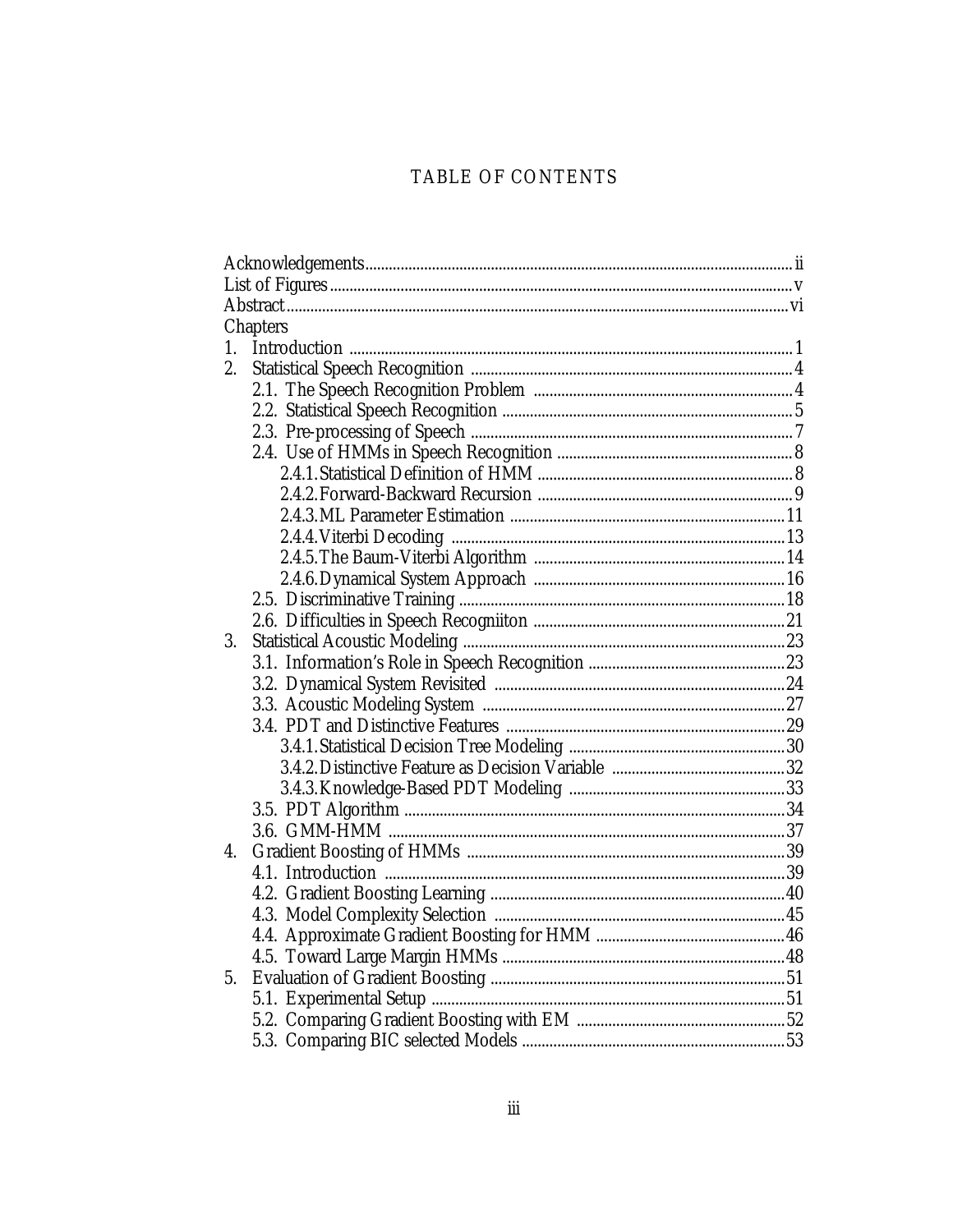| 6. |  |  |
|----|--|--|
|    |  |  |
|    |  |  |
|    |  |  |
|    |  |  |
|    |  |  |
|    |  |  |
|    |  |  |
|    |  |  |
|    |  |  |
| 7. |  |  |
|    |  |  |
|    |  |  |
|    |  |  |
|    |  |  |
|    |  |  |
|    |  |  |
|    |  |  |
|    |  |  |
|    |  |  |
| 8. |  |  |
|    |  |  |
|    |  |  |
|    |  |  |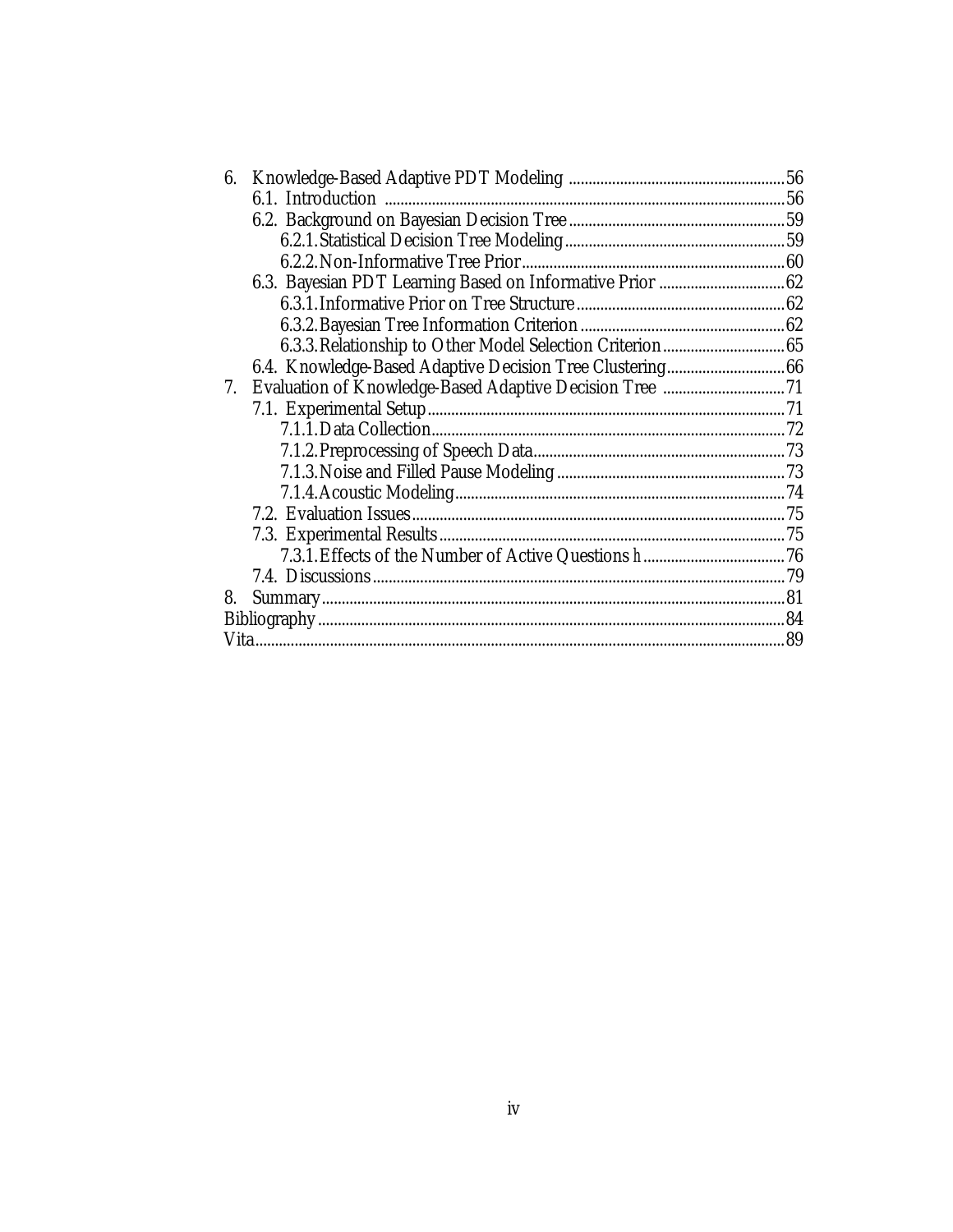# LIST OF FIGURES

| Number                                                                      | Page |
|-----------------------------------------------------------------------------|------|
| Fig. 2.1 The source-channel model of speech recognition                     | 4    |
| Fig. 2.2 Diagrams of speech recognition system                              | 5    |
| Fig. 2.3 A hidden Markov process                                            | 8    |
| Fig. 2.4 Diagram of state-space model                                       | 17   |
| Fig. 3.1 An articulatory state detection based speech recognition framework | 24   |
| Fig. 3.2 Observed features in speech processing-a speech production view    | 25   |
| Fig. 3.3 Speech production dynamics                                         | 26   |
| Fig. 3.4 DBN representation of IO-HMM                                       | 27   |
| Fig. 3.5 BN representation for traditional modeling of speech dynamics      | 28   |
| Fig. 3.6 Probabilistic decision tree                                        | 30   |
| Fig. 3.7 Proposed knowledge-based adaptive PDT modeling                     | 33   |
| Fig. 4.1 Two mixtures of 16 Gaussians obtained by EM & GB                   | 40   |
| Fig. 5.1 Histogram of number of Gaussians per state                         | 53   |
| Fig. 5.2 Histogram for BIC selected baseline models                         | 54   |
| Fig. 5.3 Histogram for BIC selected Gradient Boosted models                 | 55   |
| Fig. 6.1 Diagram of knowledge-based adaptive PDT                            | 67   |
| Fig. 6.2 The BTIC based decision tree construction scheme                   | 70   |
| Fig. 7.1 Automatic captioning system for telemedicine                       | 72   |
| Fig. 7.2 Model complexity (number of states) vs. h                          | 78   |
| Fig. 7.3 Word accuracy $(\%)$ vs. h                                         | 78   |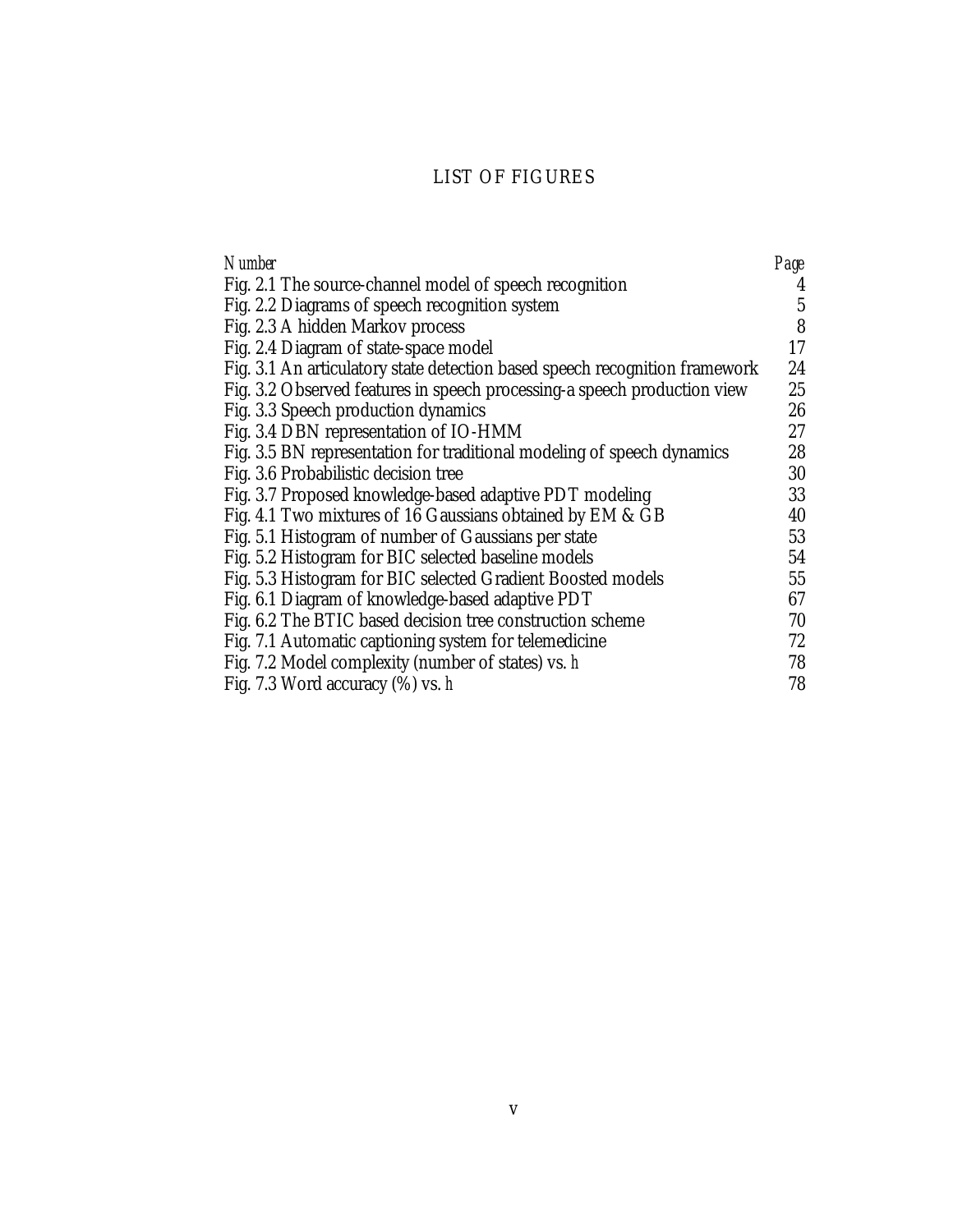### **ABSTRACT**

This dissertation investigates statistical optimization of acoustic models in speech recognition. Two new optimization methods are proposed for phonetic decision tree (PDT) search and Hidden Markov modeling (HMM)-- the knowledge-based adaptive PDT algorithm and the HMM gradient boosting algorithm.

Investigations are conducted to applying both methods to improve word error rate of the state-of-the-art speech recognition system. However, these two methods are developed in a general machine learning background and their applications are not limited to speech recognition.

The HMM gradient boosting method is based on a function approximation scheme from the perspective of optimization in function space rather than the parameter space, based on the fact that the Gaussian mixture model in each HMM state is an additive model of homogeneous functions (Gaussians). It provides a new scheme which can jointly optimize model structure and parameters. Experiments are conducted on the World Street Journal (WSJ) task and good improvements on word error rate are observed.

The knowledge-based adaptive PDT algorithm is developed under a trend toward knowledge-based systems and aims at optimizing the mapping from contextual phones to articulatory states by maximizing implicit usage of the phonological and phonetic information, which is presumed to be contained in large data corpus. A computational efficient algorithm is developed to incorporate this prior knowledge in PDT construction. This algorithm is evaluated on the Telehealth conversational speech recognition and significant improvement on system performance is achieved.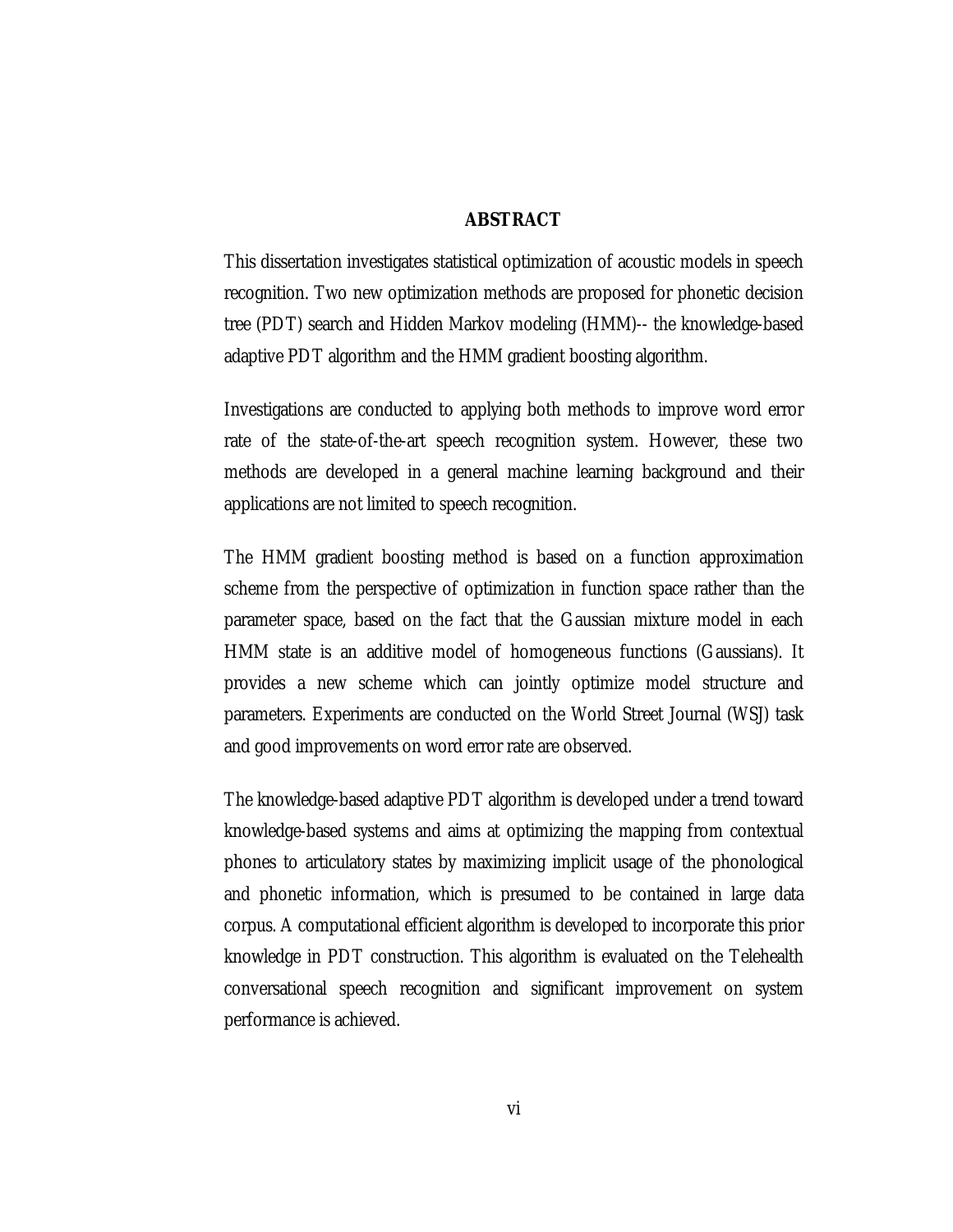## *Chap ter 1*

## INTRODUCTION

Telemedicine or telehealth is becoming an important means of providing quality health care to rural areas and needed patients in the United States [1], among which an important application of spoken language processing is to provide voice-driven automatic captioning system to hearing impaired users. Developing such a system in telemedicine domain is challenging in several ways. First, telehealth conversations are spontaneous and contain various amounts of filledpauses, repetitions, repairs and noises. Second, relatively sparse training data make it difficult to train a large number of parameters in both acoustic and language modeling. Third, variations in speaking style and fluency call for effective methods to describe the pronunciation patterns of different speakers [2]. This dissertation is an effort to answer these challenges from a perspective of acoustic modeling, which includes of several innovative works carried out at the Spoken Language and Information Processing Lab in the University of Missouri-Columbia.

Major contributions of this work can be divided into two parts: firstly, a new acoustic modeling architecture is developed under a unified view of hidden Markov process (HMP) to improve the mapping between two traditional structures in speech-one physical or phonetic, the other cognitive or linguistic. In this new framework, a distinct "distinctive feature parsing" module is introduced to project logical models (triphones) into a high dimensional space, as defined by phonological rules. These logically generated features are then used to interpret correlations of the phonologically defined states. This standalone module can be as simple as generating "yes" or "no" answers to the traditional question sets as used by HTK, or as complex as those layered structures in [3], and most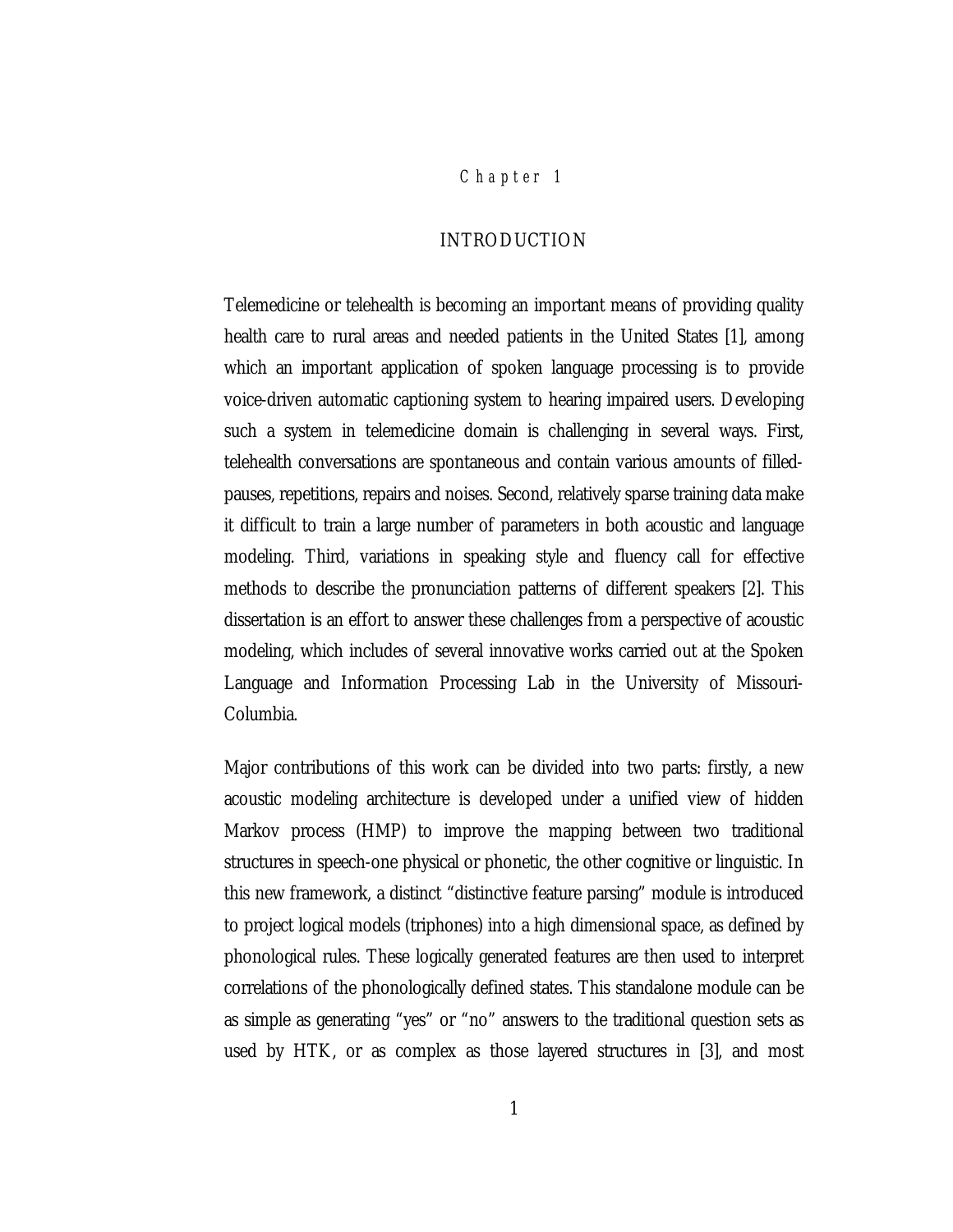importantly, it can also be made adaptive to different task domains. Therefore, the traditional HMM state-tying procedure can be divided into two sequential processes: linguistic knowledge based "distinctive feature parsing" and decision theoretical class mapping. Each of them requires different expertise and can be developed independently. Although standard class mapping algorithms can be developed for different problems, such as classification and regression tree (CART), the "distinctive feature parsing" mechanism of reading speech should be different from that of conversational speech.

The second part of the contributions relates to investigation of two core algorithms used in traditional acoustic modeling-phonetic decision tree search and HMM training, which optimal solutions are still unknown. Two new statistical learning algorithms are proposed for overcoming known weaknesses in the existing algorithms, i.e., the difficulties in selecting optimal phonological rule sets in PDT construction and in determining optimal HMM structures. For the first problem, a knowledge-based adaptive PDT algorithm is developed on the basis of the concept of articulatary state mapping, which aims at optimizing the implicit usage of rich linguistic-phonetic information contained in large speech recognition corpuses. For the second problem, a gradient boosting algorithm is developed to jointly optimize model structure and parameters, given the fact that the Gaussian mixture densities in each HMM state is an additive model of homogeneous functions (Gaussians). Work presented here shows that each of the newly proposed algorithms can consistently improve speech recognition performance over existing algorithms.

The rest of this dissertation is organized as following: Chapter 2 introduces the speech recognition problem and gives a brief overview of automatic speech recognition, Chapter 3 discusses acoustic modeling in a statistical dynamic system framework and presents the new architecture of the knowledge-based adaptive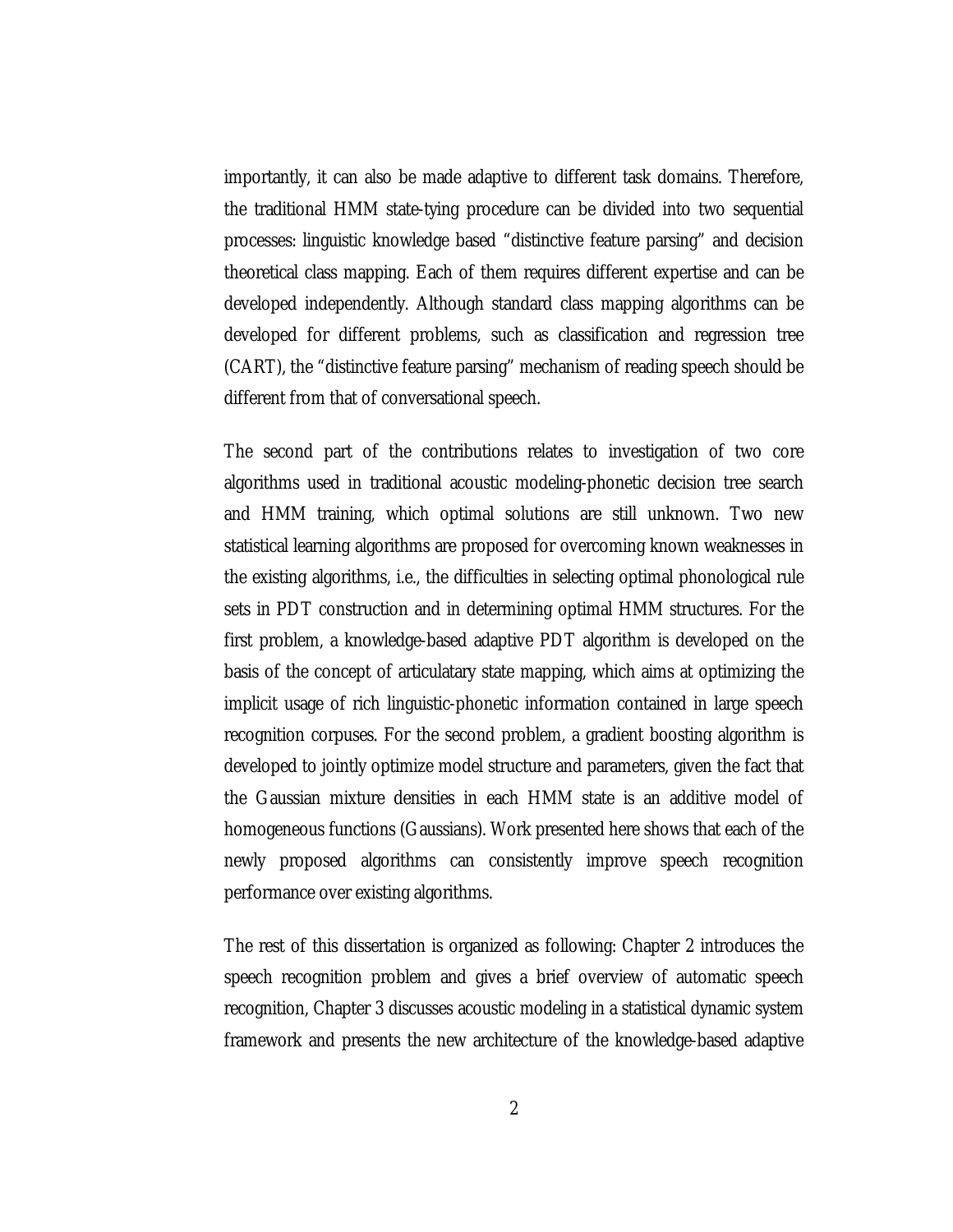PDT modeling, Chapter 4 concerns the theory of HMM gradient boosting and issues of its implementation with experiments presented in Chapter 5, Chapters 6 and 7 give detailed description and experiments of the knowledge-based adaptive PDT algorithm, and conclusion as well as discussions are made in Chapter 8.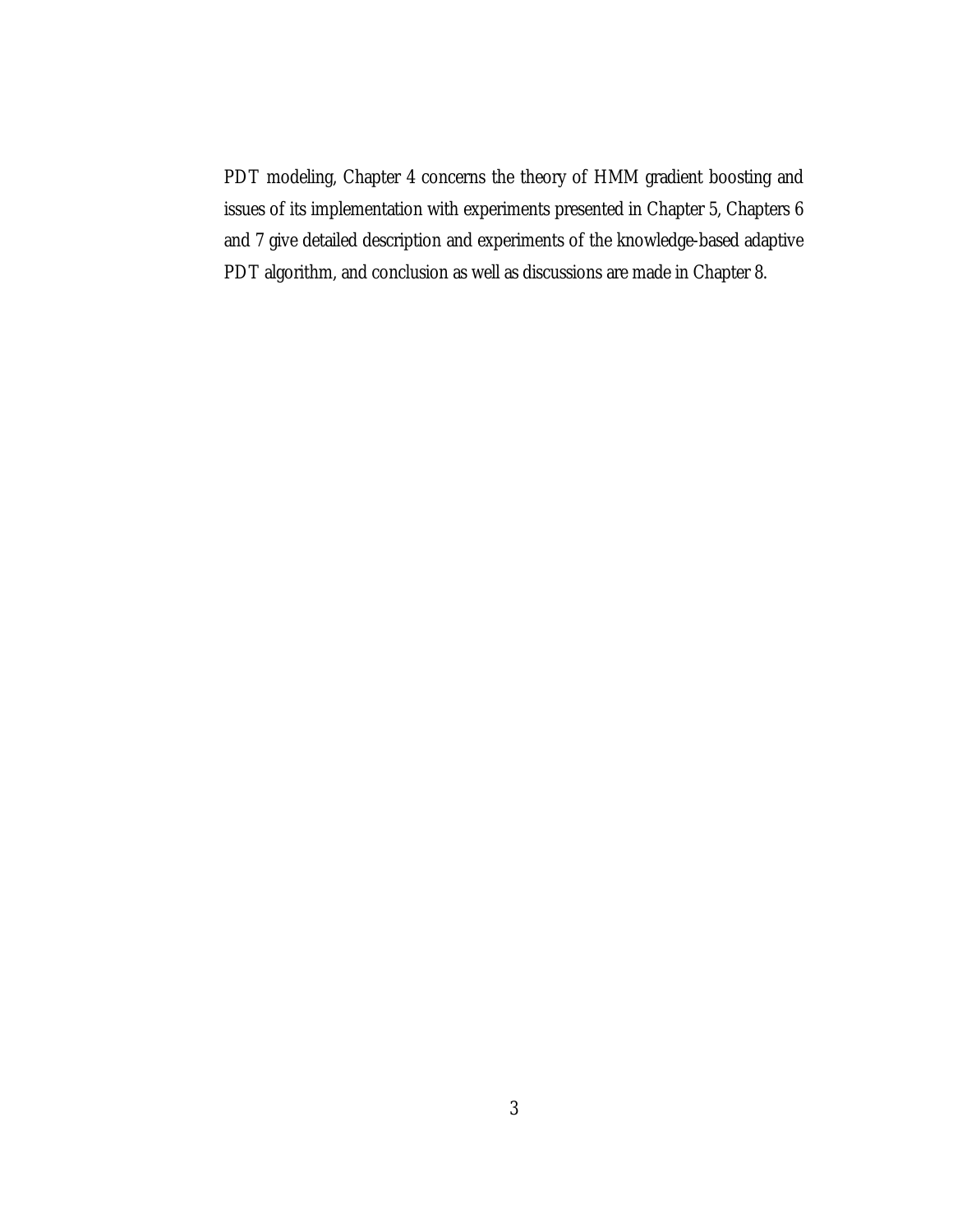#### *Chap ter 2*

## STATISTICAL SPEECH RECOGNITION

#### 2.1 The Speech Recognition Problem

The speech recognition problem, as traditionally defined, is the task of taking an utterance of speech signal and converting it into a text sequence as close as possible to what was represented by the acoustic data. The task can be viewed as a decoding problem in a source-channel representation, shown in Figure 2.1 [4].



Figure 2.1 The source-channel model of speech recognition [4]

This representation begins with a speaker creating an utterance which consists of sound waves. The sound waves are then captured by a microphone and converted to electrical signals, which are then transmitted through some channels (such as telephone line or network). As a result, the original signal undergoes some known or unknown filtering and may also be contaminated by additive noise before it reaches the receiver for processing by a speech recognition system. Modern speech recognition system works by searching over a large space of sentence representations to determine the hypothesis which has the highest probability of generating the speech utterance. To do this, acoustic signals first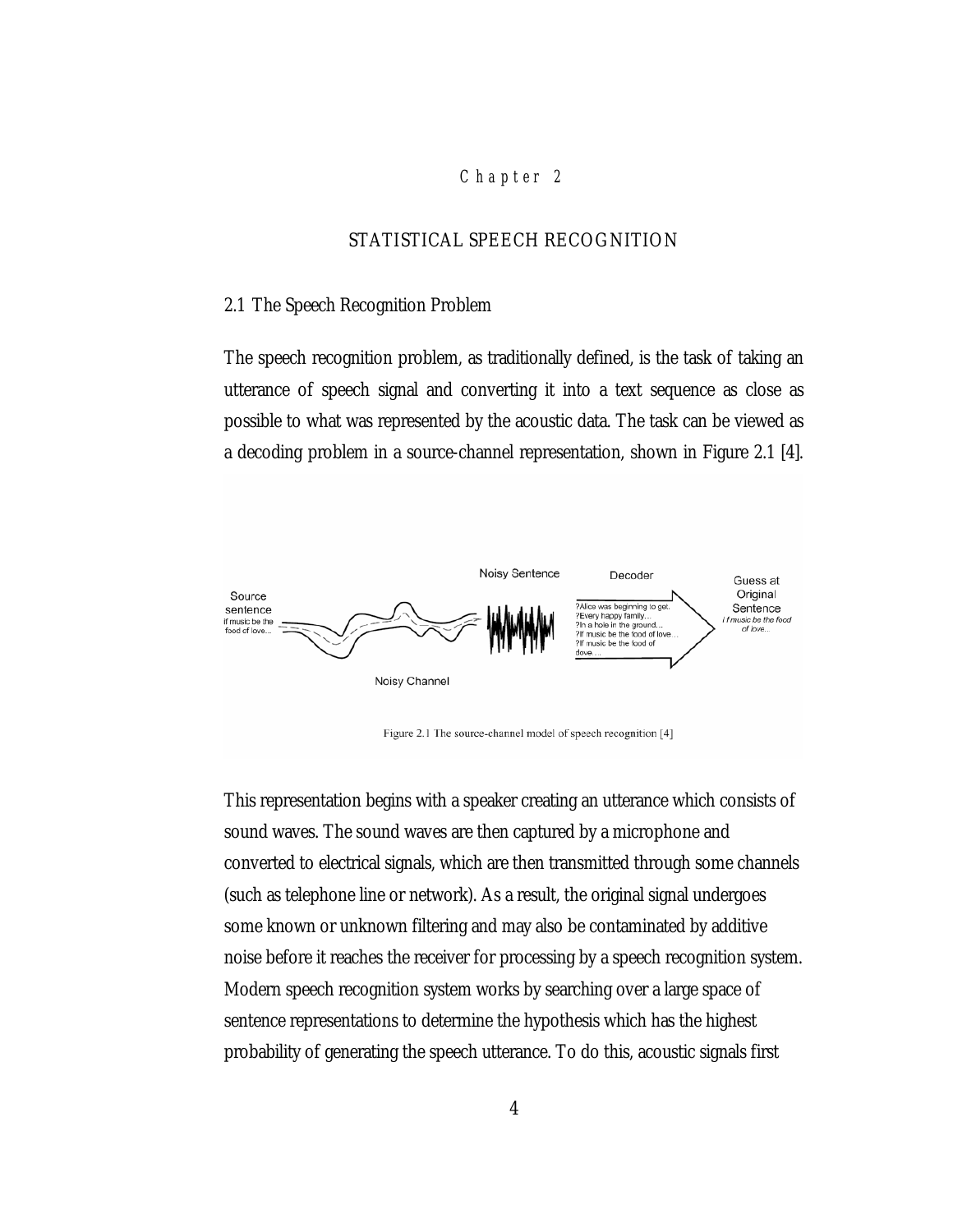need to be pre-processed to generate features which retain only information necessary for speech recognition task. Second, statistical models of word-level sentence realization (N-grams), phone-level word realization (HMMs) and acoustic realization of phones (GMMs) need to be estimated from certain amount of training data. Finally, fast and memory-efficient searching algorithms are needed for picking the best match of the utterance out of a huge number of hypotheses. Figure 2.2 shows a general diagram for speech recognition.



Figure 2.2 Diagram of Speech Recognition System

#### 2.2 Statistical Speech Recognition

Given the acoustic observation sequence  $O = O_1, O_2, \ldots, O_T$ , the recognition system needs to find a word string  $\hat{W}$  which is the closest guess to the sequence of words spoken by the speaker,  $W^* = w_1, w_2, ..., w_N$ . According to Bayesian decision theory,  $\hat{W}$  is determined by a MAP decision rule, i.e.

$$
\hat{W} = \underset{W}{\arg \max_{W} p(W|O)}\n\n= \underset{W}{\arg \max_{W} p(O|W)P(W)}\n\n= \underset{W}{\arg \max_{W} p(O|W)P(W)}\n\n(2.1)
$$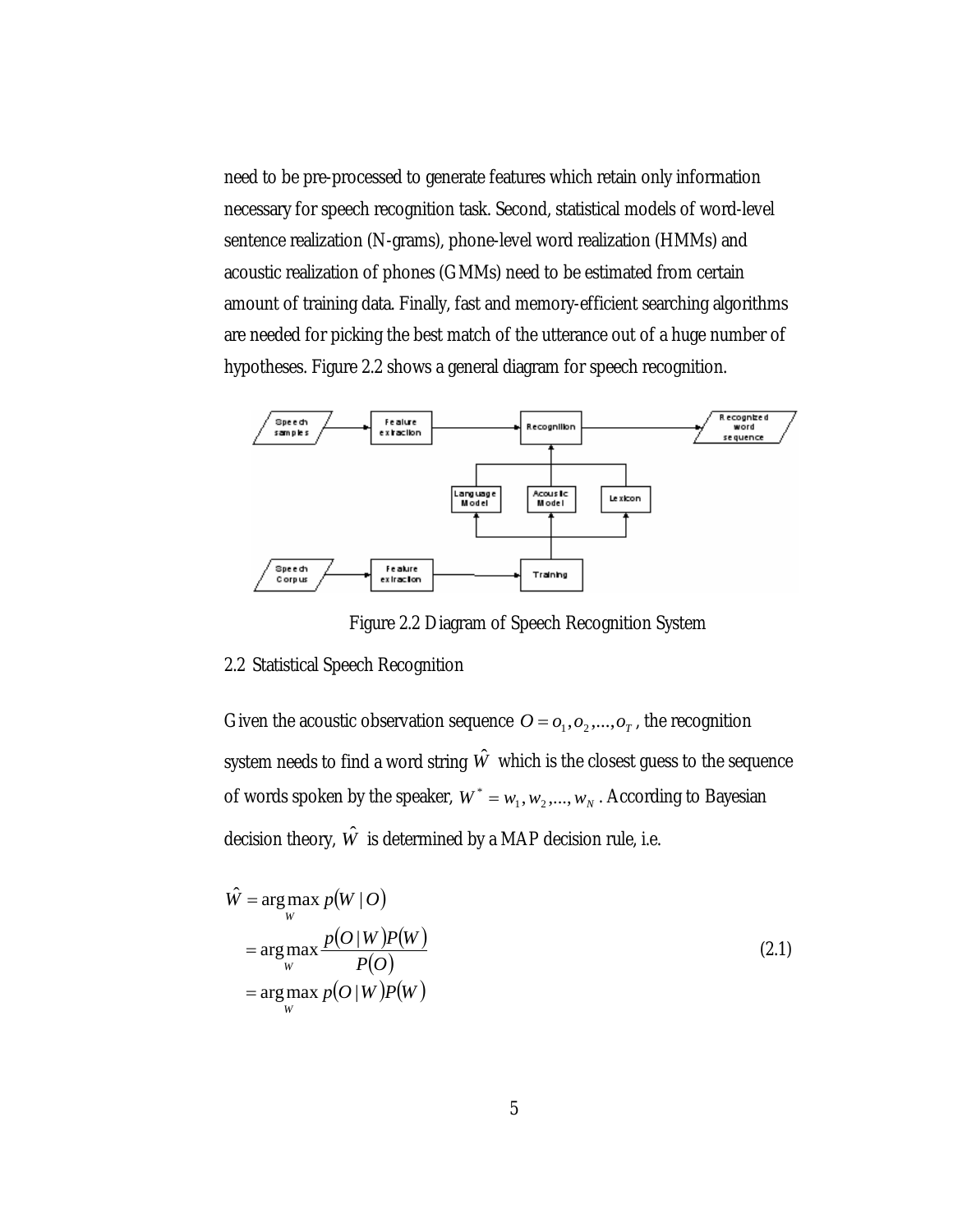where the observation likelihood  $p(O|W)$  is evaluated based on an acoustic model and the prior probability  $p(W)$  is determined by a language model. Note that the denominator  $p(O) = \sum_{w_i} p(O \mid W') p(W')$ *W*  $p(O) = \sum p(O|W')p(W')$ , the probability of acoustic observation, can be neglected because it is the same for all hypotheses *W* and will not affect the decision.

Statistical modeling for estimating the prior probability  $p(W)$  of a given utterance *W* is called language modeling. The most commonly used language model is the n-gram, which uses the previous  $n-1$  words to predict the  $n<sup>th</sup>$  word, i.e., the probability of the  $n^h$  word is conditional on the previous  $n-1$  words. These conditional probabilities are estimated from counting the relative frequencies in a large speech corpus. Given the conditional probabilities, the joint probability of sequence of words  $W = w_1, w_2, ..., w_N$  can be computed by the chain rule:

$$
p(w_1, w_2, \dots, w_{n-1}, w_n) = \prod_{k=1}^{N} p(w_k | w_{k-1}, \dots, w_{k-n+1})
$$
\n(2.2)

Most commonly used n-grams are bigram  $(n = 2)$  and trigram  $(n = 3)$  language models.

The acoustic model  $p(O | W)$  typically consists of two parts. The first is to describe how a word sequence can be represented by sub-word units, often known as pronunciation modeling. The second is the mapping from each subword units to acoustic observations [3]. Algorithms used in acoustic modeling involves phonetic decision tree (PDT) and hidden Markov model (HMM). HMM will be explained in section 2.4, and introduction of PDT will be given in chapter 3.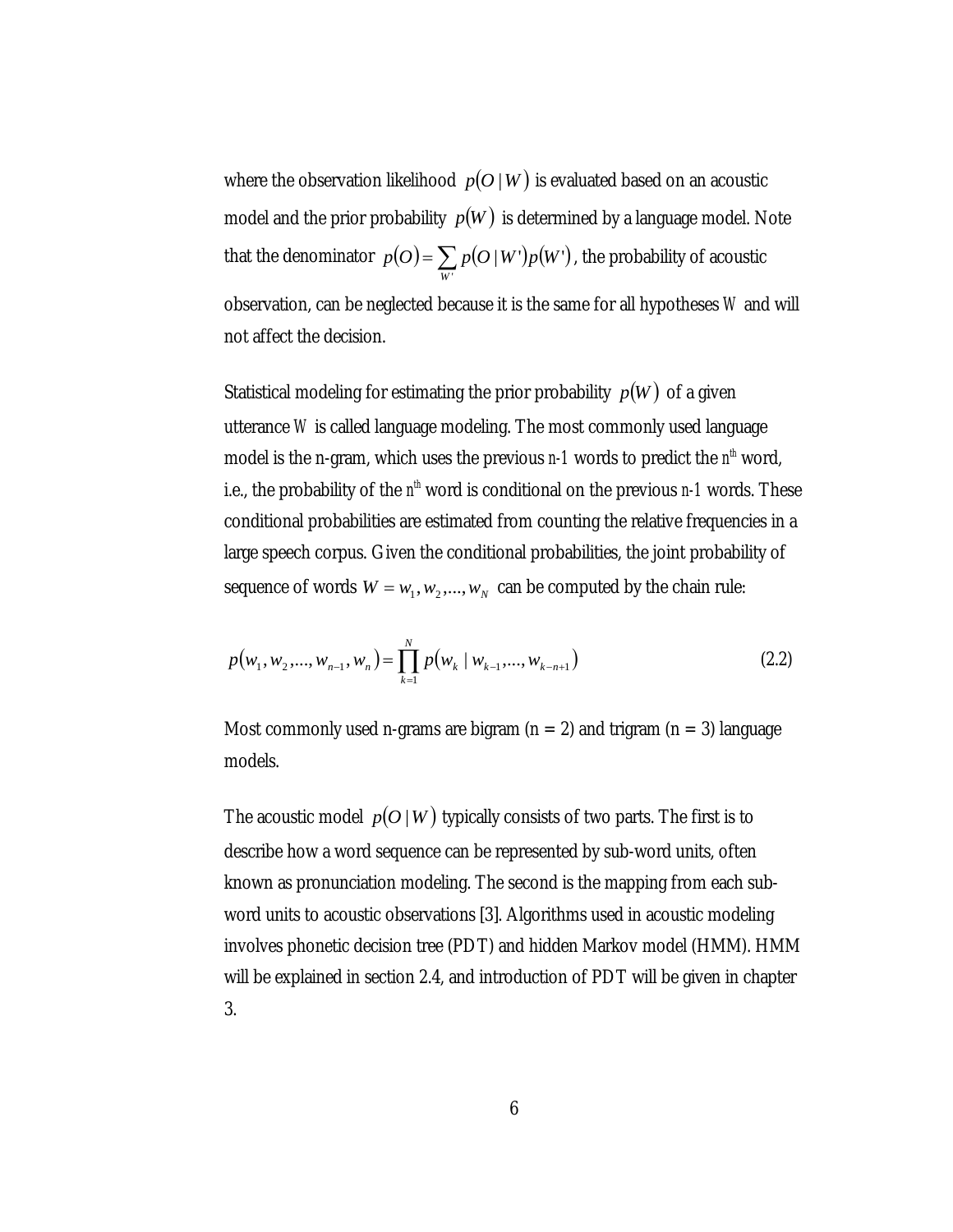### 2.3 Pre-processing of Speech

Speech recognition requires effective representation of speech signals. The raw data as input to ASR system is the speech waveform sampled at a rate perhaps 8 kHz (for telephone speech) or between 16-20 kHz. This data is pre-processed to generate feature vectors which retain only necessary information for the speech recognition task, referred to as feature extraction. Each feature vector is often computed from a 10ms frame, with an overlapped sliding window of 20 to 25 ms. Well-known feature extraction algorithms include [5]:

- 1. Mel Frequency Cepstral Coefficients (MFCC)- the cepstrum resulted from first warping the log energy spectrum according to the Mel frequency scale and then taking the cosine transform.
- 2. Perceptual Linear Prediction (PLP)- a variation of linear prediction coefficients taking into account human auditory perceptions [6].

MFCC and PLP are considered to be short-term locally stationary features and can not cover the temporal dynamics in speech. It is a common practice to use first-order and second-order time-derivatives of static features to capture such information.

Extracted features can be further transformed to improve ASR system performance. Such transformation algorithms include principal components analysis (PCA), linear discriminant analysis (LDA or HLDA [7]), vocal tract length normalization (VTLN) and independent component analysis (ICA) [8]. The ultimate goal of speech pre-processing is to produce discriminative and robust features to close the gap between the performance of human listeners and that of ASR systems. However, there is still much work remains to be done to fulfill this task.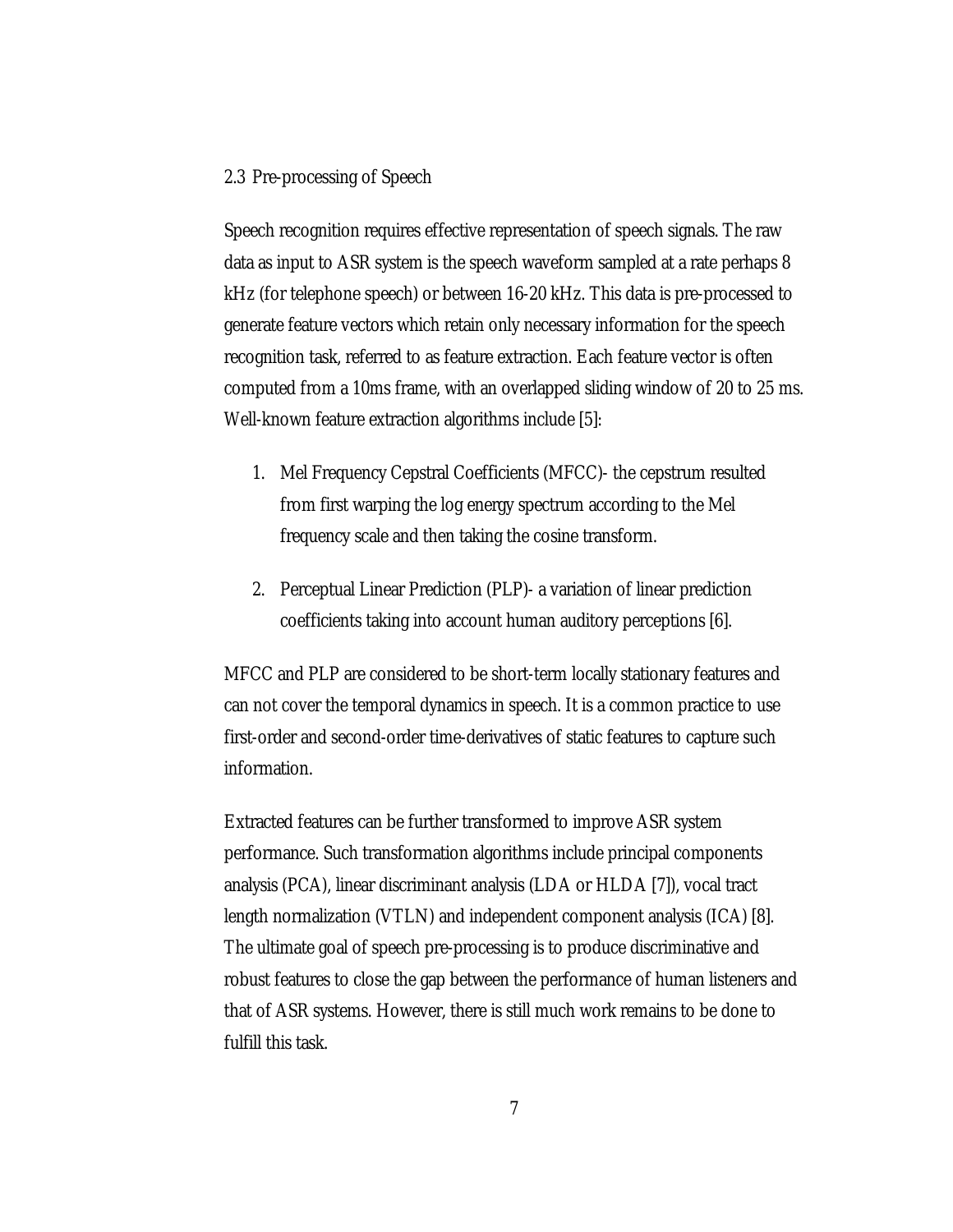#### 2.4 Use of HMMs in Speech Recognition

The core statistical modeling technique in ASR system is Hidden Markov Model (HMM), which is used to model the production of speech signals and to compute the acoustic score  $p(O|W)$  [9]. When the emphasis is on the dynamic process itself rather than on its function as a statistical model, HMM is also referred to as hidden Markov process (HMP). In an information theoretical view, HMP is defined to be a discrete-time finite state homogeneous Markov chain observed through a discrete-time memoryless invariant channel, shown in Figure 2.3 [10].



Fig. 2.3 A hidden Markov process (HMP).

where the state variable  $S_t$ , observation variable  $Y_t$ , and the emission probability  $b(y_t | s_t)$  are as defined in the following section.

## 2.4.1. Statistical Definition of HMM

There is a substantial literature on the theory and application of HMM, see for instance [10], [11], [12], [13] and [14]. The definitions and notations of a basic HMM presented here follow those given in [10]. Let  ${Y_1, Y_2,..., Y_T}$  denote an observation sequence taking the values in an observation space *Y*, which is regarded as a realization of a discrete-time Markov process  $\{S_1, S_2, ..., S_T\}$  that takes the values in a finite state space *S*. Without loss of generality denote  $S = \{1, 2, ..., M\}$ , let  $\pi_j = p(S_j = j)$  be the probability that the initial state is *j* and  $\pi = {\pi_1,...,\pi_M}$  represent the prior distribution. The Markov process is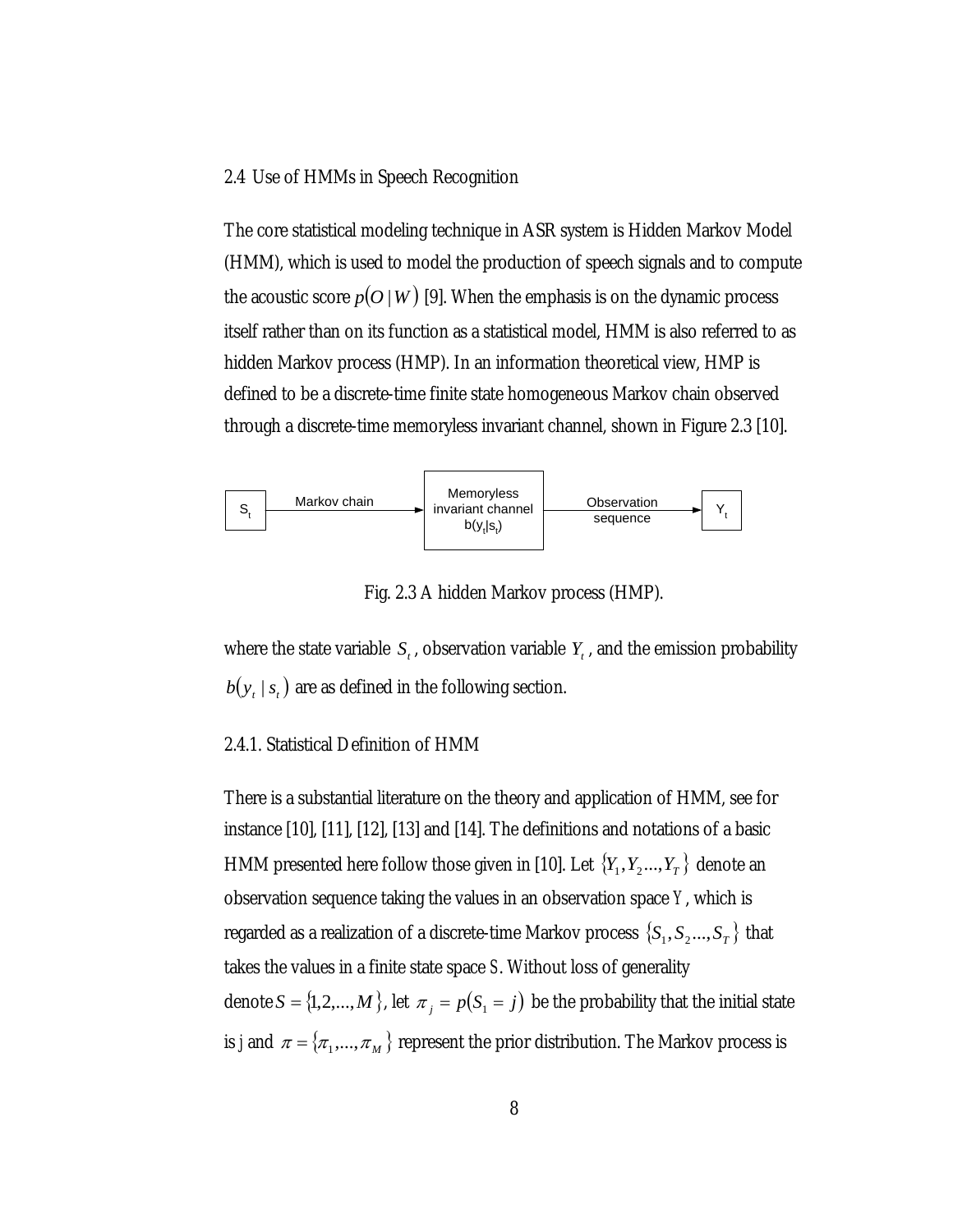assumed (time-) homogeneous and the Markov property is specified by the transition probabilities  $a_{ij} = p(S_i = j | S_{i-1} = i)$ , where  $A = \{a_{ij}\}\$ is called the transition matrix. The memoryless invariant channel is described by the observation probability  $b(Y_t = y_t | S_t = s_t)$ , also known as emission probability, which denote the probability of emitting the observation from the current state. The joint density of  $(Y_1, ..., Y_n, S_1, ..., S_n)$  can be written as

$$
p(y_1, \ldots, y_n, s_1, \ldots, s_n) = p(y_1, s_1) \prod_{t=2}^n p(y_t, s_t \mid s_{t-1})
$$
\n(2.3)

Where

$$
p(y_1, s_1) = \pi_{s_1} b(y_1 \mid s_1)
$$
  
\n
$$
p(y_t, s_t \mid s_{t-1}) = a_{s_{t-1}s_t} b(y_t \mid s_t), \quad t = 2, 3, ...
$$
\n(2.4,2.5)

Using the convention  $a_{s_0s_1} = \pi_{s_1}$  for all  $s_1 \in S$  and marginalizing over all state sequence, we have the likelihood function

$$
p(y_1,..., y_n) = \sum_{s_1,...,s_n} \prod_{t=1}^n a_{s_{t-1}s_t} b(y_t | s_t)
$$
 (2.6)

There are usually three problems concerning learning and inference of HMM, namely, likelihood computation, parameter estimation, and state sequence decoding. These problems can be solved by the forward-backward recursion, ML parameter estimation (Baum algorithm), and dynamic programming (Viterbi algorithm) respectively, which will be introduced in the following.

2.4.2. Forward-backward Recursion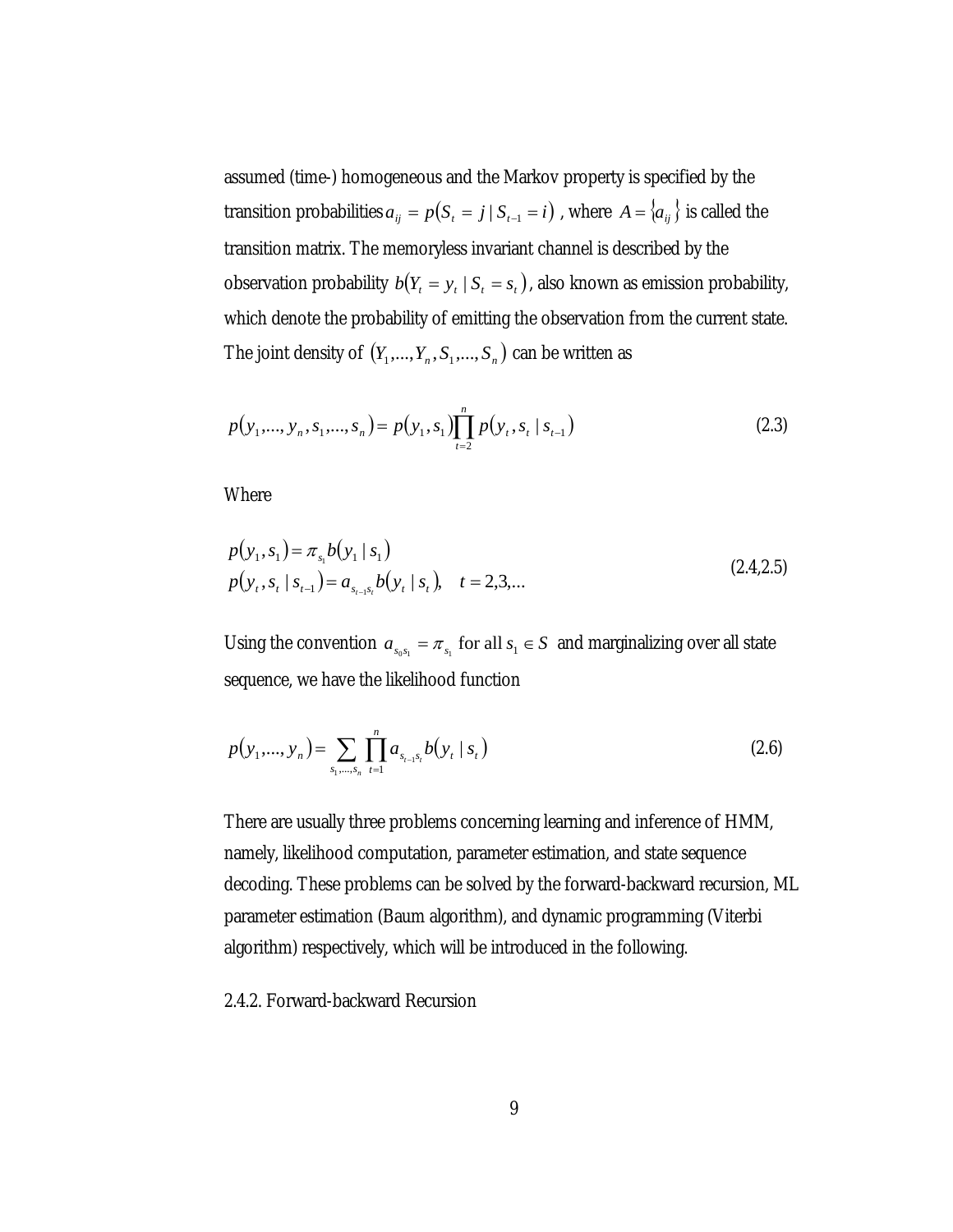The forward-backward recursions were first introduced by Chang and Hancock [13] and later rediscovered by Baum, Petrie, Soules, and Weiss [15][16]. Define the forward probability by  $\alpha_t(s_t) = p(s_t, y_1, \dots, y_t)$  and the backward probability by  $\beta_t(s_t) = p(y_{t+1},..., y_n | s_t)$  with  $\beta_t(s_t) = 1$ . Then, we have

$$
p(st, y1,..., yn) = p(st, y1,..., yt, yt+1,..., yn)
$$
  
=  $p(st, y1,..., yt)p(yt+1,..., yn | st)$   
=  $\alphat(st)\betat(st)$  (2.7)

for  $t = 1, ..., n$ . Note that equation (2.7) is from the conditional independence property of sequences  $\{y_1, ..., y_t\}$  and  $\{y_{t+1}, ..., y_n\}$  given state  $s_t$ . The forward and backward recursions are given in the following induction equations.

$$
\alpha_{t}(s_{t}) = \begin{cases} \pi_{s_{1}}b(y_{1} | s_{1}), & t = 1 \\ b(y_{t} | s_{t}) \sum_{s_{t-1}=1}^{M} \alpha_{t-1}(s_{t-1}) a_{s_{t-1}s_{t}}, & t = 2,...,n \end{cases}
$$
\n
$$
\beta_{t}(s_{t}) = \begin{cases} 1, & t = n \\ \sum_{s_{t+1}=1}^{M} \beta_{t+1}(s_{t+1}) a_{s_{t}s_{t+1}} b(y_{t+1} | s_{t+1}), & t = n-1,...,1 \end{cases}
$$
\n(2.8,2.9)

The conditional probabilities  $p(s_i | y_1, ..., y_n)$  and  $p(s_{i-1}, s_i | y_1, ..., y_n)$  can be computed as

$$
p(s_t | y_1, ..., y_n) = \frac{\alpha_t(s_t)\beta_t(s_t)}{\sum_{s_t=1}^M \alpha_t(s_t)\beta_t(s_t)}, \quad t = 1,...,n
$$
  

$$
p(s_{t-1}, s_t | y_1, ..., y_n) = \frac{\alpha_{t-1}(s_{t-1})\beta_t(s_t)a_{s_{t-1}s_t}b(y_t | s_t)}{\sum_{s_{t-1}, s_t=1}^M \alpha_{t-1}(s_{t-1})\beta_t(s_t)a_{s_{t-1}s_t}b(y_t | s_t)}
$$
(2.10,2.11)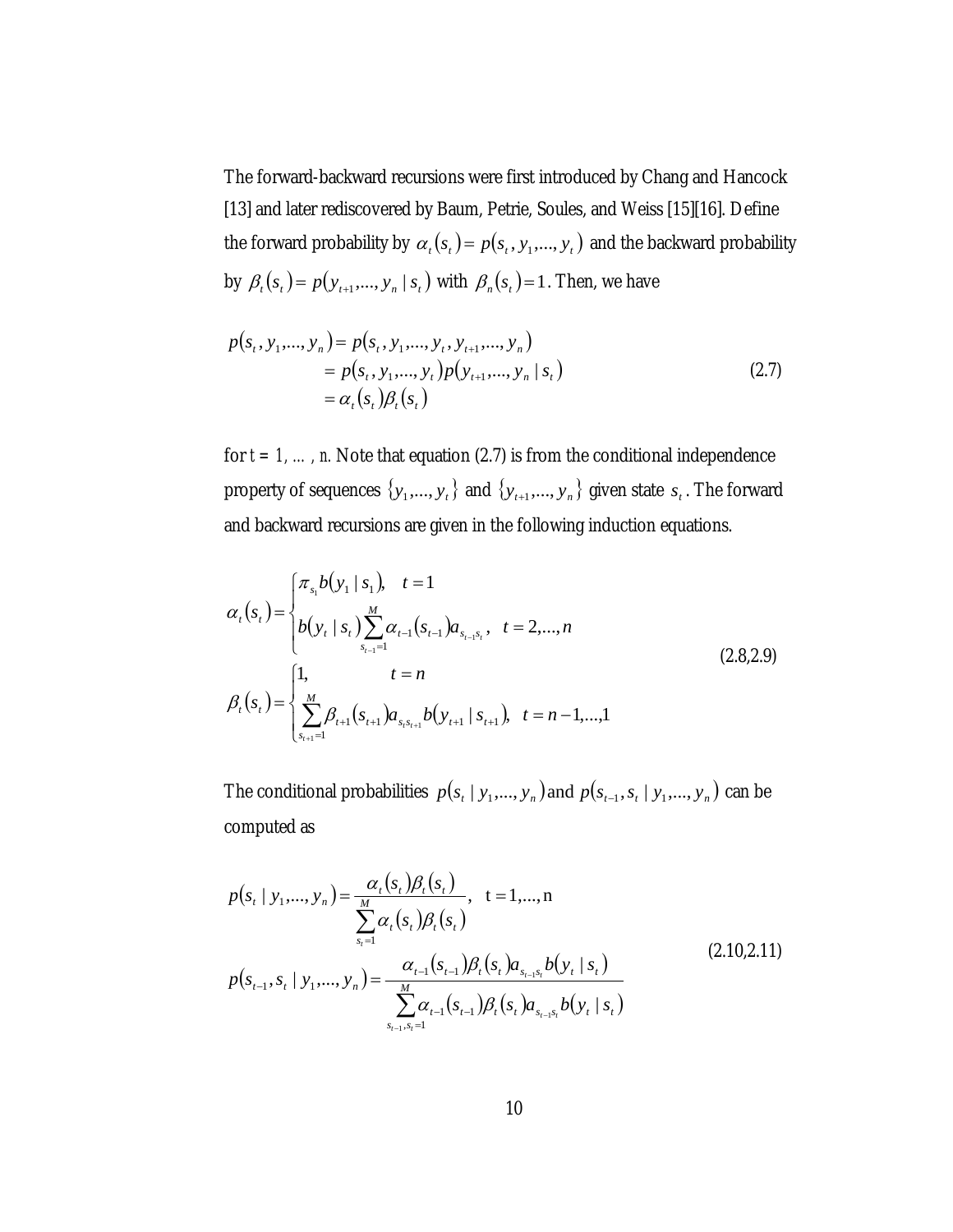The likelihood function can be obtained by using the forward recursion as

$$
p(y_1,..., y_n) = \sum_{s_n=1}^{M} \alpha_n(s_n) \qquad , \qquad (2.12)
$$

or by using the backward recursion as:

$$
p(y_1,..., y_n) = \sum_{s_1=1}^{M} \pi_{s_1} b(y_1 | s_1) \beta_1(s_1)
$$
\n(2.13)

#### 2.4.3. ML Parameter Estimation

Let  $\phi = \{\pi, A, \theta\}$  denote the parameter set of a HMP, where  $\theta = \{\theta_j, j = 1, ..., M\}$ is the parameter set of the conditional observation distributions. Assume an observation sequence  $\{y_1, ..., y_n\}$  was generated by an identifiable HMP with parameter  $\phi^0 \in \Phi$ , the maximum likelihood (ML) estimator of  $\phi^0$  is defined by

$$
\hat{\phi} = \underset{\phi \in \Phi}{\arg \max} L(\phi \mid y_1, \dots, y_n) \tag{2.14}
$$

where  $L(\phi | y_1, ..., y_n) = \log p(y_1, ..., y_n | \phi)$  is the log-likelihood function.

There is no known closed form solution for the optimization in equation (2.14) and numerical algorithms are often used. The Baum algorithm is such a computationally efficient algorithm which belongs to the family of expectationmaximization (EM) algorithms proposed by Dempster, Laird and Rubin [17]. As other EM algorithms, the Baum algorithm uses an iterative hill-climbing technique based on an auxiliary function *Q*. Let  $\phi_m \in \Phi$  be the estimator at iteration *m*, and  $\hat{\phi} \in \Phi$  denote a new estimator, *Q* is defined as following: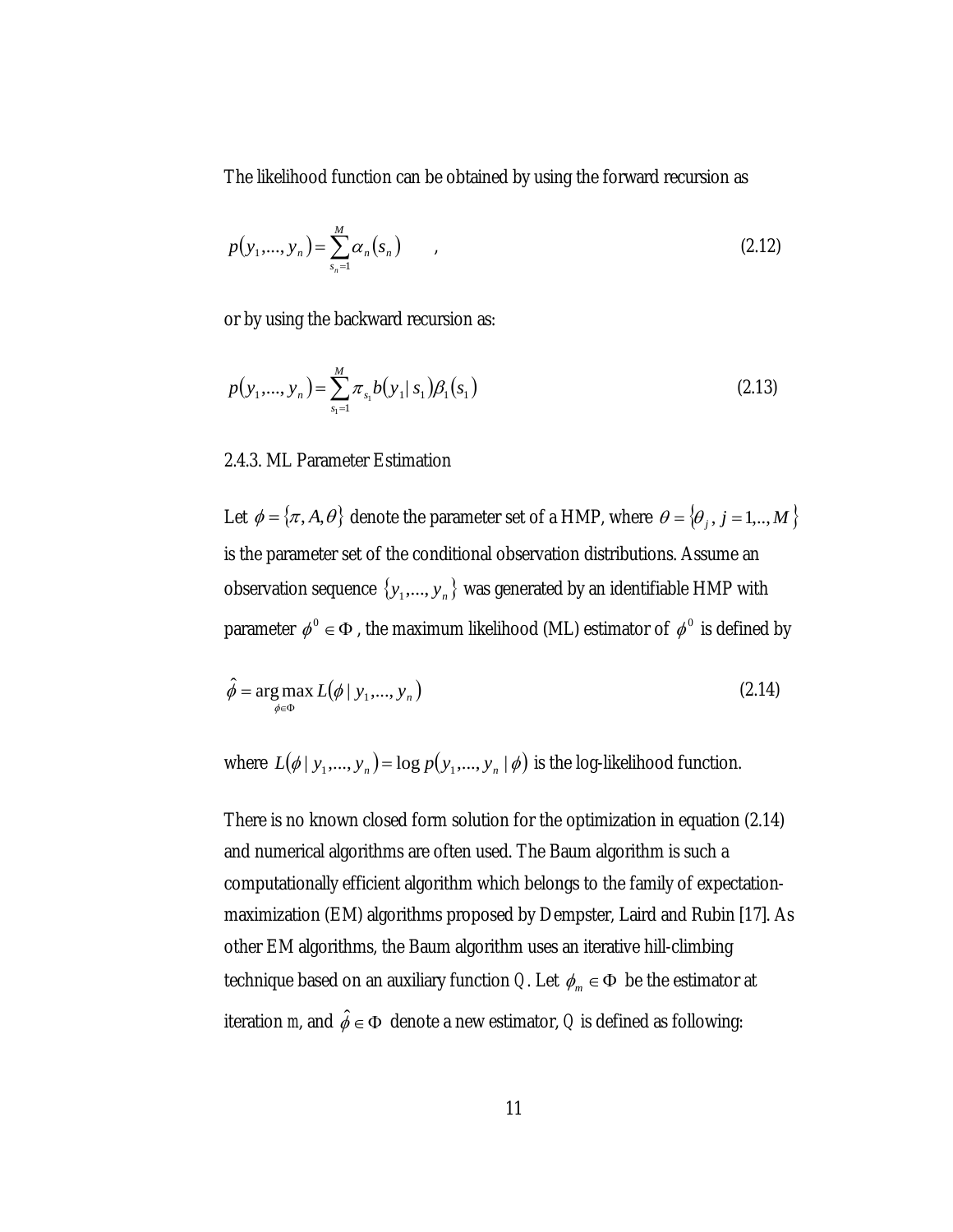$$
Q(\hat{\phi}, \phi_m) = E_{\phi_m} \left[ \log p(S_1, \dots, S_n, y_1, \dots, y_n \mid \hat{\phi}) \right]
$$
 (2.15)

where the observation sequence  $\{y_1,...,y_n\}$  is given and the expectation is taken over the state space  $\{S_1, ..., S_n\} \in S^n$ .

The rational of using this auxiliary function is that the increase in *Q* will result in increase in *L*, because [15],

$$
L(\hat{\phi} | y_1, ..., y_n) - L(\phi_m | y_1, ..., y_n) = \log \frac{p(y_1, ..., y_n | \hat{\phi})}{p(y_1, ..., y_n | \phi_m)}
$$
  
=  $\log E_{\phi_m} \left[ \frac{p(S_1, ..., S_n, y_1, ..., y_n | \hat{\phi})}{p(S_1, ..., S_n, y_1, ..., y_n | \phi_m)} \right]$   

$$
\geq E_{\phi_m} \left[ \log \frac{p(S_1, ..., S_n, y_1, ..., y_n | \hat{\phi})}{p(S_1, ..., S_n, y_1, ..., y_n | \phi_m)} \right]
$$
  
=  $Q(\hat{\phi}, \phi_m) - Q(\phi_m, \phi_m)$  (2.16)

 $p(S_1,...,S_n, y_1,..., y_n | \hat{\phi}) = p(S_1,...,S_n, y_1,..., y_n | \phi_m)$  a.e. by Jensen'sinequality, where equality holdsif and only if

Given *Q*, the new estimator at  $(m+1)^{th}$  iteration is obtained from

$$
\phi_{m+1} = \underset{\phi \in \Phi}{\arg \max} Q(\phi, \phi_m) \tag{2.17}
$$

Substitute (2.6) into (2.17), the auxiliary function can be written as [16]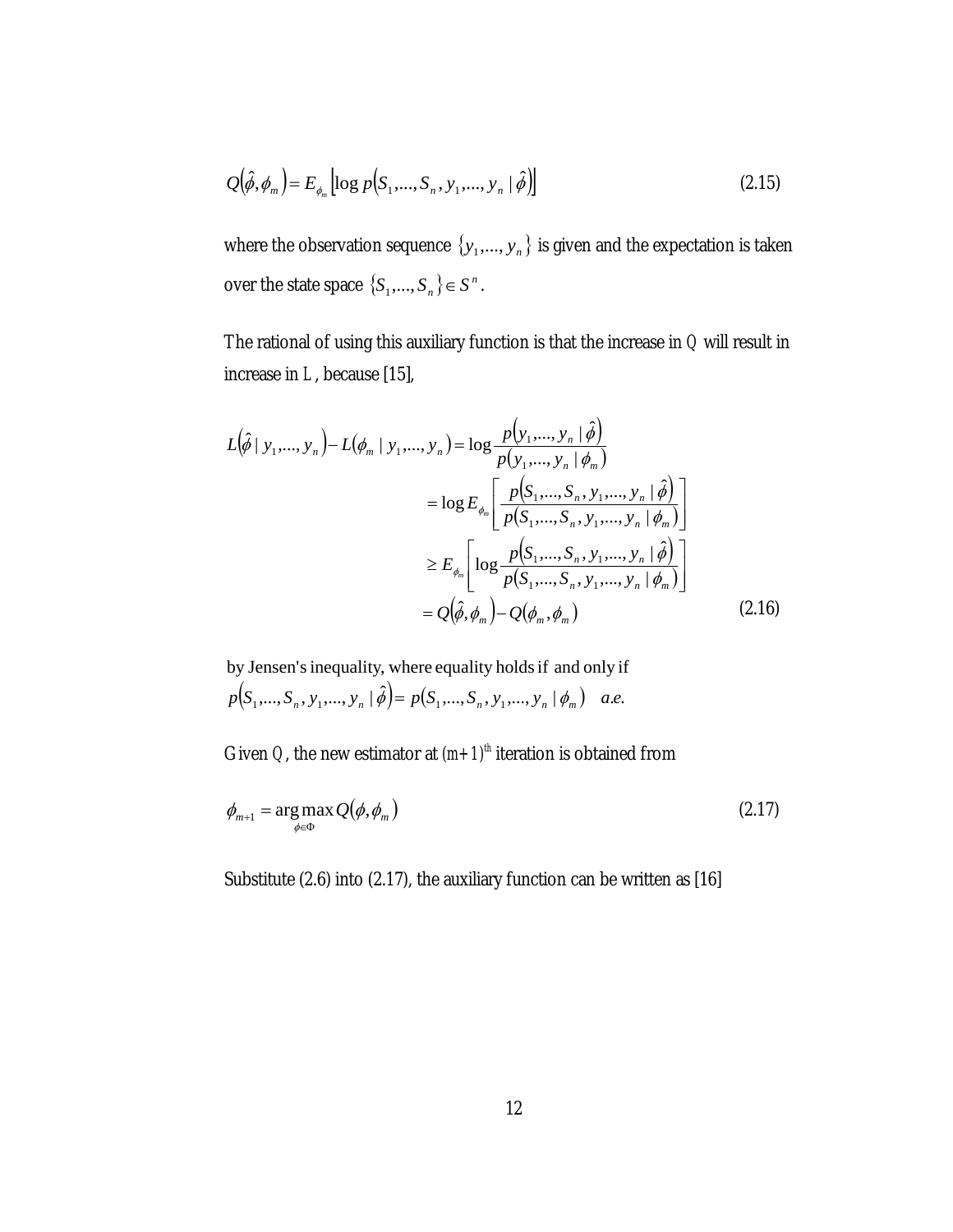$$
Q(\phi, \phi_m) = \sum_{j=1}^{M} p(S_1 = j | y_1, ..., y_n; \phi_m) \log \pi_j
$$
  
+ 
$$
\sum_{i,j=1}^{M} \sum_{t=2}^{n} p(S_{t-1} = i, S_t = j | y_1, ..., y_n; \phi_m) \log a_{ij}
$$
  
+ 
$$
\sum_{j=1}^{M} \sum_{t=1}^{n} p(S_t = j | y_1, ..., y_n; \phi_m) \log b(y_t | \theta_j)
$$
 (2.18)

Maximizing (2.18) gives re-estimation formulas for  $\pi = {\pi_j}$  and  $A = {\alpha_{ij}}$  as following

$$
\pi_j(m+1) = p(S_1 = j \mid y_1, \dots, y_n; \phi_m)
$$
  
\n
$$
a_{ij}(m+1) = \frac{\sum_{t=2}^n p(S_{t-1} = i, S_t = j \mid y_1, \dots, y_n; \phi_m)}{\sum_{t=2}^n p(S_{t-1} = i \mid y_1, \dots, y_n; \phi_m)}
$$
\n(2.19,2.20)

where  $p(s_i | y_1, ..., y_n; \phi_m)$  and  $p(s_{i-1}, s_i | y_1, ..., y_n; \phi_m)$  can be computed by equations (2.10) and (2.11). For Gaussian conditional observation densities, the re-estimation formulas for the Gaussian mean  $\mu = \{ \mu_j \}$  and covariance  $\sum = \left\{ \sum_j \right\}$  are given by

$$
\mu_{j}(m+1) = \frac{\sum_{t=1}^{n} p(S_{t} = j | y_{1},..., y_{n}; \phi_{m}) y_{t}}{\sum_{t=1}^{n} p(S_{t} = j | y_{1},..., y_{n}; \phi_{m})}
$$
\n
$$
\sum_{j}(m+1) = \frac{\sum_{t=1}^{n} p(S_{t} = j | y_{1},..., y_{n}; \phi_{m}) (y_{t} - \mu_{j}(m+1)) (y_{t} - \mu_{j}(m+1))^{T}}{\sum_{t=1}^{n} p(S_{t} = j | y_{1},..., y_{n}; \phi_{m})}
$$
\n(2.21,2.22)

2.4.4. Viterbi Decoding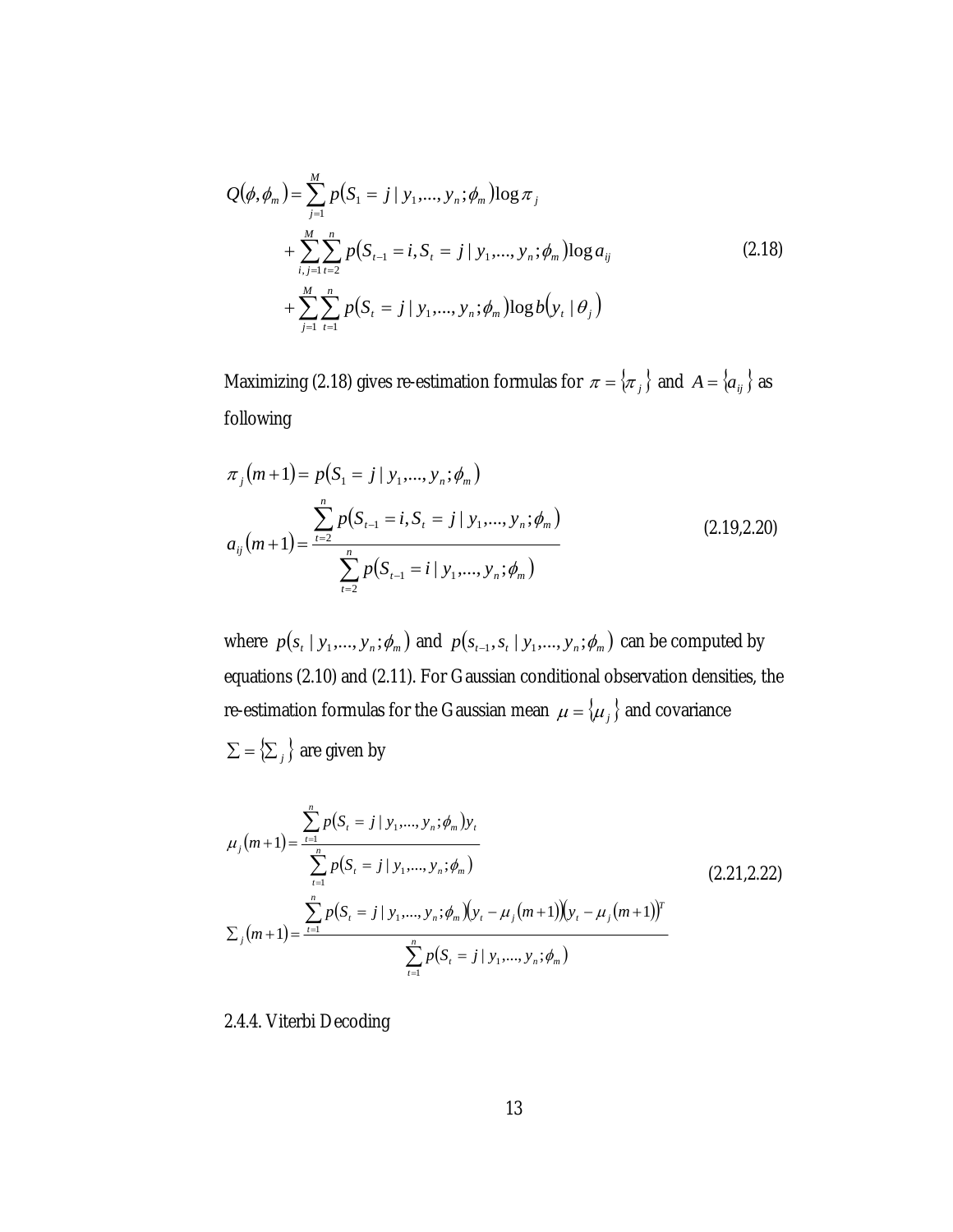In speech recognition, the state sequence of HMP corresponds to a sequence of classification labels (words or phoneme units). The recognition task is performed by finding the most likely state sequence and matching it with the corresponding word sequence. The state sequence is found by the following maximization:

$$
\{s_1, \ldots, s_n\}^* = \underset{s_1, \ldots, s_n}{\arg \max} \ p(s_1, \ldots, s_n \mid y_1, \ldots, y_n) = \underset{s_1, \ldots, s_n}{\arg \max} \ p(s_1, \ldots, s_n, y_1, \ldots, y_n) \tag{2.23}
$$

This is achieved by the Viterbi algorithm, which is in fact an application of Bellman's dynamic programming algorithm [18]. Define new variable

$$
V(j,t) = \max_{s_1,\dots,s_{t-1}} p(y_1,\dots,y_t,s_1,\dots,s_{t-1},S_t = j)
$$
\n(2.24)

which can be computed using the following recursive formulas:

$$
V(j,t) = p(y_t | S_t = j) \max_{k} \{ p(S_t = j | S_{t-1} = k) V(k, t-1) \}
$$
  
\n
$$
k^*(j,t) = \arg \max_{k} \{ p(S_t = j | S_{t-1} = k) V(k, t-1) \}
$$
  
\nwith initialization  
\n
$$
V(j,1) = \max_{s_1} p(y_1 | s_1) \pi_{s_1}
$$
\n(2.25,2.26)

where  $k^*(j,t)$  tracks the best previous state of state *j* at time *t*. At the end of the recursion, the optimal state at time *n* is identified by  $S_n^* = \argmax_j V(j,n)$  and the best state sequence is obtained by back-tracking using  $S_{t-1}^* = k^*(S_t^*, t)$ .

## 2.4.5. The Baum-Viterbi Algorithm

The Baum-Viterbi algorithm is also known as Viterbi extraction or segmental *k*means in literature. Viterbi extraction was first introduced by Jelinek at IBM in 1976 [19]. This algorithm was further studied by Rabiner, Wilpon, and Juang,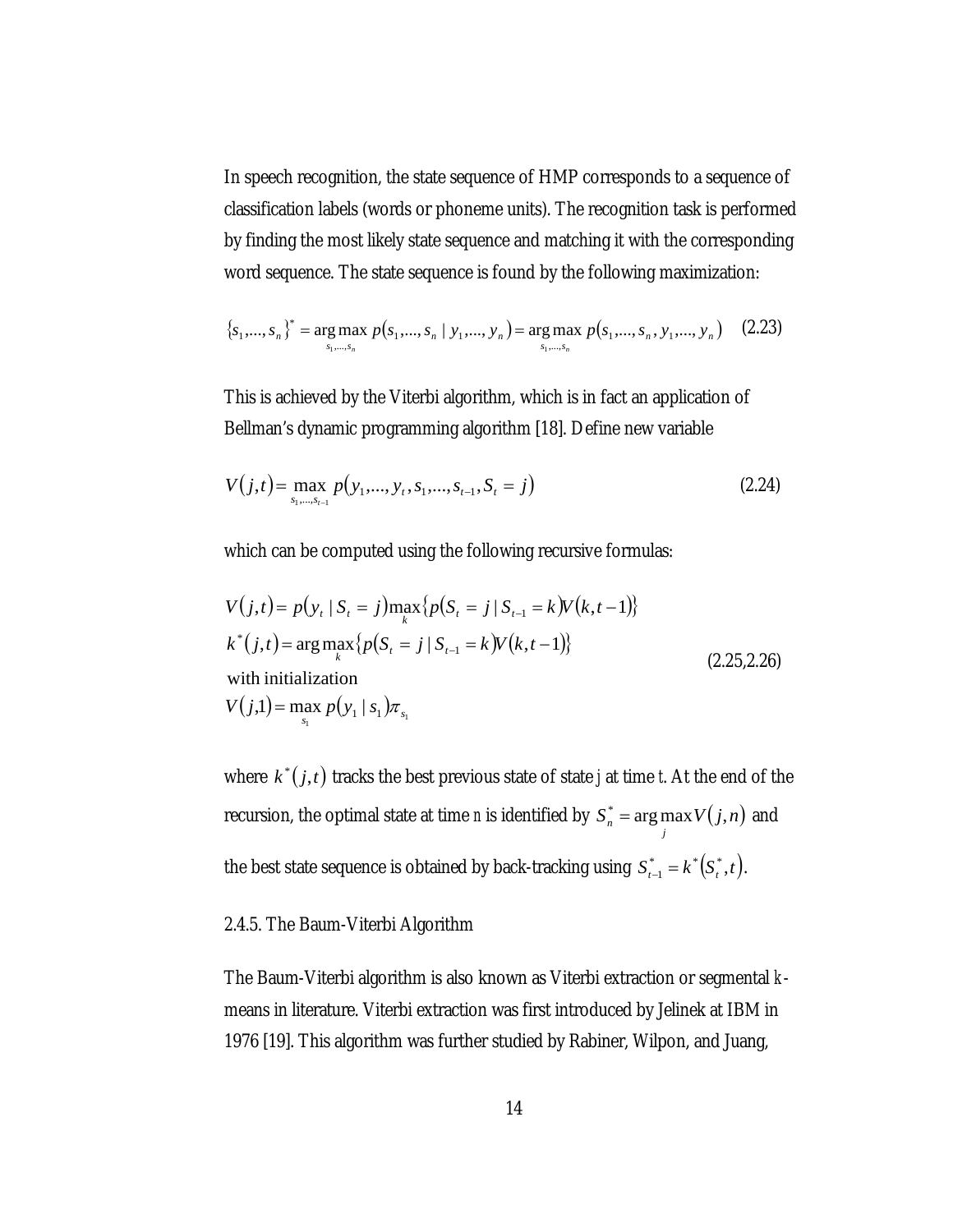where it was referred to as segmental *k*-means [20]. The name Baum-Viterbi used here follows [10] and it is more descriptive since the iteration involves Viterbi decoding and Baum's re-estimation. The Baum-Viterbi algorithm jointly optimizes the parameter and state sequence as following

$$
\max_{\phi \in \Phi} \max_{s_1, \dots, s_n \in S^n} p(s_1, \dots, s_n, y_1, \dots, y_n | \phi)
$$
\n(2.27)

Given a parameter estimate at the  $m^{\text{th}}$  iteration  $\phi_m \in \Phi$ , the best state sequence  ${s_{1},...,s_{n}}^{*}(\phi_{m})$  is first estimated by the Viterbi algorithm. Then a new parameter estimate  $\phi_{m+1} \in \Phi$  is obtained by maximizing (2.27) given the optimal state sequence

$$
\phi_{m+1} = \underset{\phi \in \Phi}{\arg \max} \ p\Big(\big\{s_1, \ldots, s_n\big\}^* \big(\phi_m\big), \, y_1, \ldots, \, y_n \mid \phi\Big) \tag{2.28}
$$

The auxiliary function for maximizing (2.28) is given as following

$$
Q_1(\phi, \phi_m) = \sum_{s_1, \dots, s_n} \delta\big(\{s_1, \dots, s_n\} - \{s_1, \dots, s_n\}^*(\phi_m)\big) \log p(s_1, \dots, s_n, y_1, \dots, y_n \mid \phi) \tag{2.29}
$$

where  $\delta(\cdot)$  is the Kronecker delta function. Recall that the auxiliary function (2.15) for the Baum algorithm can be written as

$$
Q(\phi, \phi_m) = \sum_{s_1, \dots, s_n} p(s_1, \dots, s_n \mid y_1, \dots, y_n; \phi_m) \log p(s_1, \dots, s_n, y_1, \dots, y_n \mid \phi)
$$
(2.30)

Comparing equation (2.29) with (2.30), the re-estimation formulas for Baum-Viterbi algorithm can be obtained by substituting  $p(s_1, ..., s_n | y_1, ..., y_n; \phi_m)$  by  $\delta({s_1,...,s_n}-s_{s_1},...,s_n)^*(\phi_m)$  in corresponding formulas for Baum algorithm,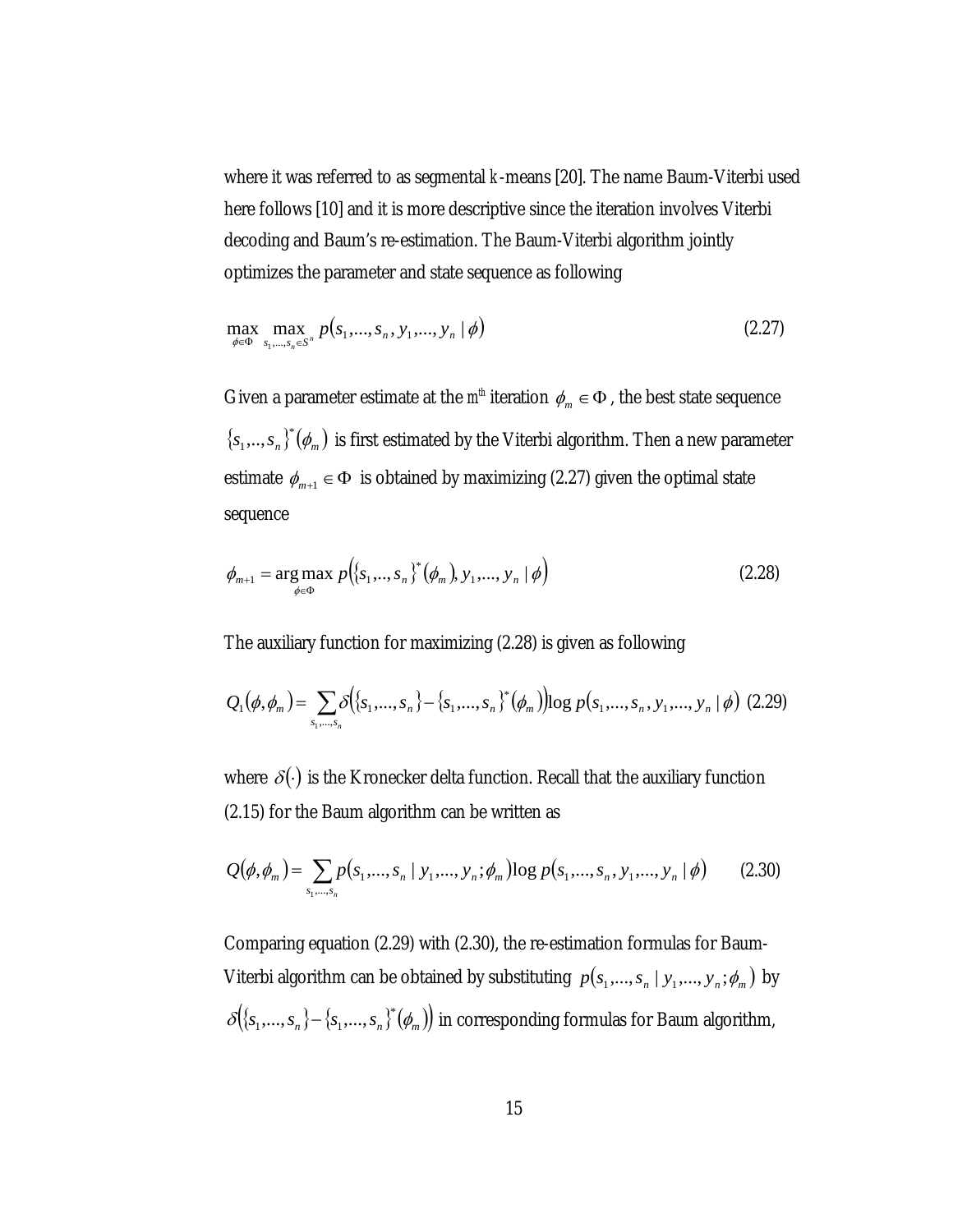i.e., in equations (2.19), (2.20), (2.21) and (2.22). In speech recognition, this substitution is also called Viterbi approximation.

The Baum-Viterbi algorithm generates inconsistent estimators of the state sequence and parameters when the dimension of observation variables, say *k,* is fixed and the number of observations  $n \rightarrow \infty$  [21]. In speech recognition, the number of observations in each sentence is always limited and the observations are extracted from a feature space with relatively large dimension. When  $k \rightarrow \infty$ , it can be shown that  $p(s_1,...,s_n \mid y_1,...,y_n;\phi_m)$  converges to  $\delta\big(\{s_1,...,s_n\}-\{s_1,...,s_n\}^*(\phi_m)\big)$ almost surely [22], which justifies the use of Baum-Viterbi algorithm in speech recognition applications.

#### 2.4.6. Dynamical System Approach

The hidden Markov process in Figure 2.3 has a representation of a linear dynamical system, which can be written in a form of state-space model. The state variable *S* is assumed to evolve according to first-order Markov dynamics; the observed variable *Y* is presumed to be generated from the current state by a linear observation process. Assume that the state variable *S* takes continuous values, the state-space model can be described by the following equations

$$
S_{t+1} = AS_t + V_{t+1}
$$
  
\n
$$
Y_{t+1} = CS_{t+1} + W_{t+1}
$$
\n(2.31,2.32)

where *A* is the state transition matrix, *C* is the observation matrix, *V* and *W* are taken to be Gaussian random variables with  $V \stackrel{\mathit{iid}}{\thicksim} N(0,Q)$  and  $W \stackrel{\mathit{iid}}{\thicksim} N(0,R)$  . Two diagrams of state-space model are shown in Figure 2.4 [23]. In this figure, the top graph is a representation in control theory, while the bottom diagram is illustrated by a probabilistic graphical model. Probabilistic graphical models are graphs in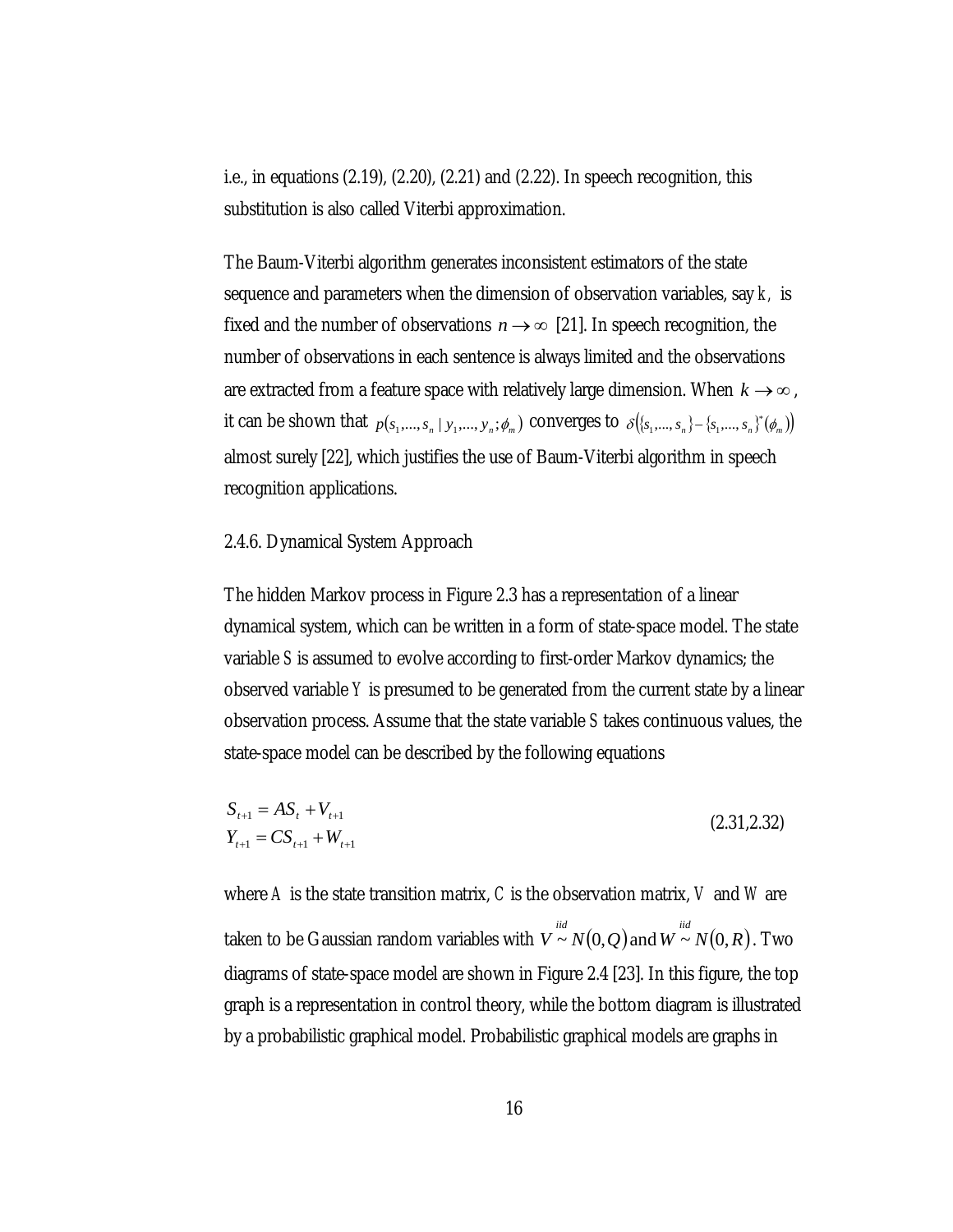which nodes represent random variables and arcs represent conditional dependencies, and they provide a compact representation of joint probability distributions. Although discussions of graphical models are beyond the scope of this dissertation, it is important to point out that they provide a very useful view of the speech recognition problem, since the speech production and perception processes of human-being are far more complex than a simple hidden Markov process. We will come back to this topic in Chapter 3.



Figure 2.4 Diagrams of State-space Model

An example of continuous-state dynamical system is Kalman filter, which parameter estimation and inference algorithms are well developed [24][25][26].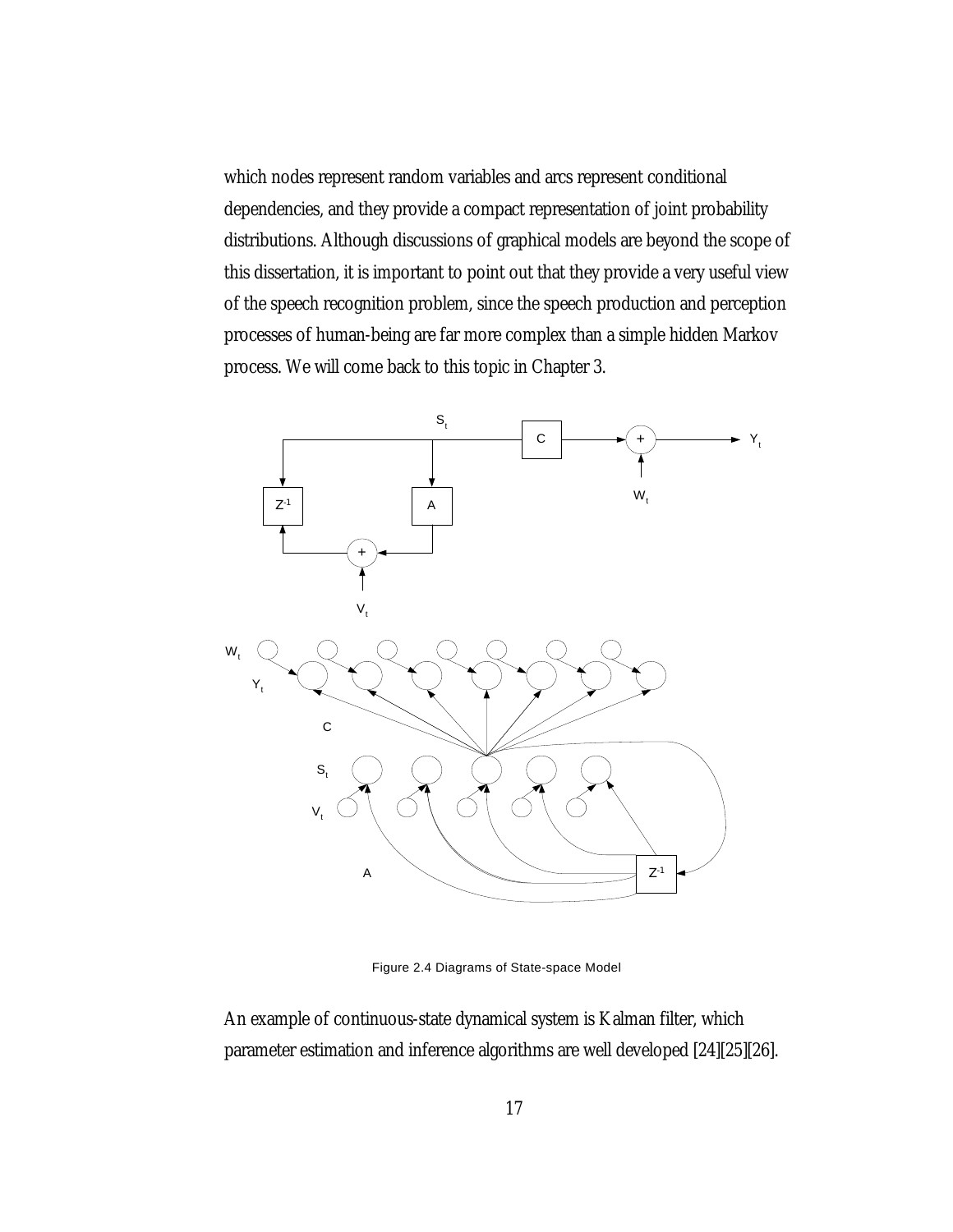When the state variable *S* only takes on integer values  $\{1, 2, ..., N\}$  corresponding to *N* different regimes, the state equation (2.31) is equivalent to the traditional Markov chain with transition matrix *A*, with  $\{a_{ij}\} = \{p(S_{t+1} = j \mid S_t = i)\}.$ Therefore, this discrete-state dynamical system is equivalent to a standard HMP if the conditional observation densities at each state share the same covariance matrix. Note that when the covariance matrices are diagonal and not shared among different states, the observation equation (2.32) can be written as

$$
Y_{t+1} = CS_{t+1} + (\sum S_{t+1})W_{t+1}
$$

each column in  $\Sigma$  represents standard deviations in corresponding state. where  $W_{t+1}$  is i.i.d. standard (multivariate) Gaussian random variables, and (2.33)

For detailed discussion of state-space model and HMP, please refer to [23][26].

A particular problem with discrete-state models is that the state sequence obtained from concatenating the most likely state estimated at each time step may have zero posterior probability, which is not an issue for continuous-state models. This is because in the discrete case, transition between two consecutive maximum a posteriori (MAP) states might not be allowed, but in the continuous case, the conditional distribution of state variable is Gaussian and the joint distribution of MAP states is the maximum among all possible state sequences. Therefore, a separate algorithm (Viterbi algorithm, see Section 2.4.4) is needed for inference of the most likely state sequence in discrete-state models, while for continuous-state models, the forward-backward recursions suffice.

#### 2.5 Discriminative Training

In speech recognition, ML estimation of HMM parameters are traditionally used. The standard objective function for ML training is as follows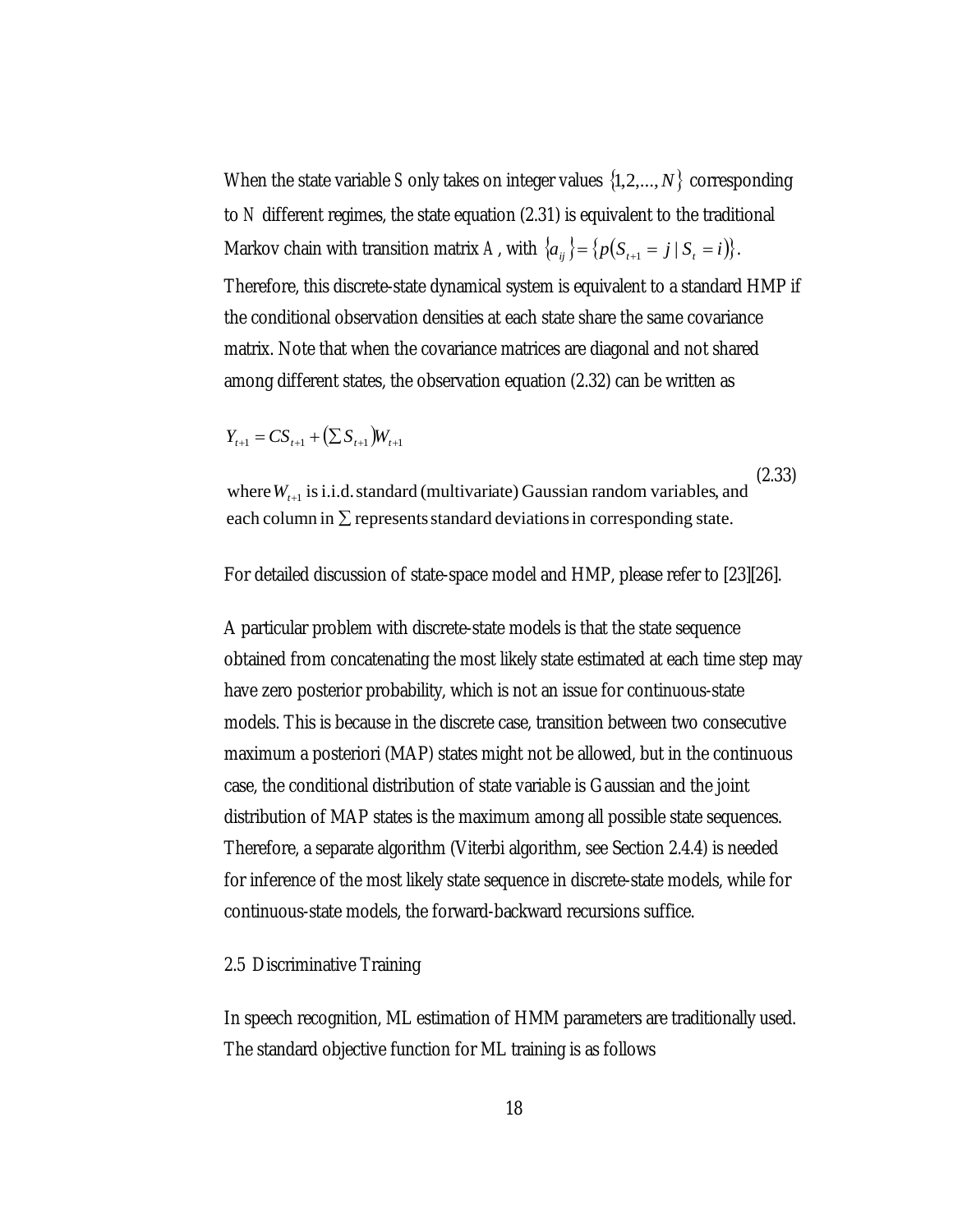$$
L_{ML}(\lambda) = \sum_{r=1}^{R} \log p_{\lambda}(Y_r \mid w_r)
$$
\n(2.34)

where  $\lambda$  is the set of model parameters,  $w_r$  is the transcription of  $r^{th}$  utterance  $Y_r$ 

which is the log-likelihood of the complete data  $\{w_r,Y_r\}$  :

$$
L_{Model}(\lambda) = \sum_{r=1}^{R} \log p_{\lambda}(Y_r \mid w_r) p(w_r)
$$
 (2.35).

with the prior  $p(w_r)$  being dropped.

As stated in section 2.1, speech recognition is a process of classifying speech utterance into word sequence. One concern about ML training is that it is a density estimation method and might not be optimal for classification tasks such as speech recognition. Recent developments in non-ML training methods address this problem by using a decision theoretic framework. In literature, this family of algorithms is often called discriminative training method. Define sentence string  $w_r$ , as class label for utterance  $Y_r$ , the training problem can be conducted by minimizing the following empirical risk:

$$
L(\lambda) = \sum_{r=1}^{R} Q_{\lambda}(w_r, Y_r)
$$
  
where  $Q_{\lambda}$  is the loss function (2.36)

The best-known discriminative algorithms are the maximum mutual information (MMI) [2, 27] and minimum classification error (MCE) [28]. In MMI, the loss function is based on the empirical Bayesian risk with 0/1 loss [29, 30], i.e., MMI maximizes the posterior probabilities of observed word sequences, written as following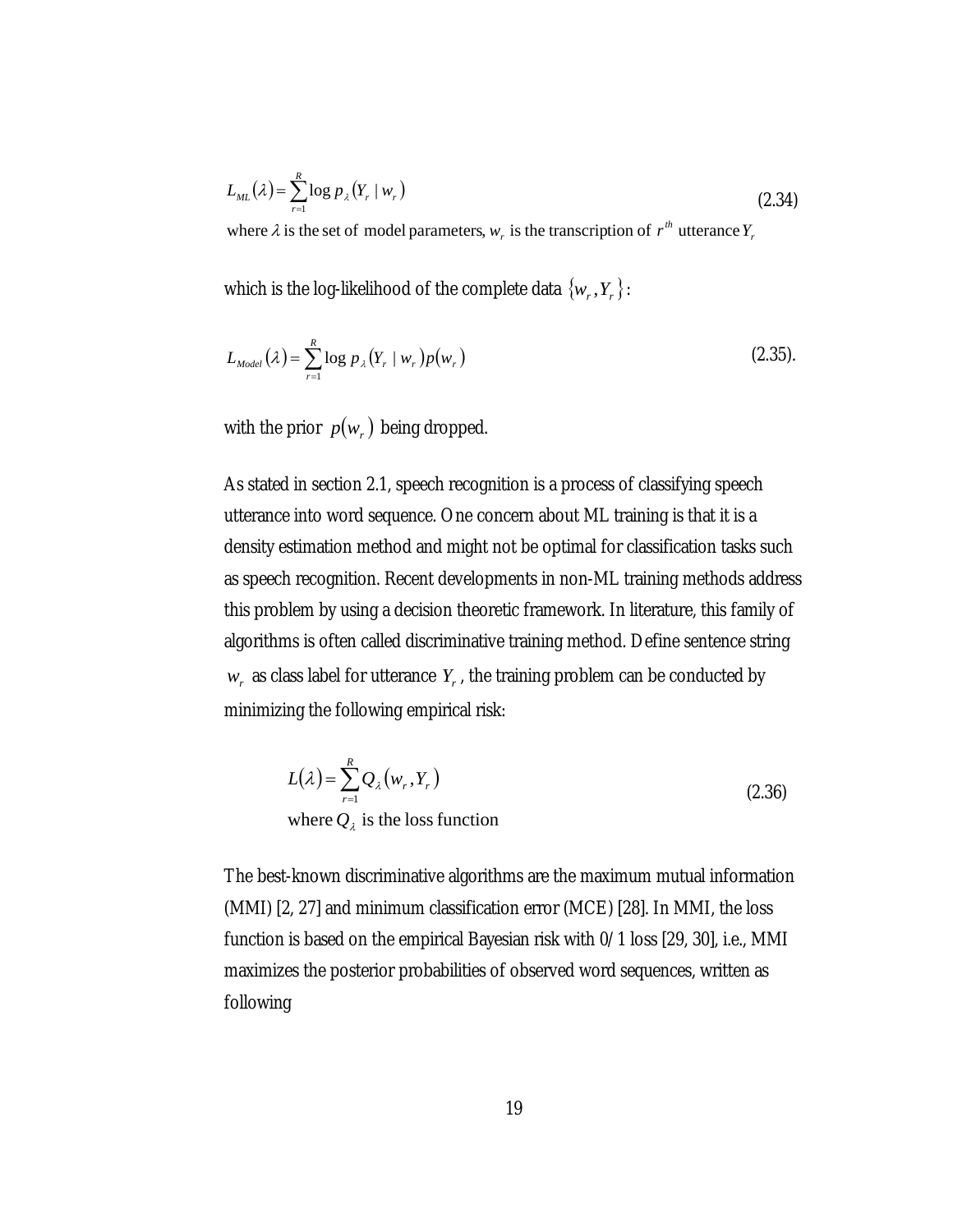$$
L_{MMI}(\lambda) = \sum_{r=1}^{R} \log p_{\lambda}(w_r | Y_r) = \sum_{r=1}^{R} \log \frac{p_{\lambda}(Y_r | w_r) p(w_r)}{\sum_{w} p_{\lambda}(Y_r | w) p(w)}
$$
(2.37)

The MCE approach simultaneously minimizes the empirical error rate of the recognizer over all training utterances. The recognition error is represented by an indicator variable and is approximated by the sigmoid function [29]. Let

$$
d_r(Y_r) = -\log \frac{p_{\lambda}(Y_r \mid w_r)p(w_r)}{\left[\sum_{w \neq w_r} (p_{\lambda}(Y_r \mid w)p(w))^{\eta}\right]^{1/\eta}}, \quad \eta \ge 1
$$
\n(2.38)

Note that (2.38) is not exactly the same as equation (13) in [28], where the priors  $p(w_r)$  and  $p(w)$  are not present. For large  $\eta$ 

$$
d_r(Y_r) \approx -\log \frac{p_{\lambda}(Y_r \mid w_r) p(w_r)}{\max_{w \neq w_r} (p_{\lambda}(Y_r \mid w) p(w))}, \quad \eta >> 0
$$
\n(2.39)

where the numerator represents the posterior of true transcription and the denominator is the best competing alternative hypothesis. From the MAP decision rule in recognition, the indicator variable of classification error is

$$
I(d_r(Y_r)) = \begin{cases} 1, & d_r(Y_r) > 0 \\ 0, & \text{otherwise} \end{cases}
$$
 (2.40)

Approximate this indicator variable with sigmoid function and sum over all training utterances, the MCE objective function can be written as

$$
L_{MCE}(\lambda) = \sum_{r=1}^{R} \frac{1}{1 + \exp(-\gamma d_r(Y_r))} \quad \gamma > 0
$$
\n(2.41)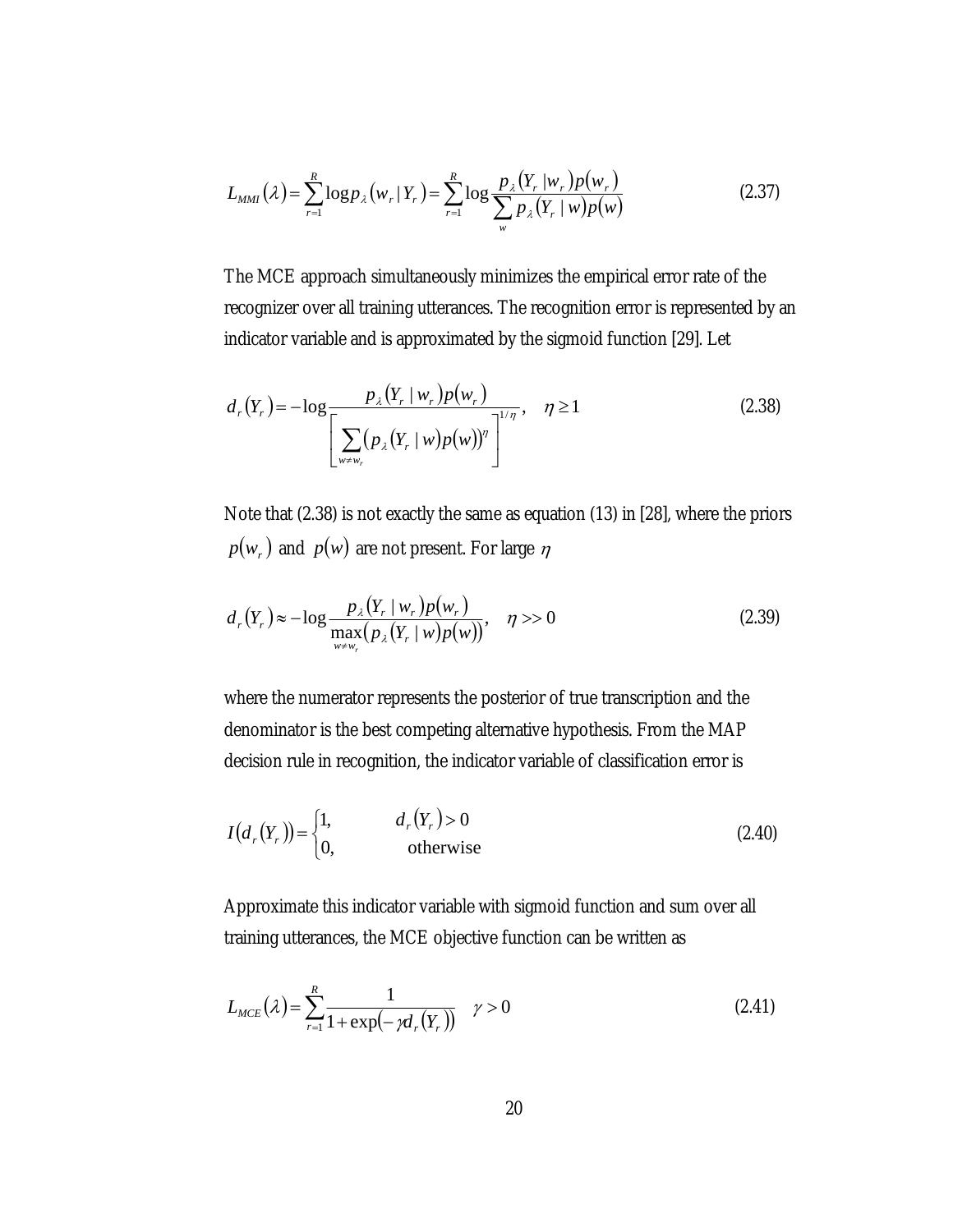In [26], MMI and MCE are generalized to a family of unified discriminative training criteria, defined by the following expression:

$$
L_{Disc}(\lambda) = \frac{1}{R} \sum_{r=1}^{R} f\left( \log \frac{p_{\lambda}(Y_r \mid w_r) p(w_r)}{\sum_{w} p_{\lambda}(Y_r \mid w) p(w)} \right)
$$
(2.42)

where *f* is called the smoothing function, which is actually a special form of the loss function *Q* in (2.36). It is also shown that MCE training can be made equivalent to the extended Baum algorithm (EBW) for MMI training through scaling the accumulated statistics by  $\frac{\partial f(x)}{\partial x}$ *x f x* ∂  $\frac{\partial f(x)}{\partial x}$  in EBW iteration (*f* is the sigmoid function), which can be easily shown by taking the gradient in (2.42) [27].

#### 2.6 Difficulties in Speech Recognition

Speech recognition is a difficult problem due to the ambiguity in language generation, complexity in speech production, and variation in acoustic signals. Natural language has inherent ambiguities, for example, homophones and boundary ambiguity. Homophones refers to two different words which sound the same; boundary ambiguity appears when there are multiple ways of grouping phones into words. Normal speech is usually filled with hesitations, repetitions, filled-pauses, and there is often reduction of morphemes and words in pronunciation.

In acoustic realization of phonemes, the composition of basic contrastive sound units is strongly dependent on the context, speaking style, speaking rate, or voice quality. Variations in speaker physical and emotional characteristics and regional or social dialects also account for large variations in pronunciation of speech. Finally, change in the acoustic environment (noise) or the communication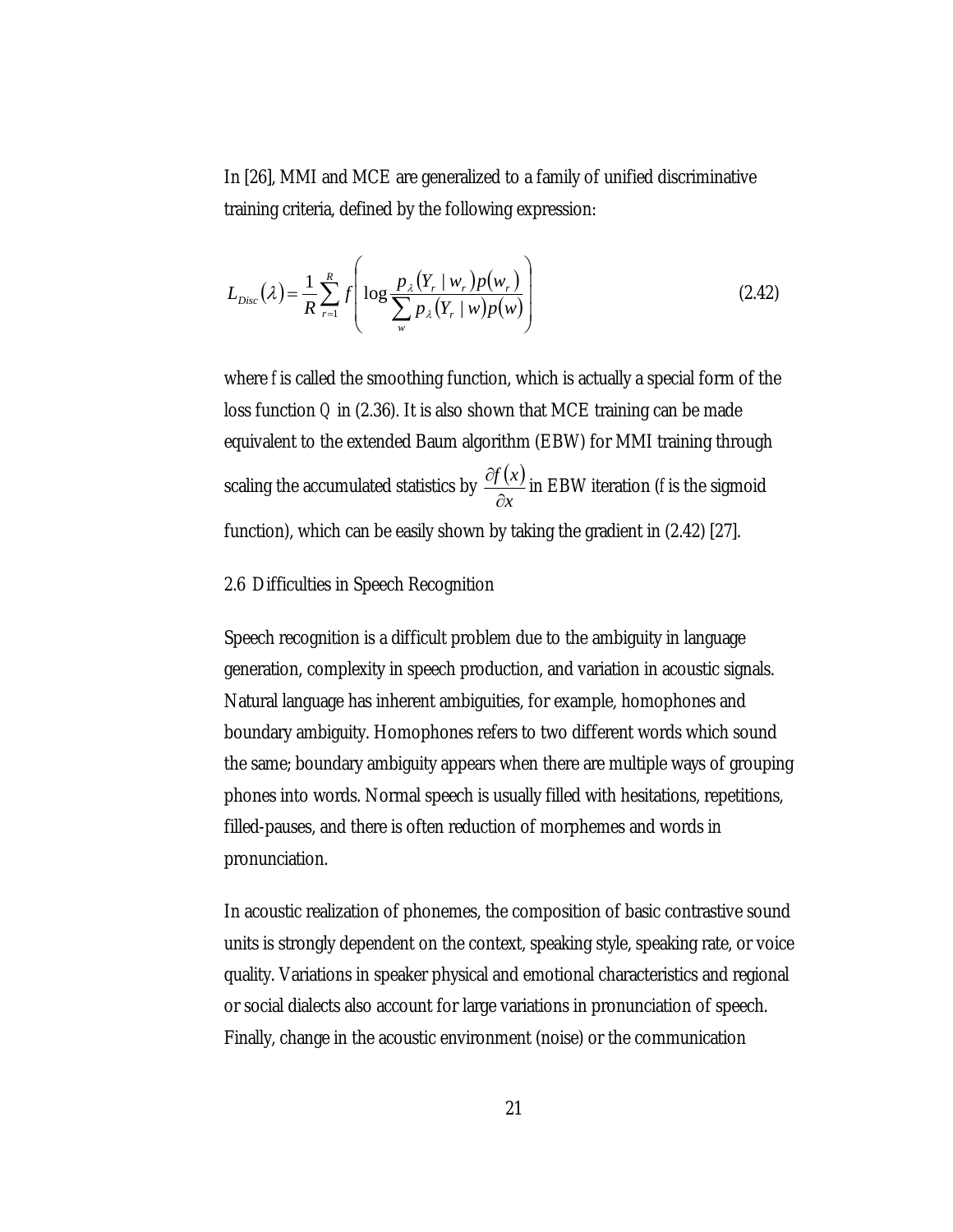channel can create additional variability in speech. All these instabilities in speech are big challenges for designing a robust ASR system [3].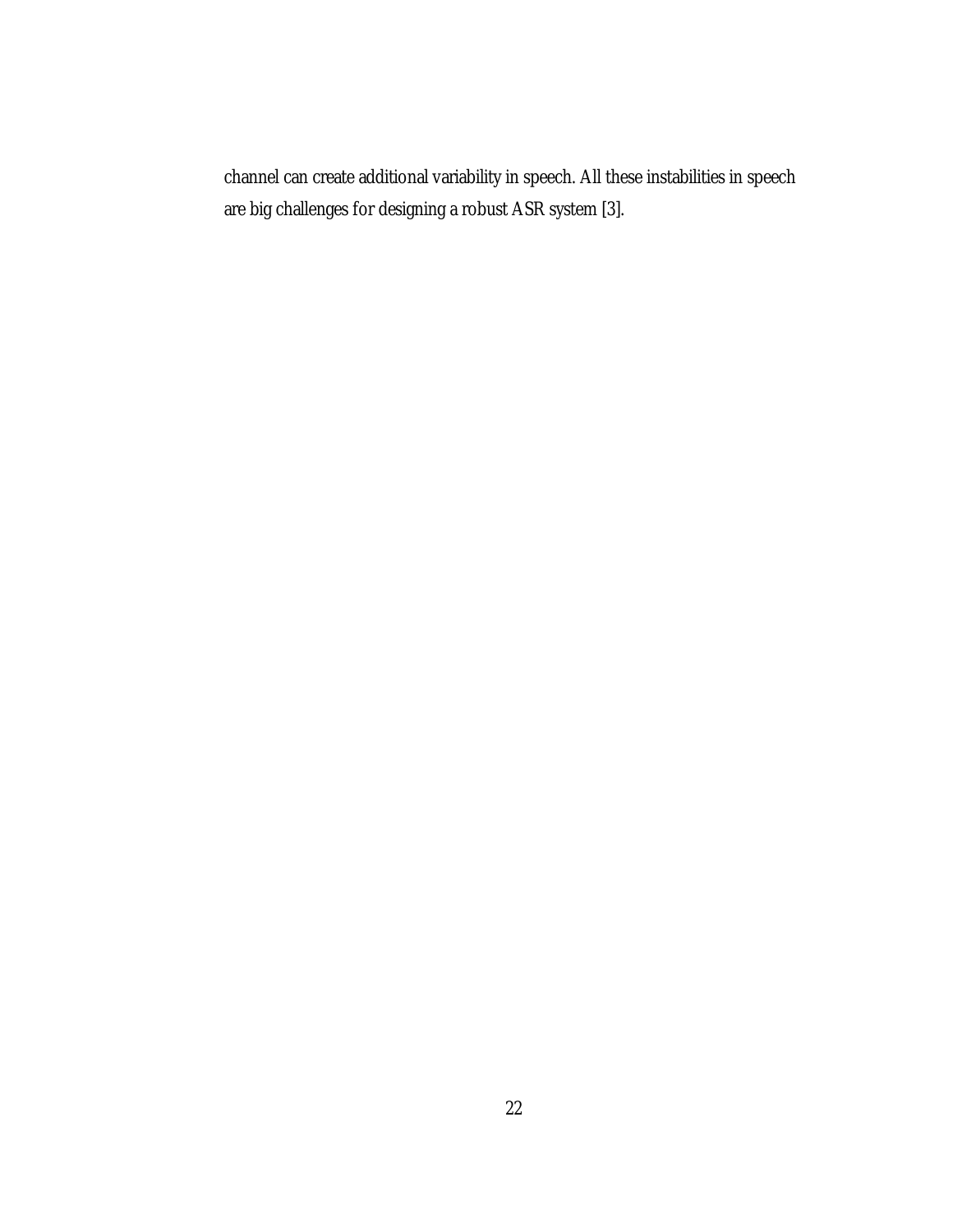## *Chap ter 3*

## STATISTICAL ACOUSTIC MODELING

#### 3.1 Information's Role in Speech Recognition

 Traditional automatic speech recognition systems use the phone as basic symbolic representation of speech. Frames of acoustic features (MFCCs) are associated with specific phonetic units and form a sequence of phones which are obtained by lexical expansion of words. In speech recognition literature, this is often referred to as the "beads-on-a-string" procedure. Despite the long use of phone as fundamental units in speech recognition, it is increasingly apparent that more sophisticated models are required to incorporate linguistic and phonetic knowledge into the ASR system. For example, a study on the Switchboard corpus showed significant amount of non-canonical (standard) phonetic phenomena in spontaneous speech, including spurious friction, devoicing and acoustic cue trading, which suggests that articulatory patterns can not be purely inferred from biomechanical factors [31]. In [32], an acoustic model clustering approach was developed based on syllable structure in addition to contextual phonemes, and significant improvement in performance over traditional systems was observed.

Recently, attempts were made to design a next-generation knowledge-based large vocabulary speech recognition system, as described in [33]. This system replaces traditional acoustic features (MFCC) with some distinctive features obtained from a bank of phonetic event detectors (neural nets), which are later used in phonological inference. The distinctive feature space consists of variables induced by articulatory phonetics and hence such defined features are knowledge-based. For example, 60 phonetic attributes were used in [34] and 5 multiple-categorical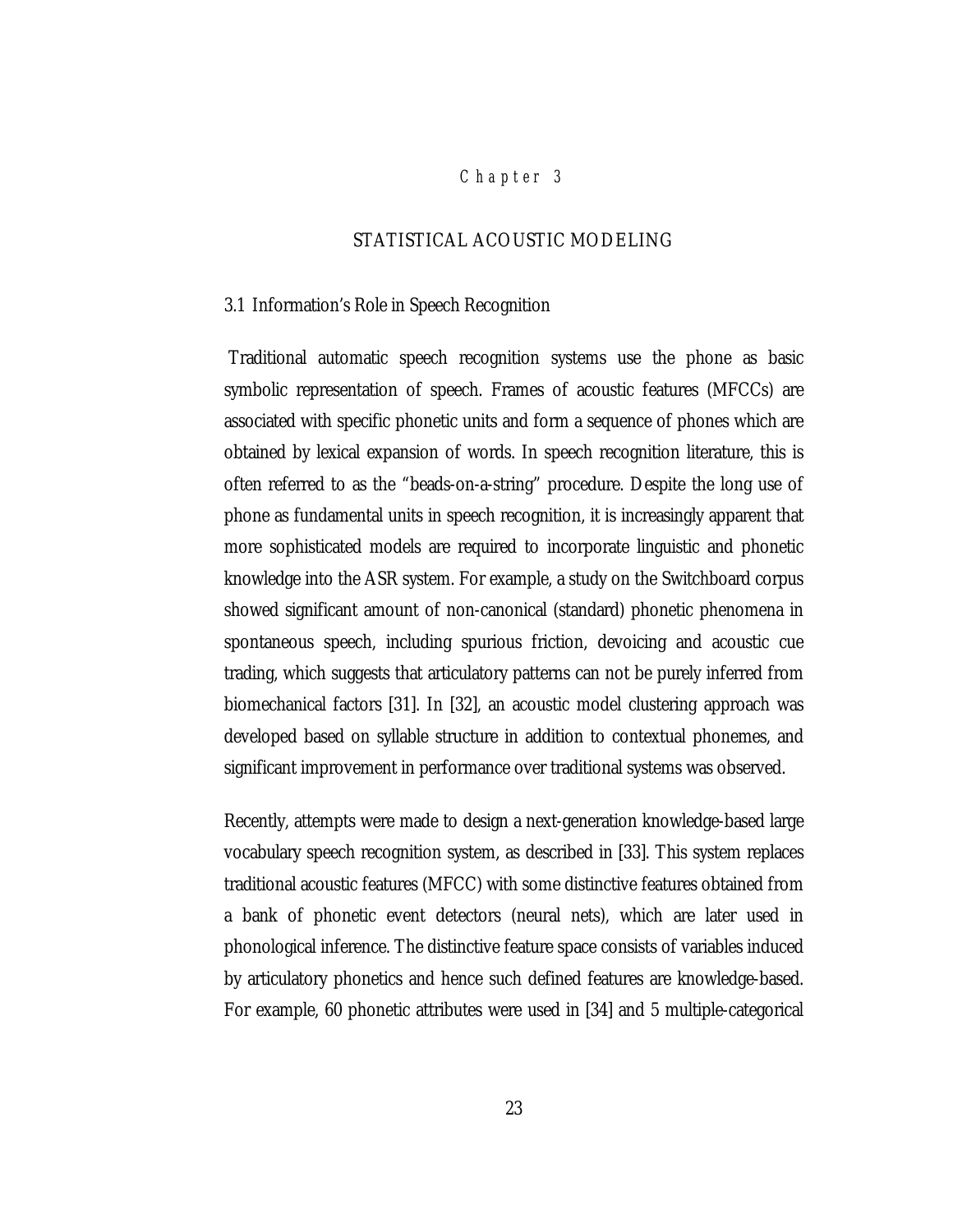valued articulatory features were defined in [35]. An articulatory state detection based speech recognition system is shown in Figure 3.1.



Figure 3.1 An articulatory state detection based speech recognition framework [35]

The performance of this system depends on the goodness of the knowledge and its efficient handling. Conceptually, by defining the articulatory state variable in a phonological-phonetic space, it resolves to some extent the ambiguity caused by PDT tying in traditional ASR systems. Although it is a promising direction toward a next-generation system, a lot of problems are waiting to be solved. In the following sections, we will focus on how to maximize the usage of knowledge in existing ASR systems.

#### 3.2 Dynamical System Revisited

In the next generation ASR system design, the knowledge sources encompass a vast field of disciplines, including speech science, acoustics, linguistics and cognitive science [34]. Combining all the knowledge, what will be the observables in speech processing? An incomplete review in literature shows that most observations in speech processing fall into three major categories: distinctive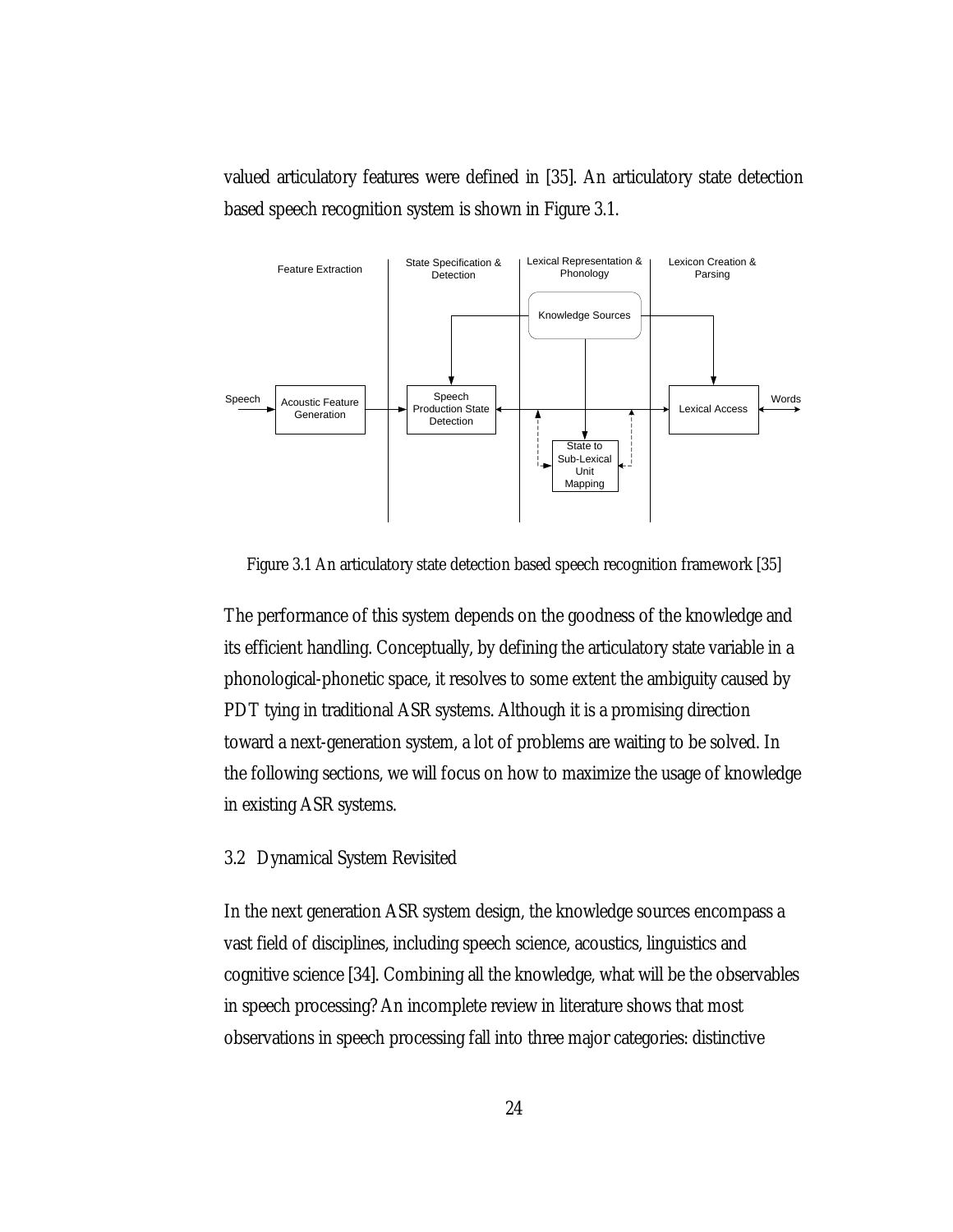variables associated with the word sequence, biomechanical factors related to articulatory movements, and acoustic features generated by the vocal tract. In a speech production view [36], these observables are summarized in Figure 3.2.



Figure 3.2 Observable Features in Speech Processing-in a Speech Production View [36]

where vocal-tract spectrum is derived from recorded waveform, articulator positions are directly measured with an electro-magnetic articulographic (EMA) system [37], and distinctive features are extracted from word sequence by applying cognitive knowledge of the speaker. Denote acoustic features as  ${Y} = \{Y_1, Y_2, ..., Y_T\}$ , articulatory features as  $X = \{X_1, X_2, ..., X_T\}$ , distinctive features as  $V = \{V_{1}, V_{2}, ..., V_{T}\}$ , and hidden articulatory state variables as  $S = \{S_1, S_2, ..., S_T\}$  for a word sequence *W* which is formulated according to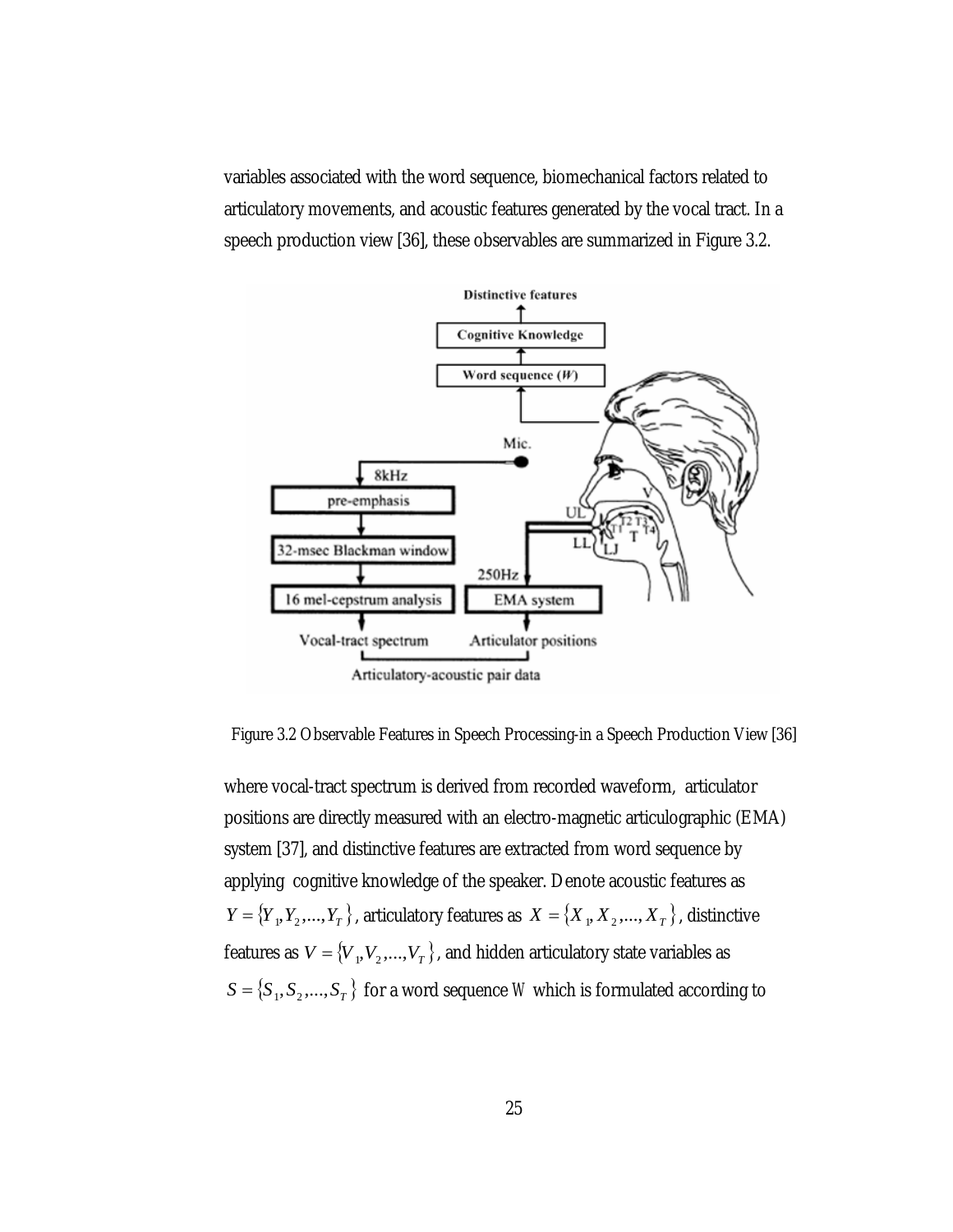some knowledge *M*, the speech production process can be represented by a multi-layer dynamical system, shown in Figure 3.3.



Figure 3.3. Speech production dynamics

Assuming the complete dynamics can be described by some model Λ, estimation and inference of this system can be performed as usual by mixmum likelihood estimation ( $\hat{\Lambda} = \arg \max p(Y | W, \Lambda)$ Λ  $\hat{\Lambda}$  = arg max  $p(Y | W, \Lambda)$  and MAP rule ( $\hat{W}$  = arg max  $p(W | Y, \Lambda)$ ). However, considering complexity of the problem and number of variables involved, modeling such a multi-layered system is hard even with the power of graphic models. In practice, the whole system is often simplified and reduced to manageable tasks by "divide and conquer". For instance, in traditional ASR systems, language modeling, phonetic decision trees (PDTs) and hidden Markov models (HMMs) are used to determine the conditional probabilities  $p(W \mid M)$ ,  $p(S|V,W,M)$  and  $p(Y, X|S, V, W, M)$  correspondingly, where  $p(S | V, W, M)$  is actually made deterministic (taking  $0/1$  values) by PDTs.

One major benefit of deterministic mapping from linguistic space to articulatory space by PDTs is to reduce the computation needed in decoding. To show this, consider an alternative approach for modeling variables *V, S* and *X* by inputoutput hidden Markov models (IO-HMMs). IO-HMMs are HMMs whose emission probabilities of the output sequence, *X,* and transition probabilities are conditional on an input sequence, *V* [38]. It represents the statistical relationship between the input and output observations modulated by a hidden state variable. Estimation and inference of IO-HMM are based on conditional probabilities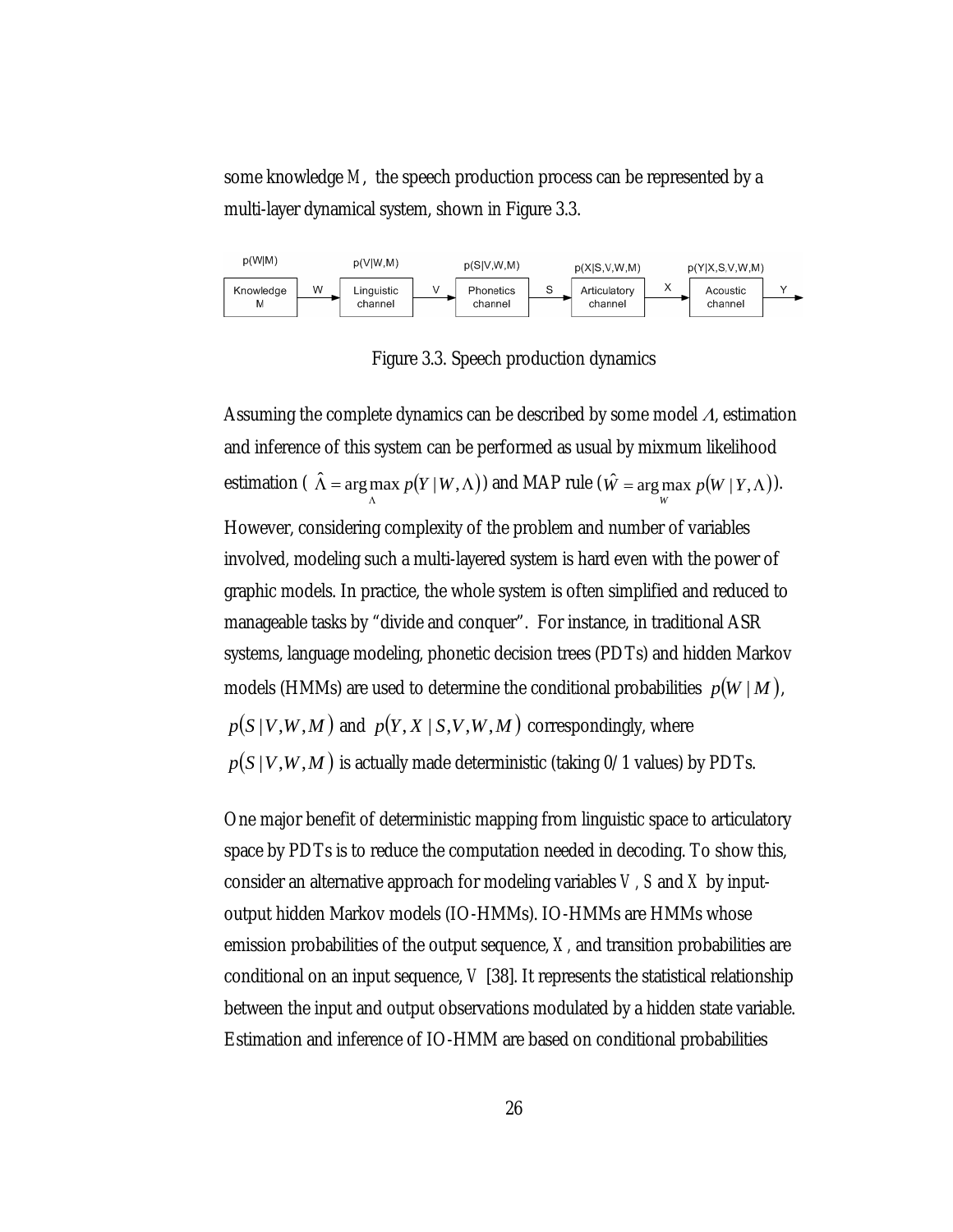$p(X \mid V)$  and  $p(V \mid X)$ , which can be computed by a dynamic Bayesian network (DBN), shown in Figure 3.4



Figure 3.4 DBN representation of IO-HMM

It can be seen that computing  $p(V | X)$  involves integration over the state space and decoding will incur much more computation than traditional PDT based methods. One may also notice that IO-HMM provides another way to compute  $p(V | X)$  which is one of the objectives of the next generation ASR system discussed in Section 3.1.

To summarize, in this section we gave a complete view of speech production dynamics, investigated possible observable information sources and discussed estimation and inference problems under a general statistical formulation. In next section, we will examine the traditional acoustic modeling approach under a simplified framework for modeling speech production dynamics and explore opportunities of improving current ASR systems with the "knowledge-based" concept. The focus will be on distinctive features *V* and their use in PDT construction on which few studies were found in speech recognition literature.

3.3 Acoustic Modeling System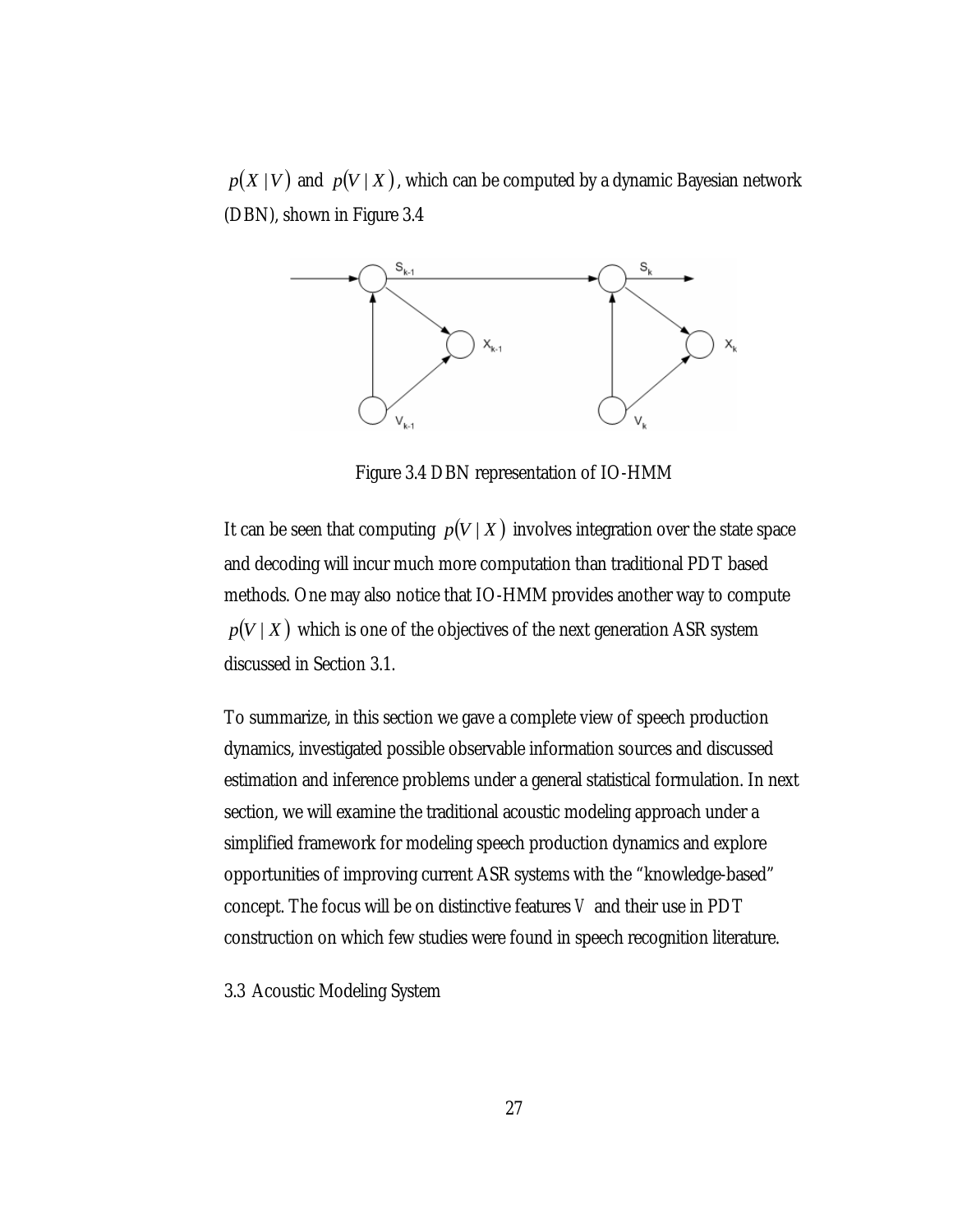Two questions are often asked before designing an acoustic modeling system: first, "what entities of the phonological process can be associated with the articulatory state?", and second, "how speech sounds are pronounced at the articulatory state subject to vocal-tract constraints?". These two questions corresponds to different layers of speech production dynamics in Figure 3.3, reside in different space, and are traditionally resolved by different modeling techniques. A Bayesian network (BN) representation of the simplified dynamics is shown in Figure 3.5



Figure 3.5 BN representation for traditional modeling of speech dynamics

In most existing ASR systems, the mapping from contextual phones to articulatory states is deterministic by phonetic decision trees. Therefore, this layer of dynamics in Figure 3.5 is eliminated by associating (multiple) contextual phone labels with a particular articulatory state, and the BN representation is compacted to a simple hidden Markov process. One known weakness of this approach is that certain degree of ambiguity is introduced by deterministically associating multiple contextual phones with a single state, because in inference, these tied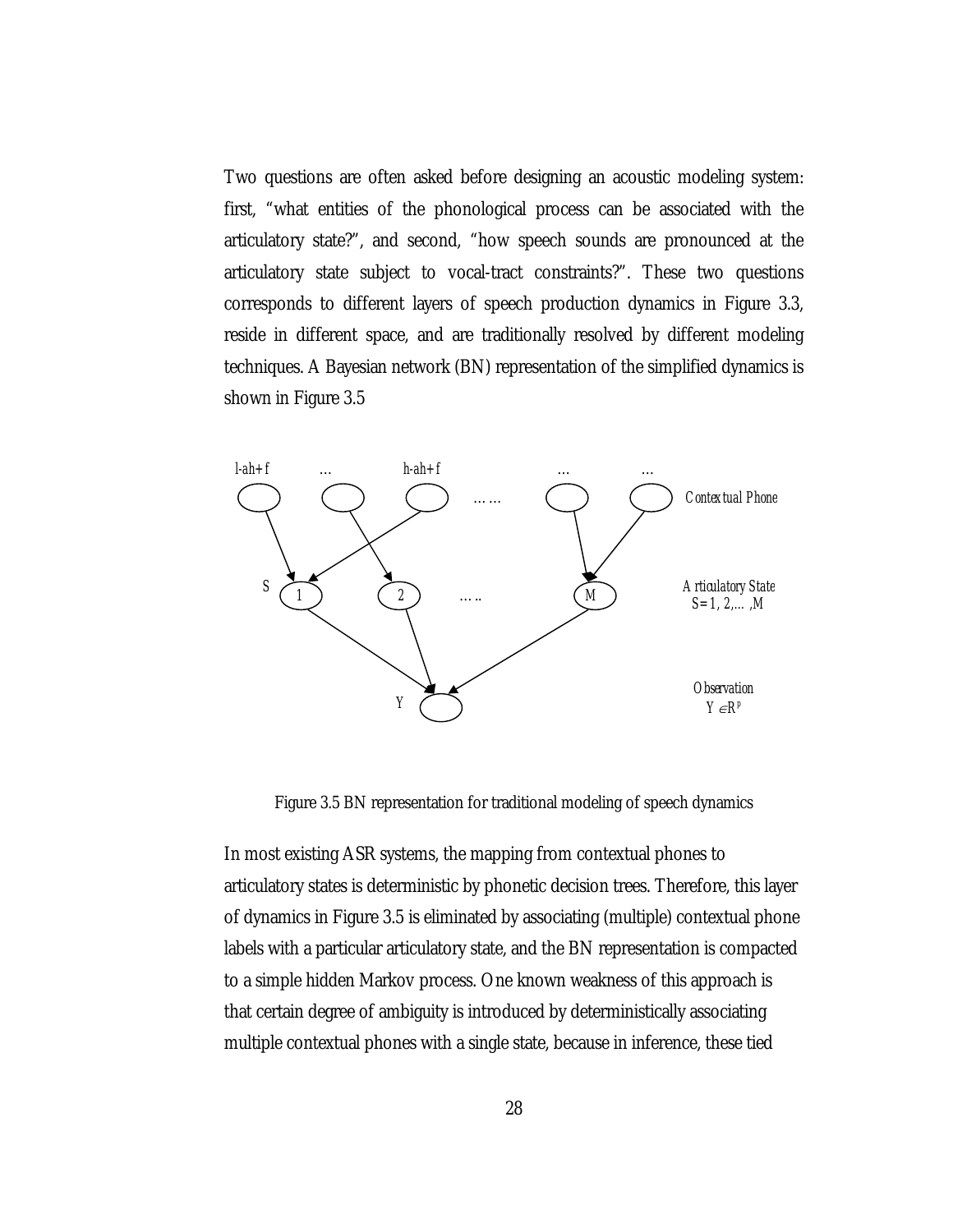phones can not be distinguished by their acoustic scores (which are also shared), and this kind of ambiguity can only be handled by lexicon and language models in decoding. However, given the intrinsic ambiguity in language itself, leaving the ambiguity in acoustic models untreated and passing it to language models is risky, and sometimes disastrous if the PDTs are ill-structured.

The second level of dynamics, and most often, the core dynamics in current ASR systems, is the process of observations modulated by articulatory states, which is modeled by a hidden Markov process with mixture of multivariate Gaussian conditional observation distributions (GMM-HMMs). Such models have two regime variables,  $S_t$  for state at time *t* and  $H_t$  for the mixture component in state  $S_t$ , and is a simple extension of HMM with single Gaussian emission densities. Without loss of generality, assume  $H_t$  take values from  $\{1,...,J\}$ , and let  $w_{ij} = p(H_i = l | S_i = j)$ . Using the conditional independence properties, equation (2.6) can be re-written as

$$
p(y_1,..., y_n) = \sum_{s_1,...,s_n} \sum_{h_1,...,h_n} \prod_{t=1}^n a_{s_{t-1}s_t} w_{h_t|s_t} b(y_t | s_t, h_t)
$$
(3.1)

The principles presented in section 2.4 can be easily applied to GMM-HMMs.

### 3.4 PDT and Distinctive Features

In traditional ASR systems, PDT is the only bridge linking the dynamics between linguistic and articulatory-phonetic channels, playing an important role in message passing. The architecture of PDTs subject to the variations in language and speech production and should not be deemed as the same over different speech domains. For instance, studies conducted in [32] and [39] demonstrated strong evidence that PDTs generated from reading speech are different from those of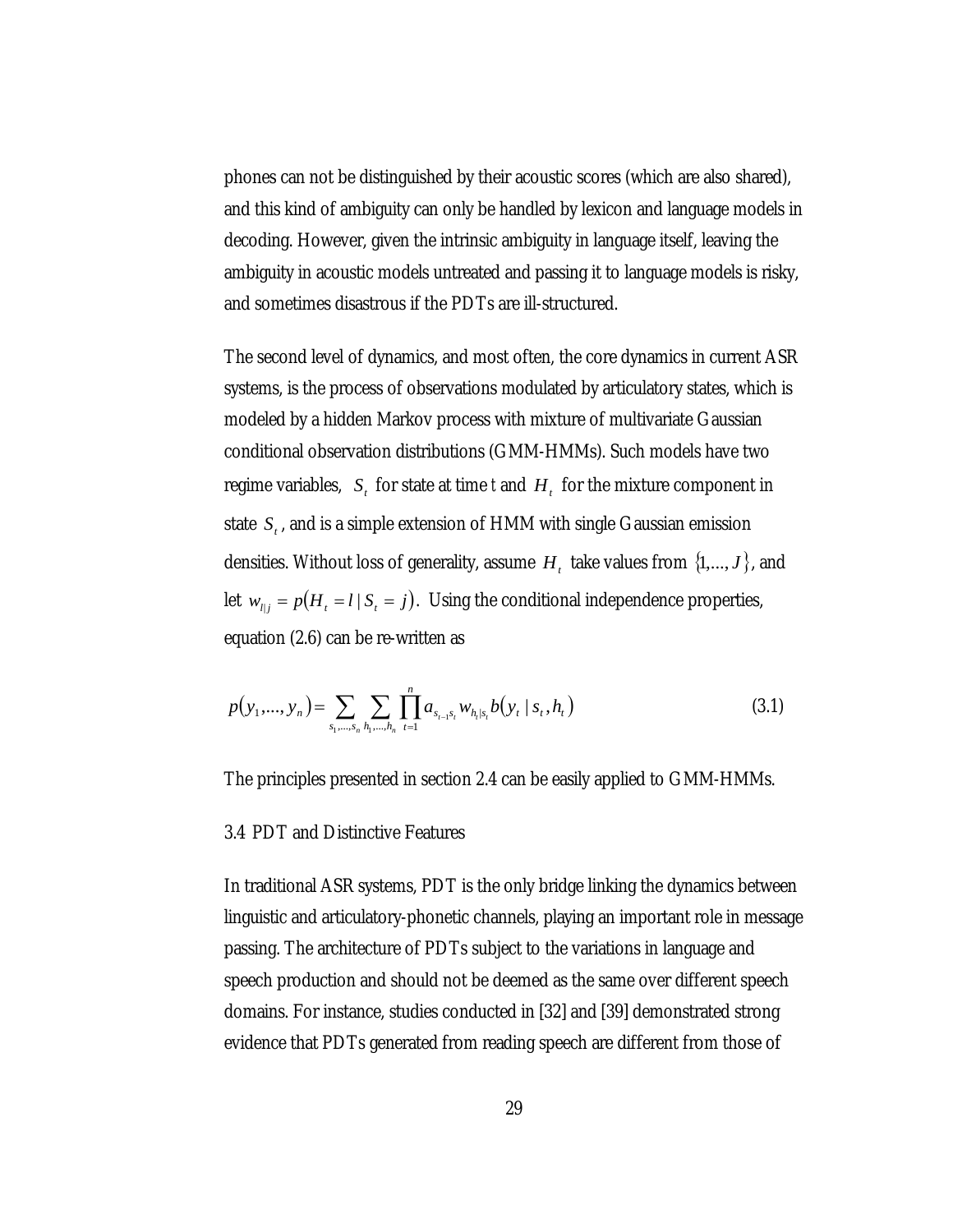conversational speech. However, decision tree algorithms have been traditionally viewed as a nonparametric approach [40] and adaptation of tree structures to new domain of speech remains an open problem in speech recognition. In this section, we will first give a parametric representation of PDT structures under a statistical approach to decision tree modeling as proposed in [41], continue with discussions on applying prior knowledge to guide structural changes in adapting PDTs, and finally come with a PDT-adaptive system design.

## 3.4.1. Statistical Decision Tree Modeling

The probability models for decision trees will be introduced here follows what is given in [41]. Assume in a decision tree, a given input *x* follows a sequence of probabilistic decisions and hit a state which generates a corresponding output *y*. A probabilistic model of a decision tree involves a sequence of probabilistic decisions, each conditional on the input *x* and on previous sequence of decisions.



Figure 3.6 Probabilistic decision tree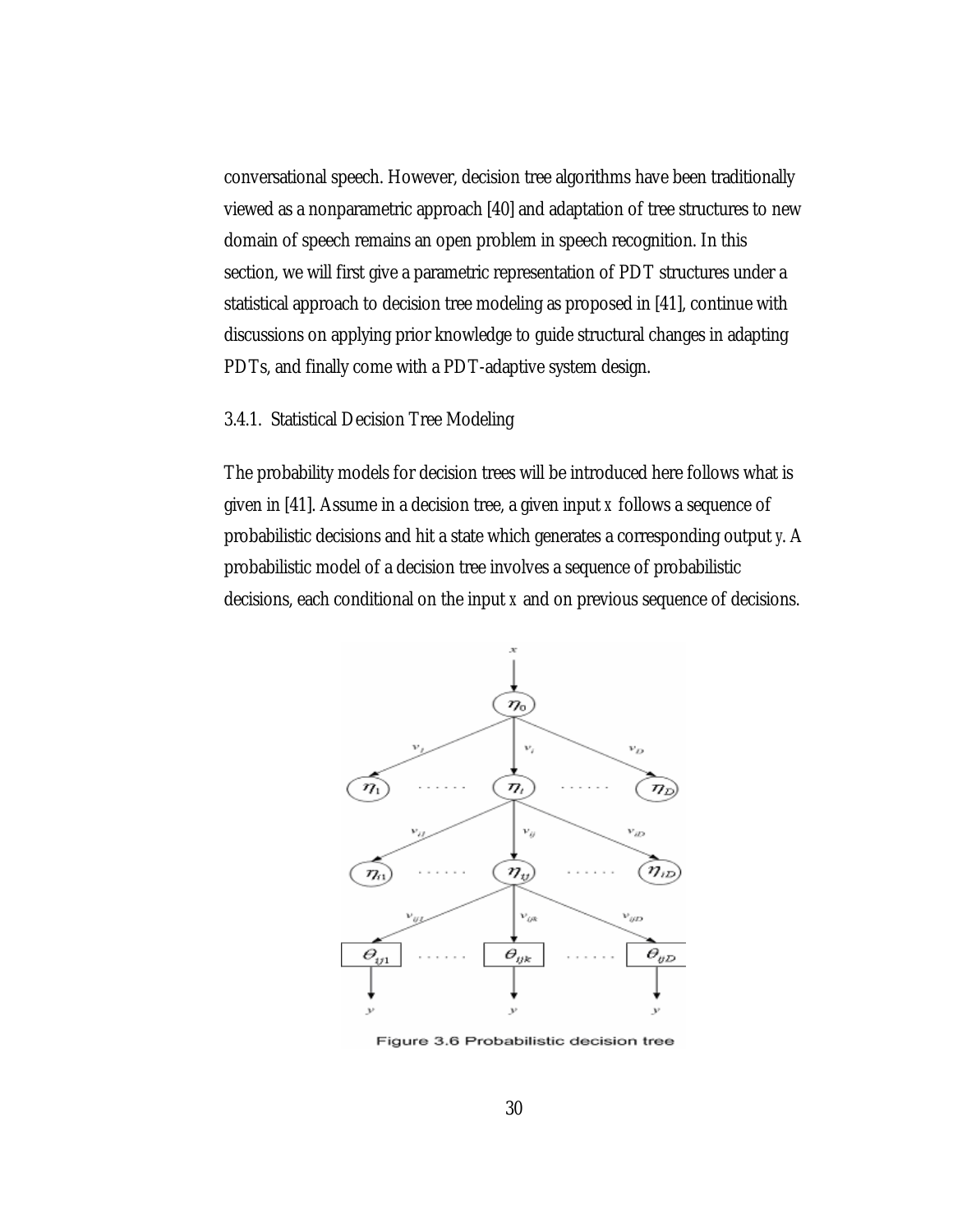Introduce a set of random decision variables  $V = \{v_1, \ldots, v_D\}$ , a diagram of a probabilistic decision is shown in Figure 3.6, with additional parameters list on the nodes. Staring from the root node, the first decision is modeled by a probability distribution of random decision variables *V*, conditional input *x* and node-specific parameters  $\eta_0$ , defined as

$$
p(v_i \mid x, \eta_0) \tag{3.2}
$$

The second decision depends on the first with conditional probabilities

$$
p(v_{ij} \mid x, v_i, \eta_i) \tag{3.3}
$$

Propagating toward the leaf, the conditional observation probability is of the form

$$
p(y|x, v_i, v_{ij}, \ldots, \theta_{ij \ldots k}) \tag{3.4}
$$

where  $\theta = \{\theta_{ij...k}\}\$ is the set of parameters of emission probabilities. Assuming Markov property, the likelihood of *y* given *x* can be obtained by

$$
p(y \mid x) = \sum_{i} p(v_i \mid x, \eta_0) \sum_{j} p(v_{ij} \mid x, v_i, \eta_i)
$$
  
....
$$
\sum_{k} p(v_{ij...k} \mid x, v_i, v_{ij}, ..., \eta_{ij...k} - p(y \mid x, v_i, v_{ij}, ..., \theta_{ij...k})
$$
(3.5)

where  $k^-$  is the index preceding *k* as in the sequence  $i, j, \ldots, k^-, k$ . Using Bayes rule, the posterior probability of the decision sequence at depth *k* can be written as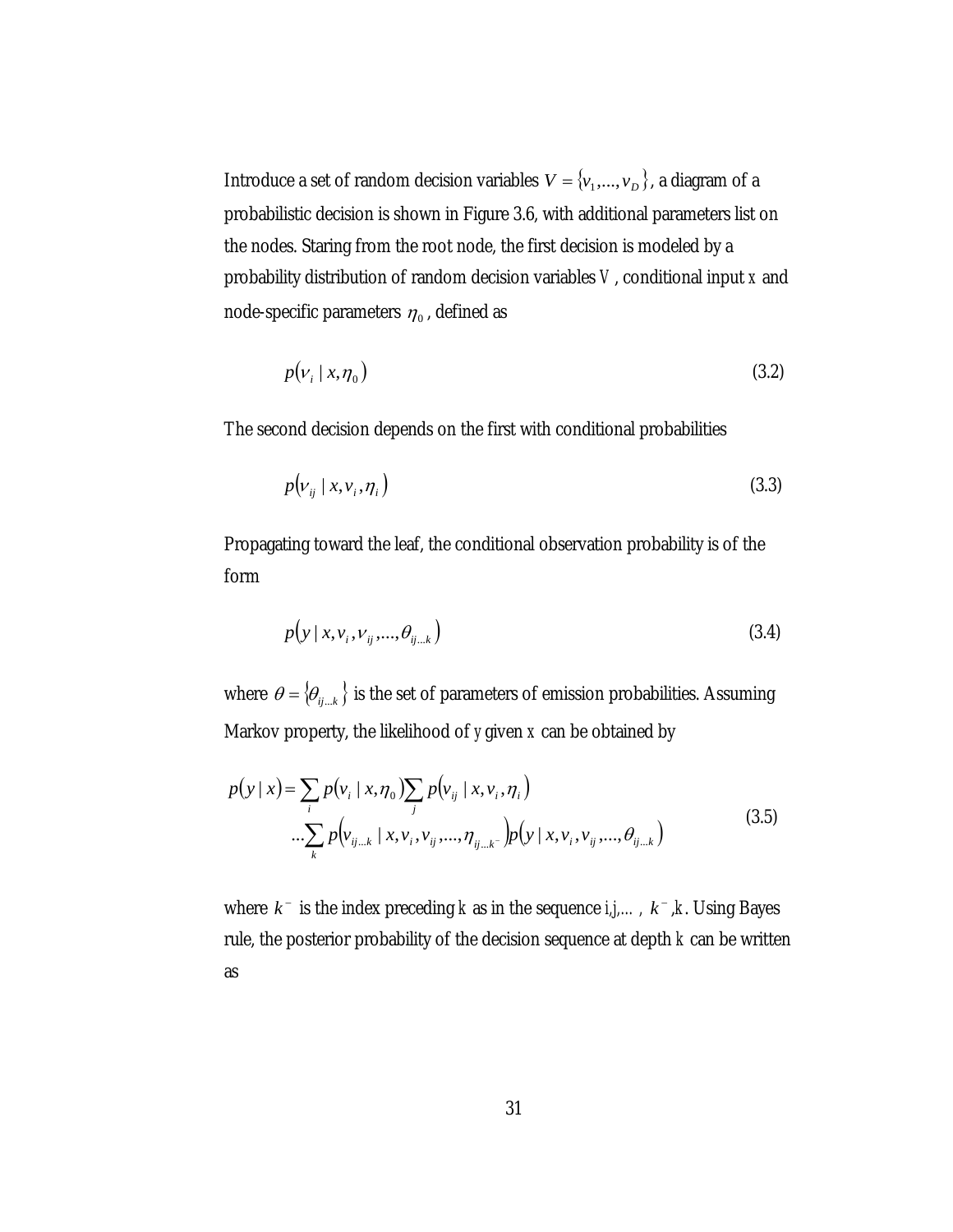$$
p(v_i, v_{ij},...,v_{ij...k} | x, y) = \frac{p(v_i | x, \eta_0) p(v_{ij} | x, v_i, \eta_i) ...}{\sum_i p(v_i | x, \eta_0) \sum_j p(v_{ij} | x, v_i, \eta_i) ...}
$$
  
\n
$$
... p(v_{ij...k} | x, v_i, v_{ij},..., \eta_{ij...k}) p(y | x, v_i, v_{ij},..., \theta_{ij...k})
$$
  
\n
$$
... \sum_k p(v_{ij...k} | x, v_i, v_{ij},..., \eta_{ij...k}) p(y | x, v_i, v_{ij},..., \theta_{ij...k})
$$
  
\n(3.6)

which can be computed using the upward-downward recursions [41], which is analogous to the forward-backward algorithm in HMMs.

Each subtree in a decision tree by itself is a decision tree and is a structural unit of its parent tree. Since each decision sequence is associated with a tree node, the posterior probability obtained from (3.6) assigns a credit score to the corresponding node and the subtree beneath it. Therefore, (3.6) provides a goodness measure of subtrees, which can potentially leads to adaptive learning of decision tree structures within a Bayesian framework.

### 3.4.2. Distinctive Feature as Decision Variable

In speech recognition, it is common practice to resort to higher level dynamics in speech production for decision variables. In traditional PDT modeling, decision variables are often called phonetic questions. For example, a total of 202 questions were used in the HTK system [44]. As previously discussed, these questions belong to a bigger class of knowledge-based features, called distinctive features. One important benefit of knowledge-based decision variable is to provide easy handling of unseen triphones.

Refer to the multi-layered speech production dynamics shown in Figure 3.3, distinctive feature *V* is an obvious choice for the role of random decision variable in PDT modeling. Defining a suitable set of distinctive features for speech recognition requires expertise knowledge in linguistic related fields and is an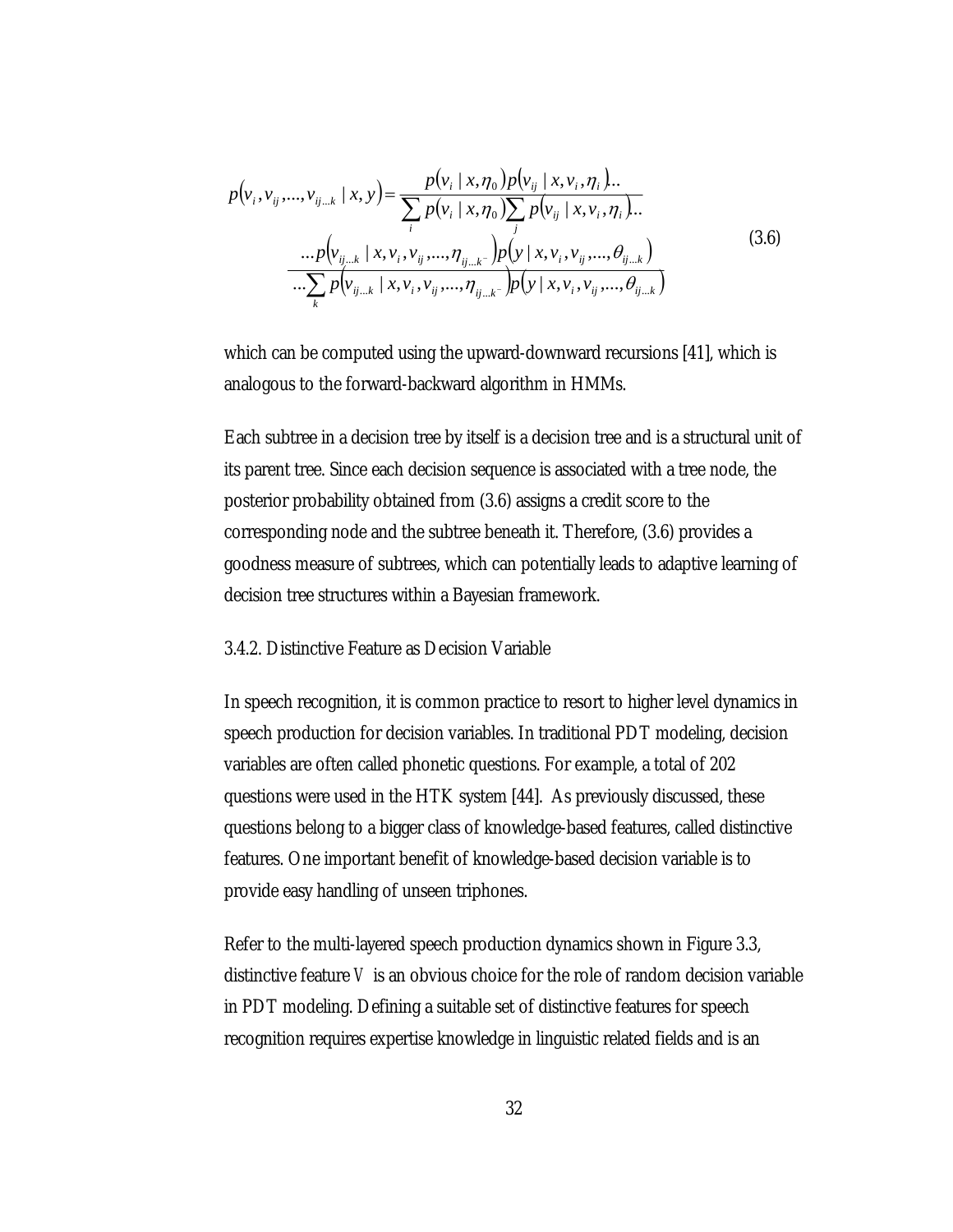immerging research topic. Note that the distinctive features used in [34][35] are closely related to traditional phonetic questions and far from complete.

3.4.3. Knowledge-based Phonetic Decision Tree Modeling

So far we have completed review of the theoretical backgrounds for designing a knowledge-based adaptive phonetic decision tree modeling framework, in the trend toward next generation ASR systems, which is part of the mission of this research. The proposed system is shown in Figure 3.7



Figure 3.7 Proposed knowledge-based adaptive PDT modeling

Sub-word units *x* are often taken as lexical phonemes, or sub-phonemes when left-right HMM is used to represent a single phoneme, and distinctive features *v* consist of various factors which influence pronunciation variation (such as surrounding phones, stress and syllable structure, part-of-speech, etc.). Instead of specifying a parametric expression for the tree prior, we approximate it implicitly by a tree-generating process based on a large corpus, which is used to select good candidate decision variables for PDT splitting. These candidate decision variables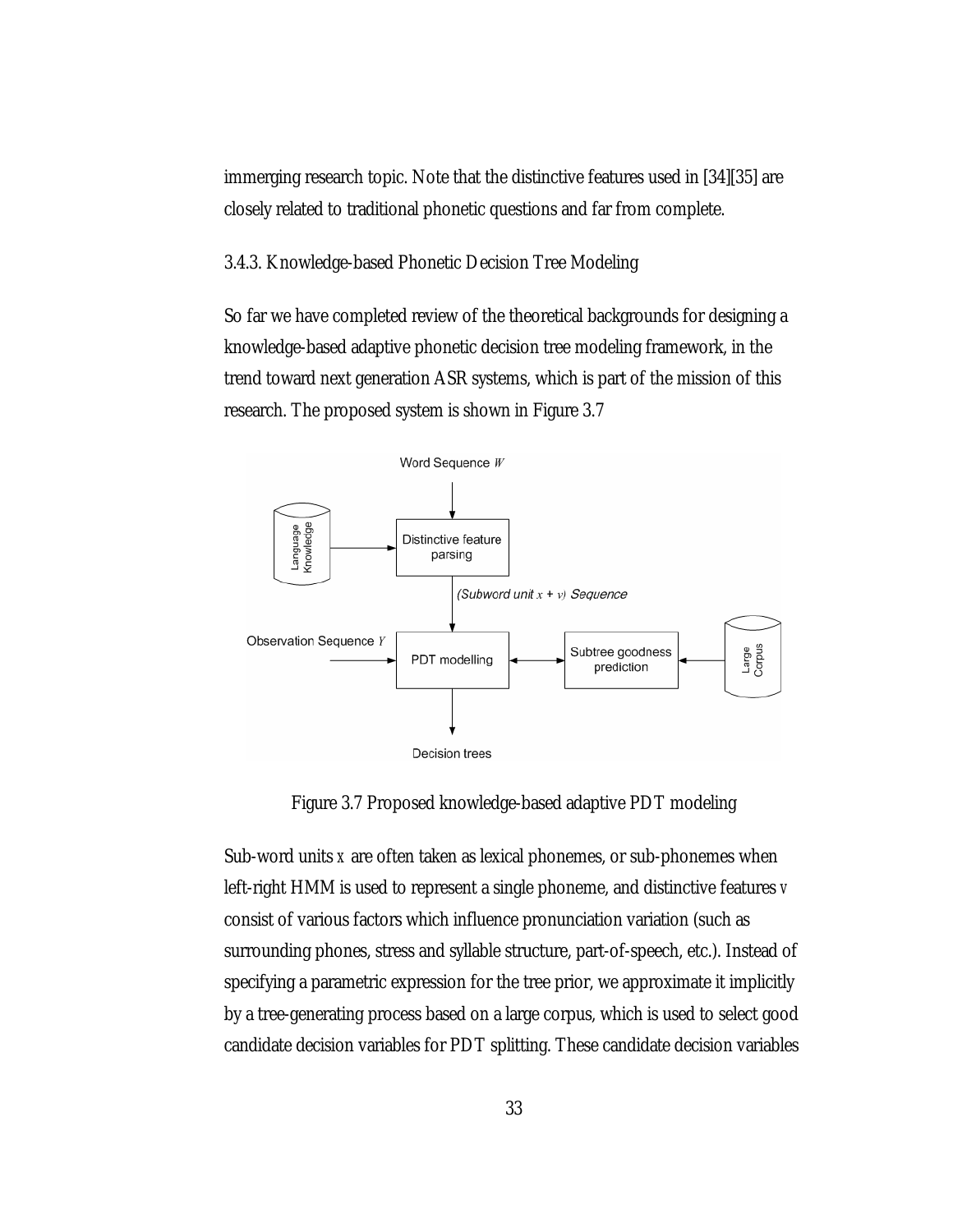represent credible realizations of sub-trees and therefore called sub-tree goodness prediction. Note that the PDT modeling is still a greedy search with implicitly specified priors on decision variables.

Existence of a larger corpus for inference of prior knowledge is a valid assumption in most ASR applications, because each application confines to a specific domain which shares the same general pronunciation rules with a larger domain. Well-known existing large corpora include WSJ (Word Street Journal) for read speech and Switchboard for conversational speech. For tasks where large corpora are not available, a Monte Carlo strategy [42][43] can be used for empirical analysis of sub-tree instead of the proposed greedy algorithm.

### 3.5 PDT Algorithm

A phonetic decision tree is a binary tree which recursively partition the pronunciations of a lexical phoneme (or sub-phoneme unit) specified by distinctive features into subsets in which the acoustic features distributed more homogeneously, referred to as "surface forms" which are realizations of associated articulatory states. Each tree is built using the greedy algorithm by sequentially choosing splitting rules for nodes so as to maximize the increase in log likelihood. This process generates a sequence of trees with increasing sizes, and stops when the increase in log likelihood falls below a threshold.

Observation sequence  $Y = \{y_t\}$  of acoustic features and sub-word sequence (associated with distinctive features)  $O = \{(x + v)_i\}$  need to be first paired in probability by the forward-backward recursions. This requires direct access to speech data, which is computationally expensive for large data sets. Therefore, efficient PDT algorithms have been developed, although with limitations, by [44]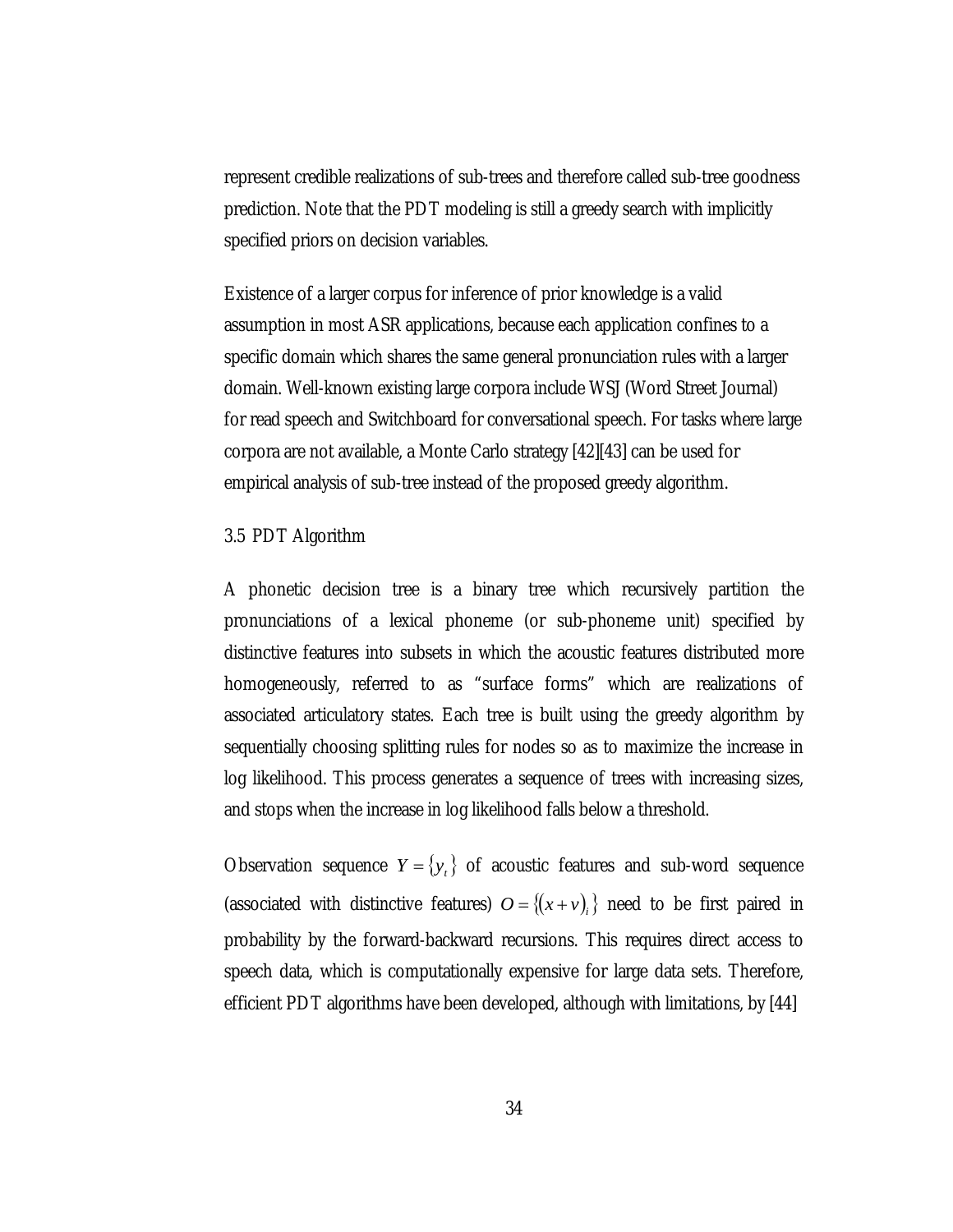- structured organization of data: let  $C = \{c_j\}$  denote the set of unique classes specified by the distinctive features (traditionally defined as triphones), sufficient statistics of training data are accumulated according to their class label  $c \in C$ , and
- fast computation of log-likelihood based on sufficient statistics.

Assuming single Gaussian conditional observation density, fast computation is achieved by approximating the total log likelihood by a simple average of the log likelihoods weighted by state occupancy:

$$
L = \sum_{r=1}^{R} \sum_{t=1}^{T_r} \sum_{c \in C} \ln(p(y_t^r \mid \mu_c, \Sigma_c)) p(s_t^r = c \mid y^r) \approx \ln p(Y \mid C)
$$
 (3.7)

where *r* represent the *r*<sup>th</sup> utterance in training corpora,  $p(y_i^r | \mu_c, \Sigma_c)$  is single Gaussian, i.e.

$$
\ln(p(y_t^r \mid \mu_c, \Sigma_c)) = \ln\left((2\pi)^{-\frac{d}{2}}|\Sigma_c|^{-\frac{1}{2}}\exp\left(-\frac{1}{2}(y_t^r - \mu_c)^T \Sigma_c^{-1}(y_t^r - \mu_c)\right)\right)
$$
  
= 
$$
-\frac{1}{2}\left(d\ln(2\pi) + \ln|\Sigma_c| + (y_t^r - \mu_c)^T \Sigma_c^{-1}(y_t^r - \mu_c)\right)
$$
(3.8)

therefore

$$
L = \sum_{r=1}^{R} \sum_{t=1}^{T_r} \sum_{c \in C} -\frac{1}{2} \Big( d \ln(2\pi) + \ln \big| \sum_{c} \big| + \big( y_t^r - \mu_c \big)^r \sum_{c}^{-1} \big( y_t^r - \mu_c \big) \Big) p \big( s_t^r = c \mid y^r \big) \tag{3.9}
$$

From (2.22), we have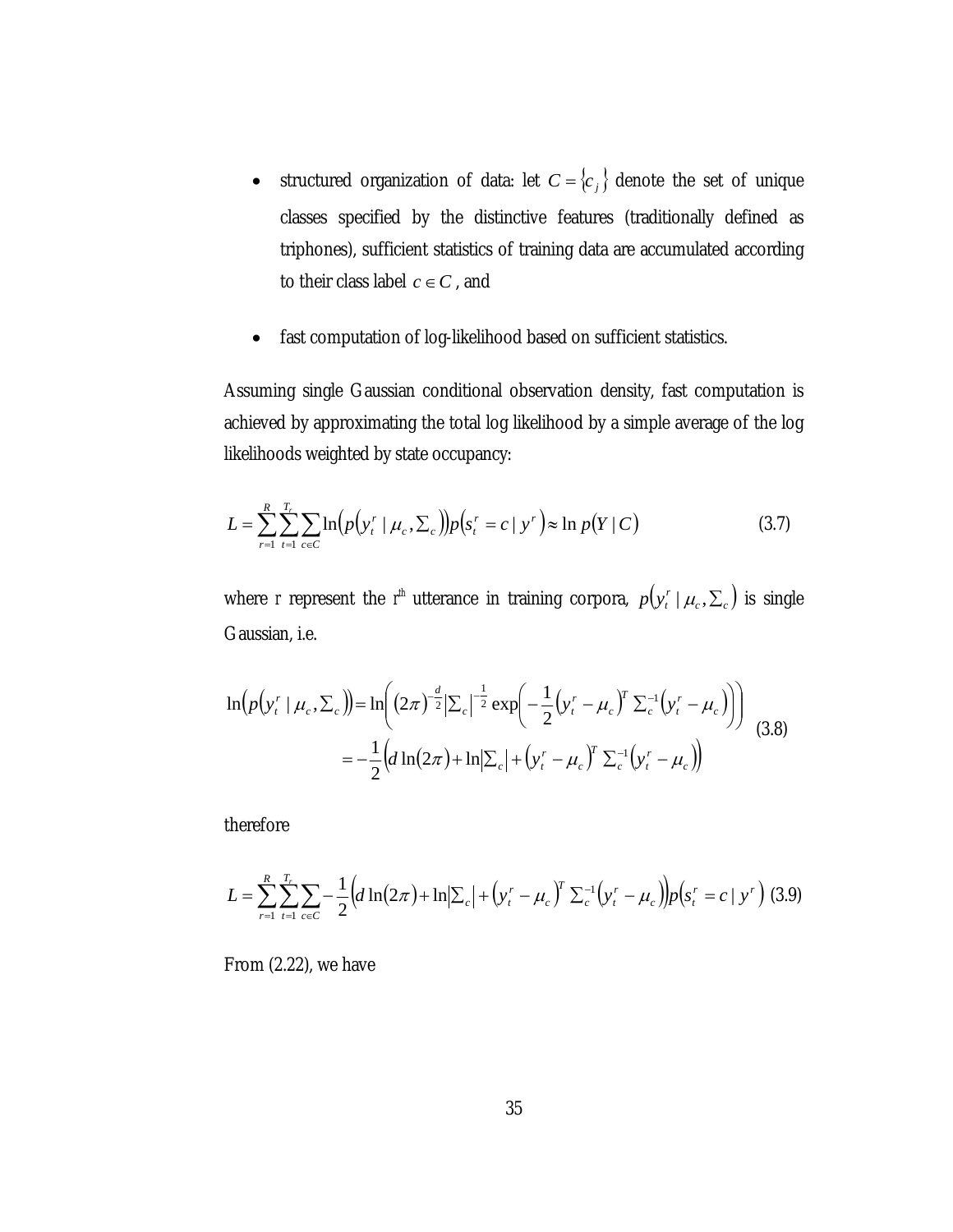$$
\sum_{c} \frac{\sum_{r=1}^{R} \sum_{t=1}^{T_r} p(s_t^r = c \mid y^r)(y_t^r - \mu_c)(y_t^r - \mu_c)^T}{\sum_{r=1}^{R} \sum_{t=1}^{T_r} p(s_t^r = c \mid y^r)}
$$

hence

$$
\sum_{r=1}^{R} \sum_{t=1}^{T_r} \left( y_t^r - \mu_c \right)^r \sum_{c=1}^{T} \left( y_t^r - \mu_c \right) p \left( s_t^r = c \mid y^r \right) = d \sum_{r=1}^{R} \sum_{t=1}^{T_r} p \left( s_t^r = c \mid y^r \right) \tag{3.10}
$$

substitute into (3.9) gives

$$
L = \sum_{c \in C} -\frac{1}{2} \left( d \left( 1 + \ln(2\pi) \right) + \ln \left| \sum_{c} \right| \right) \sum_{r=1}^{R} \sum_{t=1}^{T_r} p \left( s_t^r = c \mid y^r \right) \tag{3.11}
$$

This is the logarithm of the joint likelihood of all the sub-word units. Any decision tree will be a partition on *C*. Let *B* be a binary decision tree with leaf node *b*∈ *B* , the log likelihood of *B* can be obtained by rewriting (3.11) as

$$
L = \sum_{b \in B} -\frac{1}{2} \left( d \left( 1 + \ln(2\pi) \right) + \ln \left| \sum_{b} \right| \right) \sum_{r=1}^{R} \sum_{t=1}^{T_r} p \left( s_t^r = b \mid y^r \right) \tag{3.12}
$$

the covariance matrix of node *b* can be computed by

$$
\Sigma_b = E(y^2) - (E(y))^2 = \frac{\sum_{c \in B(b)} \gamma_c (\sum_c + \mu_c \mu_c^T)}{\sum_{c \in B(b)} \gamma_c} - \left(\frac{\sum_{c \in B(b)} \gamma_c \mu_c}{\sum_{c \in B(b)} \gamma_c} \right) \left(\frac{\sum_{c \in B(b)} \gamma_c \mu_c}{\sum_{c \in B(b)} \gamma_c}\right)^T
$$
(3.13)

where *B*(*b*) represent the partition by tree *B*,  $\gamma_c$ ,  $\mu_c$ ,  $\Sigma_c$  are accumulated sufficient statistics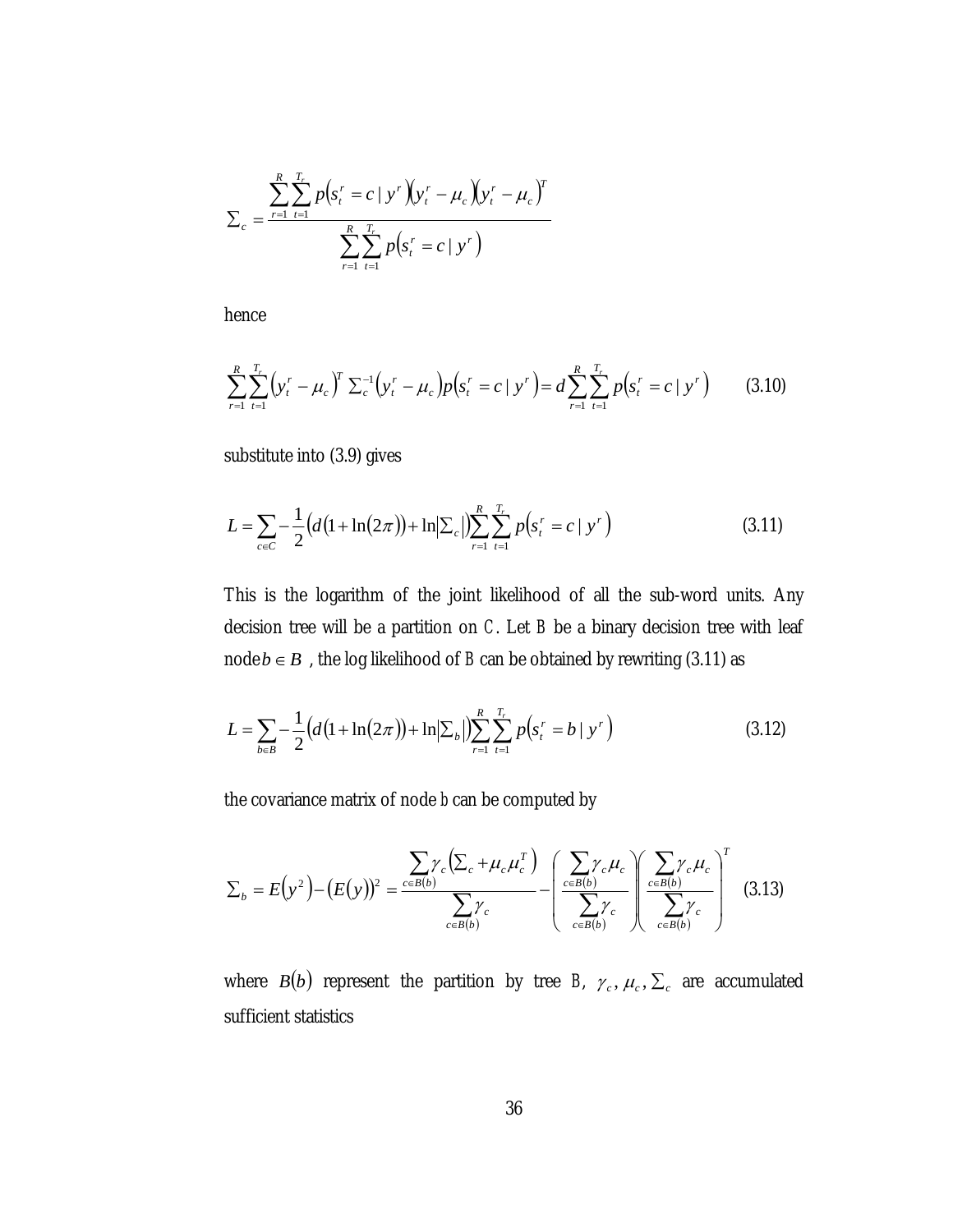$$
\gamma_c = \sum_{r=1}^{R} \sum_{t=1}^{T_r} p(s_t^r = c \mid y^r)
$$
\n(3.14)

$$
\mu_c = \frac{\sum_{r=1}^{R} \sum_{t=1}^{T_r} p(s_t^r = c \mid y^r) y_t^r}{\gamma_c}
$$
\n(3.15)

$$
\sum_{c} \frac{\sum_{r=1}^{R} \sum_{t=1}^{T_r} p(s_t^r = c \mid y^r)(y_t^r - \mu_c)(y_t^r - \mu_c)^T}{\gamma_c}
$$
(3.16)

During each split of a leaf node, in order to use (3.12), only the covariance matrices and accumulated state occupancies of newly generated child nodes need to be computed, assuming that the values of the parent node have already been calculated. The computation complexity is only dependent on the number of sufficient statistics stored in the parent node since the split is a local operation.

## 3.6 GMM-HMM

In this section, we give the Baum re-estimation formulas for GMM-HMM which was defined in (3.1). The formulas for prior  $\pi$  and transition A are the same as (2.19) and (2.20). For the parameters of the Gaussian mixture emission densities, the estimates are given by

$$
w_{jl} = \frac{\sum_{t=1}^{T} p(S_t = j, H_t = l | Y)}{\sum_{t=1}^{T} p(S_t = j | Y)}
$$
(3.17)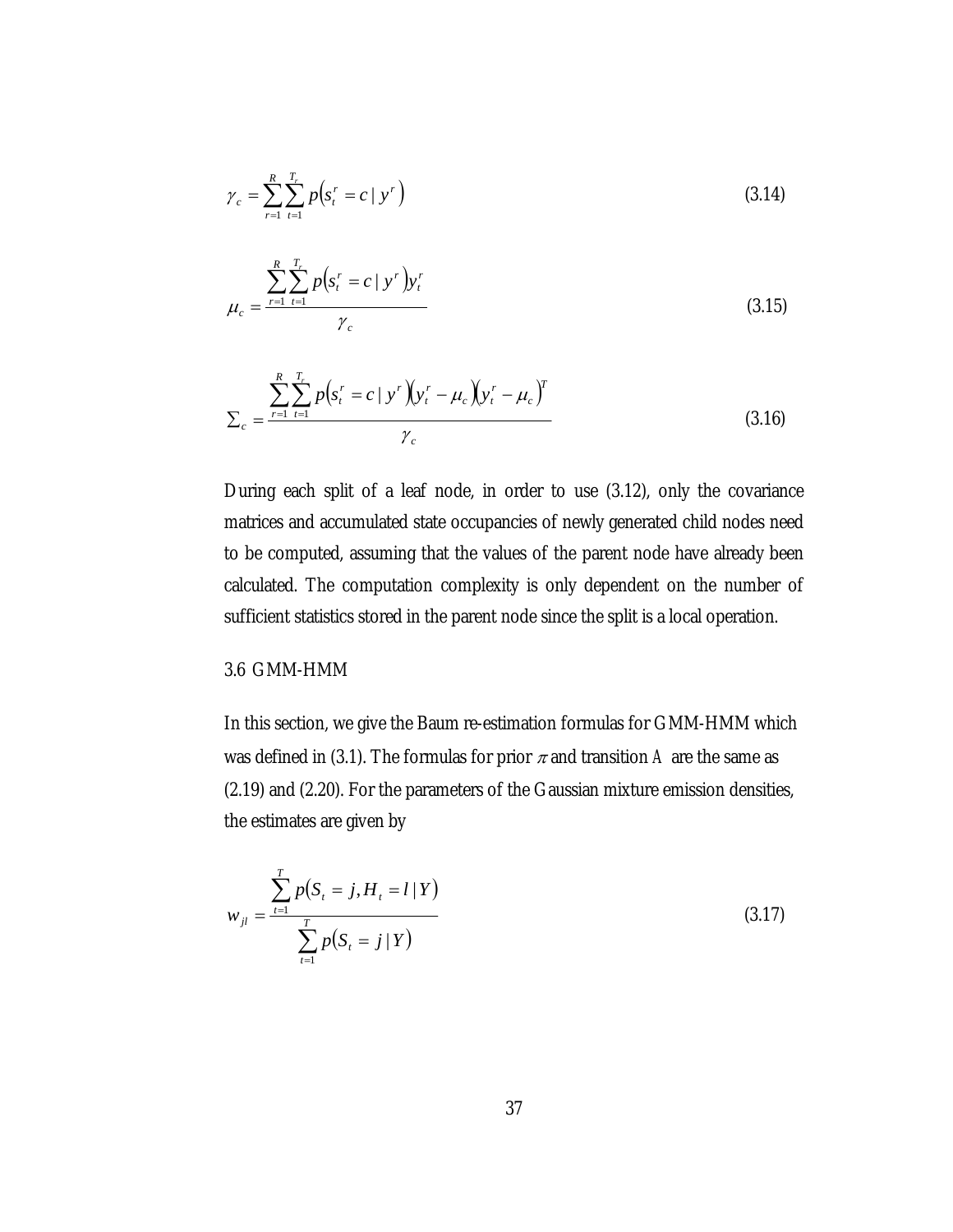$$
\mu_{jl} = \frac{\sum_{t=1}^{T} p(S_t = j, H_t = l | Y) y_t}{\sum_{t=1}^{T} p(S_t = j | Y)}
$$
\n
$$
\sum_{jl} = \frac{\sum_{t=1}^{T} p(S_t = j, H_t = l | Y) (y_t - \mu_{jl}) (3.18, 3.19)}{\sum_{t=1}^{T} p(S_t = j | Y)}
$$
\n(3.18, 3.19)

where 
$$
p(S_t = j, H_t = l | Y) = p(S_t = j | Y) \frac{w_{jl}b(y_t | S_t = j, H_t = l)}{b(y_t | S_t = j)}
$$
.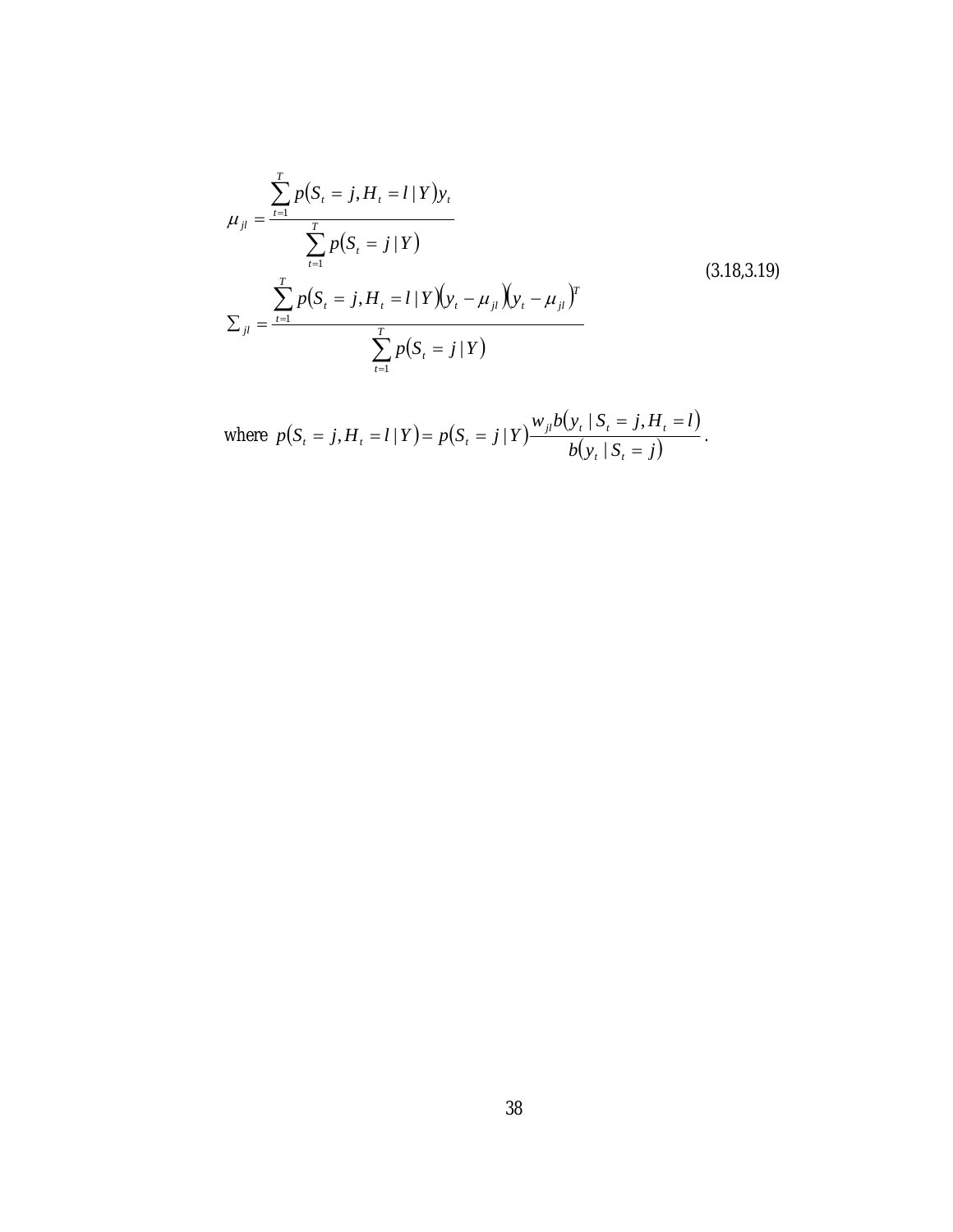## *Chap ter 4*

## GRADIENT BOOSTING OF HMMS

#### 4.1 Introduction

Two important issues in EM algorithm are local optima and model complexity, which depend on the initialization of mixture components. In Gaussian mixture modeling of phone units, local optima often involve overlapped mixture components in over-populated center regions and too few components near class boundary. Furthermore, model complexity can not be determined within the ML framework since more complex models usually result in higher likelihood, which may ultimately lead to overtraining.

The key problem associated with local optima and model complexity is the lack of schemes which can jointly optimize model structure and parameters. In this chapter, we present the general framework of gradient boosting learning to address above problems. The theory of gradient boosting learning was first introduced in statistics literature. Friedman developed a general gradient-descent boosting paradigm for additive expansions of functions based on any fitting criterion [45]. This paradigm is extended to estimation of GMD based HMMs in our algorithm where GMDs are additive in nature. In addition, a partial EM algorithm for optimal component search is developed based on the ML criterion. In this new framework, GMDs are recursively constructed in a greedy manner an optimal new component is located and inserted to the mixture model. In comparison with conventional algorithms, it offers a mechanism of dynamically allocating new components outside the local optimum regions. Conceptually, this algorithm differs from optimal splitting algorithm in that it uses an optimal insertion step instead of splitting, where the new component is found by a global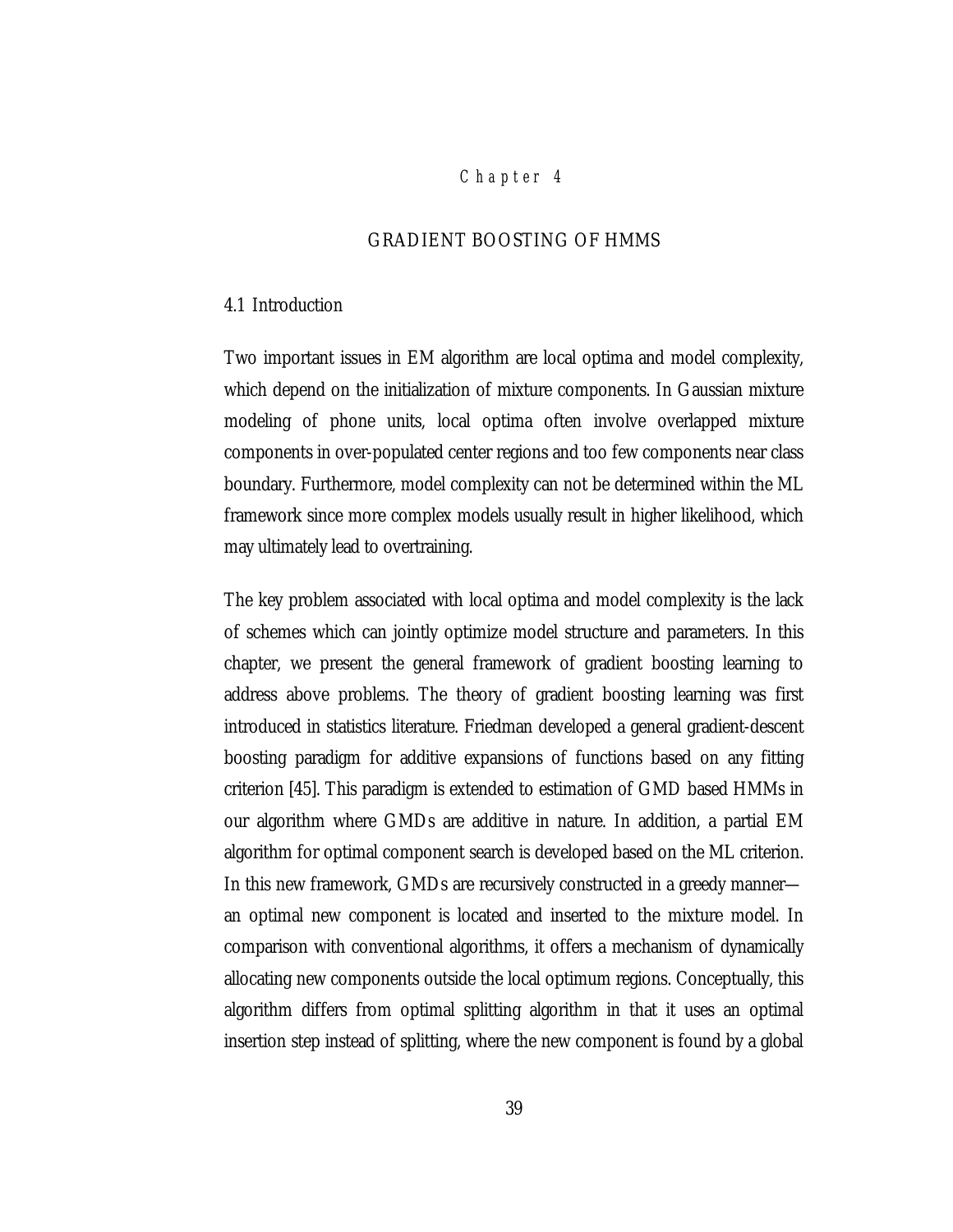search to avoid local optima. To illustrate the difference of gradient boosting and conventional EM, in Figure 4.1, we show the 16-Gaussian component densities for a sub-phonetic unit /dh/ generated by the two methods. The densities are plotted against the first 2 principle components derived from 39 speech feature components. It can be seen that gradient boosting has more focus on the class boundaries.



Figure 4.1.Two mixtures of 16 Gaussians obtained by EM & GB

### 4.2 Gradient Boosting Learning

In conventional parametric methods for estimation of function  $F(x; \Lambda)$ , model parameters  $\Lambda$  are estimated by optimizing some specified objective function  $L(F(x; \Lambda))$ . For most  $F(x; \Lambda)$  and  $L(F(x; \Lambda))$ , closed form solution is difficult to find and numerical optimization methods are used. When steepest-decent method is used, the solution can be expressed as a sum of subsequent steps starting from an initial guess  $\lambda_{\varphi}$  i.e.,  $\Lambda_{m} = \sum_{i=0}^{m} \lambda_{i}$ , where *i*  $_m$  -  $\angle$   $\sim_i$ 0  $\lambda_i$ , where  $\lambda_i = \rho_i g_i$ ,  $i = 1, ..., m$  is the incremental step of size  $\rho_i$  taken at the direction  $g_i$ . In contrast to conventional methods, gradient boosting learning targets the function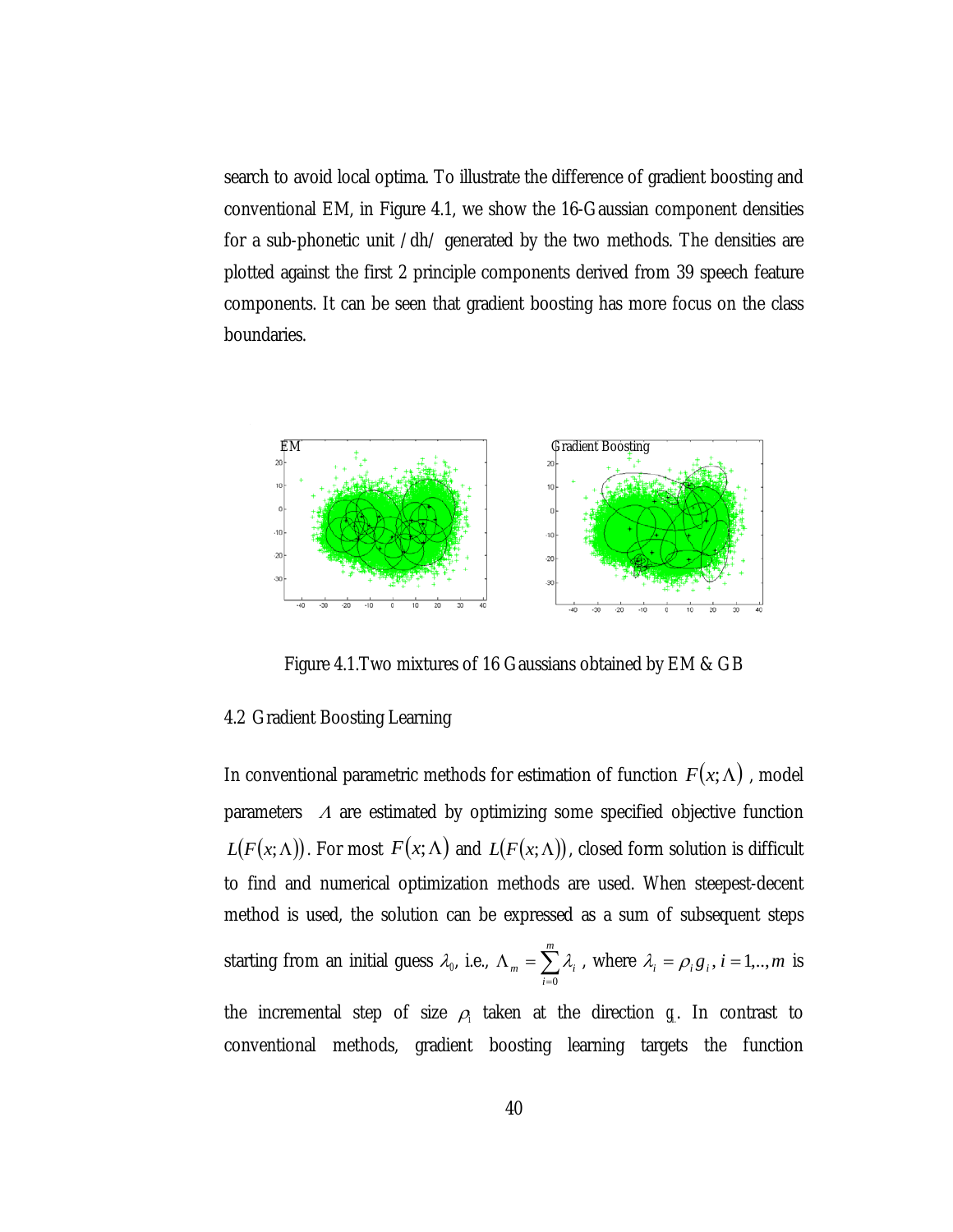approximation problem from the perspective of numerical optimization in function space, rather than parameter space. The solutions seeking are "additive" expansions of the form

$$
F(x; \Lambda) = \sum_{m=0}^{M} \alpha_m h(x; \theta_m)
$$
\n(4.1)

where  $h(x; \theta_m)$  is a basis function characterized by parameters  $\theta_m$  , which is usually chosen as the best fit of the gradient in the function space at stage  $m$ , and  $\alpha_m$  is the step size. Given *N* training observations  $X = (x_1, \ldots, x_N)$ , the general paradigm of gradient boosting contains the following steps [45]:

# **Algorithm 1: Gradient Boost**

- 1. Initialize  $F_0(x; \Lambda)$ .
- 2. For  $m = 1$  to  $M$  do:
- 3.  $q_i = \left| \frac{\partial L(F(x_i; \Lambda))}{\partial \Lambda} \right|$  $\frac{\overline{F}(x_i;\Lambda))}{(x_i;\Lambda)}\Biggr\rvert_{F(x)=F_{m-1}(x)},\ i=1,...,N.$ 1  $g_i = \left| \frac{\partial L(F(x_i; \Lambda))}{\partial F(x_i; \Lambda)} \right|_{F(x) = F(x_i; \Lambda)}$ ,  $i = 1,...,N$  $F^{I \mathbf{A}}$   $\mathbf{F}$   $\mathbf{F}$   $\mathbf{F}_{m-1}$   $(x)$  $\sum_{i}$  =  $\frac{GL(T(x_i))}{2E(T(x_i))}$ *m*  $\left[ \left. \frac{\partial L(F(x_i;\Lambda))}{\partial F(x_i;\Lambda)} \right|_{F(x)=F_{m-1}(x)}, i=$  $\mathsf{L}$  $=\frac{\partial L(F(x_i;\Lambda))}{\partial F(x_i;\Lambda)}$  $=F_{m-}$
- 4. Fit basis function  $h(x_i; \theta_m)$  to  $\{g_i\}$ .

5. 
$$
\alpha_m = \argmax_{\alpha} \sum_{i=1}^N L(F_{m-1}(x_i; \Lambda) + \alpha h(x_i; \theta_m)).
$$

6. 
$$
F_m(x; \Lambda) = F_{m-1}(x; \Lambda) + \alpha_m h(x; \theta_m).
$$

7. End For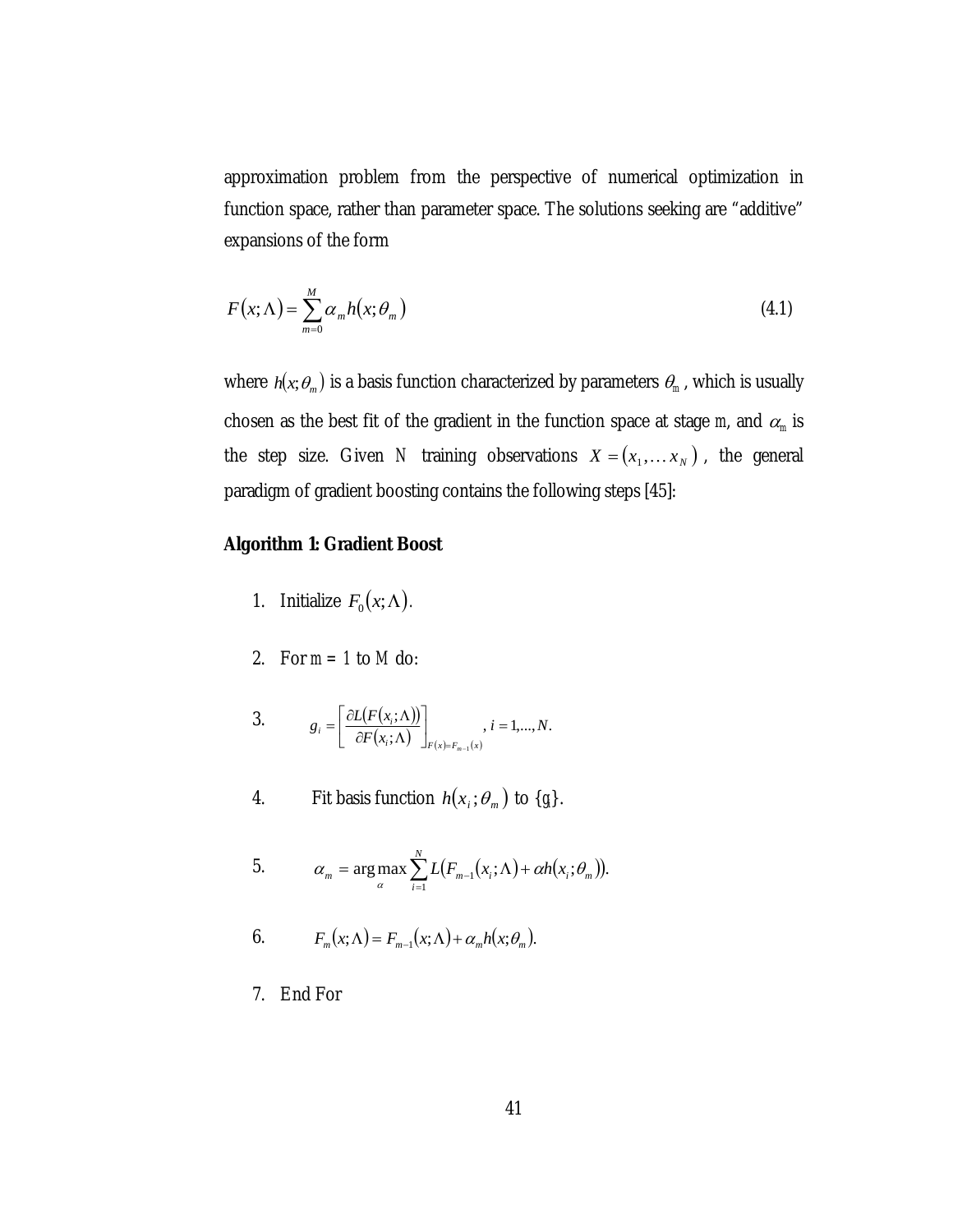The analogy of gradient boosting to steepest-descent gives insight to estimation of GMDs in the model space instead of parameter space. Our goal is to estimate a probability density function  $f(x; \Lambda)$  which optimizes some specified objective function  $L(f(x; \Lambda))$  with the solution in the form of mixture of Gaussians  $f(x) = \sum_{i=1}^{k} \alpha_k N_k(x)$  to obtain largest gain of  $f(x) = \sum_{i=1}^n \alpha_k N_k(x)$  $\alpha_k N_k(x)$  to obtain largest gain of  $L(f(x; \Lambda))$  in a steepest-descent manner.

Special properties associated with GMD estimation present difficulties in direct application of gradient boosting. First, the sequential learning equation in line 6 needs to be constrained by being a proper GMD density function. This can be assured by defining the new GMD to be

$$
f_m(x;\Lambda) = (1 - \alpha_m)f_{m-1}(x;\Lambda) + \alpha_m N(x;\theta_m) \quad 0 < \alpha_m < 1 \tag{4.2}
$$

Second, fitting the steepest-descent direction in line 4 is sensitive to low valued probabilities. For example, in the case of MLE, the gradient of log-likelihood function is  $g_i = \frac{\partial \log f(x_i; \Lambda)}{\partial f(x_i; \Lambda)} = \frac{1}{f(x_i; \Lambda)}$ ;  $\log f(x_i;$  $\iota^{i,j}$   $\iota^{i,j}$  $i = \frac{\partial \log f(x_i, \Lambda)}{\partial f(x_i, \Lambda)} = \frac{f(x_i, \Lambda)}{f(x_i, \Lambda)}$  $g_i = \frac{\partial \log f(x_i; \Lambda)}{\partial \Omega} = \frac{1}{\partial \Omega}$ . This implies fitting a bell-shaped Gaussian kernel to the reciprocals of current probabilities, which could approach infinity when  $f(x; \Lambda)$  is small. Third, steepest-descent methods have known problems of local optima. To overcome these problems, we developed an alternative searching procedure to obtain the basis function in line 4. This scheme consists of candidate generation, re-estimation and selection. In our candidate generation design, all candidates are obtained by randomly splitting the existing Gaussian components, which will maintain appropriate coverage of the model

improvement in the objective function is measured. The one which contributes the most to the objective function is chosen as the new component. Within this

space. Each candidate is re-estimated using local data and its contribution to the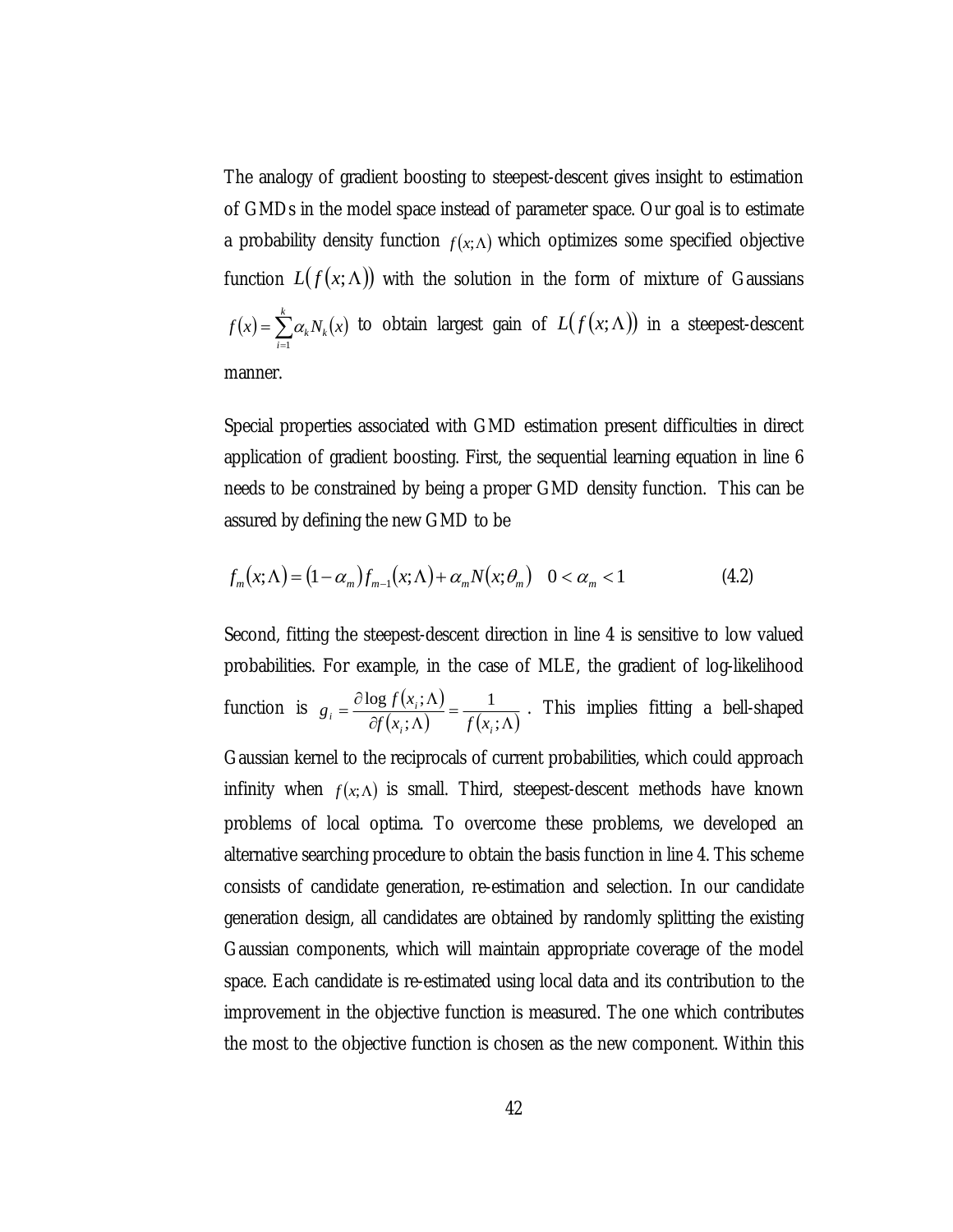scheme, the entire model space is covered by the globally generated candidates, and hence local optima can be alleviated. More details on new component allocation will be discussed in section 4.4.

Model complexity is one important issue in GMD estimation. The best value for number of components M can be determined by model selection methods, such as BIC, cross-validation, etc. By considering the GMD-related issues and incorporating model selection criterion, the gradient boosting algorithm for Sclass GMDs  $\{f_1, ..., f_s\}$  is formulated as following:

## **Algorithm 2: GMD Gradient Boost**

- 1. Initialize  $f_{s,0}(x; \Lambda_s) = N(x; \theta_{s,0}), s = 1, ..., S$ , set  $m = 1$ .
- 2. For  $s = 1$  to  $S$  do:
- 3. Find a basis Gaussian  $N(x; \tilde{\theta}_{s,m})$ .
- 4.  $\{\alpha_{\varsigma,m}, \theta_{\varsigma,m}\} = \arg \max \sum L((1-\alpha)f_{\varsigma,m-1}(x;\Lambda) + \alpha N(x;\theta)),$  use  $\{\Theta_{s,m}\} = \arg \max_{\alpha,\theta} \sum_{i=1}^{N} L((1-\alpha)f_{s,m-1}(x_i;\Lambda))$  $\left\{\alpha_{s,m}, \theta_{s,m}\right\} = \arg \max_{\alpha,\theta} \sum_{i=1}^{N} L((1-\alpha)f_{s,m-1}(x_i;\Lambda) + \alpha N(x_i;\theta)), \quad \text{use} \quad N(x;\tilde{\theta}_{s,m})$ found in line 3 for initialization.
- 5.  $f_{s,m}(x; \Lambda) = (1 \alpha_{s,m}) f_{s,m-1}(x; \Lambda) + \alpha_{s,m} N(x; \theta_{s,m}).$
- 6. Update *fs,m* using EM [optional].
- 7. End For
- 8. Set *m = m+1*.
- 9. If a stopping criterion is met then exit, else go to line 2.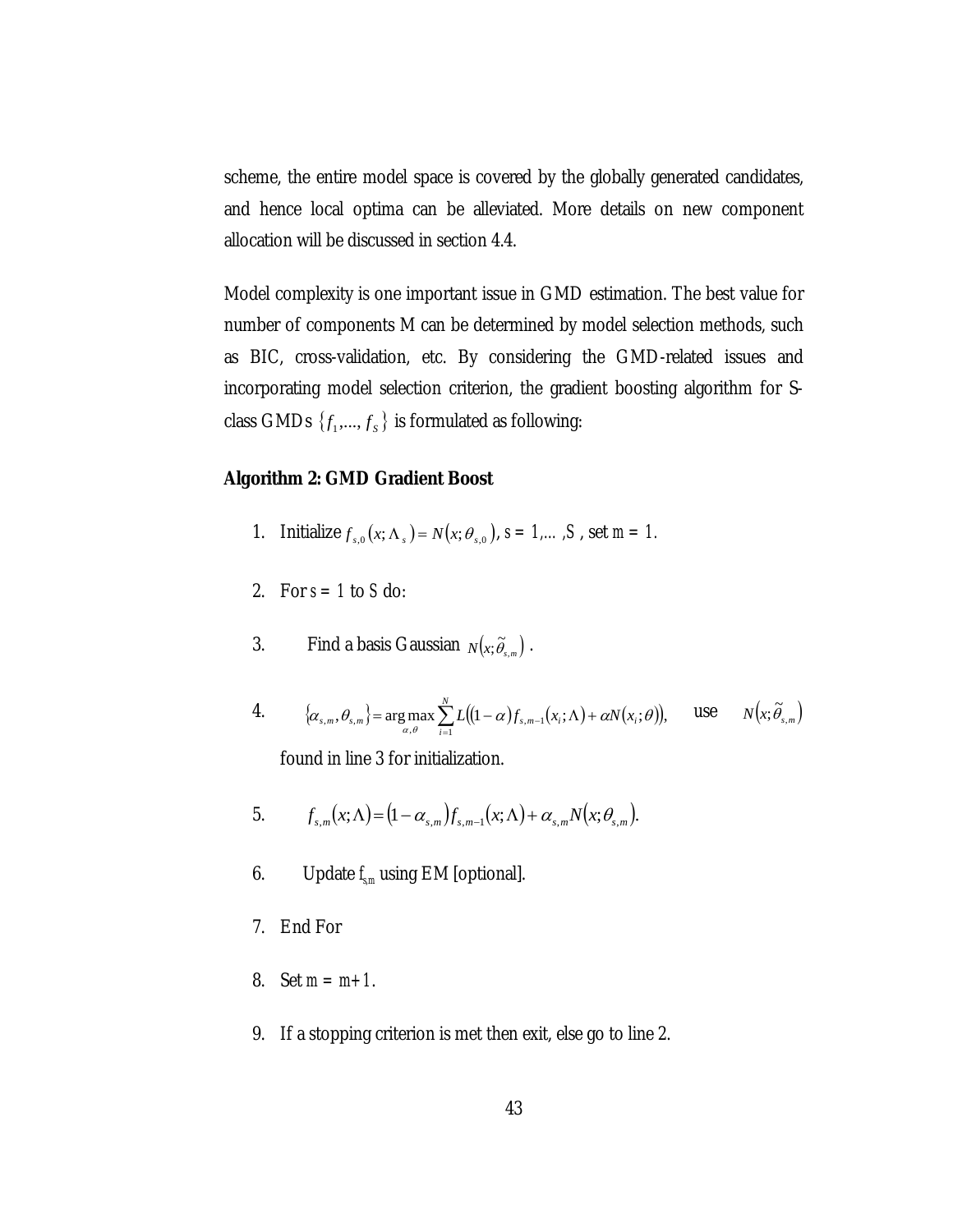In line 4, as a modification of line 5 in Algorithm 1, the parameters  $\alpha_{s,m}$  and  $\theta_{s,m}$ are jointly optimized, which is an inherent property of EM algorithms. In this case the new component found in line 3 is used for initialization. Also note that the re-estimation step in line 6 is not in Algorithm 1. The step is added because in GMD estimation, it is often desirable to tune the model parameters after a structural change caused by insertion of a new component.

There is no closed-form solution for the optimization in line 4. However, it can be viewed as a sequential learning of two component models, with the  $f_{m-1}(x; \Lambda)$  fixed. A partial EM algorithm was proposed in [47] for ML estimation of GMDs, which can be easily extended to the ML estimation of HMMs. The update equations for the  $m<sup>th</sup>$  component of GMD at state *s* are given as following:

$$
p(s,m|x_i) = p(s|x_i) \frac{\alpha_{s,m} N(x_i | \mu_{s,m}, \Sigma_{s,m})}{(1 - \alpha_{s,m}) f_{s,m-1}(x_i) + \alpha_{s,m} N(x_i | \mu_{s,m}, \Sigma_{s,m})}
$$
(4.3)

$$
\hat{\alpha}_{s,m} = \frac{\sum_{i=1}^{N} p(s,m \mid x_i)}{\sum_{i=1}^{N} p(s \mid x_i)}
$$
(4.4)

$$
\hat{\mu}_{s,m} = \frac{\sum_{i=1}^{N} p(s,m \mid x_i) x_i}{\sum_{i=1}^{N} p(s,m \mid x_i)}
$$
(4.5)

$$
\hat{\Sigma}_{s,m} = \frac{\sum_{i=1}^{N} p(s,m \mid x_i)(x_i - \mu_{s,m})(x_i - \mu_{s,m})^T}{\sum_{i=1}^{N} p(s,m \mid x_i)}
$$
(4.6)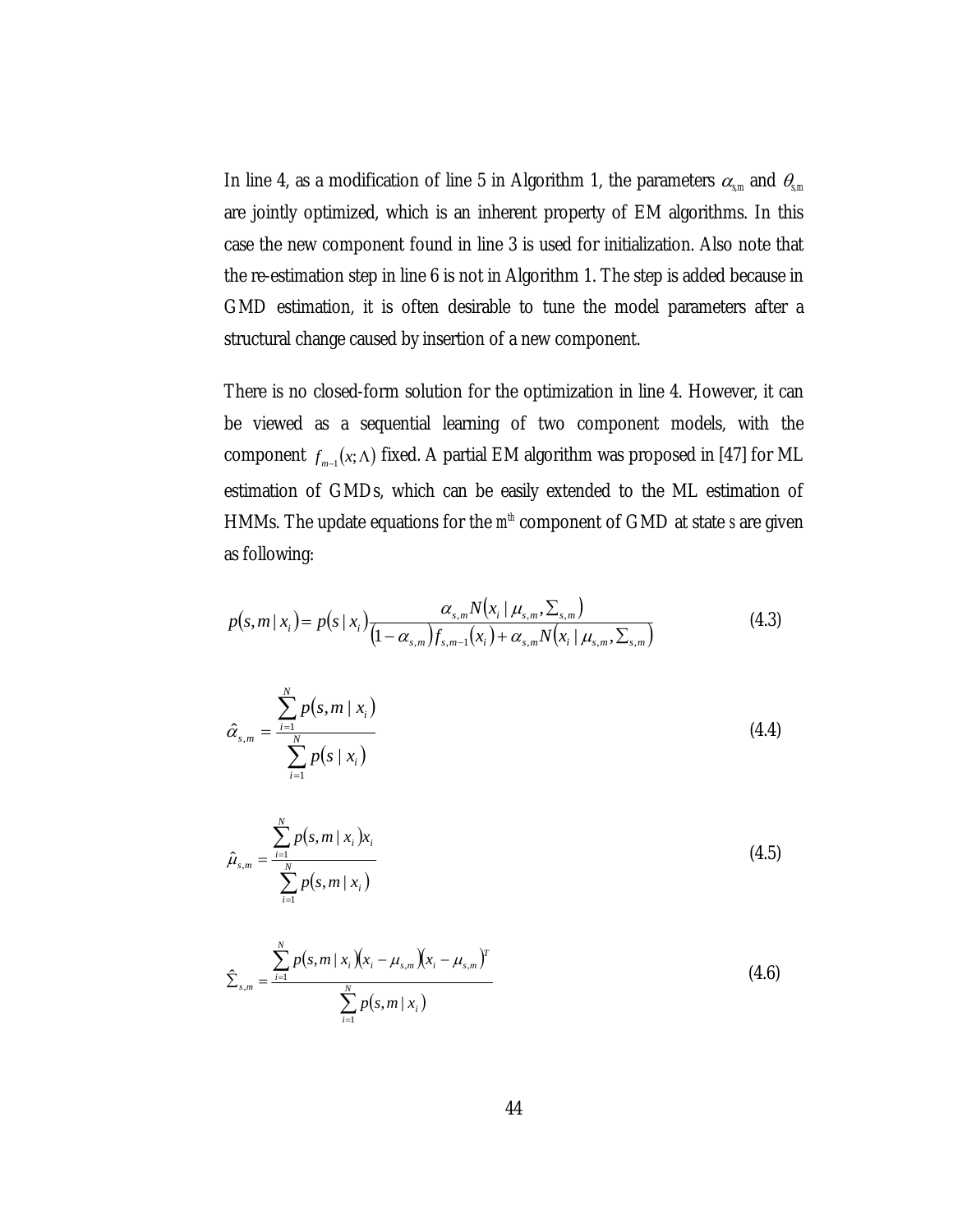Normally, a global search as required in line 3 is computationally prohibitive. Since only one component needs to be re-estimated at each iteration, partial EM requires much less computation than full EM. The computational efficiency demonstrated by partial EM is critical in developing a global searching heuristic [46][47].

#### 4.3 Model Complexity Selection

Both ML and gradient boosting have over-fitting problems and it is of high interest to automatically select a model and the number of mixture components. In statistics literature, most often used model selection criteria are cross validation (CV) and Bayesian Information Criterion (BIC). BIC is derived within the Bayesian statistics framework, and is preferred in a density estimation perspective. Denote the model *M* and parameter set  $\theta$ , let  $\pi(\theta | M)$  be the prior of  $\theta$  given *M*, a classical way is to choose the model which maximizes the integrated likelihood,

$$
\hat{M} = \underset{M}{\arg \max} f(X \mid M) = \underset{M}{\arg \max} \int f(X \mid \theta, M) \pi(\theta \mid M) d\theta \tag{4.7}
$$

with  $f(X | \theta, M) = \prod_{i=1}^n f(x_i | \theta, M)$ . Under regularity conditions, an asymptotic approximation of the integrated likelihood can be shown to be [48] *n i*  $f(X | \theta, M) = \prod f(x_i | \theta, M)$ 1  $|\theta, M\rangle = \prod f(x_i | \theta, M)$ 

$$
\log f(X \mid M) \approx \log f\left(X \mid \hat{\theta}, M\right) - \frac{\nu_M}{2} \log(n) \tag{4.8}
$$

where  $\hat{\theta}$  is the ML estimator of  $\theta$ ,  $v_M$  is the number of free parameters in model *M*. It leads to minimize the so-called BIC criterion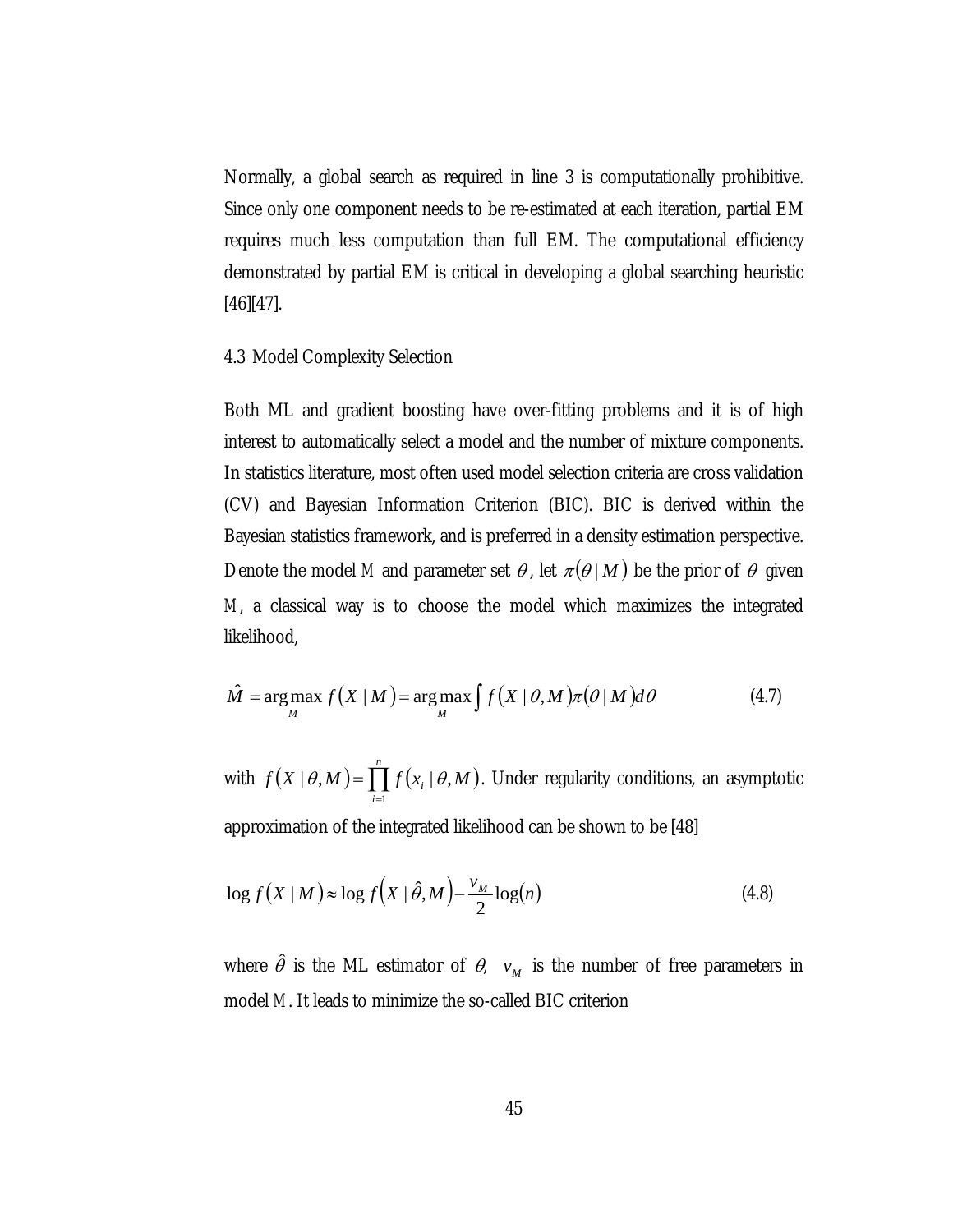$$
BIC_M = -2L_M + v_M \log(n) \tag{4.9}
$$

where  $L_M = \log f(X | \hat{\theta}, M)$  is the maximum log likelihood.

## 4.4 Approximate Gradient Boosting for HMM

In gradient boosting, searching for the new component requires evaluating the candidates using entire set of observation data, resulting in very high computation cost and memory requirement. Approximation is made based on following observations:

- Gradient boosting starts from the coarsest model, i.e., the single Gaussian model, and introduces finer models sequentially. Therefore, it is reasonable to reduce the range of training data for evaluating a finer candidate, as in the case of sparse EM [49].
- As shown in Figure 4.1, placing Gaussian components along class boundary may result in better coverage of data for classification tasks. To enhance this behavior, the influence on the class boundary from data in the center regions needs to be reduced.

Above observations indicate that it is desirable to evaluate the candidates in a localized neighborhood in order to save computation cost and improve model quality. To reduce computation complexity, sufficient statistics are accumulated in each HMM state by Viterbi approximation. We further assume that state transition probabilities remain unchanged during gradient boosting, then the approximated procedure can be summarized as the following three steps:

1) Train single Gaussian HMMs and segment training data to states of phone units by Viterbi segmentation.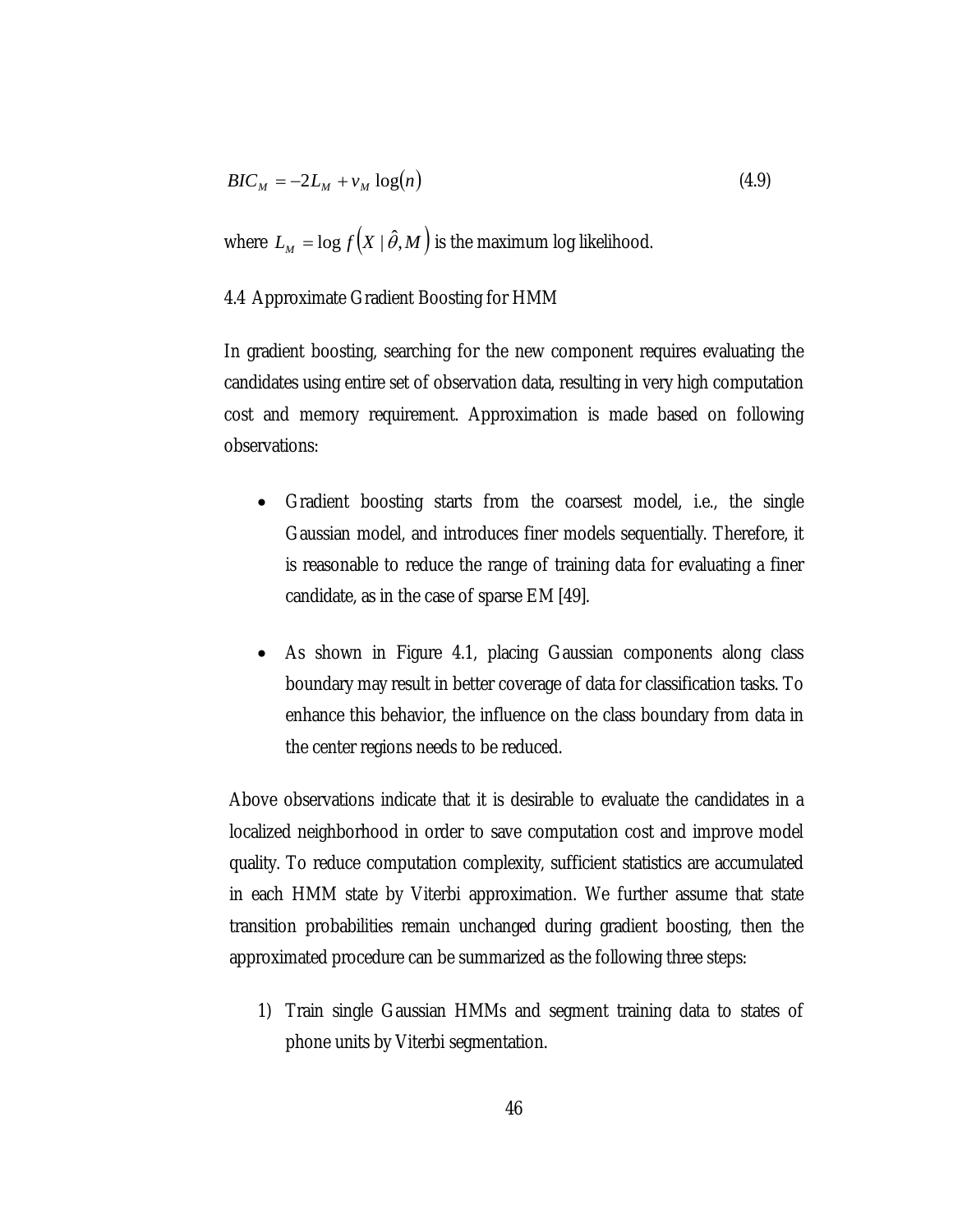- 2) Use gradient boosting to train Gaussian mixture model for individual state.
- 3) Re-estimate HMMs by conventional EM.

For each phone state, in order to generate candidates for the *(m+1)th* component, the training data set is quantized into *m* disjoint sets:  $Q_i = \left\{ x \in X : i = \arg \max_{j=1,\dots,m} P(j \mid x) \right\}$ . Then for each set $_{\mathcal{Q}_i}$ , a pair of candidates is generated by randomly splitting  $_{\mathcal{Q}_i}$ into two disjoint subsets. The data sample means and variances in these two sets are chosen as candidate parameters, and the initial weight for each candidate component is set to be the half weight of  $N(\bullet | \theta_i)$ . If more candidates are needed  $Q_i = \left\{ x \in X : i = \arg \max_{j=1,...,m} P(j \mid x) \right\}$ from this component, then the random splitting process is carried out repeatedly to obtain the required number of candidates. Assuming *k* candidates are generated from each existing component, then *km* candidates are generated for the new component. Each candidate is re-estimated by using the partial EM. The candidates are first validated by their shapes (eigenvalues) and volumes (determinants) with pre-defined thresholds. Among surviving candidates, the one that gives the greatest likelihood increment when mixed into the existing mixture becomes the new member of the model.

Candidates are evaluated locally by a sparse partial EM. If a candidate is generated from the component  $_{Q_i}$ , then it is evaluated only by data of  $_{Q_i}$ . Specifically, the sparse algorithm approximates the likelihood of data *x* as  $p'(x) = Cp(x)$ ,  $x \in Q_i$ ;  $p(x) = 0$ , otherwise, where *C* is a normalizing constant taken as 1. Based on this approximation, the updating formulas for partial EM are put in the forms of (4.10-13). This approximation greatly reduces computation cost, and enables local measurement of each candidate on its capacity of modeling local pattern.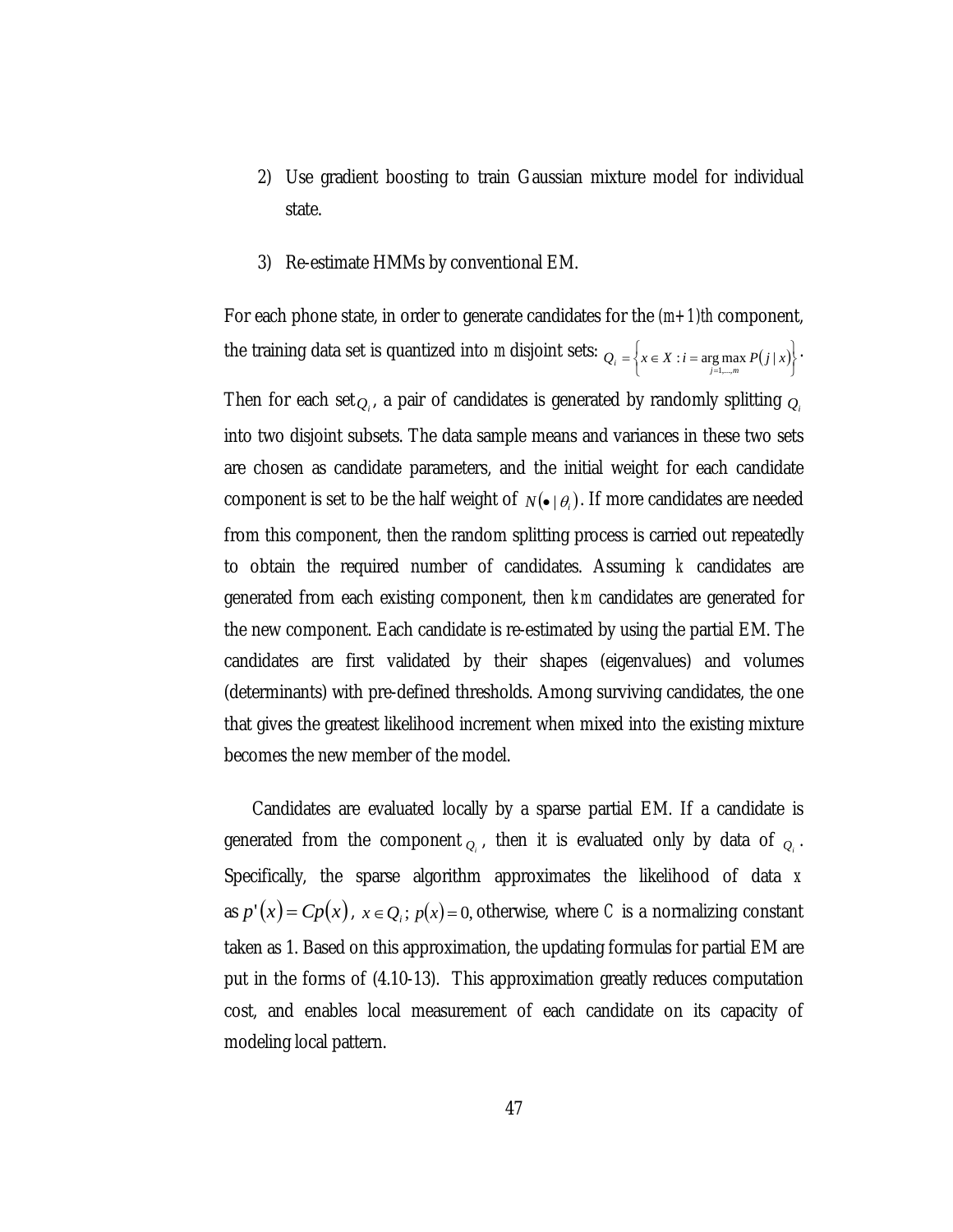$$
p(m \mid x_t) = \frac{\alpha N(x_t \mid \mu, \Sigma)}{(1 - \alpha) f_{m-1}(x_t) + \alpha N(x_t \mid \mu, \Sigma)}
$$
(4.10)

$$
\hat{\alpha} = \frac{1}{T_j} \sum_{x_t \in Q_i} p(m \mid x_t)
$$
\n(4.11)

$$
\hat{\mu} = \frac{\sum_{x_t \in Q_i} p(m \mid x_t) x_t}{\sum_{x_t \in Q_i} p(m \mid x_t)}
$$
\n(4.12)

$$
\hat{\Sigma} = \frac{\sum_{x_i \in Q_i} p(m \mid x_i)(x_i - \mu)(x_i - \mu)^T}{\sum_{x_i \in Q_i} p(m \mid x_i)}
$$
(4.13)

GEM requires more computation than EM. Denote  $T_j$  as the size of the data set segmented to phone sate *j*. Assuming *k* candidates are generated from each existing mixture component, then cost for component search is  $O(kT_j)$ . Adding the cost for EM update of  $f<sub>i</sub>$  which is  $O(iT<sub>j</sub>)$ , the sum is  $O((k+i)T<sub>j</sub>)$ . The run time of training a sequence of *1* to *m* mixture models in the phone state is  $\hbox{then}\, \overline{O}\Big(\sum\limits_{i=1}^{m}T_{j}(k+i)\Big)\!\propto\! O\!\big(m^2T_{j}\big) \hbox{ if } k\!<\! In total, the running time of training will$ be  $o(\sum T_i m^2 \mid \propto o(m^2T))$ , where the complete training data size  $T = \sum T_i$ , which is a factor of *m* times slower than conventional EM.  $O\left(\sum_{i=1}^{n} T_j(k+i)\right) \propto O(m^2 T)$ 1  $(k + i) \mid \infty$ ⎠  $\left(\sum_{i=1}^{m}T_i(k+i)\right)$ ⎝  $\left(\sum_{i=1}^m T_j(k+i)\right) \propto O(m^2T_j)$  $\sum_j T_j m^2 \int \propto O(m^2)$ ⎠ ⎞  $\parallel$ ⎝  $\left(\sum_j T_j m^2\right) \propto O(m^2 T)$ , where the complete training data size  $T = \sum_j T_j$ 

# 4.5 Toward Large Margin HMM

A closer look at the misclassification measure in MCE reveals that it can be considered as a generalized log likelihood ratio (GLLR), which represents a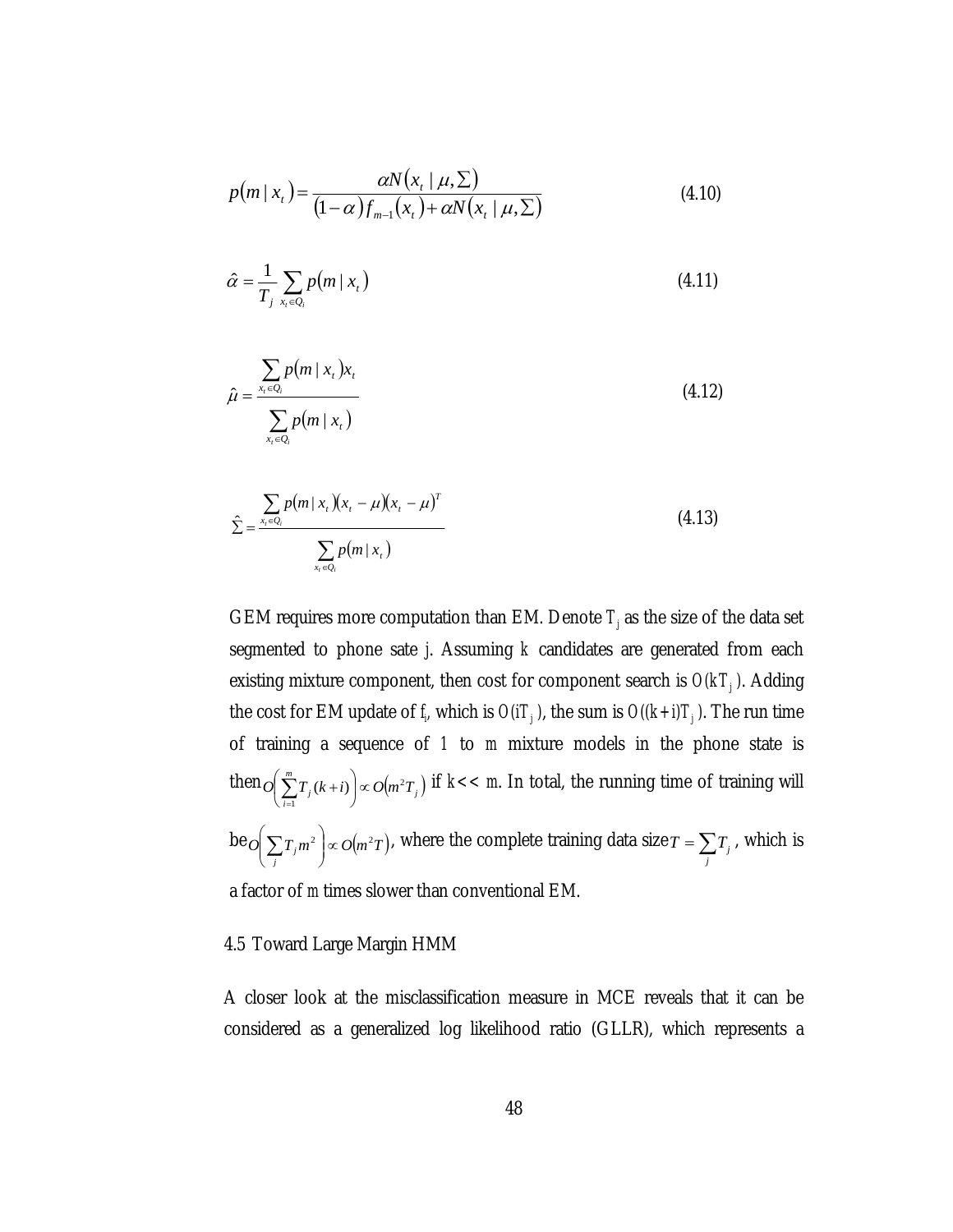distance between the target model and its competing models [50]. Following this observation, we define the margin as

$$
\zeta_r(Y_r) = \log \frac{p_{\lambda}(Y_r \mid w_r) p(w_r)}{\left[ \frac{1}{|\{w \neq w_r\}|} \sum_{w \neq w_r} (p_{\lambda}(Y_r \mid w) p(w))^{\eta} \right]^{1/\eta}} = -d_r(Y_r), \quad \eta \ge 1 \quad (4.14)
$$

where  $\{w \neq w_r\}$  is the number of competing hypothesis,  $d_r(Y_r)$  is the misclassification measure.

To obtain a large margin speech recognizer, we define some convex loss function *L* : *R*  $\rightarrow$  *R*, and seek a set of HMMs that minimize the *L*-risk,  $R_L = E(L(\zeta(Y)))$ [51]. The resulting HMMs are called large margin HMMs. Boosting has been shown to be a successful method for solving large margin problems by constructing ensembles of classifiers. However, boosting large margin HMMs appears to be a new topic in speech recognition. Therefore, the materials presented here are without supporting experiments and only for discussion purposes.

Several cost functions have been studied in literature. For instance, AdaBoost uses the exponential loss  $L(\alpha) = \exp(-\alpha)$  [52], and LogitBoost takes the logistic loss  $L(\alpha) = \ln(1 + \exp(-2\alpha))$  as the cost function [53]. Considering both forms of loss, boosting for large margin HMMs attempts to minimize:

$$
L_{\exp}(\zeta) = \sum_{r=1}^{R} \exp(-\gamma \zeta_r(Y_r)) \quad \gamma > 0 \quad \text{for exponential loss, and} \tag{4.15}
$$

$$
L_{\log it}(\zeta) = \sum_{r=1}^{R} \ln(1 + \exp(-\gamma \zeta_r(Y_r))) \quad \gamma > 0 \quad \text{for logistic loss.} \tag{4.16}
$$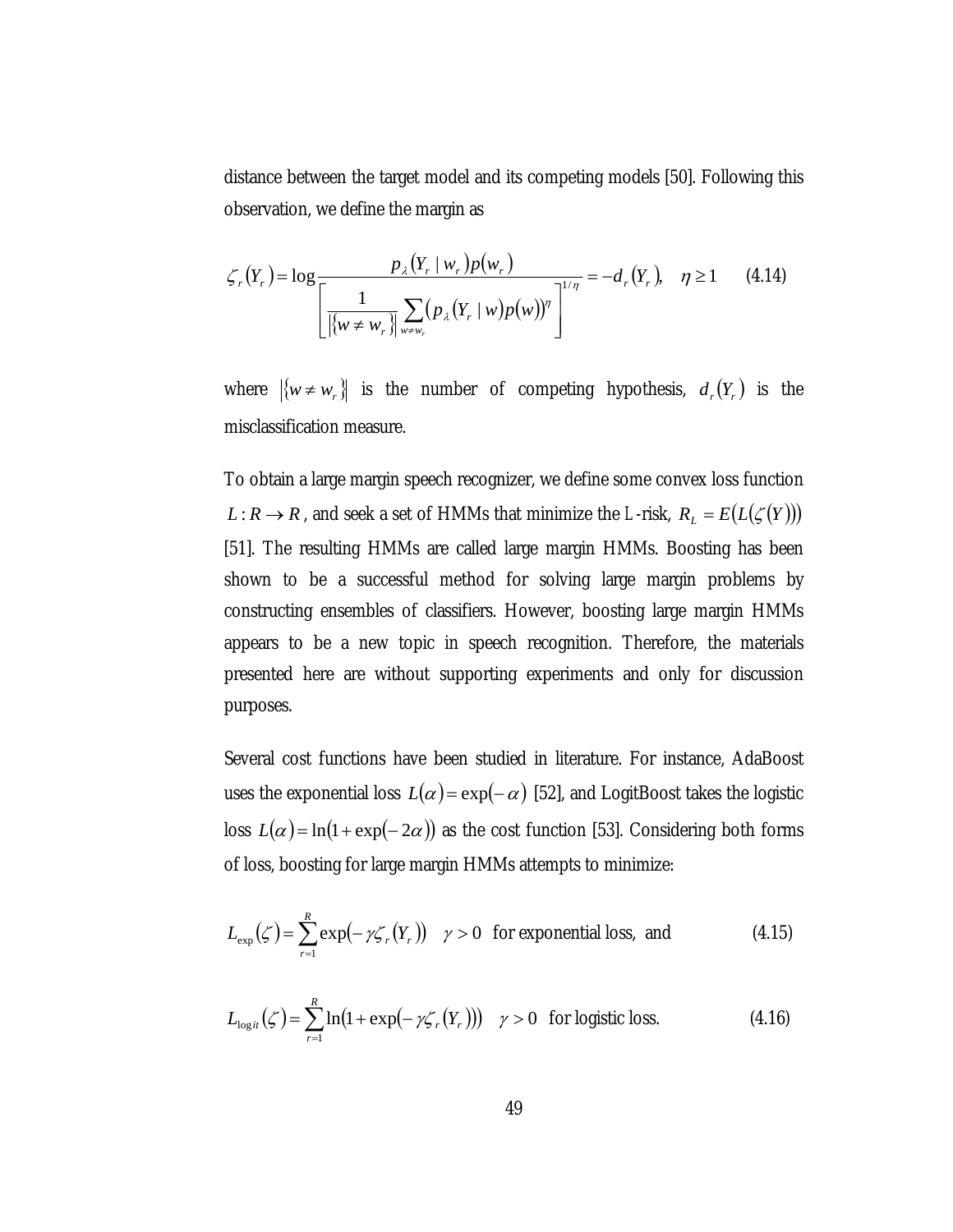Comparing (4.15) and (4.16) with the MCE objective function (2.41)

$$
L_{MCE}(\lambda) = \sum_{r=1}^{R} \frac{1}{1 + \exp(-\gamma d_r(Y_r))} \quad \gamma > 0 ,
$$

it can be seen that they all attempt to maximize the separation between models but in different functional forms. In a boosting view, this will resulting in different weighting schemes on the samples in search for the additive base models. Note that there are other related ensemble learning approaches such as in [54].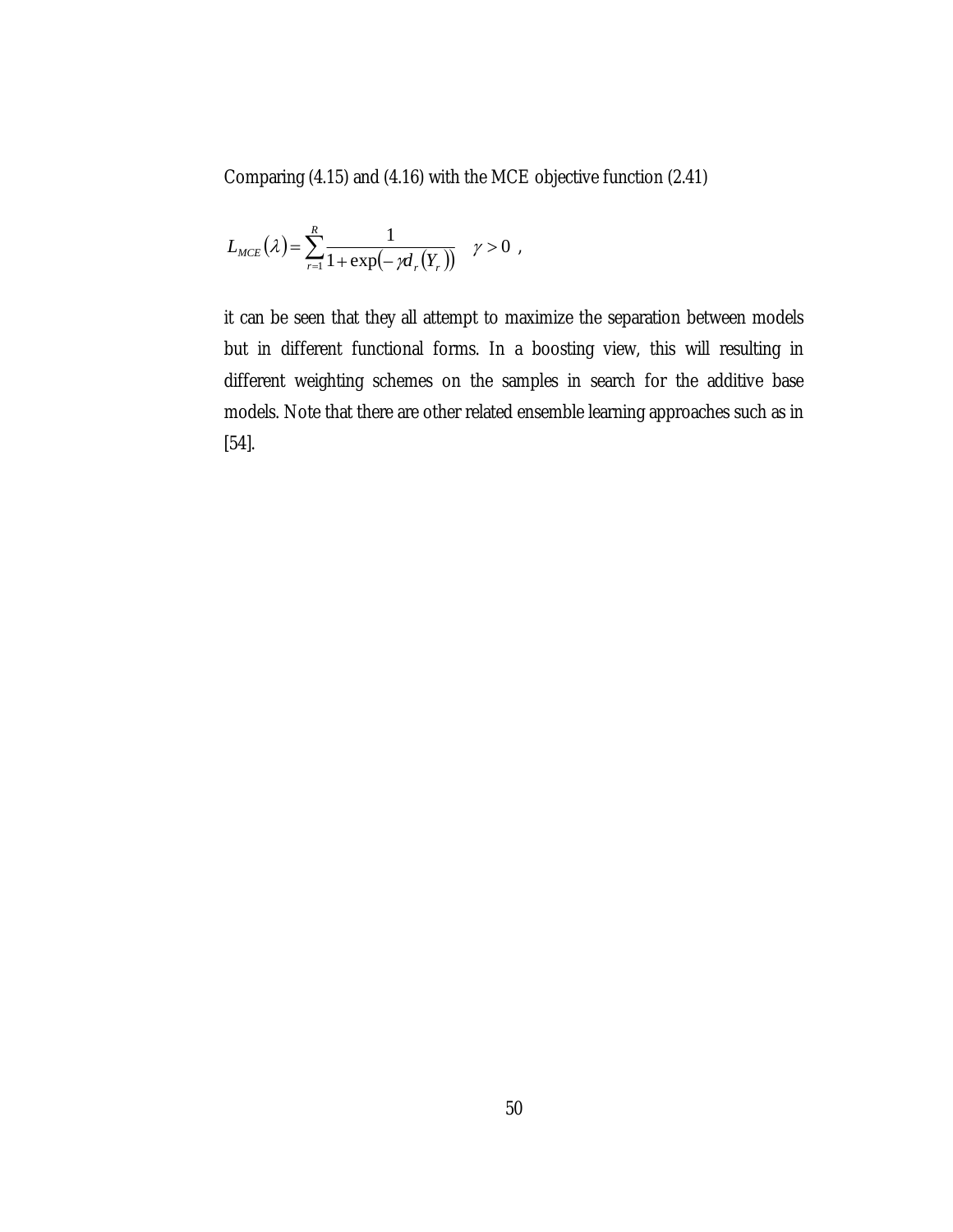## *Chap ter 5*

## EVALUATION OF GRADIENT BOOSTING

#### 5.1 Experimental Setup

The approximate gradient boosting algorithm was evaluated on the WSJ 20K Nov 92 task. The standard training data set (WSJ0+WSJ1) including speech of 384 speakers were used. Speech feature analysis was made at a 10msec frame rate with a 25msec window-size. Speech feature components included 13 MFCCs and their first and second derivatives. Cepstral means were removed for every utterance. The baseline acoustic model was trained using HTK with a fixed number of Gaussians in each mixture.

The acoustic models were trained as the following. First, single Gaussian models were trained using conventional EM and were tied by phonetic decision tree with HTK. Second, a Viterbi forced alignment using the trained single Gaussian models was performed to segment training data into phone states. Third, Gaussian mixture models were trained for each tied state using segmented data by gradient boosting, where the maximum allowed number of Gaussians for each phone state was 32. As the last step, an ordinary embedded EM was applied to all the boosted models by using the entire set of training data.

For the WSJ task, standard trigram language model provided by LDC was used, including 19,982 unigrams, 3,518,595 bigrams, and 3,153,527 trigrams. Only within-word triphone acoustic model was tested. One-pass time-synchronous beam search was used for decoding speech with conservative pruning thresholds optimized for testing. The test set used was the WSJ si\_et\_20 evaluation set which consists of 333 sentences.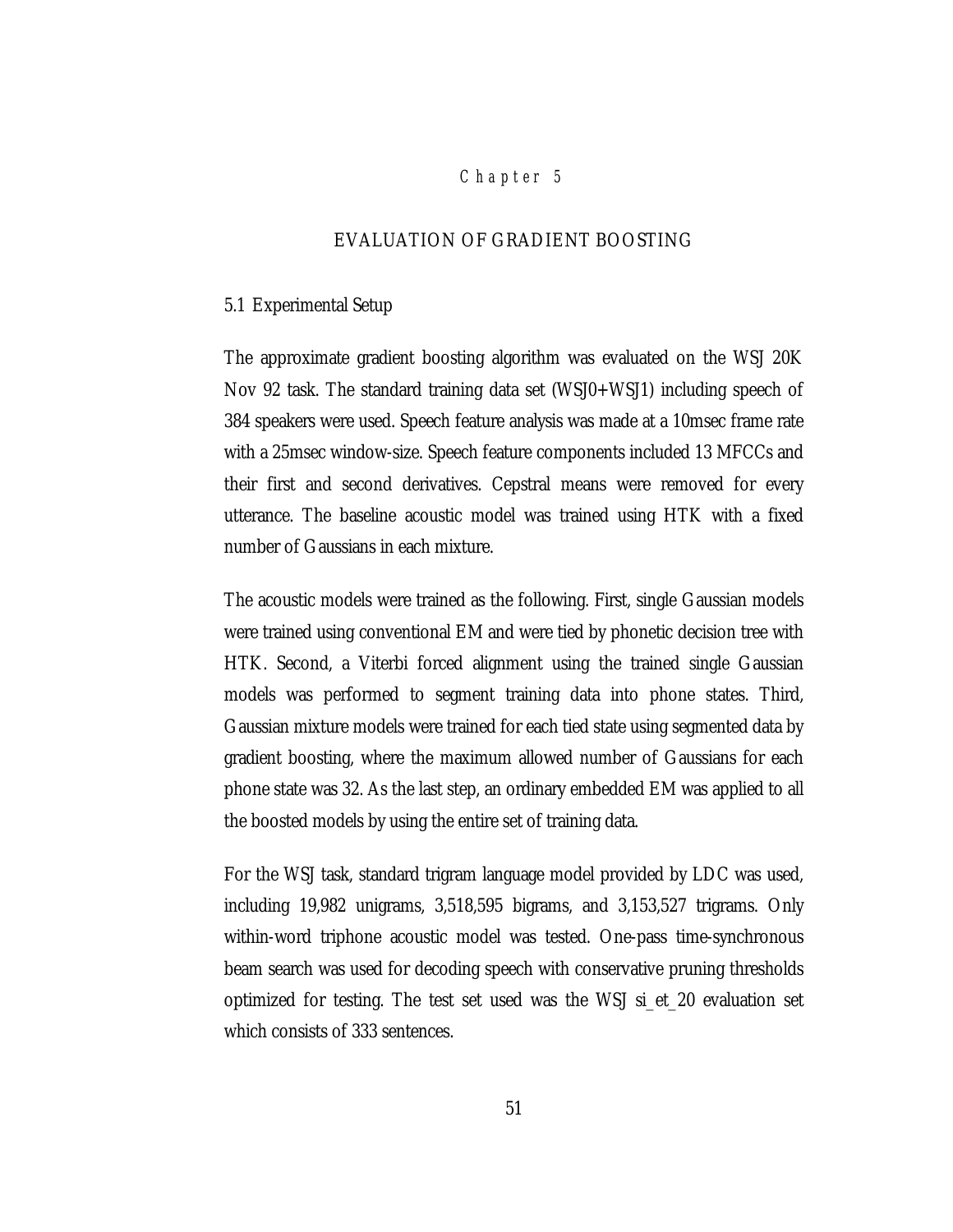### 5.2 Comparing Gradient Boosting with EM

Word accuracy achieved under the same number of mixture components per mixture density was compared for baseline and gradient boosted models. A fixed number of Gaussian components per state were obtained by the standard splitting procedure during baseline training. For gradient boosting, the recursive procedure is controlled by a stopping criterion. In this experiment, the insertion of new component is terminated if no candidate can be found to improve the log likelihood by a pre-defined threshold. Therefore, the number of Gaussians in each mixture density varies based on available observations and true distribution of data. As a consequence, the model complexity can only be described by an average number over all states. Experimental results are listed in Table 6.1. The last row of the table gives the relative rate of error reduction (RER).

| Mix. size       |       |       | 12    | 15    | 16    |       |
|-----------------|-------|-------|-------|-------|-------|-------|
| <b>Baseline</b> | 88.37 | 88.66 | 88.59 | 88.84 | 89.31 | 89.33 |
| GB              | 88.96 | 88.92 | 89.14 | 89.54 | 89.86 | 89.77 |
| <b>RER</b>      | 5.1%  | 2.3%  | 4.8%  | 6.3%  | 5.1%  | 4.1%  |

Table 5.1. Word accuracy of conventional EM and GB

Over the range of studied model complexity, gradient boosting performs consistently better than EM, resulting in an average error reduction rate of 4.6%. For many states, gradient boosting produced models with smaller number of Gaussian components than EM. For example, when average model complexity is 16 Gaussians per state, nearly 50% GMDs have less than 16 Gaussians. This result confirms the fact that different phonetic units need models with different complexities under typical speech model training conditions. Figure 5.1 shows a histogram of number of Gaussians in each state.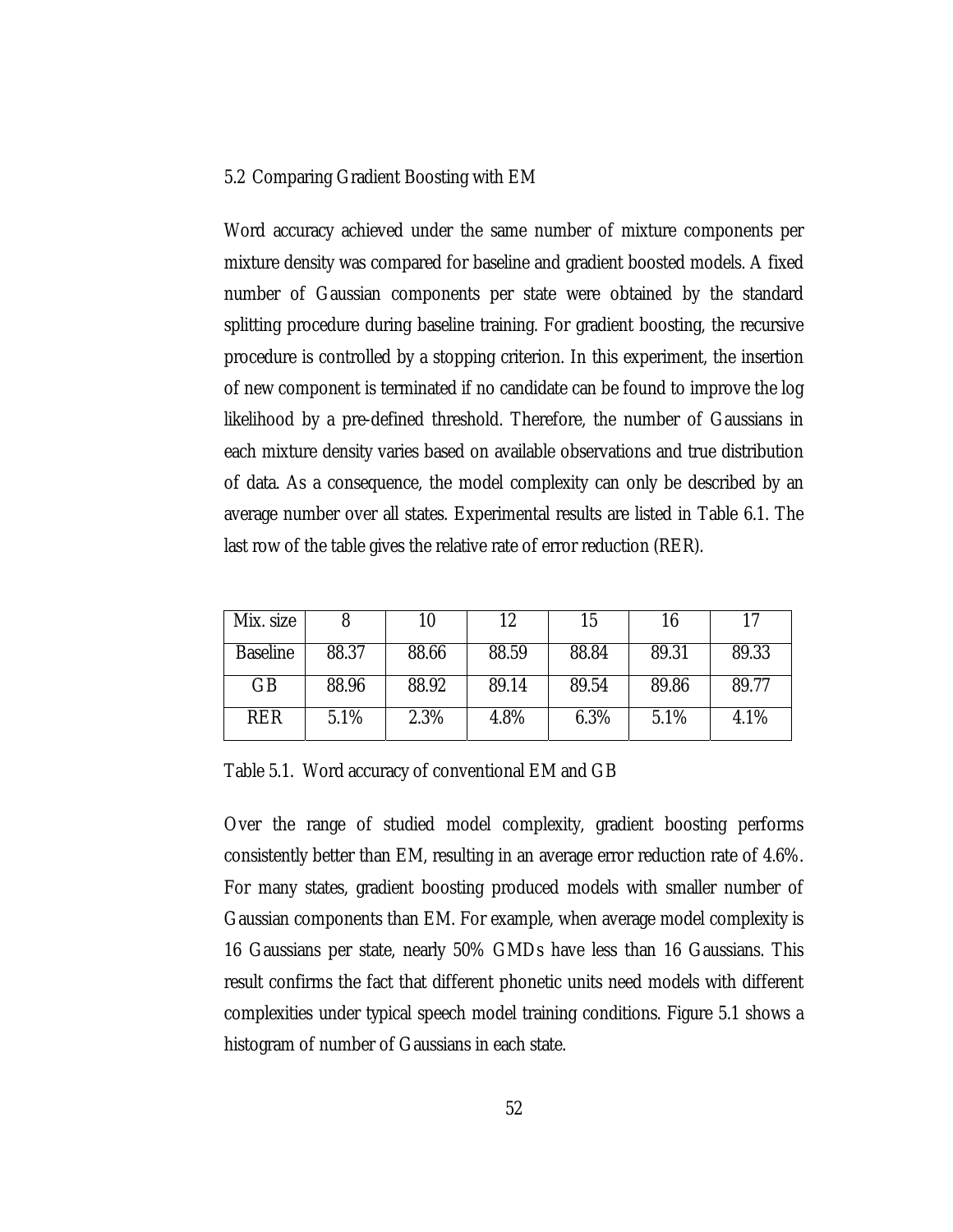

Histogram of Number of Gaussians

Figure 5.1. Histogram of number of Gaussians per state

In Figure 5.1, we can see that there were about 20% GMDs containing 32 components. An analysis shows that these states have large training data samples and the ML criterion is likely to result in overfitting. Therefore, BIC model selection is used for further investigation.

### 5.3 Comparing BIC selected Models

To perform BIC model selection, baseline models are grown to have maximum 32 Gaussian components in each state, which is comparable to the number used in gradient boosting. After BIC model complexity selection, the average numbers of Gaussians per state for GB and baseline models are reduced to 15 and 13, respectively. The word accuracy results are given in Table 5.2

|                 | Mix. Size | without BIC | with BIC |
|-----------------|-----------|-------------|----------|
| <b>Baseline</b> |           | 88.84       | 89.10    |
| GВ              |           | 89.54       | 89.74    |

Table 5.2. Comparison of BIC results of GB and EM models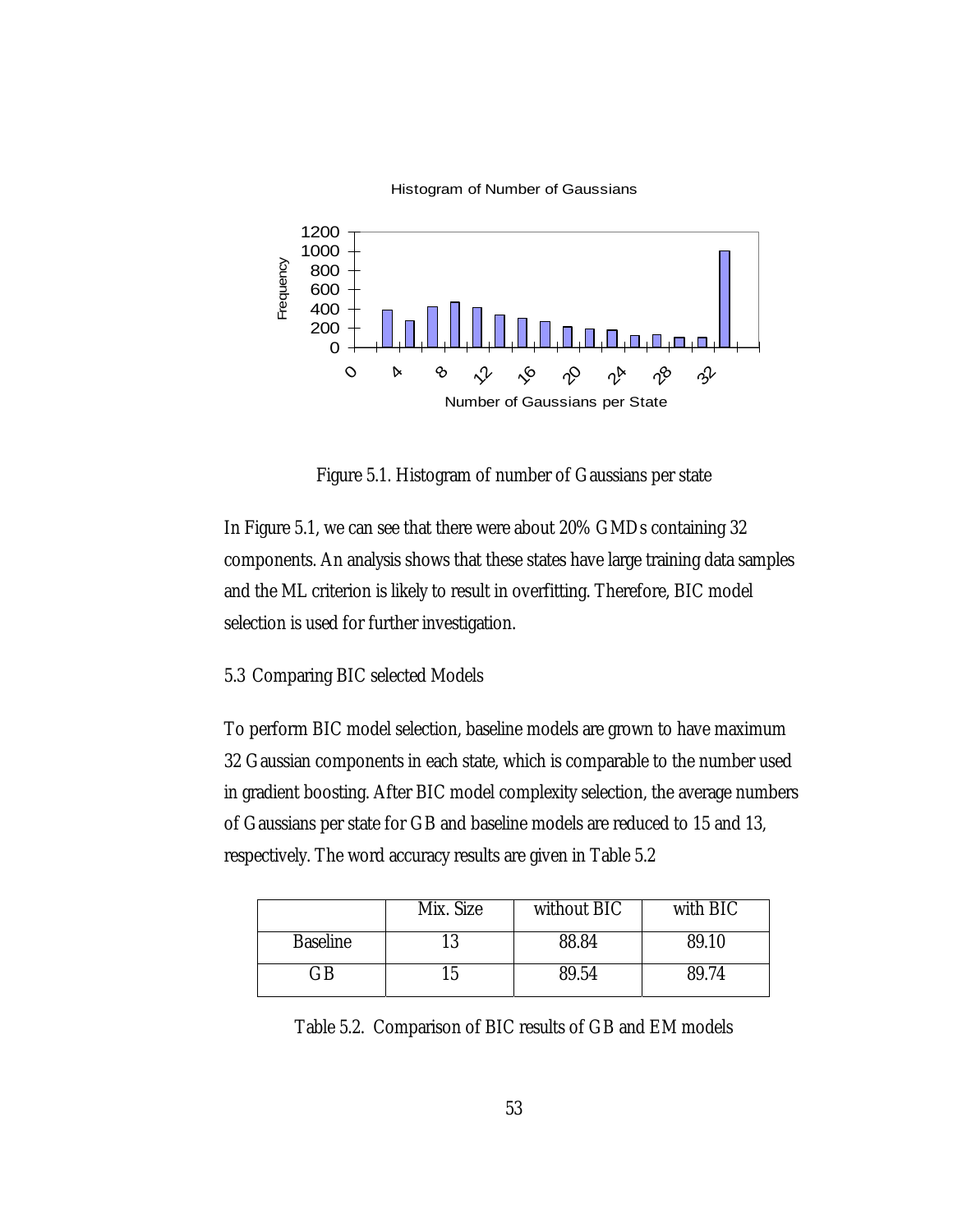Comparing tables 5.1 and 5.2, we can see that although BIC model selection can greatly reduce the complexity of the baseline models, reducing the number of Gaussians per state from 32 to 13 on average, it can not produce a model comparative to any one of the GB models. For instance, the GB model of same complexity level (average mixture size 13) still performed better than the BIC selected baseline model, although not by a significant margin. The reason is because of the structural difference as depicted in Figure 4.1. To show the effect of this structural difference on model selection, we plot histograms of number of Gaussians per state for the BIC selected models in Figures 5.2 and 5.3.

Histogram of Number of Gaussians-EM



Figure 5.2 Histogram for BIC selected Baseline Models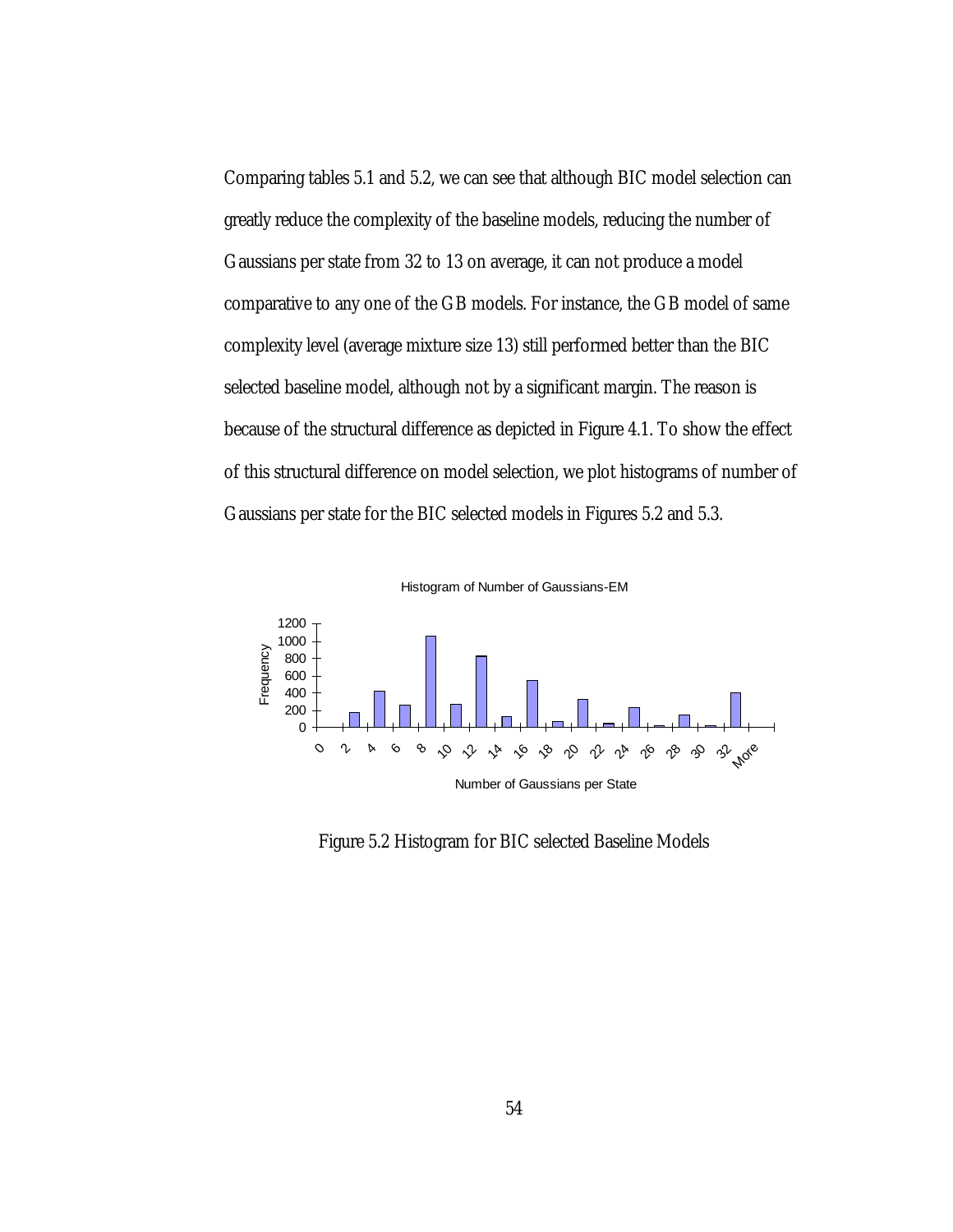

Histogram of Number of Gaussians-GB

Figure 5.3 Histogram for BIC selected Gradient Boosted Models Figure 5.3 shows a form of smooth distribution but Figure 5.2 does not. The pattern in Figure 5.2 reveals that a lot of models have been trapped at local optima and the standard splitting method by a small perturbation on existing components can not effectively move the model toward global optimum. This implies that by putting more components on the margin, gradient boosting embraces the power to avoid local optima and produce a fine-tuned model structure.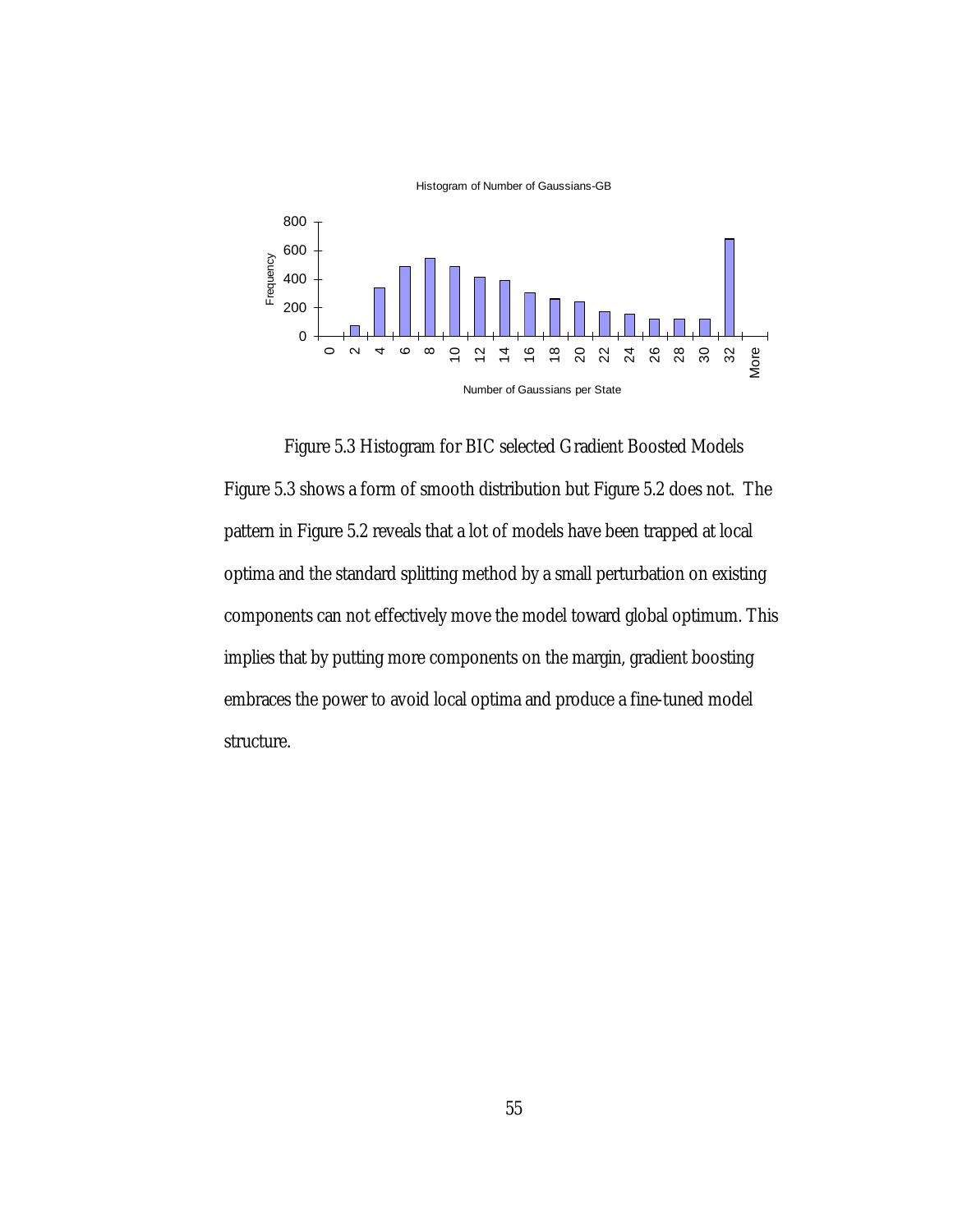## *Chap ter 6*

## KNOWLEDGE BASED ADAPTIVE PDT MODELING

#### 6.1 Introduction

Pronunciation variation in conversational speech has been shown to pose a great challenge to current-generation automatic speech recognition (ASR) systems. Pronunciation variations can be influenced by various levels of factors, including linguistic features of a word (such as morphology, part of speech, tense, etc.), the syllabic and lexical structure, the presence of disfluencies or geographical dialects, and these variations are typically modeled by a combination of a lexical pronunciation dictionary and context dependent acoustic models [55, 39, 56]. In general, pronunciation modeling methods can be categorized into explicit and implicit approaches [57]. Explicit methods model pronunciation variations at a symbolic level by using multiple pronunciations per word or by tree-shaped pronunciation network in word pronunciation dictionaries. However, introducing multiple pronunciations per word may add in confusability in Viterbi decoding of speech, and in practice only small performance gains were observed [58]. On the other hand, pronunciation variation can be implicitly captured in HMM-based acoustic modeling process by utilizing the power of Gaussian mixture densities. In implicit modeling, a soft or hierarchical parameter tying scheme is used to represent the mapping between a phoneme sequence and its acoustic realization as HMMs. Works presented in [57] and [59] demonstrate that implicit methods can perform equally or better than explicit methods when evaluated on the Switchboard corpus. Both works suggest that acoustic modeling in spontaneous, conversational speech can be improved by robust mappings between contextdependent phonemes and HMM states, which is traditionally performed by phonetic decision tree (PDT) state tying.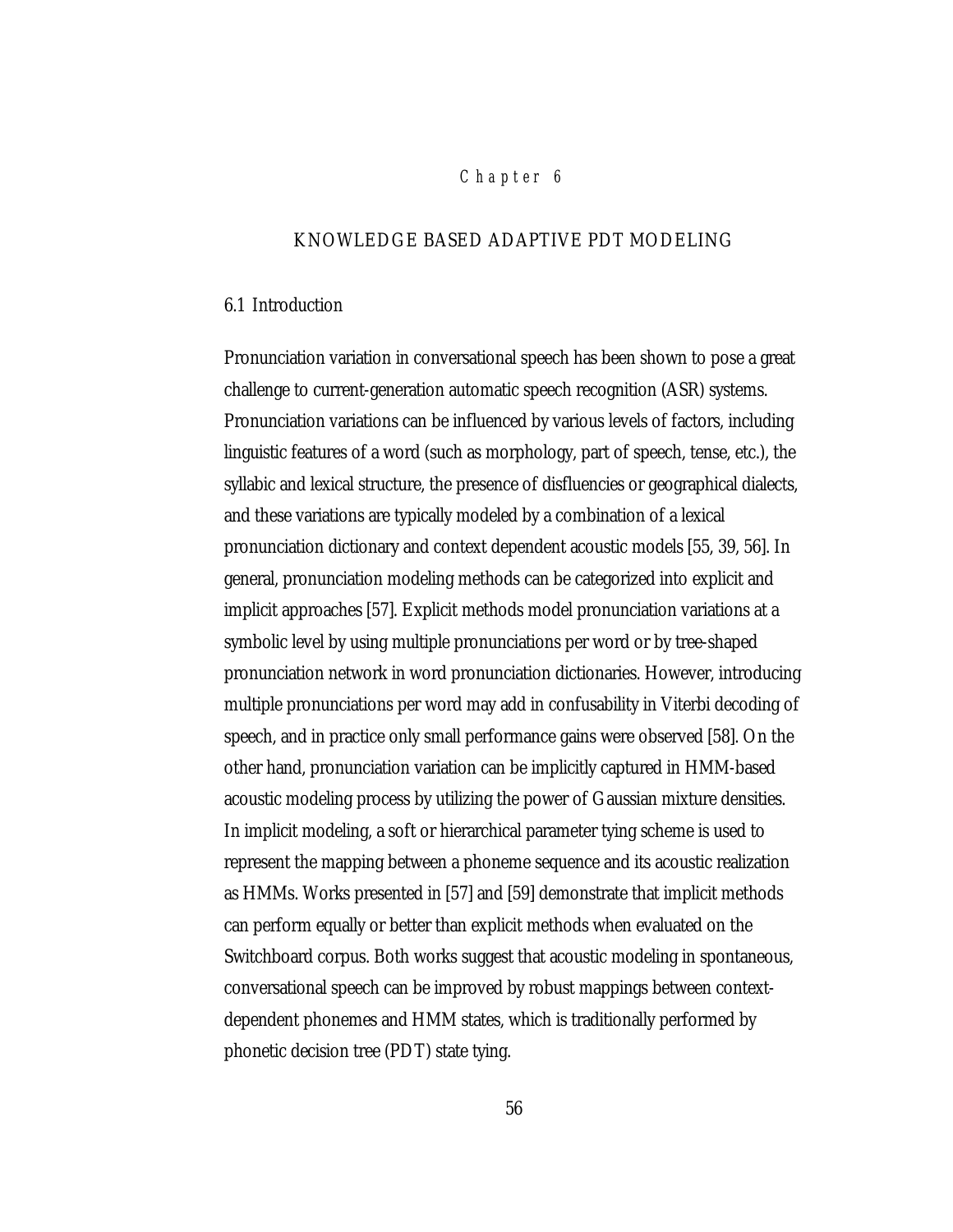Recently, many efforts have been made to improve PDT state tying based acoustic modeling for continuous speech recognition [60, 61, 62]. Tree-structured adaptation methods were also reported, which attempt to apply hierarchically organized priors in building more accurate acoustic models from speaker adaptation [32, 63]. Researchers tackled the tree construction problem from different perspectives, which can be roughly grouped into two categories, namely the knowledge-based and data-driven approaches. The knowledge-based method refers to phonetic decision tree state tying which uses phonetic decision rules for clustering of HMMs, and the data-driven method employs an agglomerative clustering procedure based on a distance measure between Gaussian densities. An earlier work in [44] has shown that the two approaches have similar performances while the knowledge-based method has the advantage of allowing model construction for unseen triphones. Another limitation of the data-driven method is its lack of robustness in dealing with mismatches between acoustic feature spaces caused by pronunciation variation when being applied to speaker adaptation in conversational speech.

It is our belief that knowledge-based modeling can be generalized better in large pronunciation variation situations. However, knowledge-based approach could possibly suffer from mismatches between the information source and the specific domain for which it has to be applied, if without adaptive learning [64]. Our hypothesis is that there are systematic relationship between phonological variation and acoustic realizations which can be extracted by a dynamic PDT process growing on the relatively larger data source. Such information can be in turn used selectively for generating domain-specific or speaker-dependent acoustic models.

The common framework of tree growing methods is recursive partitioning of the input space by using a one-step lookahead strategy. Research efforts on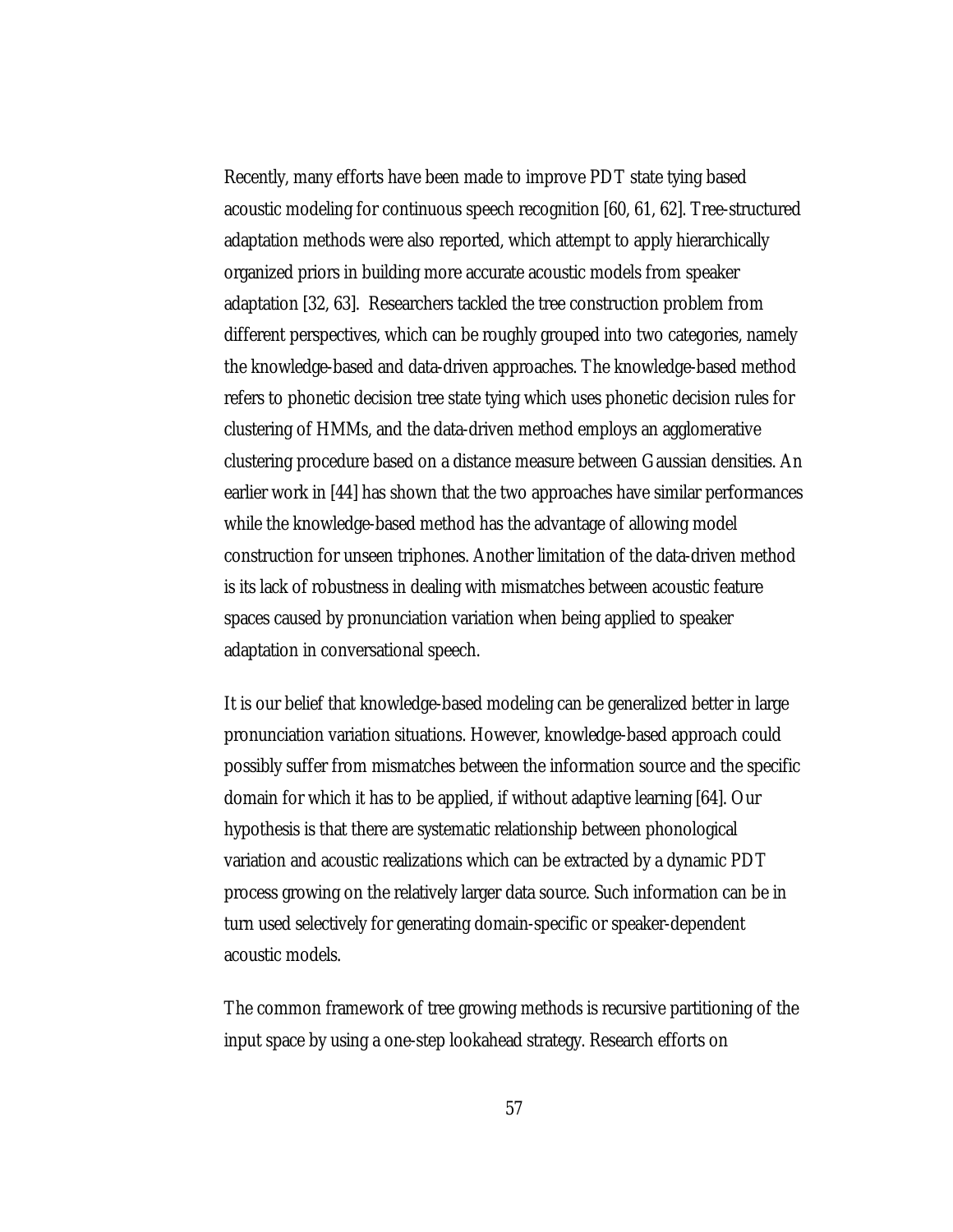improving phonetic decision tree modeling have been focused on tree growing strategy [60], model structure selection with information criterion [61], and enriching the set of splitting questions [60, 62]. However, without using appropriate prior knowledge on the favored decision tree structure, uncertainty remains in the resulting phonetic decision trees. This problem is acute when speaker adaptation is carried out based on an unreliable tree structure. To the best knowledge of the authors, adaptive learning of phonetic decision tree structures has not yet been shown in previous literatures.

In this work, we present a novel acoustic modeling approach using knowledgebased adaptive decision tree clustering. The prior knowledge on phonological rules is implicitly represented by a tree-generating process on a large corpus, which is used to select good candidate splitting variables for construction of target PDTs in a specific domain. In contrast to traditional methods which find an optimal tree cut in a single large tree (a single realization of prior tree), the proposed method employs prior knowledge on decision rules in greedy search for domain-specific PDTs, and thus results in transformed tree topology. The contributions of this paper are

--A general Bayesian learning framework for PDTs which incorporates prior knowledge on tree structure. The probability distribution of a decision tree is decomposed into probabilities on *tree structure,* which contains the *tree topology* and the *tests* carried out at internal nodes, and the *observation distributions* at leaf nodes. By making appropriate simplification, our tree priors mainly compose of prior probabilities of splitting variables at internal nodes.

--A Bayesian tree information criterion (BTIC) which is used as splitting rule. Assuming informative priors on favored tree structure, BTIC is derived as an extension to the well-known Bayesian information criterion (BIC).

--A hierarchical prior of splitting questions implicitly represented by a decision tree growing process based on a large corpus. In general, considering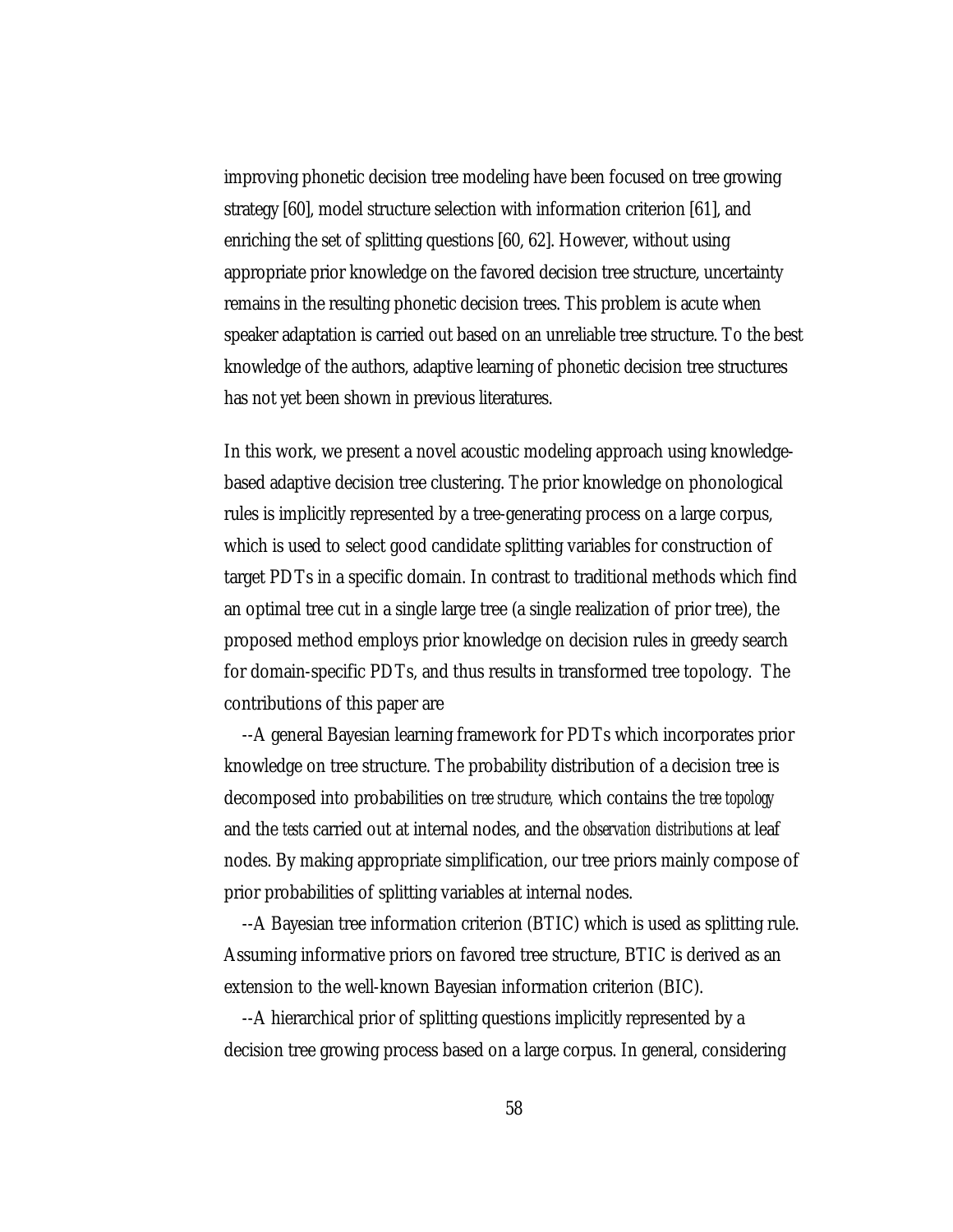the number of possible realizations of a decision tree, the computation of priors on tree structure would be intractable without specifying a computational efficient algorithm. We propose a novel solution to this problem by introducing an identical process of the targeting PDT on the large corpus, providing recursive estimation of prior probability of splitting variables.

6.2 Background on Bayesian Decision Tree

### 6.2.1. Statistical Decision Tree Modeling

The theory and algorithms on Bayesian learning of decision trees were first studied in [65], where probability distribution of a decision tree was decomposed into probabilities of a tree structure, which contains the tree topology and the tests at each splitting node, and the observation distribution densities at each leaf node. Subsequently, effective Bayesian stochastic search algorithms using Markov Chain Monte Carlo (MCMC) simulation were developed for Bayesian inference of trees [66, 67]. In introducing the framework of Bayesian decision tree, we will follow the notations as used in [67].

A binary decision tree is uniquely identified by a set of variables  $T = (s_i^{pos}, s_i^{var}, s_i^{rule})$ ,  $i = 1,..., k - 1$ , where  $s_i^{pos}, s_i^{var}$  and  $s_i^{rule}$  denote the position, variable and the point where the variable is split for each splitting node, *i*, and thus, *k* represents the number of terminal nodes. A parameter set associated with *k* terminal nodes is further defined as  $\Theta = (\theta_1, ..., \theta_k)$ , where  $\theta_j$  is the parameter of the observation distribution density at the  $f^h$  terminal node. A training data set is defined as  $(Y, X) = \{y_t, x_t\}$ ,  $t = 1, ..., n$ , where  $y = (y_1, ..., y_d)^T$  is the *d-dimensional* observation variable and  $x = (x_1,...,x_p)^T$  is the *p-dimensional* splitting variable. Assuming conditioned on  $(\Theta, T)$ , the observations across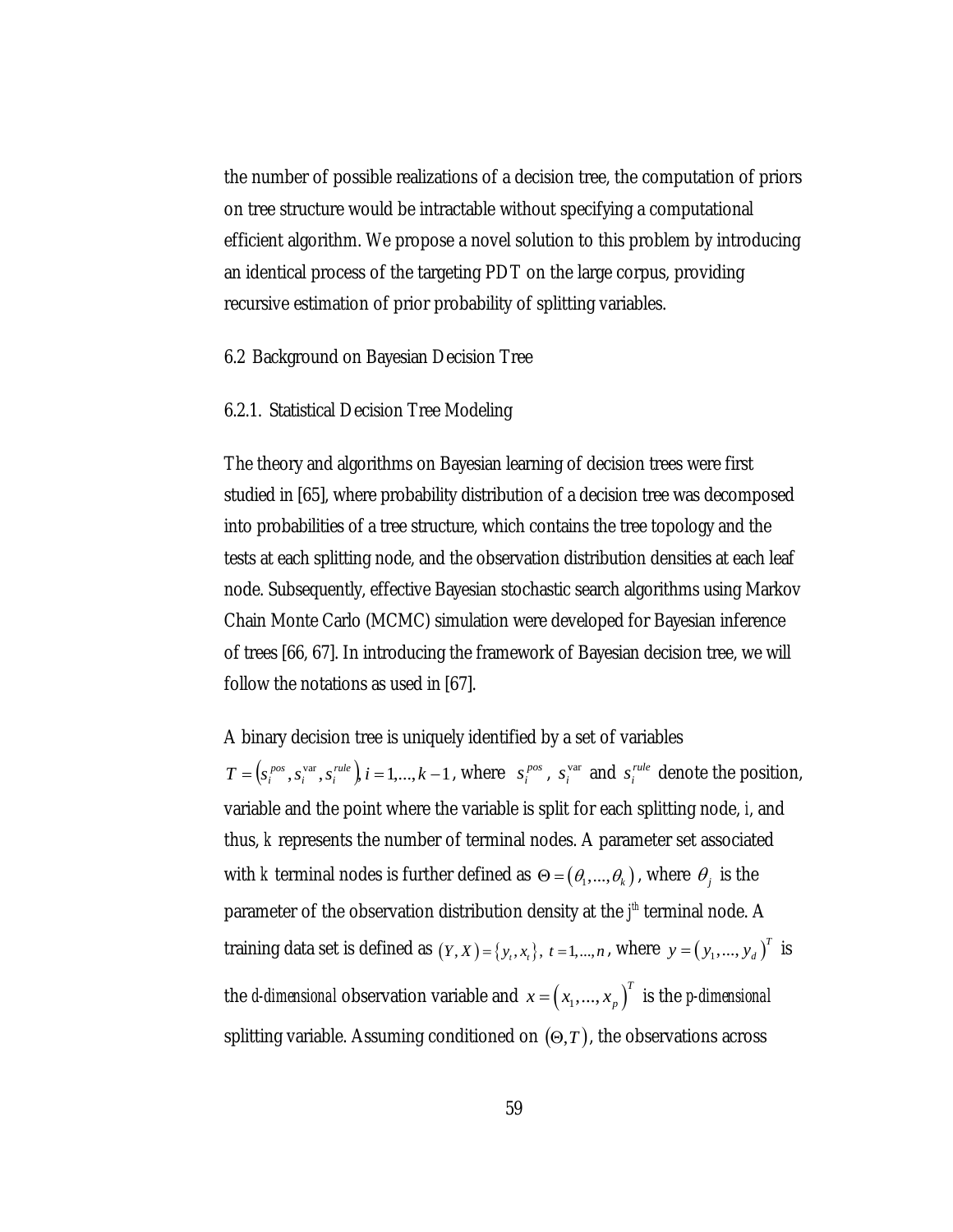terminal nodes are independent, and those within terminal nodes are i.i.d.. The joint distribution is of the form

$$
p(Y | X, \Theta, T) = \prod_{i=1}^{k} \prod_{j=1}^{n_i} p(y_{ij} | \theta_i)
$$
 (6.1)

where  $Y_i = \{y_{ij}\}\$ ,  $j = 1,..., n_i$  denote the data points in terminal node *i*. The posterior distribution of *T* is given by

$$
p(T \mid X, Y) \propto p(Y \mid X, T)p(T)
$$
  
=  $p(T) \int p(Y \mid X, \Theta, T)p(\Theta \mid T) d\Theta$  (6.2)

up to a normalizing constant. Analytical forms of the integral  $p(Y | X, T) = \int p(Y | X, \Theta, T) p(\Theta | T) d\Theta$  can be obtained by using conjugate priors or *Laplace* approximation [66,67,48].

## 6.2.2. Non-Informative Tree Prior

The prior on tree  $T = (s_i^{pos}, s_i^{var}, s_i^{rule})$ ,  $i = 1,..., k - 1$  $e_i^{pos}$ ,  $s_i^{var}$ ,  $s_i^{rule}$ ,  $i = 1,...,k-1$  can be specifies as follows. First, a discrete distribution  $p(s_i^{\text{var}})$  is defined over the domain  $s_i^{\text{var}} \in \{1,...,p\}$ which corresponds to index of the *p* splitting variables in  $x = (x_1, ..., x_p)^T$ . Second, a conditional distribution  $p(s_i^{rule} | s_i^{var})$  is specified with  $s_i^{rule}$  taking a total number of  $n(s_i^{\text{var}})$  possible values for the splitting variable  $s_i^{\text{var}}$ . Finally, an upper bound of splits allowed in one path down the tree,  $S_{\text{max}}$ , is set to ensure a finite number of possible trees, i.e.,  $s_i^{pos} \in \{1,...,2^{S_{\text{max}}+1}-1\}$ .

Usually the distributions  $p(s_i^{var})$  and  $p(s_i^{rule} | s_i^{var})$  are chosen as uniform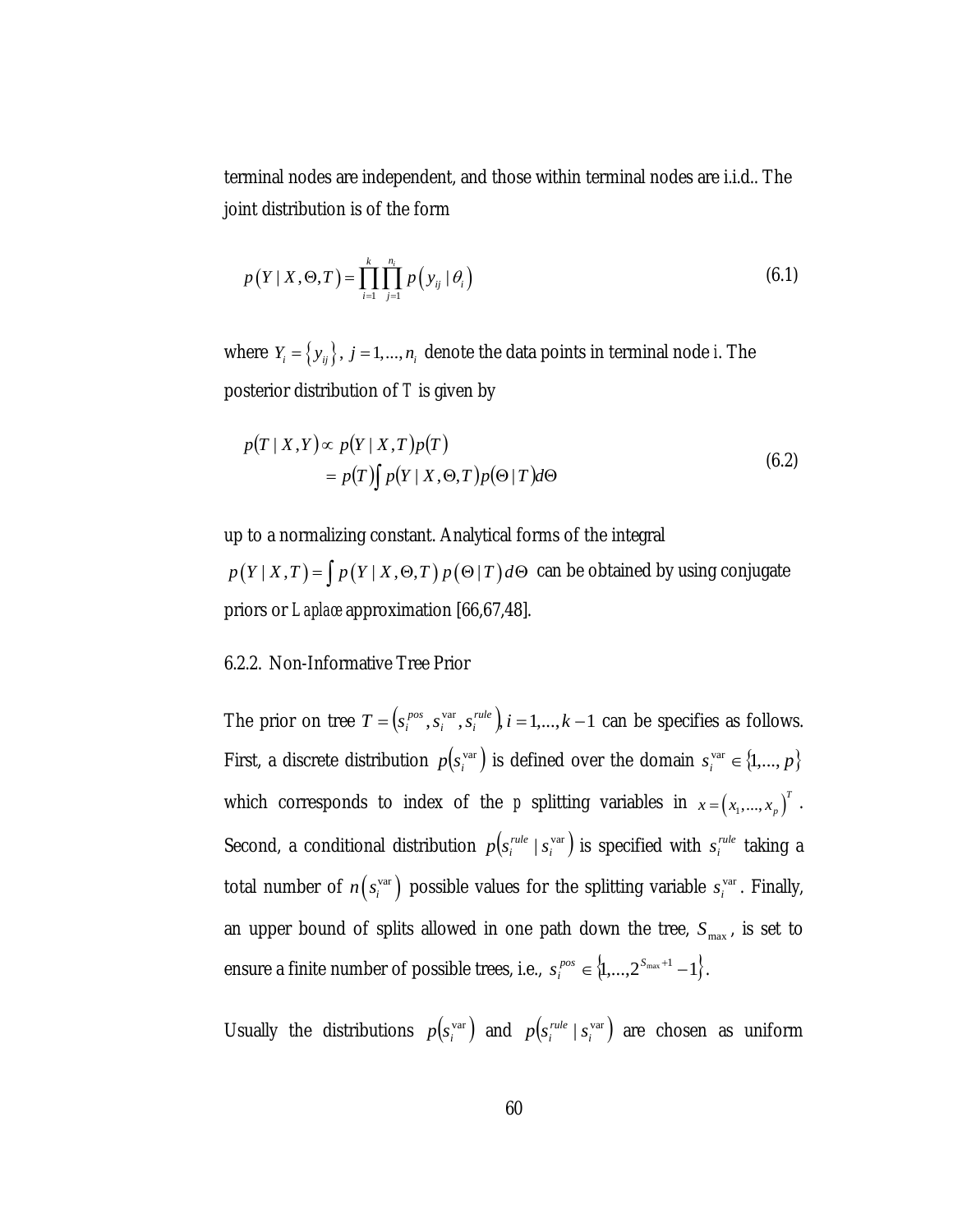distributions. In such a case, the prior distribution for a complete tree structure becomes

$$
p(T) = \left\{ \prod_{i=1}^{k-1} p\left(s_i^{rule} \mid s_i^{var}\right) p\left(s_i^{var}\right) \right\} p\left(\left\{s_i^{pos}\right\}_{1}^{k-1}\right)
$$
  

$$
= \left\{ \prod_{i=1}^{k-1} \frac{1}{n\left(s_i^{var}\right)} \frac{1}{p} \right\} \frac{k!}{S_k} \frac{1}{K}
$$
 (6.3)

where  $\,S_{\,\kappa}\,$  is the total number of possible ways of choosing  $\, \left\{ S_{i}^{\, pos} \right\}_{\hbox{\scriptsize l}}^{\hbox{\scriptsize k}-1}$  $\left\{ s_i^{pos} \right\}_{i=1}^{k-1}$  to produce a *k*-terminal node tree, and *K* is the maximum number of terminal nodes. For binary decision trees,  $S_k$  is given in *graphics* theory as the *Catalan number* 

$$
S_k = \frac{1}{k+1} \binom{2k}{k} \tag{6.4}
$$

The prior on tree topology  $p\left(\left\{s_i^{pos}\right\}_{1}^{k-1}\right)$ 1  $\binom{pos}{i}^{k-1}$  =  $\frac{k!}{s} \frac{1}{k}$ *k*  $p\left(\left\{s_i^{pos}\right\}_{1}^{k-1}\right) = \frac{k!}{S_k} \frac{1}{K}$  is a function of the number of terminal nodes *k* and independent of the rule assignment in splitting nodes.

In [66], a recursively defined prior on tree topology which favors "bushy" trees is specified by the node splitting probability

$$
p_{SPLIT}(s,T) = \alpha (1 + d_s)^{-\beta} \tag{6.5}
$$

where  $d_s$  is the depth of node *s*,  $0 < \alpha < 1, \beta \ge 0$ . Although a "bushy" tree is often preferred in practice, we opt to the prior specified in (6.3) for the reason of simplicity. Since our interest is on informative priors of splitting rules and the prior on tree topology will be considered nuisance in our later discussions. This kind of simplification would not affect the justification of our findings to be presented in the following sections.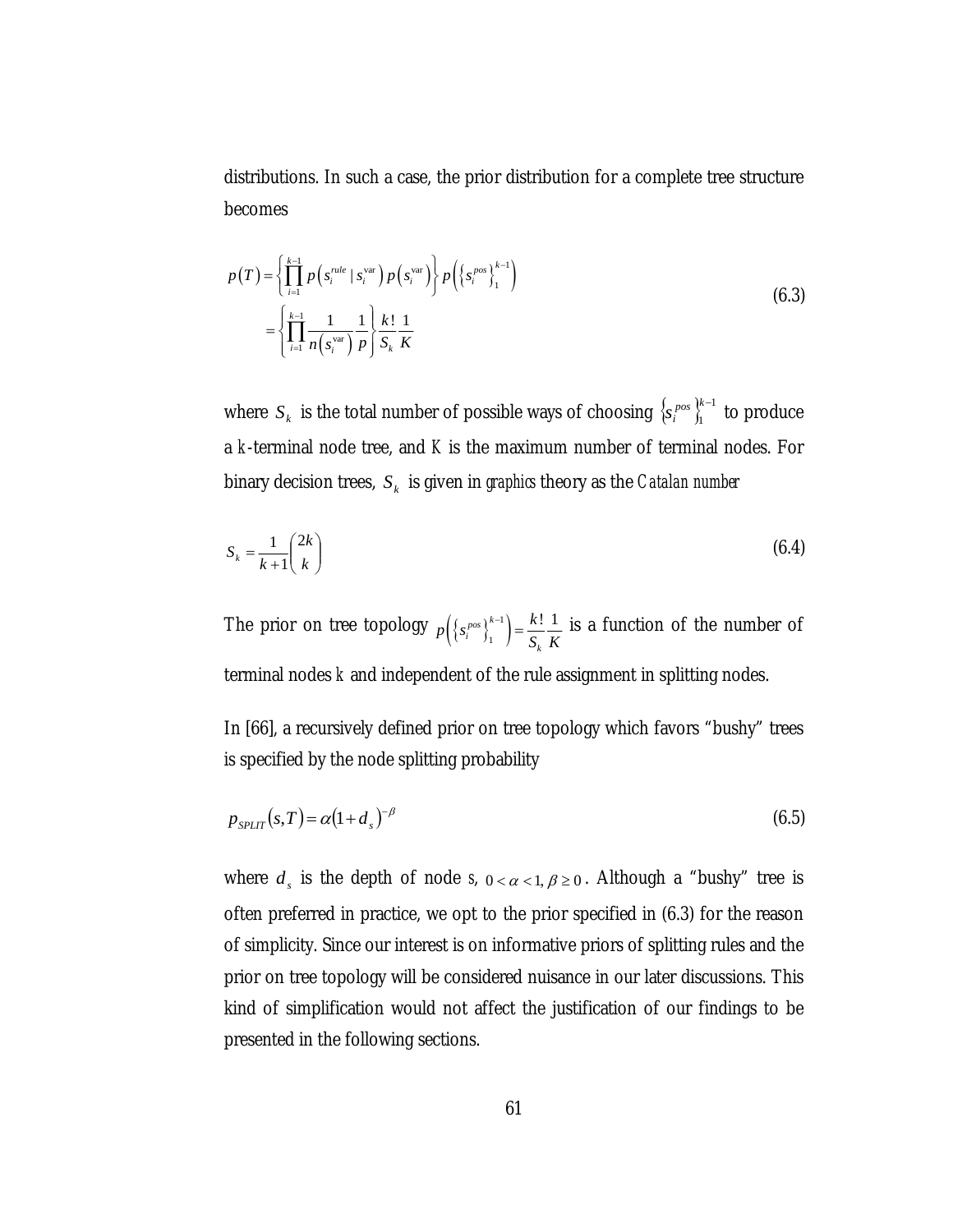### 6.3 Bayesian PDT Learning based on Informative Prior

## 6.3.1. Informative Prior on Tree Structure

Note that the prior  $p(T)$  defined in (6.3) is non-informative. When prior knowledge of favored tree structures is available, it is beneficial to consider more informative priors on tree structures. In phonetic decision tree based state tying, this knowledge is carried by the splitting variables, i.e., linguistic questions being asked at each splitting node. Since the answers to the linguistic questions only take Boolean values (true/false), we have  $p(s_i^{rule} \mid s_i^{vare}) = 1$  conditioned on a given splitting variable. Assuming an implicitly defined belief on  $p(s^{\text{var}}_{i}),$  we use the following form of prior in PDT modeling

$$
p(T) = \left\{ \prod_{i=1}^{k-1} p\left(s_i^{\text{var}}\right) \right\} p\left(\left\{s_i^{pos}\right\}_{1}^{k-1}\right) \propto \prod_{i=1}^{k-1} p\left(s_i^{\text{var}}\right)
$$
 (6.6)

where  $p\left(\left\{ \mathbf{s}_{i}^{pos}\right\} \right\} _{1}^{k-1}\right)$ *p*({ $s_i^{pos}$ }}, only depends on tree topology and will be treated as nuisance factor when focus is on splitting rules. The strategy of implicit modeling for  $p(s_i^{\text{var}})$  will be given in Section IV.

## 6.3.2. Bayesian Tree Information Criterion

The Bayesian model selection criterion chooses the tree structure which has the highest posterior probability. Substitute (6.11) and (6.6) into (6.2) yields

$$
p(T \mid X, Y) \propto p(T) \int p(Y \mid X, \Theta, T) p(\Theta \mid T) d\Theta
$$
  
 
$$
\propto \left\{ \prod_{i=1}^{k-1} p(s_i^{\text{var}}) \right\} \times \int \prod_{i=1}^{k} \left\{ \prod_{j=1}^{n_i} p(\underline{y}_{ij} \mid \underline{\theta}_i) p(\underline{\theta}_i \mid T) \right\} d\Theta
$$
(6.7)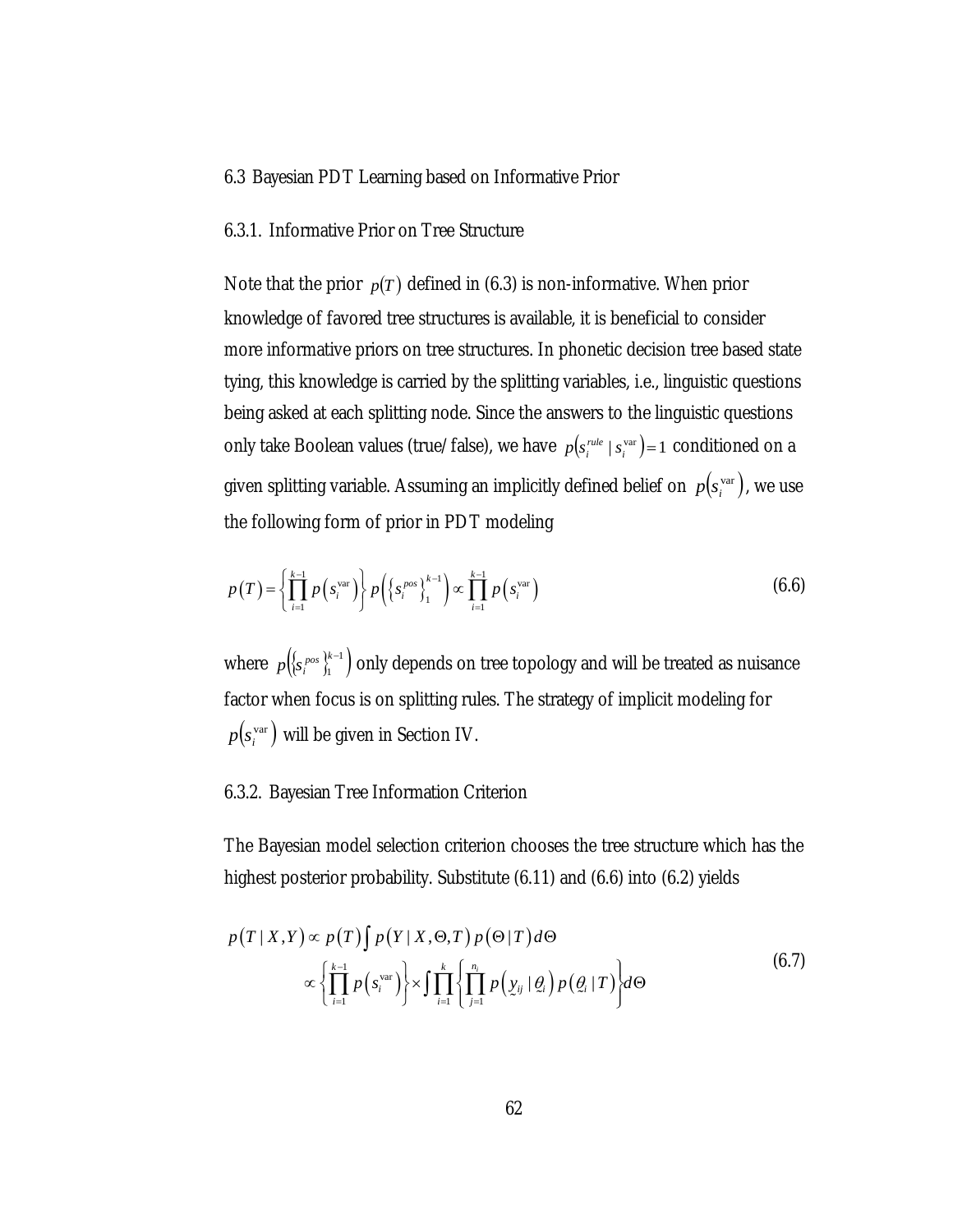The Bayesian tree information criterion (BTIC) is defined to be the logarithm of the tree posterior probability

$$
BTIC(T) = \log p(T \mid X, Y) \tag{6.8}
$$

A key problem in evaluating *BTIC* is to compute the evidence of observations,  $p(Y|X,T)$ , given as follows,

$$
p(Y \mid X, T) = \int \prod_{i=1}^{k} \left\{ \prod_{j=1}^{n_i} p(y_{ij} \mid \theta_i) p(\theta_i \mid T) \right\} d\Theta
$$
 (6.9)

The integral over parameter space Θ is often intractable when considering complex model architectures. In PDT literature, two kinds of approaches were commonly employed to tackle this problem, referred to as exact methods and approximate method, respectively. Exact methods make assumption on the parametric forms of observation distributions and prior of parameters at leaf nodes. For multivariate normal observation distributions at leaf nodes, i.e.,

$$
p\left(y_{ij} \mid \theta_i\right) = N_p\left(y_{ij} \mid m_i, R_i\right) \tag{6.10}
$$

where  $N_p(y_{ij} | m_i, R_i)$  is p-dimensional multivariate normal distribution with mean  $m_i$ and precision matrix  $R_i$ , exact methods use the normal-Wishart conjugate prior as follows [61][65],

$$
p(m_i, R_i | \tau_i, \mu_i, \alpha_i, \Psi_i) \propto |R_i|^{(\alpha_i - p)/2}
$$
  
 
$$
\times \exp\left\{-\frac{\tau_i}{2}(m_i - \mu_i)^T R_i (m_i - \mu_i)\right\} \exp\left\{-\frac{1}{2}tr(\Psi_i R_i)\right\}
$$
(6.11)

where  $\tau_i$ ,  $\alpha_i$ ,  $\mu_i$ ,  $\Psi_i$  are hyper-parameters. Analytical results show that the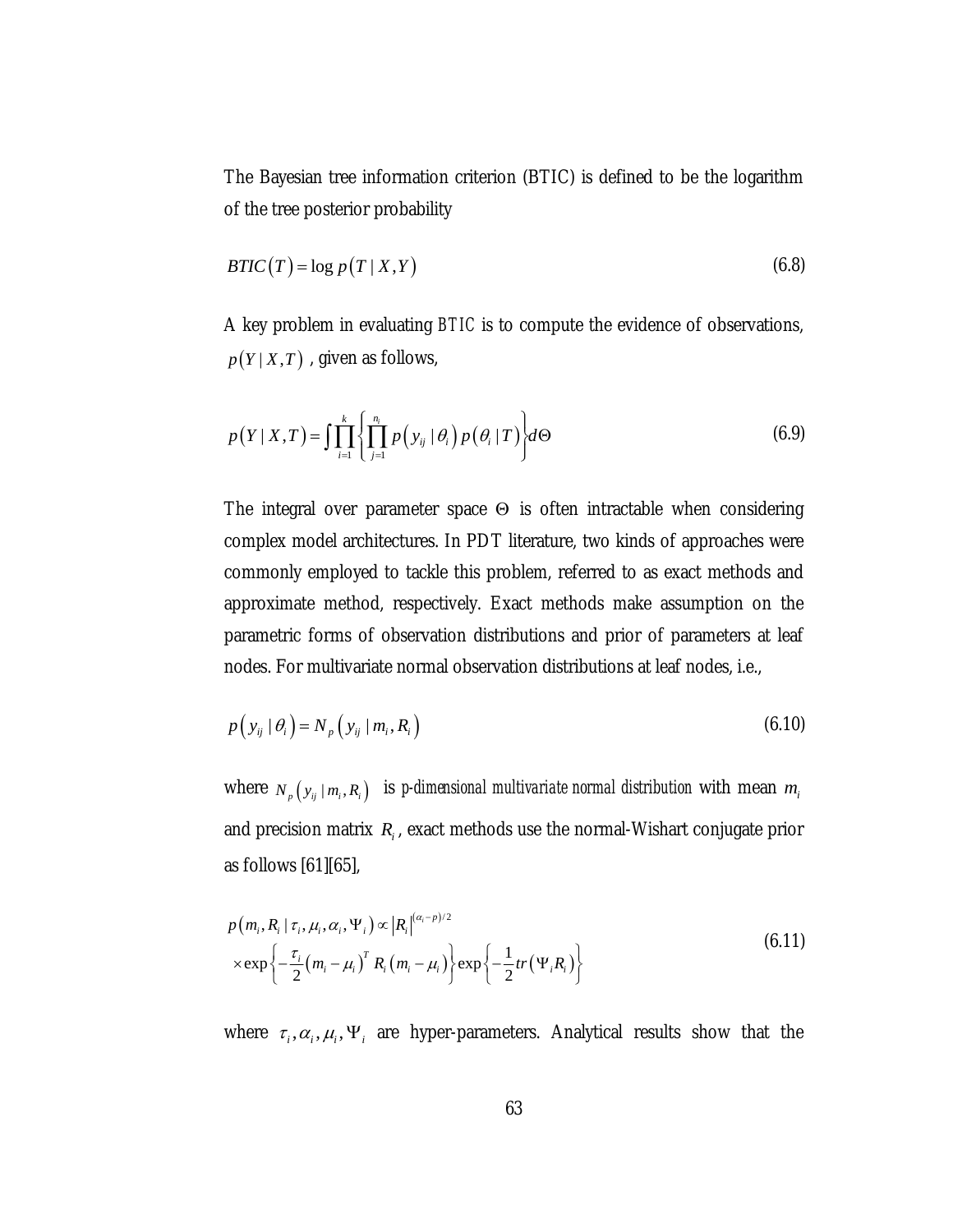evidence  $p(Y|X,T)$  is in the form of *p-dimensional multivariate student t distribution* 

$$
p(Y_i \mid X, T) \propto \left(\frac{\tau_i}{\tau_i + n_i}\right)^{1/2} |\Psi_i|^{-(\alpha_i + n_i)/2} \times [1 + s_i + t_i]^{-(\alpha_i + n_i)/2}
$$
(6.12)

where 
$$
s_i = \sum_{t=1}^{n_i} (y_{it} - \overline{y}_i)^T \Psi_i^{-1} (y_{it} - \overline{y}_i)
$$
, and  $t_i = \frac{\tau_i n_i}{\tau_i + n_i} (\overline{y}_i - \mu_i)^T \Psi_i^{-1} (\overline{y}_i - \mu_i)$ .

The *Laplace* approximation method for exponential family as described in [48] has been extensively used in literature to evaluate the integral in (6.9). Assuming that the function  $p(Y_i | \theta_i) p(\theta_i | T)$  is strongly peaked at the ML estimate  $\hat{\theta}_i$ , i.e.,  $p(Y_i | \theta_i) p(\theta_i | T)$  is dominated by the term  $p(Y_i | \theta_i)$ , a second order Taylor expansion of the logarithm of this function around  $\hat{\theta}_i$  leads to a tractable form

$$
\log \int p(Y_i | \theta_i) p(\theta_i | T) d\theta_i \approx \log p(Y_i | \hat{\theta}_i)
$$
  
+ 
$$
\log p(\hat{\theta}_i | T) + \frac{p}{2} \log(2\pi) - \frac{p}{2} \log n_i - \frac{1}{2} \log |I_{y}(\theta_i)|
$$
  

$$
\approx \log p(Y_i | \hat{\theta}_i) - \frac{p}{2} \log n_i = BIC
$$
 (6.13)

where *p* is the number of free parameters in the model and  $I_{y}(\theta_{i})$  is the Fisher information matrix. The resulting value is equivalent to the well known Bayesian information criterion (BIC), also known as Schwarz information criterion (SIC) [48].

Choosing between the exact and approximate methods can be considered as application dependent. One advantage of exact method is that it performs both roles of model selection and adaptation, since the MAP estimates of model parameters can be easily obtained by the expectation-maximization (EM)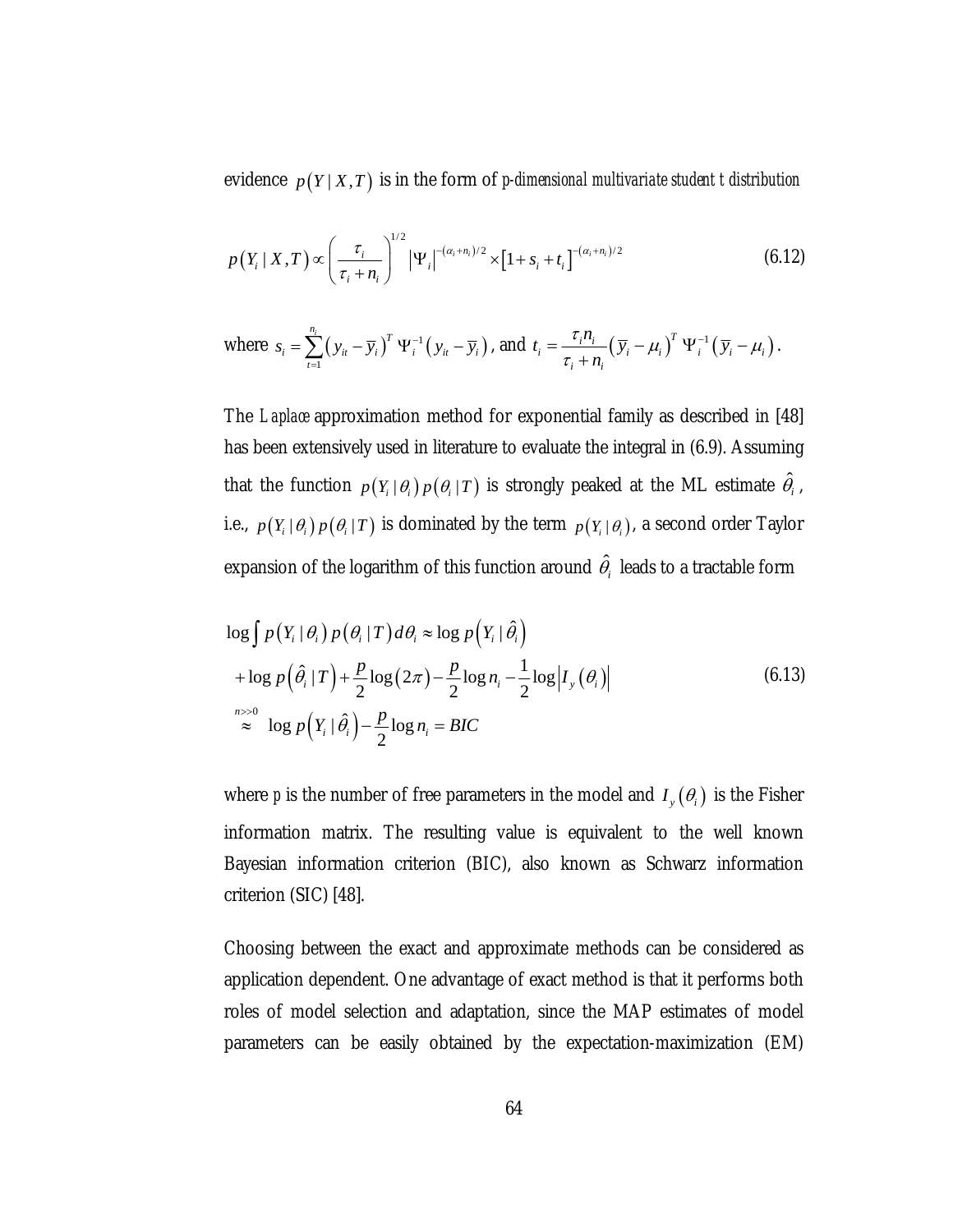algorithm [61]. But it also has limitations by requiring appropriate assumptions on probability distributions of data and specification of hyper-parameters. In PDT modeling for speech recognition, a choice between the two methods also implies a choice between access to data or sufficient statistics. Since BIC only needs to evaluate observations in the log-likelihood function, sufficient statistics from the *Baum-Welch* algorithm can be directly used to compute the BIC score [44]. In current study, we adopt the approximate method provided with its computation convenience. After standard analytical simplification, the Bayesian tree information criterion as defined in (6.8) can be found to be

$$
BTIC(T) = BIC(T) + \gamma \sum_{i=1}^{k-1} \log p\left(s_i^{\text{var}}\right)
$$
\n(6.14)

where  $\gamma$  is a regularizing parameter.

## 6.3.3. Relationship to Other Model Selection Criterion

From previous discussion we can see that the proposed Bayesian tree information criterion is an extension to the traditional Bayesian information criterion by introducing informative prior on tree structure. In general, considering prior model probability  $p(M_m)$  with  $M = \{M_m\}$ , BIC is defined to be

$$
BIC = \log p(Y, M_m)
$$
  
=  $\log (p(M_m) \int p(Y|\theta) p(\theta|M_m) d\theta)$  (6.15)

However, the priors  $p(M_m)$  and  $p(\theta | M_m)$  are often taken as non-informative because of the lack of prior knowledge on distributions of parameters and model structure. From this point of view, equation (6.14) is a misuse of the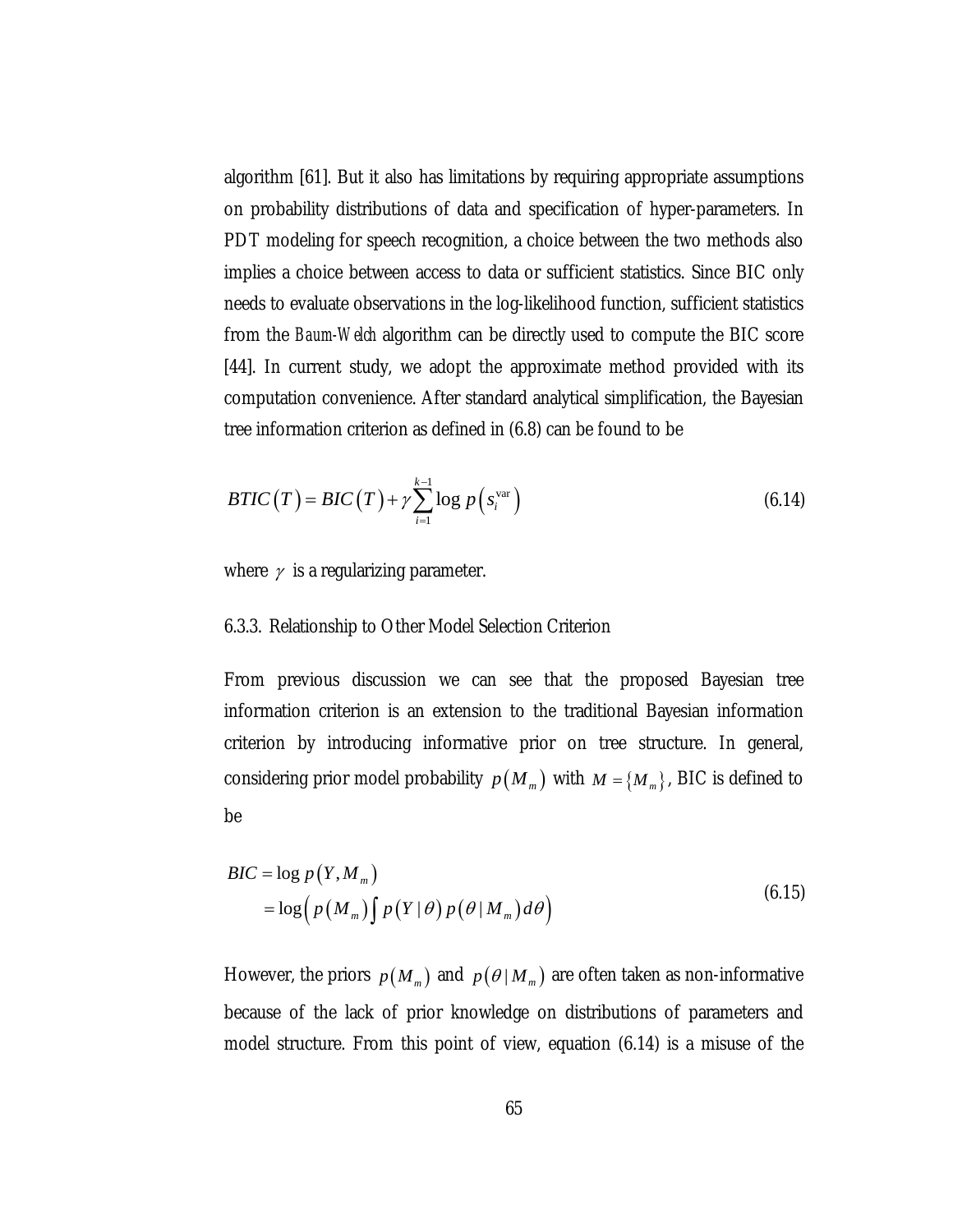term BIC, since conceptually, BIC already considers the model prior which was later ignored as a small term during numerical approximation. Therefore, equation (6.14) is only considered numerically correct.

The predictive information criterion (PIC) differs from BIC in two ways [61]. First, PIC leaves out the term  $p(M_m)$  in definition, which has been shown important in selecting appropriate decision trees in our study, and second, PIC uses exact calculation of the integral, as illustrated in equations (6.10), (6.11) and (6.12). By definition, PIC is given as

$$
PIC = \log p(Y|M_m) = \log \int p(Y|\theta) p(\theta|M_m) d\theta
$$
  
= 
$$
BIC(M_m) - \log p(M_m)
$$
 (6.16)

Therefore, BTIC can be specified in terms of PIC as

$$
BTIC(T) = PIC(T) + \gamma \sum_{i=1}^{k+1} \log p\left(s_i^{\text{var}}\right)
$$
\n(6.17)

following the definition in (6.8), when exact integration is used assuming proper conjugate priors.

### 6.4 Knowledge-Based Adaptive Decision Tree Clustering

Recently, much attention has been drawn to employing knowledge-based features for speech recognition, ranging from directly using linguistically derived features, so called "distinctive features" [34], in the recognition process, to implicitly integrating high-level contexts, such as syllable and stress, into decision tree based parameter sharing [58, 32]. Rational behind these methods is that incorporating human understanding of acoustics-phonetics about speech variation will provide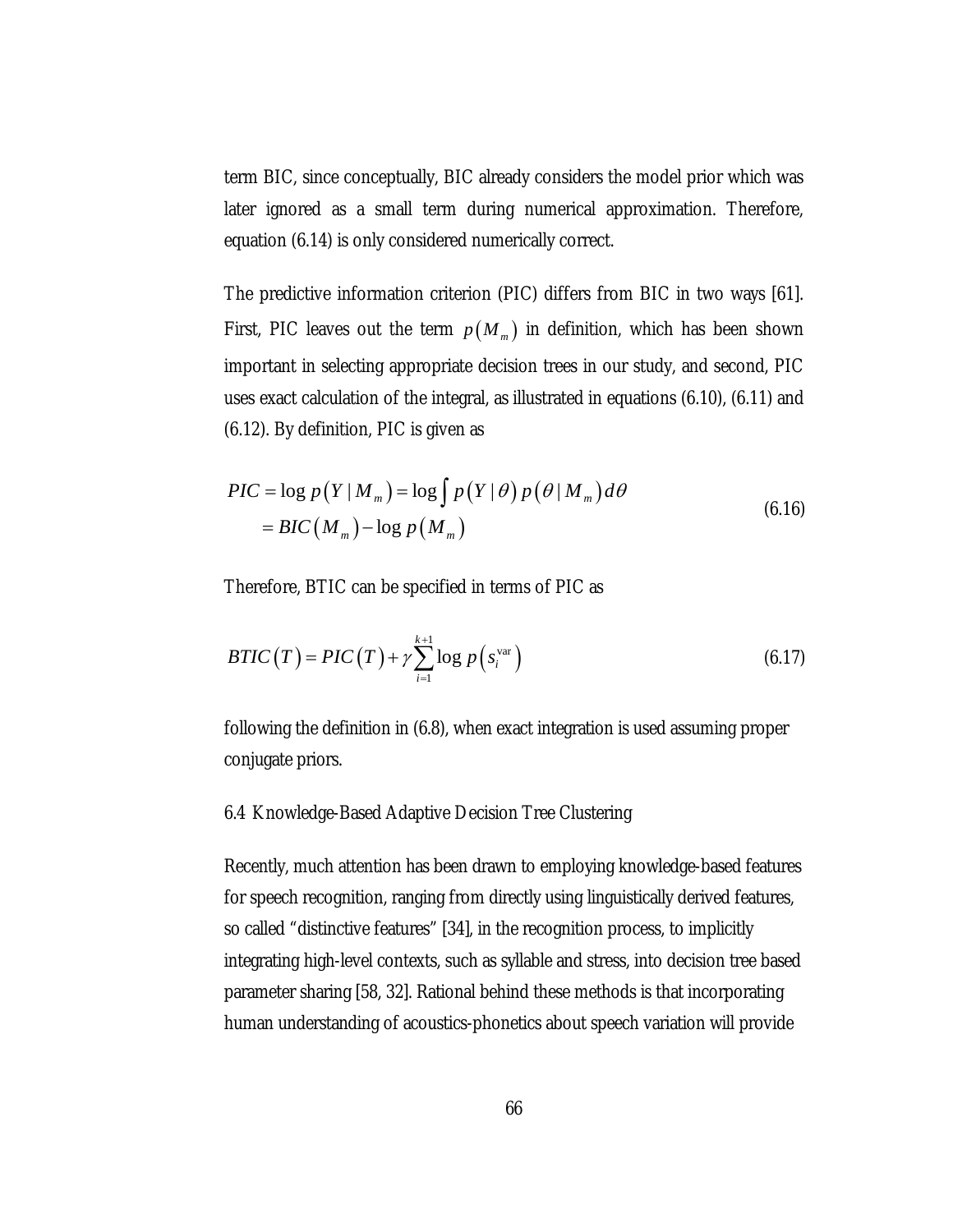more accurate and consistent modeling of speech. The performance of these systems depends on the goodness of the knowledge used and the effectiveness of information handling in the system. In PDT modeling, this implies that two additional functions are needed, one is for coding the phoneme sequence in an utterance with distinctive features using an external knowledge source of language, and the other one is for interpreting the knowledge based on a relatively large corpus and providing a goodness measure of distinctive features when to be used in construction of PDTs. Following the discussions in Section 3.4, a PDT modeling system scheme which incorporates these two parts is named knowledge-based adaptive PDT clustering, and is depicted in Figure 6.1, where sub-word unit *v* is often taken as lexical phoneme, or sub-phoneme when leftright HMM is used to represent a single phone, and distinctive feature *x* consists of various factors which influence pronunciation variation (such as surrounding phones, stress and syllable structure, part-of-speech, etc.).



Figure 6.1 Diagram of knowledge-based adaptive PDT

The key part of this system is the "*subtree goodness prediction*," which is based on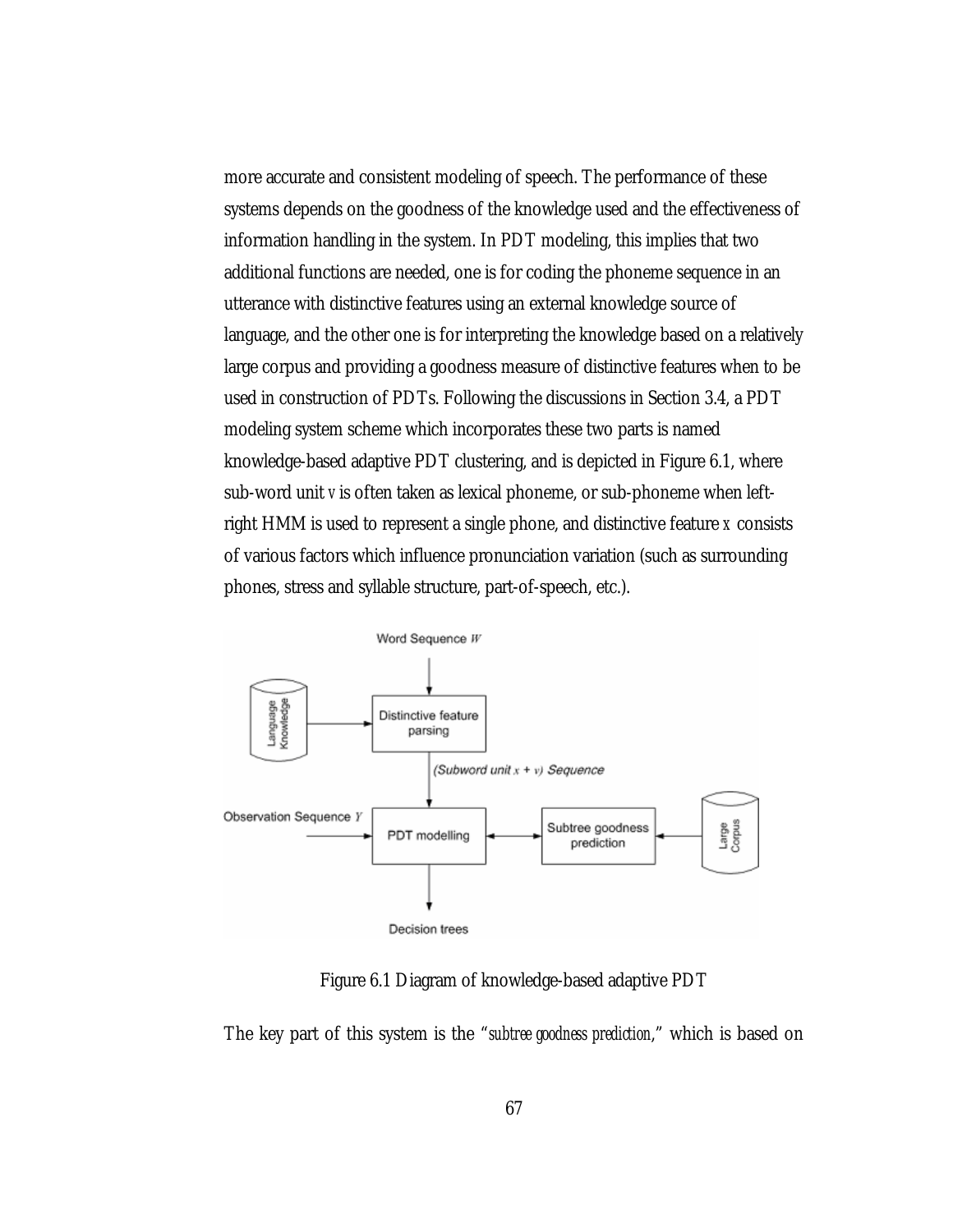the *BTIC* model selection where the subtree goodness is measured by the prior probability  $p(s_i^{\text{var}})$  of splitting variables estimated from a large corpus. However, considering the huge number of possible realizations of a decision tree, the estimation for  $p(s_i^{\text{var}})$  would be intractable if no computational efficient algorithm is specified [66, 67]. In an adaptive learning setting, we propose a novel solution to this problem by recursively defining  $p(s_i^{\text{var}})$  based on the belief represented by a dynamic decision tree growing process on a large data set, as follows

$$
p(s_i^{\text{var}}) \propto \begin{cases} \Delta B TIC, & \text{if } s_i^{\text{var}} \in \text{ top } h \text{ variables} \\ 0, & \text{otherwise} \end{cases}
$$
 (6.18)

where

$$
\Delta B TIC = \left(BTIC(s_{i\_L}) + BTIC(s_{i\_R})\right) - BTIC(s_i)
$$
\n(6.19)

is the information gain by splitting the node  $s_i$  to its left and right children nodes  $s_{i\_{L}}$  and  $s_{i\_{R}}$ . This probability is defined positive only for the top *h* number of hypothesis on splitting variables (distinctive features) which give the best improvement in *BTIC*, and its value is proportional to the corresponding information gain with the stochastic constraint that sum of the probabilities equal to one. Forcing the probabilities of ineffective splitting variables to zero is for reducing noise and uncertainty in the tree learning process.

As discussed above, *BTIC* model selection is performed by two interleaved tree growing processes, as shown in Figure 6.2. The primary tree process is the domain-specific PDT which we are searching for, and hence called a target tree. The secondary tree process provides beliefs on splitting variables to the primary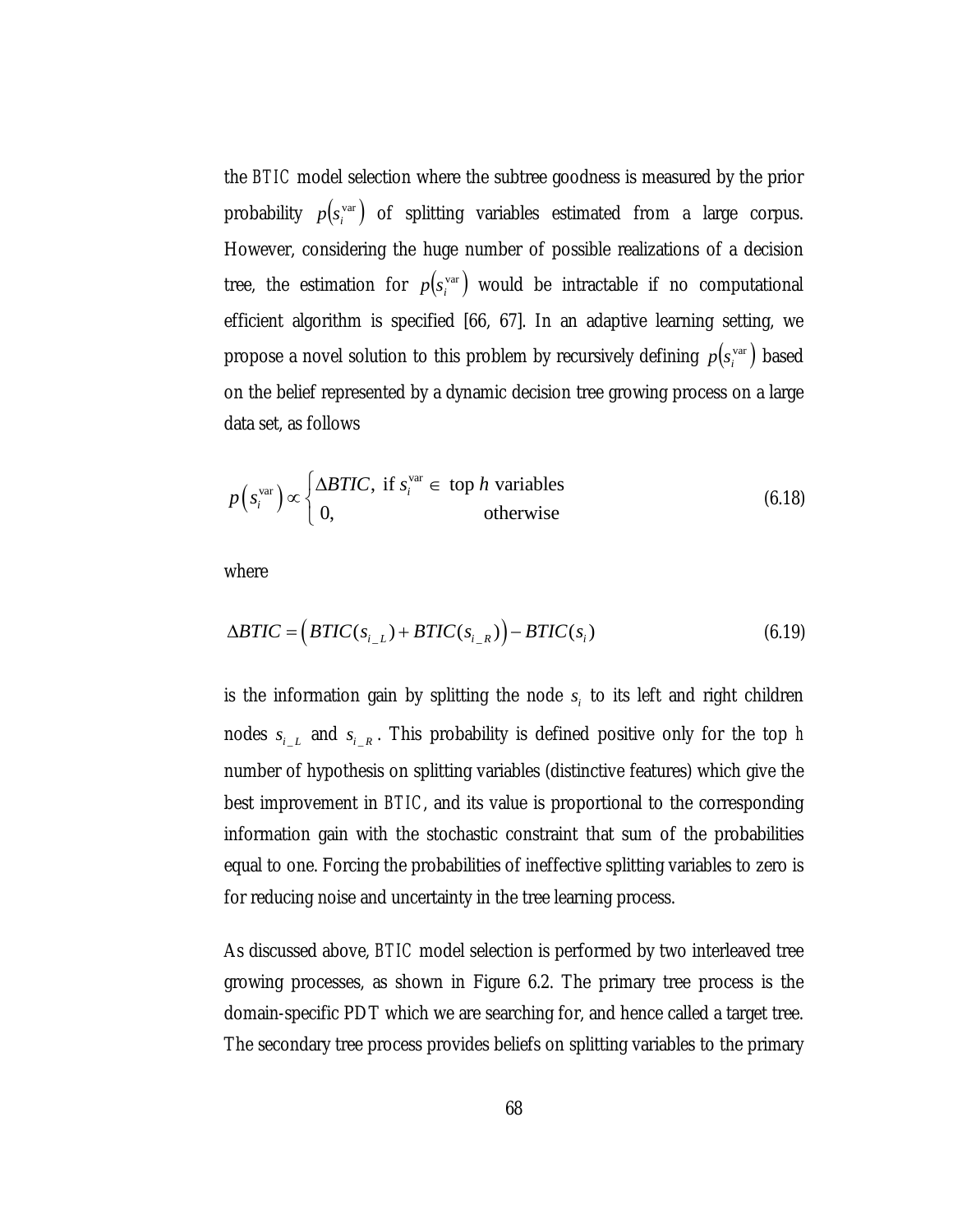tree, and is therefore called an oracle tree. The splitting of oracle tree is governed by the targeting tree and is in fact an identical tree copy of the targeting tree but growing in a different observation space. Note that each tree can use its own representation of acoustic features, for instance, MFCCs can be used in one tree while PLPs being used in the other tree. When both trees use matched form of acoustic features, the oracle tree also generates prior information on observation distribution parameters. Equation (6.17) provides an option to integrate this information into the targeting tree process using the exact form in (6.12).

Both trees are constructed based on the splitting method as in [12], except that the splitting rule used is *BTIC*. Recall that we use the approximated *BTIC* given by

$$
BTIC(T) \approx \log L(T) - \rho \frac{p}{2} \sum_{i=1}^{k} \log n_i + \gamma \sum_{i=1}^{k-1} \log p(s_i^{\text{var}})
$$
(6.20)

where  $L(T)$  is the likelihood of the tree,  $\rho$  and  $\gamma$  are adjustable regularizing factors, and the sample count at leaf node  $i$ ,  $n_i$  , is approximated by accumulated state occupancies which were estimated from the Baum-Welch algorithm. In splitting the oracle tree,  $p(s_i^{\text{var}})$  is assumed non-informative, i.e., uniformly distributed.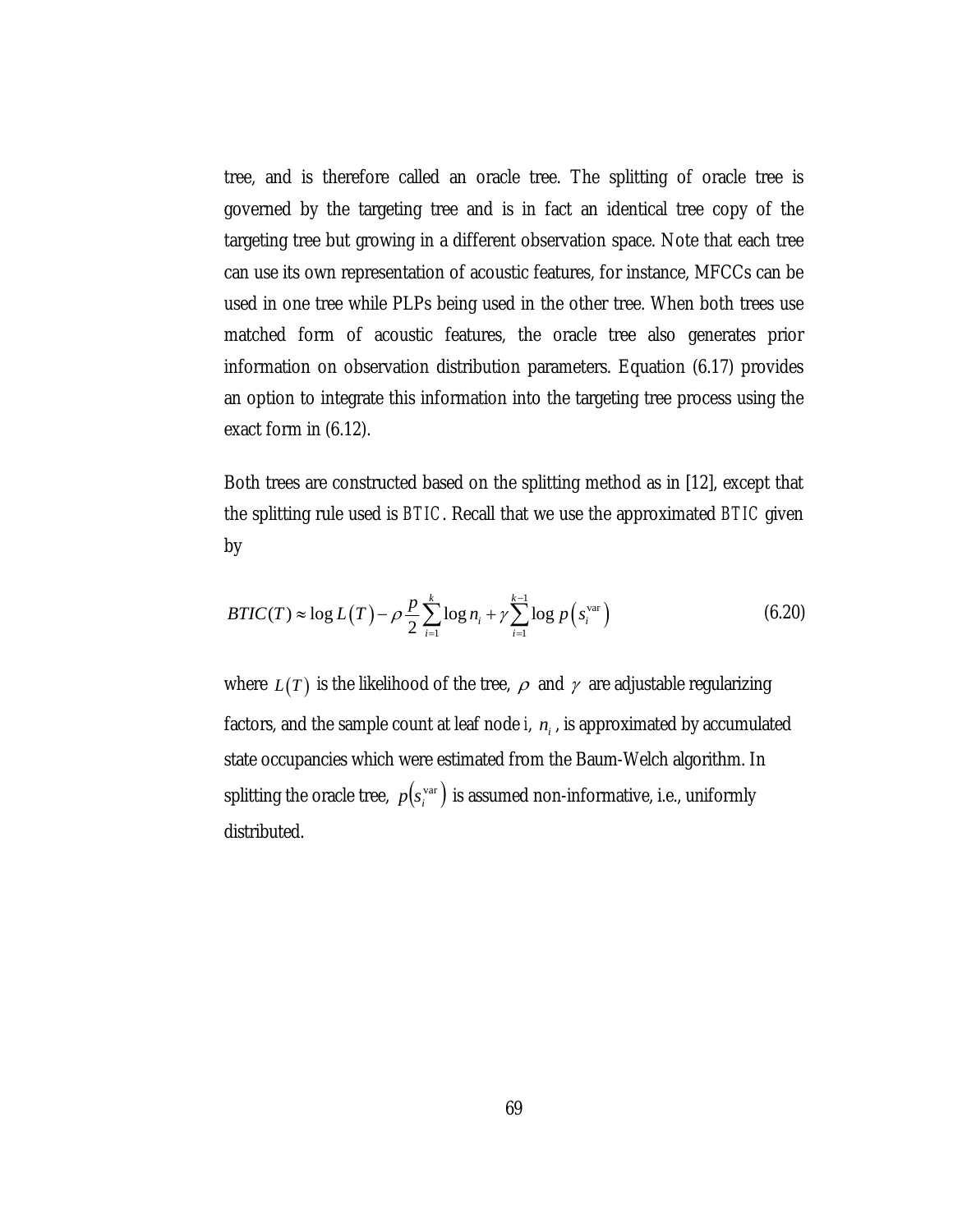

Figure 6.2. The BTIC based decision tree construction scheme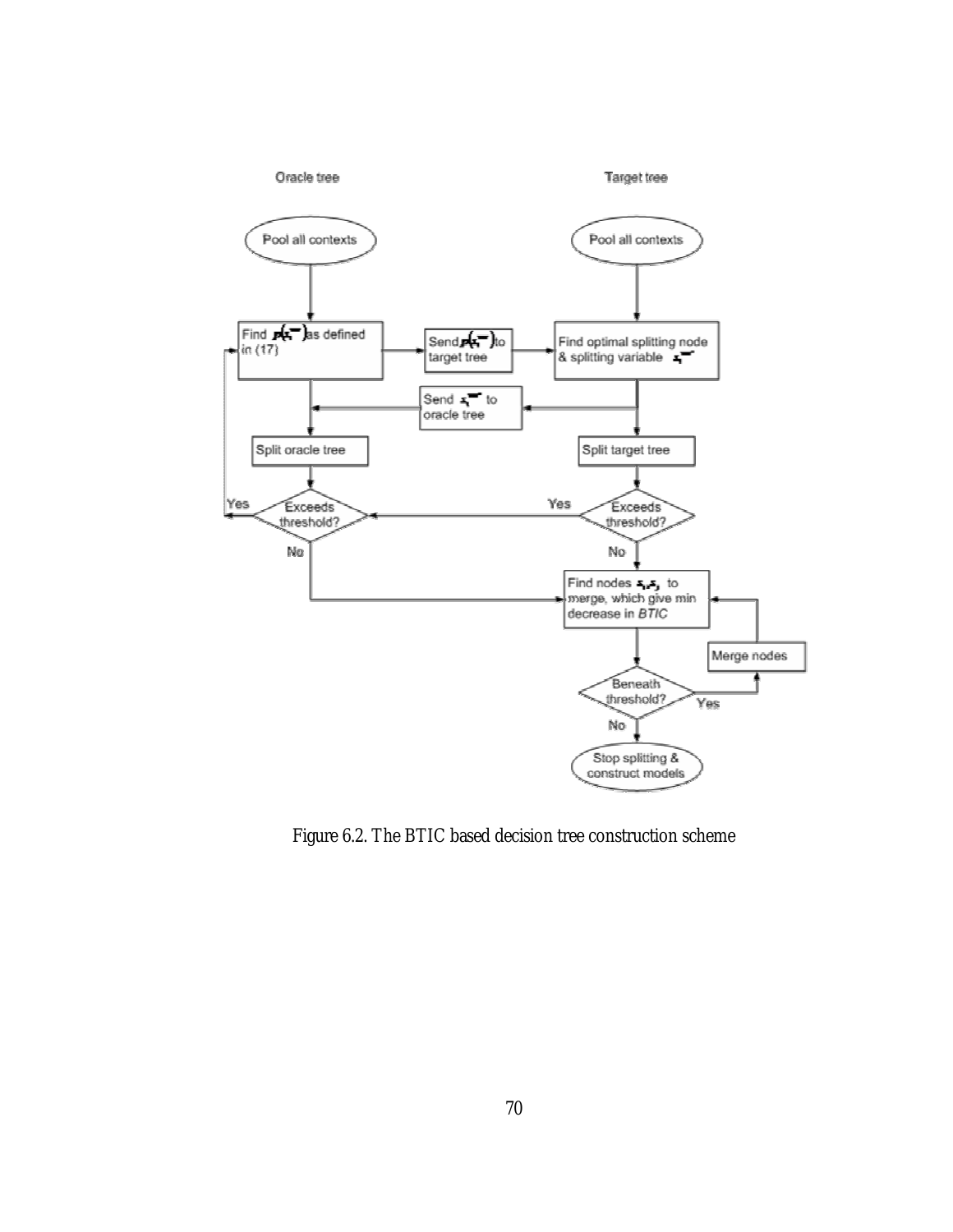# *Chap ter 7*

# EVALUATION OF KNOWLEDGE BASED ADAPTIVE DECISION TREE

#### 7.1 Experimental Setup

The knowledge-based adaptive PDT algorithm was evaluated on the telemedicine automatic captioning task developed in the Spoken Language and Information Processing Laboratory at the University of Missouri-Columbia. The objective of this project is to develop an online captioning system to help hearing impaired users in telemedicine interviews. Developing such a system in telemedicine domain is challenging in several ways. First, telemedicine conversations are spontaneous and contain various amounts of filled-pauses, repetitions, repairs and noises. Second, relatively sparse training data make it difficult to train a large number of parameters in both acoustic and language modeling. Third, variations in speaking style and fluency call for effective methods to describe the pronunciation patterns of different speakers. The knowledge-based adaptive decision tree clustering algorithm is a powerful tool developed to combine acoustic-phonetic knowledge for resolving these difficulties from a perspective of acoustic modeling. Besides development and evaluation of new algorithms, acoustic modeling efforts also include tedious work on data collection and preprocessing, feature analysis as well as noise and filled pause modeling. For a comprehensive description of this project, interested readers are advised to refer to [68]. A brief layout of the telemedicine automatic captioning system is shown in Figure 7.1.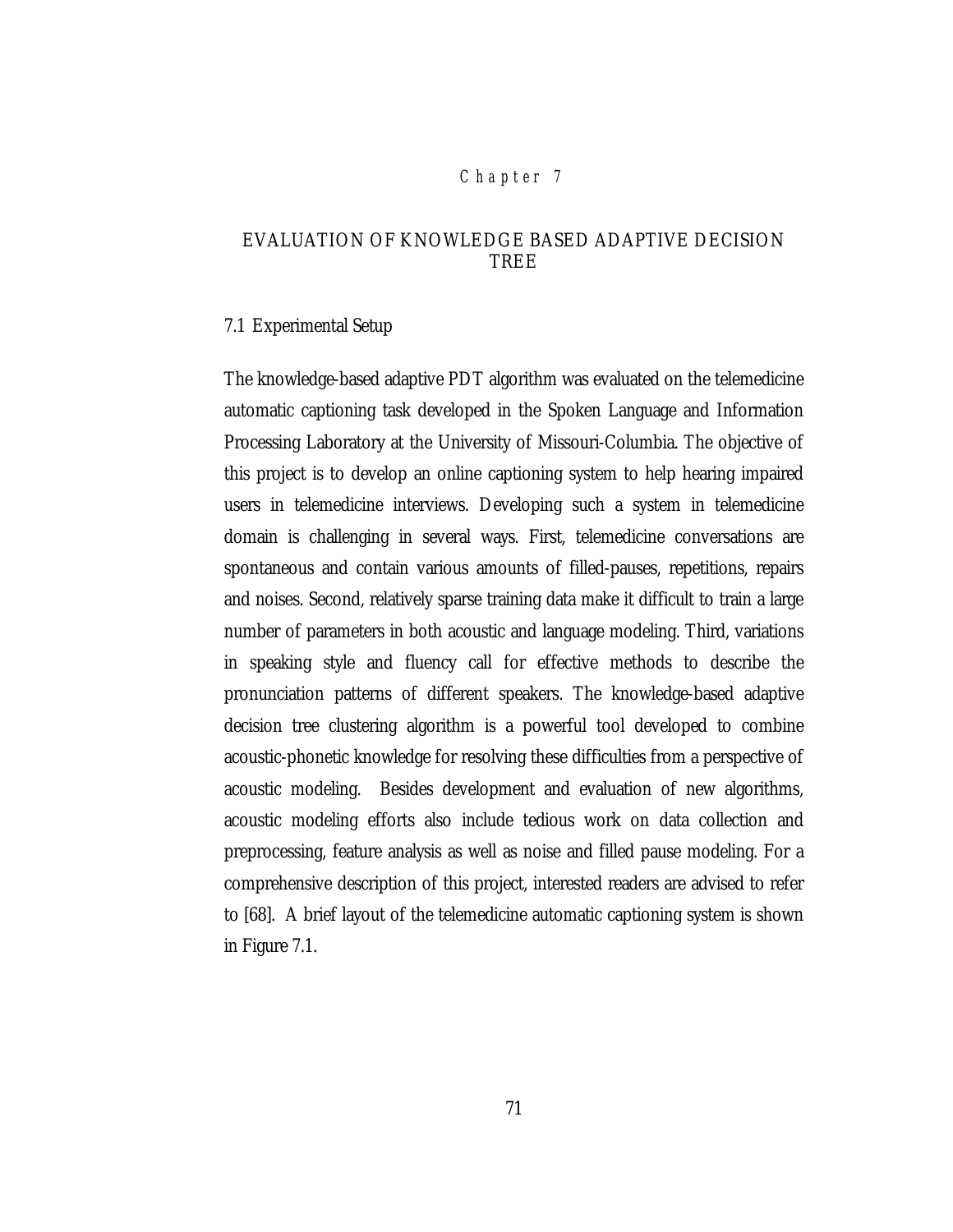

Figure 7.1. Automatic captioning system for telemedicine [68].

## 7.1.1. Data Collection

Speech data of telemedicine conversations were collected on the sites of the University of Missouri Telemedicine Network. A total of seven medical professionals contributed their voices in mock telemedicine interviews. Speech recordings were taken in sessions, each with one volunteered client and lasts 20~30 minutes long. Conversation topic of each session was determined by the health care provider and ranged from neuropsychology to dermatology, which choice mainly depended on the health care provider's professional background. About 51 hours of conversational data were collected from the health providers' sites, within which about 24 hours of speech were from the seven health care providers. The speech data of health care providers were then manually transcribed into word sentences by experienced personal. The resulting transcriptions consist totally 305,818 words of which 8.02% are medical terms.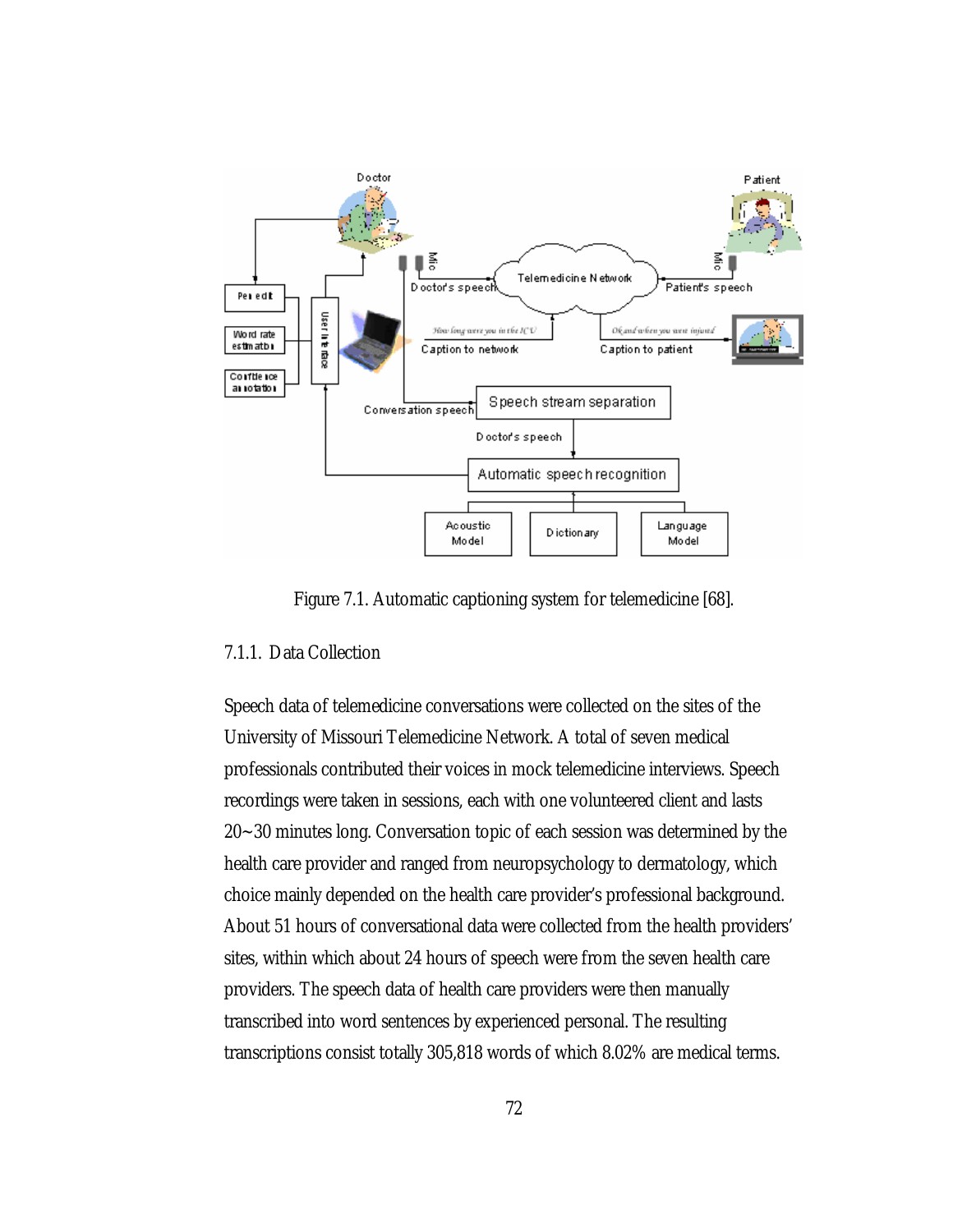A lexicon dictionary was built with special concern on covering medical terms. At lexicon level, pronunciation variations were roughly modeled by multiple pronunciations in dictionary, resulting in a vocabulary size of 46,489, with 3.07% of vocabulary words being medical terms [68].

### 7.1.2. Preprocessing of Speech Data

The original speech recordings and word transcriptions were too raw to be directly used by the speech recognition system. They need to be cleaned, aligned, and organized into a telemedicine corpus. Currently, speech recording data of five speakers, two female (D1 and D5) and three males (D2, D3 and D4) have been processed. One or two sessions of a speaker's speech were randomly chosen to be set aside for model evaluation purposes. A summary of the telemedicine corpus is given in Table 7.1. The conversation set consist patients' speech, and the training and test data sets which altogether constitute doctor's speech. Word counts from transcription texts are also listed [68].

|                | Conversation | <i>Training set</i> | Test set   |
|----------------|--------------|---------------------|------------|
| 1)1            | 630          | 210/35,348          | 29.8/5,105 |
| D <sub>2</sub> | 480          | 200/39,398          | 14.3/2,760 |
| D <sub>3</sub> | 300          | 145/28,700          | 19.3/3,238 |
| D4             | 420          | 180/39,148          | 27.8/6,492 |
| D5             | 380          | 250/44,967          | 12.1/3,998 |

Table 7.1. Data sets of 5 doctors: speech(min)/text(no. of words)

### 7.1.3. Noise and Filled Pause Modeling

Symbolic forms of filled pauses and noises were first extracted from text transcriptions. Acoustically similar forms were then identified and merged into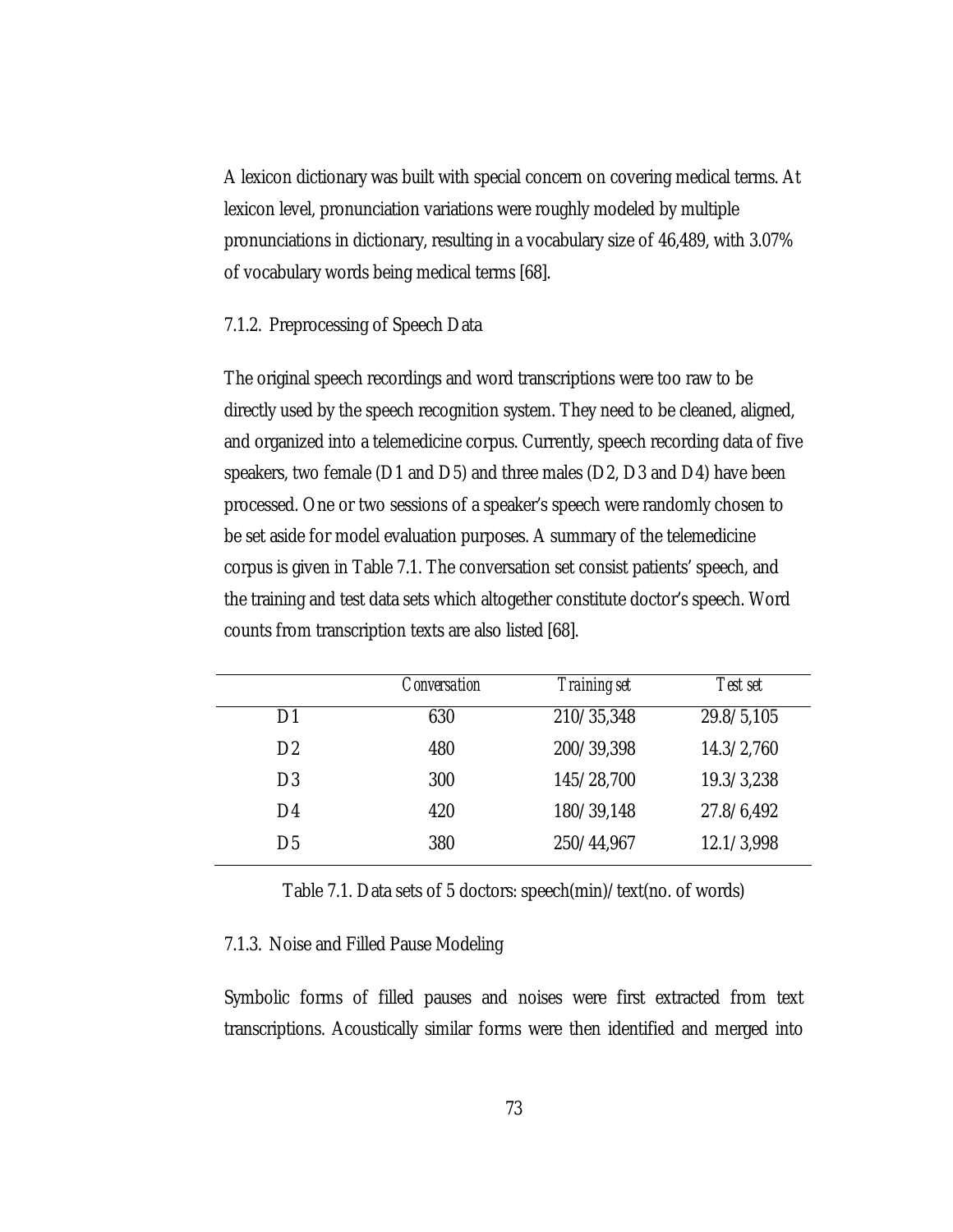one class. Finally, seven filled pause units and one dummy "fp" unit representing noise-like sounds including lip smack and microphone ruffling were defined. Details are given in Table 7.2.

| Model unit    | Filled pause/noise pattern |              |            |             |  |
|---------------|----------------------------|--------------|------------|-------------|--|
| aah           | AH                         |              |            |             |  |
| <sub>om</sub> | <b>OM</b>                  | <b>OMM</b>   | <b>AHM</b> |             |  |
| umm           | <b>UM</b>                  | <b>UMM</b>   | <b>UHM</b> | UMHM, UMHUM |  |
| hum           | <b>HUM</b>                 |              |            |             |  |
| oh            | <b>OH</b>                  |              |            | <b>UHOH</b> |  |
| uhh           | UH                         |              |            |             |  |
| huh           | <b>HUH</b>                 |              |            | <b>UHUH</b> |  |
| fp            | (smack)                    | (mic. Sound) | <b>MMM</b> | HMM         |  |

Table 7.2. Summary of filled pause and noise model units

#### 7.1.4. Acoustic Modeling

Speaker dependent models were trained for each speaker. Speech features consisted of 39 components including 13 MFCC parameters and their first and second order time derivatives. Feature analysis was made at a 10msec frame rate with a 20msec window size. Adding in the filled pause and noise units, a total of 52 sound units were defined, including 42 speech monophone units as well as silence and short pause units. Within word context dependent triphone modeling was used for speech monophones, while context independent modeling was used for the rest units. Left-right hidden Markov model (HMM) with three states was used for acoustic modeling, where state emission probability was modeled by 16- Gaussian mixture density with diagonal covariance matrix. Baum-Welch estimation of CDGMM-HMM parameters were carried out by using the HTK toolkit [69].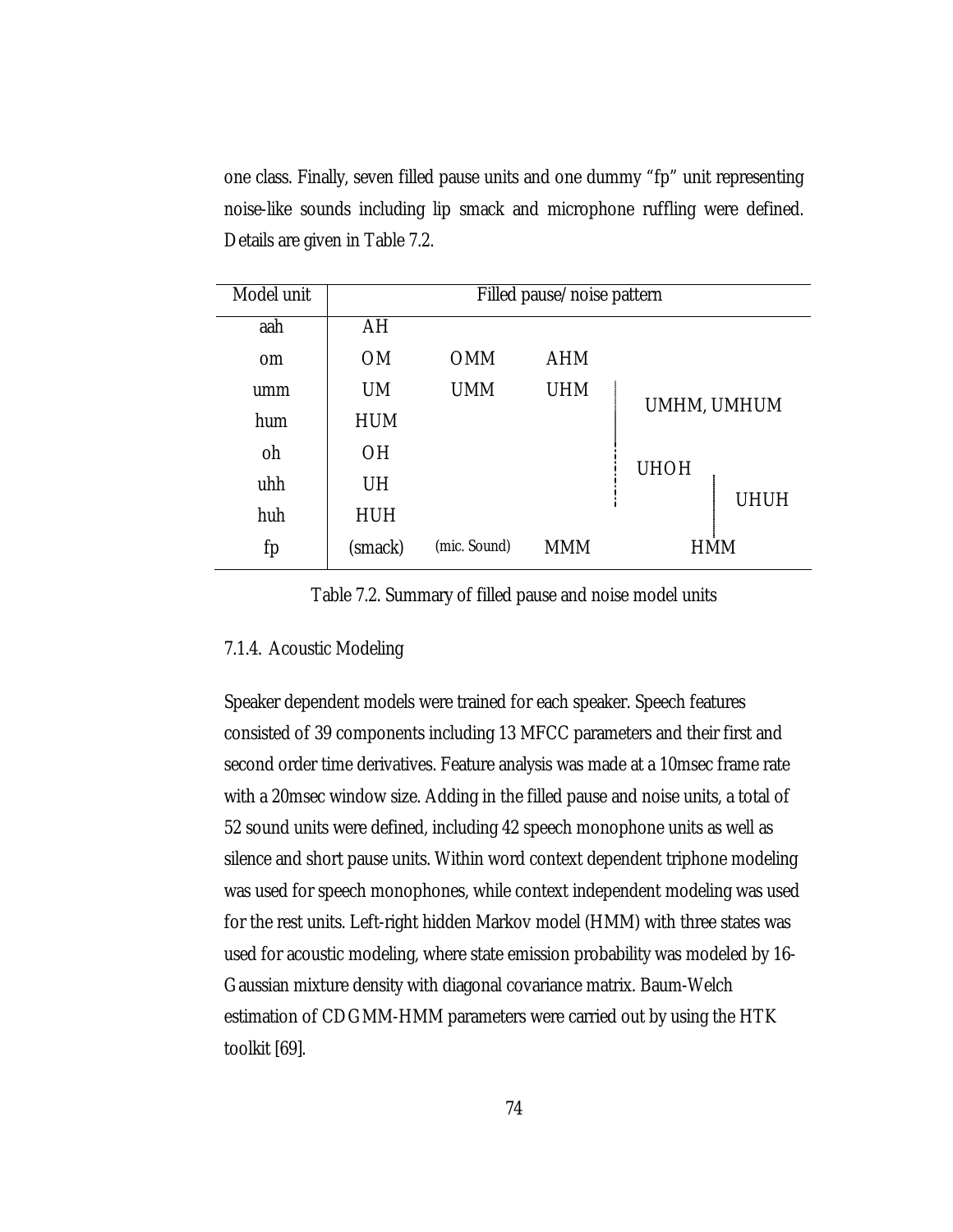# 7.2 Evaluation Issues

The proposed knowledge-based adaptive decision tree learning is a general statistical modeling approach, and therefore can be used to fulfill different goals in data modeling tasks, including but not limited to

- Construction of a decision tree with optimal prediction power.
- Inference on the splitting variables that may be used in a rule-based decision system.
- Adaptation of tree-structured models, where traditional adaptation methods such as MAP and MLLR may be involved.
- Model complexity selection based on BTIC.
- Combination with other tree construction techniques, for instance, lookahead algorithms.

In this work, we show the effectiveness of the proposed algorithm for construction of PDTs (KBA-PDTs) using the telemedicine automatic captioning corpus, and the effectiveness is judged based on the speech recognition word accuracy as well as the resulting acoustic model complexity. Possible extensions of this algorithm will be discussed in section 7.4.

# 7.3 Experimental Results

Speaker dependent triphone acoustic models were trained using the BTIC based decision tree state tying, where the large corpus for oracle tree construction contains pooled speech from all the speakers. Phonetic question set used was the 202-questin set as in [44]. Prior to building the trees, single Gaussian acoustic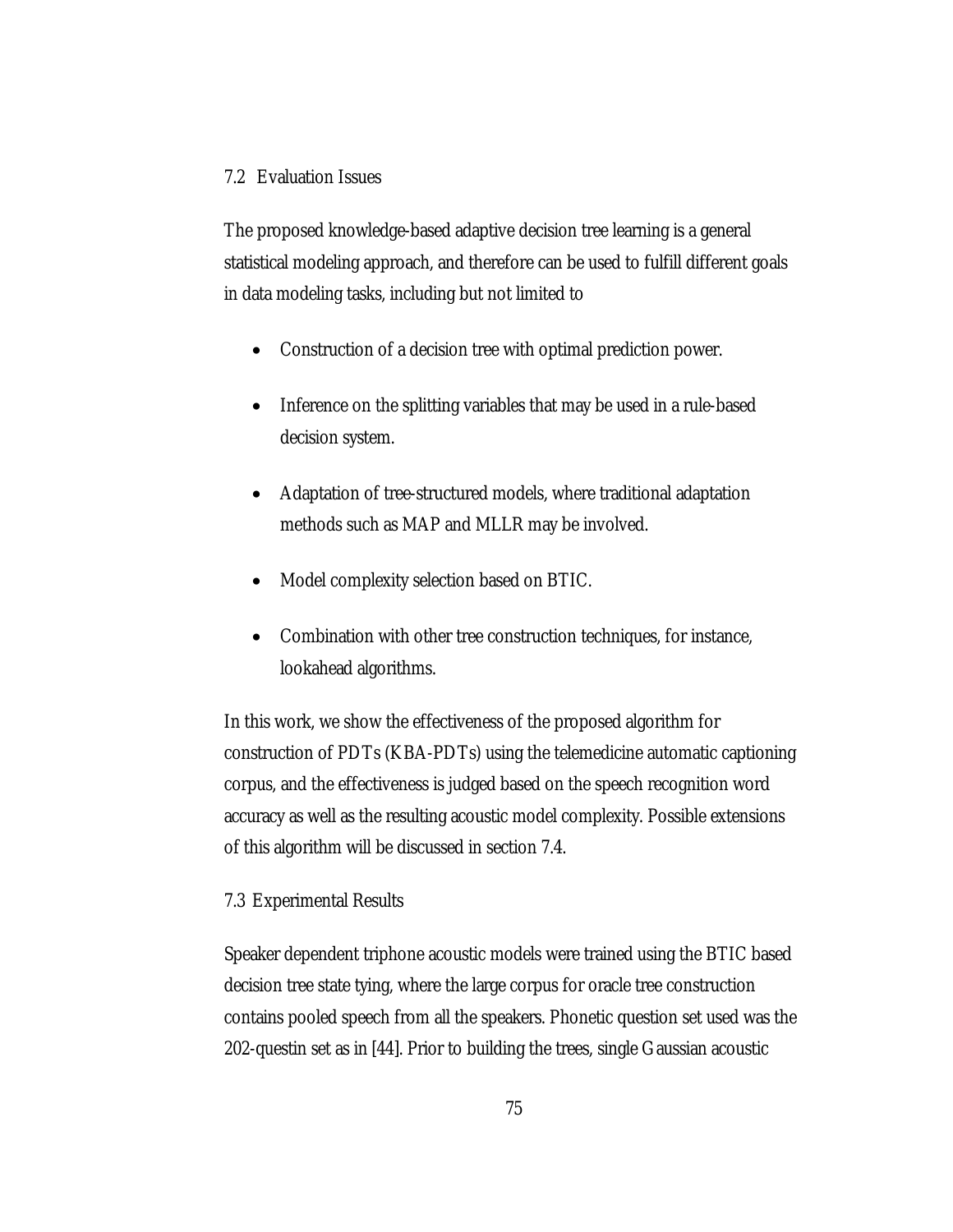models were first estimated for untied triphones and sufficient statistics were accumulated for corresponding oracle and target PDTs. The resulting speaker dependent PDTs were then used to cluster HMM states and to construct unseen triphones. At last, tied single Gaussian models were augmented to 16-Gaussian mixture models by the HTK splitting procedure. Baseline models were also trained using the maximum likelihood criterion (ML-PDTs). The model complexity and word accuracy results are summarized in Table 7.3

|                |                  | <b>KBA-PDT</b> | ML-PDT |
|----------------|------------------|----------------|--------|
| D1             | Number of states | 1611           | 2238   |
|                | Word accuracy    | <i>81.75</i>   | 81.17  |
| D <sub>2</sub> | Number of states | 1119           | 1569   |
|                | Word accuracy    | 73.73          | 73.15  |
| D3             | Number of states | 799            | 1156   |
|                | Word accuracy    | 74.98          | 73.95  |
| D4             | Number of states | 1027           | 1521   |
|                | Word accuracy    | 78.35          | 77.96  |
| D5             | Number of states | 1552           | 1838   |
|                | Word accuracy    | 83.55          | 82.80  |

Table 7.3. Effectiveness of knowledge-based adaptive PDT

### 7.3.1. Effects of the Number of Active Questions *h*

The value *h* for the prior probability of splitting variables as defined in (6.18) is called a tuning constant; smaller value of *h* means strong belief on the knowledge extracted from the large corpus and more resistant to noise and uncertainty in the domain-specific training data, but at the expense of lower robustness when the large data set is less representative. For example, in our pilot experiments, using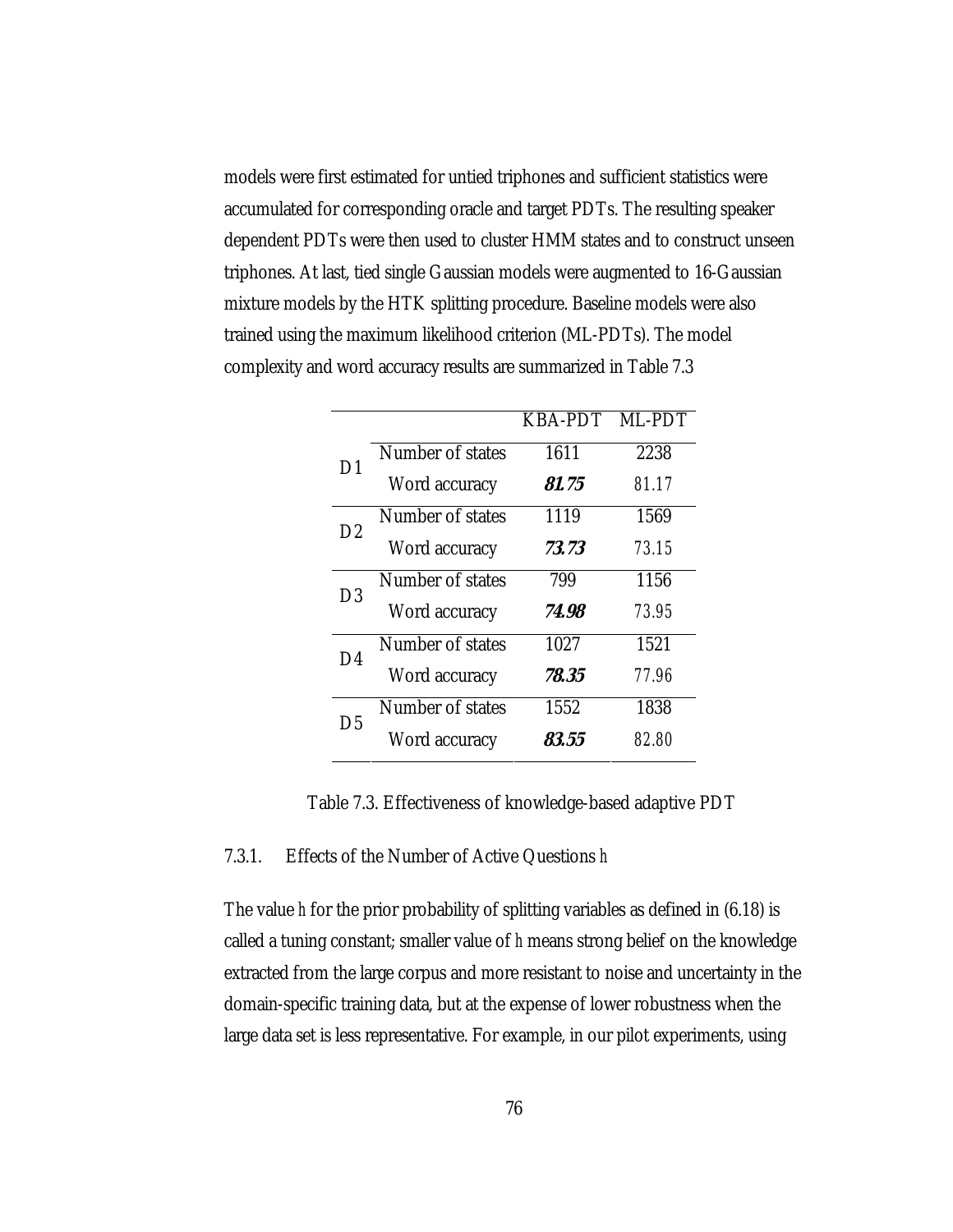read speech (WSJ) as prior knowledge source for telemedicine conversational speech resulted in degraded recognition performance. The performance of KBA-PDTs versus different values of *h* for five speakers is give in Table 7.4

|                | h                | 1     | 5     | 10    | 200   |
|----------------|------------------|-------|-------|-------|-------|
| 1)1            | Number of states | 1250  | 1463  | 1611  | 1804  |
|                | Word accuracy    | 80.83 | 80.83 | 81.75 | 81 28 |
| D2             | Number of states | 871   | 1021  | 1119  | 1278  |
|                | Word accuracy    | 73.13 | 73.01 | 73.73 | 73.20 |
| D3             | Number of states | 581   | 727   | 799   | 944   |
|                | Word accuracy    | 74.67 | 74.67 | 74.98 | 74 73 |
| D <sub>4</sub> | Number of states | 852   | 1027  | 1098  | 1204  |
|                | Word accuracy    | 77.57 | 78.35 | 78.29 | 78.35 |
| D5             | Number of states | 1002  | 1216  | 1397  | 1552  |
|                | Word accuracy    | 82 95 | 83.40 | 83.02 | 83.55 |

Table 7.4. Performance of knowledge-based adaptive PDT (effects of *h-*factor)

From this table we can see that best (D1, D2 and D3) or almost best (D4 and D5) recognition results in word accuracy can be achieved with reduced model complexity by setting a small value of *h*. This implies that there was strong agreement between the oracle tree and target tree, which is not a surprise because the large corpus used was just the pooled speech from all five speakers. The effects of *h* on model complexity and word accuracy are plotted in Figures 7.2 and 7.3. From these plots we can also see that the word accuracy curves for speakers D1, D2 and D3 have similar patterns and all peaked at *h = 10*, but such patterns for speakers D4 and D5 are less obvious. This is because that the five speakers were from two different groups: D1, D2 and D3 were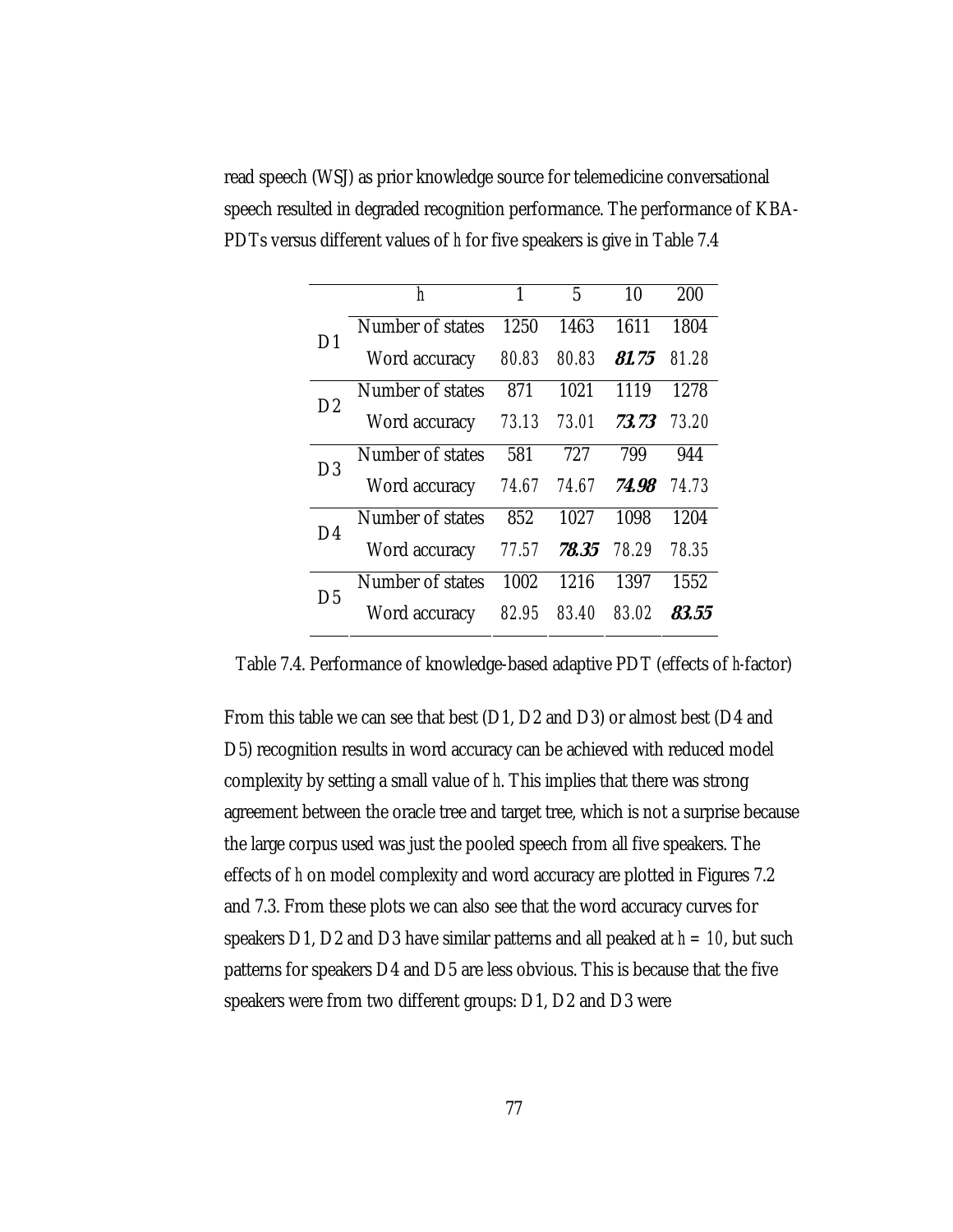

Figure 7.2. Model Complexity (number of states) vs. *h* 



Figure 7.3. Word accuracy (%) vs. *h*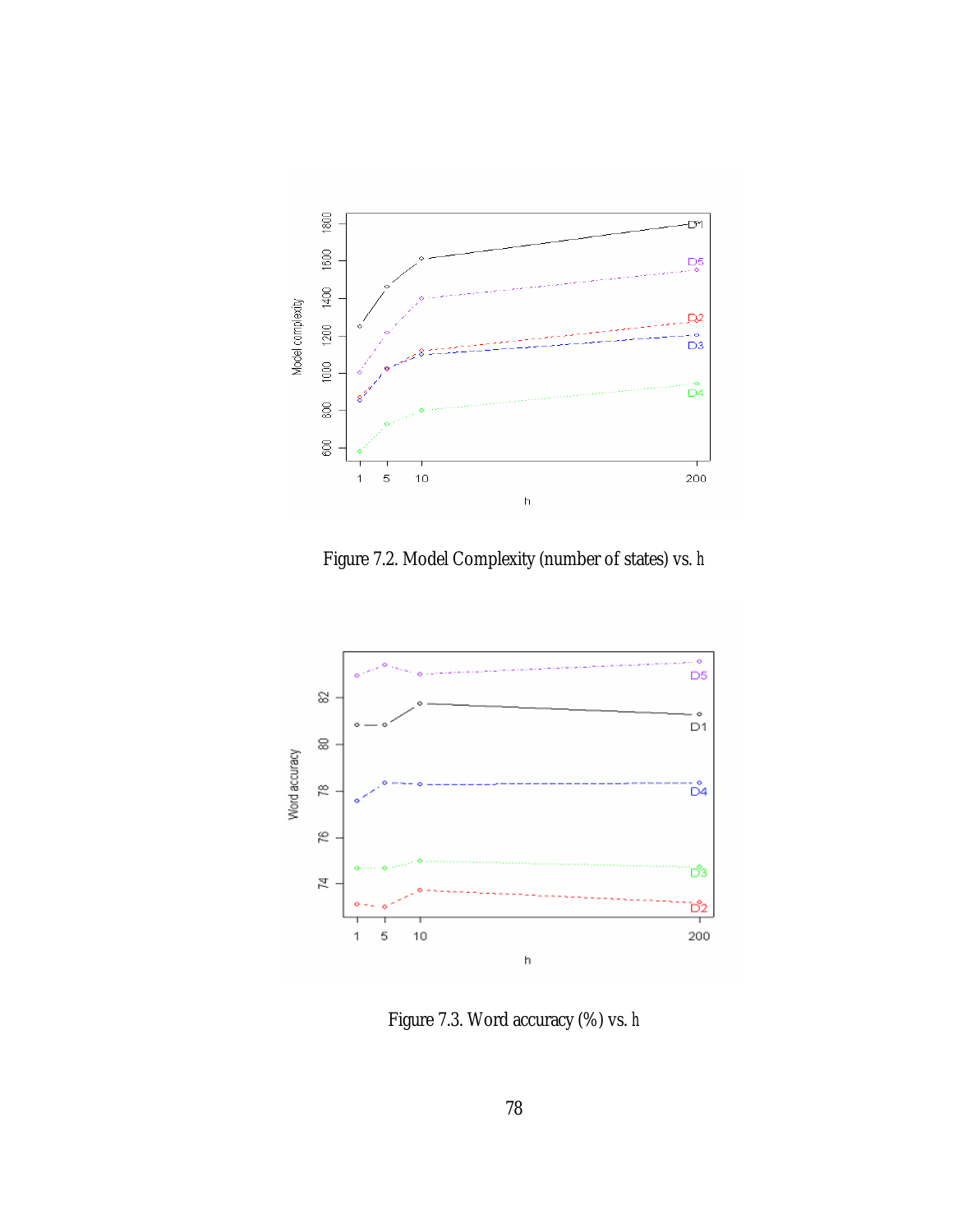neuropsychologists, while speakers D4 and D5 were dermatologists. This kind of variation is caused by mismatch in speech topics, and is thus called knowledge variation. It is also noticed that the gender difference (which is often a major source of acoustic variation) within the Neuropsychologists' group (D1 is female, D2 and D3 are male) did not cause much disagreement across speakers in the results. The evidences from this experiment support our assumption that the knowledge-based adaptive PDTs can capture the knowledge variation in conversations and remains robust to the acoustic variations.

#### 7.4 Discussions

From the discussions in Chapter 6, it is natural to extend the knowledge-based adaptive decision tree algorithm to decision tree model adaptation. Since the proposed approach is a Bayesian learning framework, MAP estimates of model parameters are easily computable by the expectation-maximization (EM) algorithm. When training data is even sparse, hierarchical linear transformation based adaptation may be used, where more complex analytical forms will be involved. However, given previous works on Bayesian linear transformation based adaptation [62], derivation of such algorithms is still straightforward.

Another direction of research is the inference of the knowledge source, in the form of decision rules. Research interests could be focused on posterior inference of splitting variables, which can be used to investigate knowledge variation from a linguistic-phonological perspective or to facilitate a rule-based decision system.

At last, BTIC can be used as a general model selection criterion for tree based models. In order to effectively apply BTIC based model selection, accurate representation for the prior probability of splitting variables need to be specified. This includes appropriate specification of knowledge source, and computational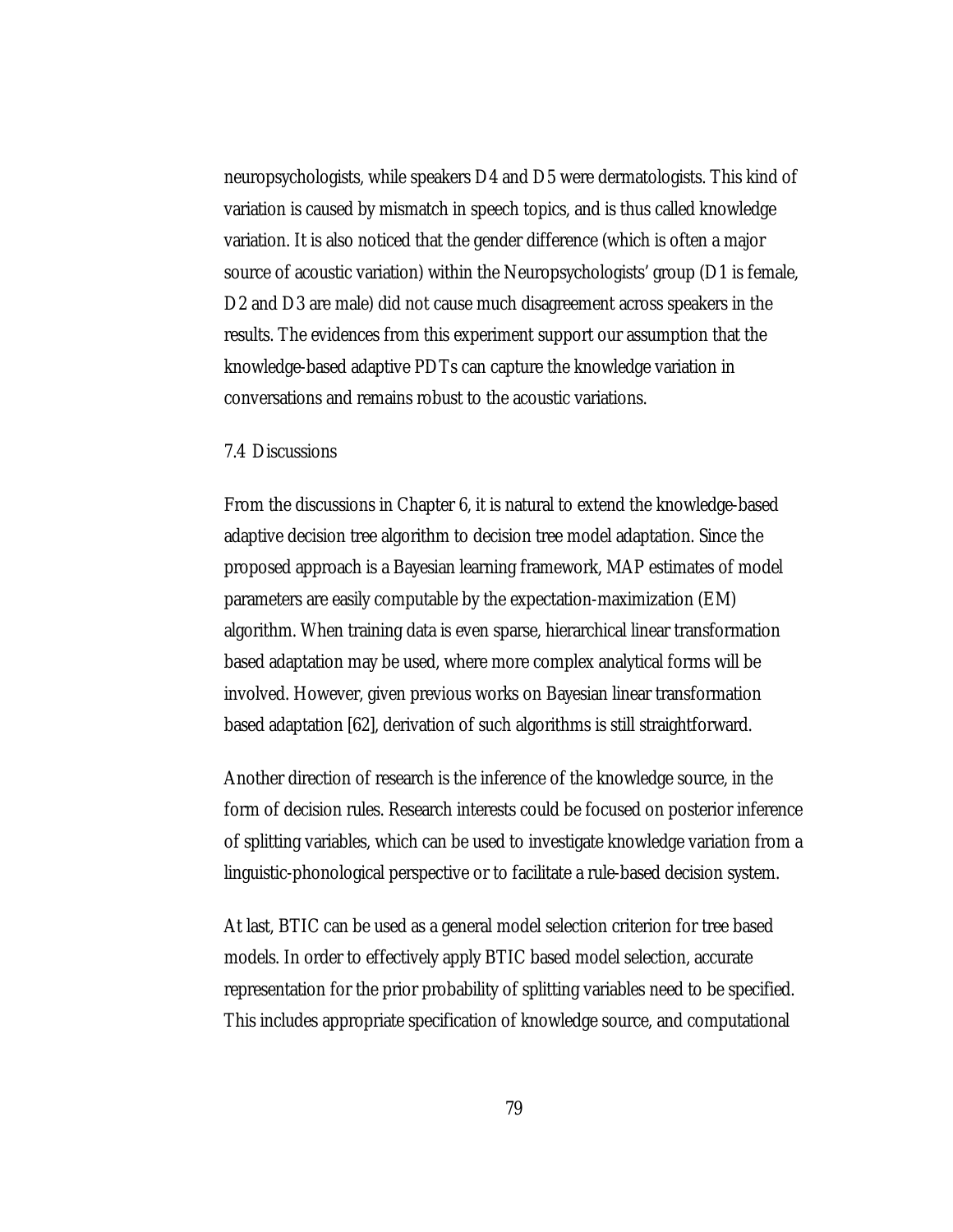efficient probability estimation algorithms. For the latter, existing tree lookahead algorithms might be a feasible choice [53].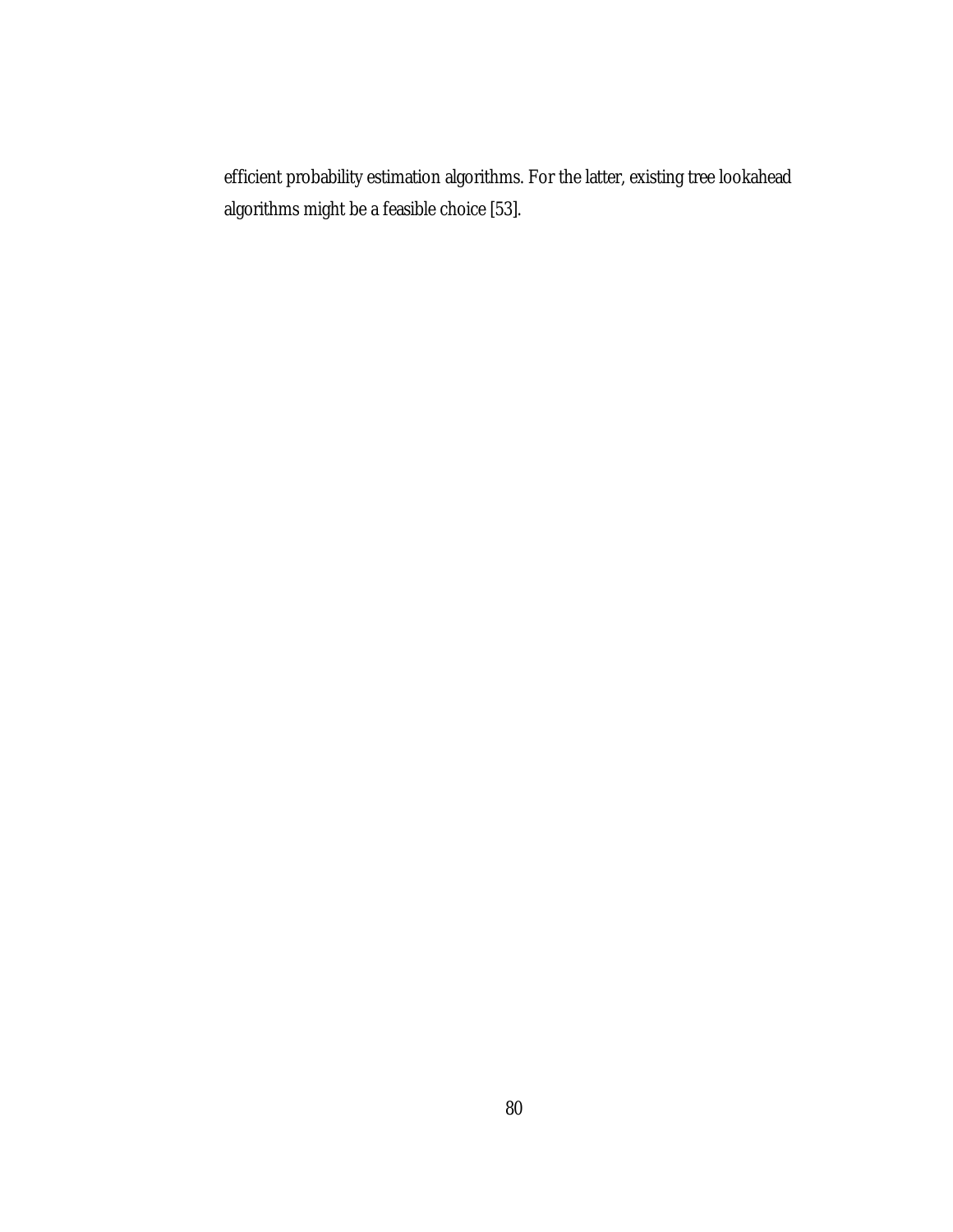### *Chap ter 8*

# SUMMARY

This work has investigated optimization techniques of acoustic model training for large vocabulary speech recognition in a statistical learning framework. Its main contributions include two innovative machine learning algorithms, tailored for acoustic modeling:

- The knowledge-based adaptive decision tree algorithm was developed, where
	- o A general Bayesian learning framework for PDTs was derived to incorporate prior knowledge on tree structure. The probability distribution of a decision tree is decomposed into probabilities on tree structure, which contains the tree topology and the tests carried out at internal nodes, and the observation distributions at leaf nodes. By making appropriate simplification, our tree priors mainly compose of prior probabilities of splitting variables at internal nodes.
	- o A Bayesian tree information criterion (BTIC) was introduced as a splitting rule. Assuming informative prior on favored tree structures, BTIC was derived as an extension to the well-known Bayesian information criterion (BIC). The similarities and differences between BTIC and other information criterions including BIC and PIC were described.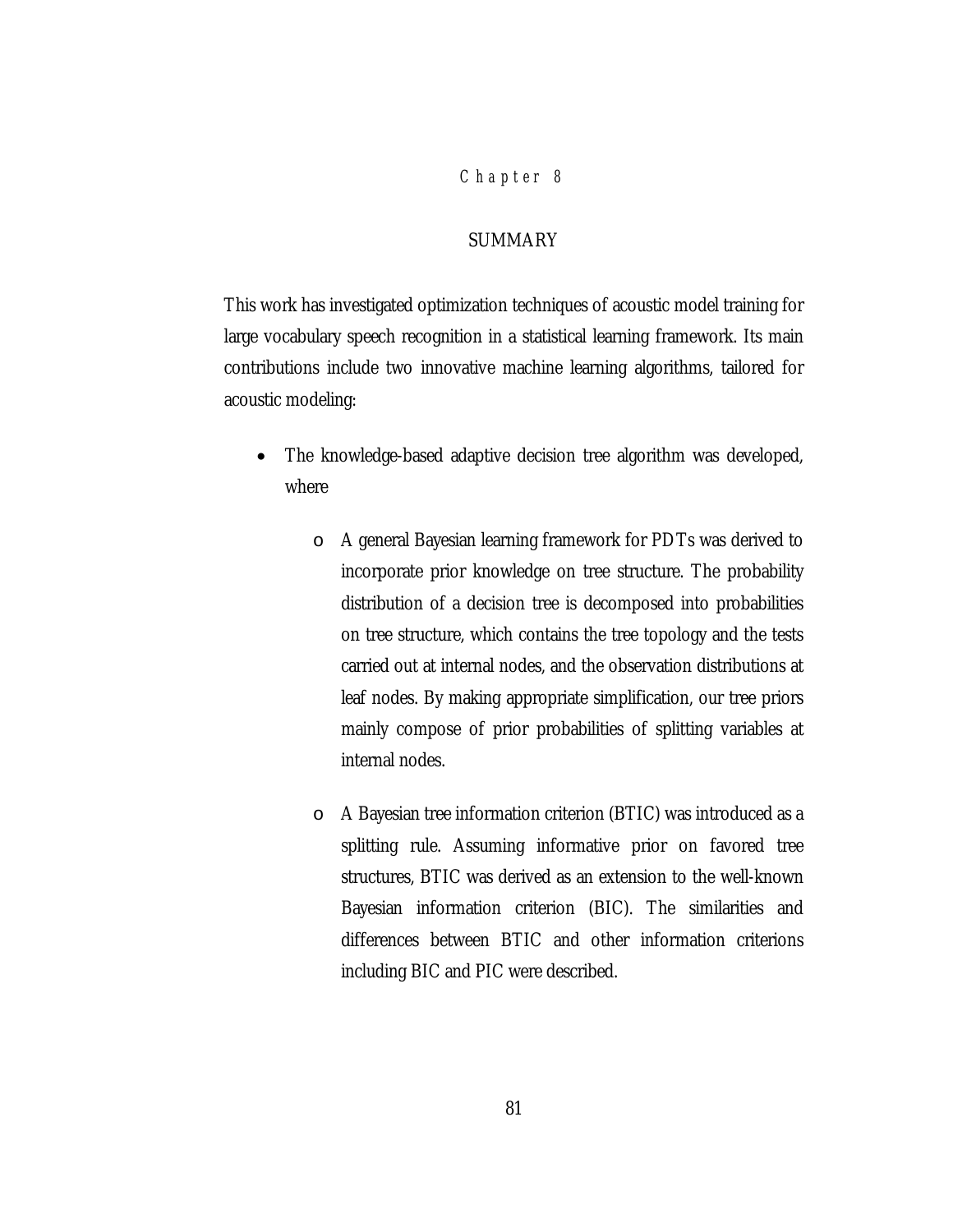- o A computational efficient algorithm for prior probability induction was developed. The prior of splitting questions are implicitly represented by a decision tree growing process based on a large corpus. In general, considering the large number of possible realizations of a decision tree, direct computation of priors on tree structure is intractable. We proposed a novel solution to this problem by introducing an oracle process which provides recursive estimation of prior probability of splitting variables.
- The Gradient-Boosting function machine was developed for hidden Markov model with mixture of Gaussian observation densities, where
	- o Gaussian mixture densities (GMDs) are recursively constructed in a greedy manner. An optimal new component is located and inserted to the mixture model, offering an efficient mechanism of allocating new components outside the local optimum regions.
	- o A partial EM algorithm is developed for global component search based on the maximum likelihood (ML) criterion. By fixing the previously learned model, partial EM can be viewed as learning of two component models, and thus requires much less computation than full EM. This property is the key for developing a computational efficient global search algorithm for allocating optimal new components.

The value of this research is, firstly, it provides the theoretical investigation of applying Bayesian method (knowledge-based adaptive decision tree) and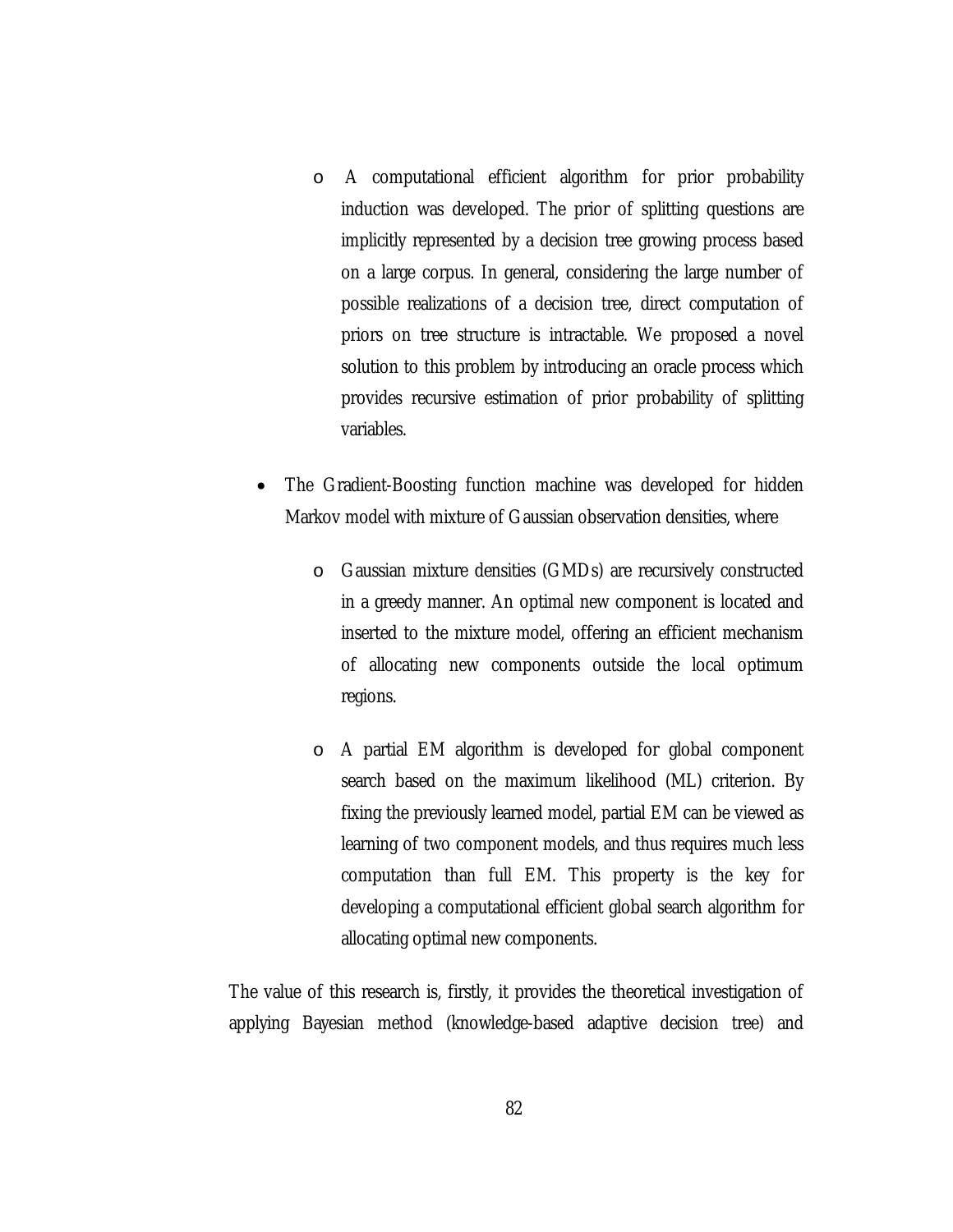ensemble learning (Gradient Boosting) to PDT-GMMHMM based acoustic modeling; secondly, the implementations on real data set showed that the proposed methods indeed lead to improved model quality and recognition accuracy in large vocabulary speech recognition tasks; and lastly, there are potential extensions of this work, including but not limited to, the following

- It is natural to extend the knowledge-based adaptive decision tree framework to decision tree model adaptation. Formulation of MAP adaptation has been briefly described in Chapter 6, and derivation of linear transformation based adaptation methods is also straightforward.
- One important part of the knowledge-based adaptive decision tree is the specification for the prior probability of the splitting variables. Future research interests could be focused on either posterior inference of splitting variables that may be used to facilitate a rule-based decision system, or on seeking of more accurate representation for the prior probability of splitting variables. Toward the latter task, one possibility we can think of is to incorporate the tree lookahead approaches which have been described in literature.
- Extension of the Gradient Boosting function learning is towards discriminative training. A novel concept of "large margin HMM" has been introduced in Chapter 4. The rational behind this method is to follow the aggressive weighting scheme on marginal data in existing Boosting procedures. The proposed "large margin HMM" criterion is just a modification of the MCE criterion, and there is a high possibility that this idea will work out.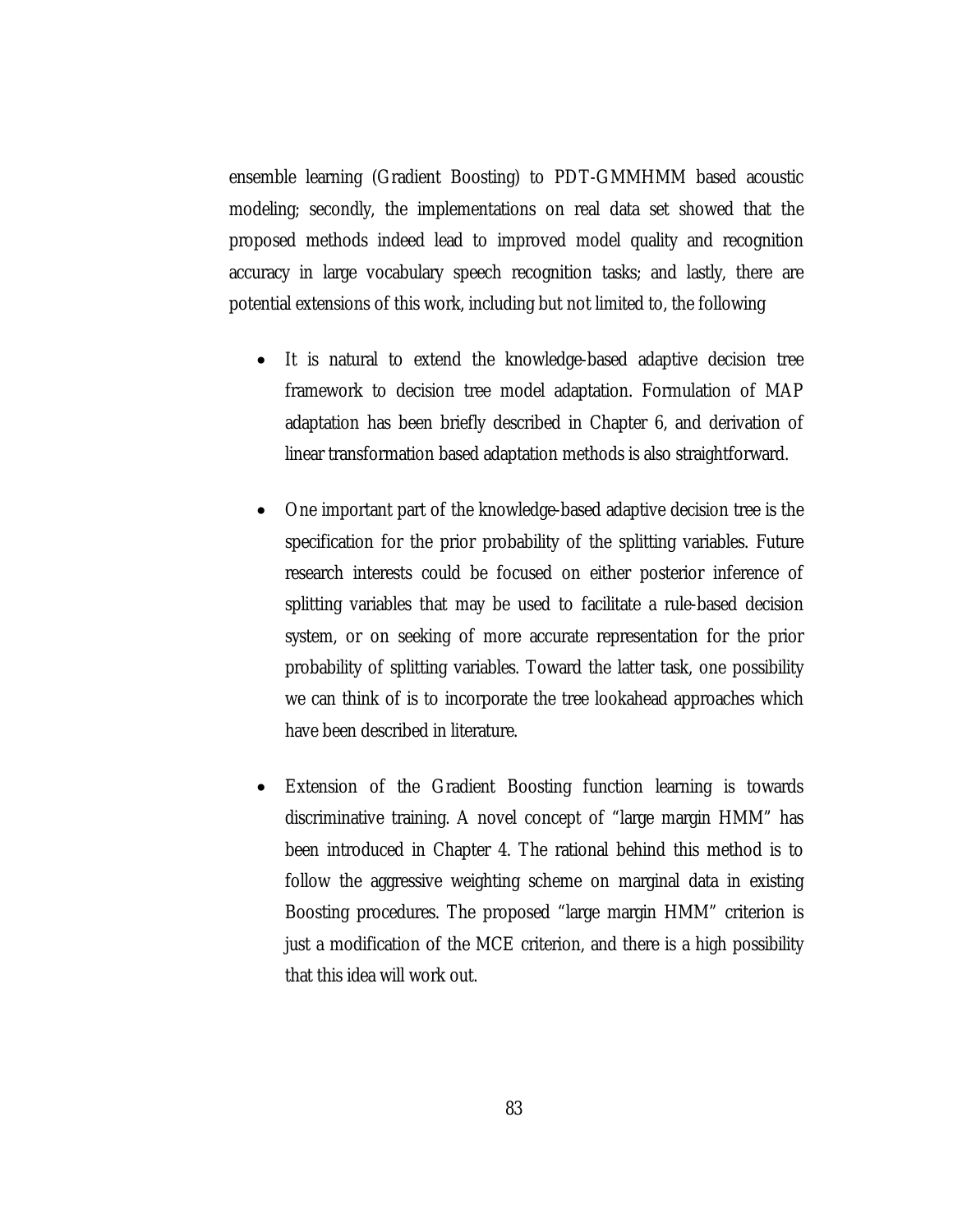#### BIBLIOGRAPHY

- [1]. National Center for Health Statistics (NCHS), U.S. Department of Health and Human Services, *Data from the National Health Interview Survey*, Series 10, No. 188, Table 1, B, C,. 1994.
- [2]. Y. Zhao, X. Zhang, R-S. Hu, J. Xue, X. Li, L. Che, R. Hu, L. Schopp, "An Automatic Captioning System for Telemedicine," *Proc. ICASSP06*
- [3]. L. Deng and D. O'Shaughnessy, *Speech Processing-a Dynamic and Optimization-Oriented Approach,* Marcel Dekker, 2003.
- [4]. D. Jurafsky and J.H. Martin, *Speech and Language Processing-an Introduction to Natural Language Processing, Computational Linguistics, and Speech Recognition,* Prentice Hall, 2000.
- [5]. D. Povey, *Discriminative Training for Large Vocabulary Speech Recognition*, Ph. D Dissertation, Cambridge University, 2004.
- [6]. H. Hermansky, "Perceptual Linear Predictive (PLP) Analysis of Speech," *J. Acoustic Society of America,* 87, pp. 1738-1752, 1990.
- [7]. N. Kumar, A.G. Andreou, "Heteroscedastic Discriminant Analysis and Reduced Rank HMMs for Improved Speech Recognition," *Speech Communication,* vol 26, pp 283-297, 1998
- [8]. A. Hyvarinen, E. Oja, "Independent Component Analysis: a Tutorial," *[http://www.cis.hut.fi/aapo/papers/IJCNN99\\_tutorialweb/](http://www.cis.hut.fi/aapo/papers/IJCNN99_tutorialweb/)*
- [9]. L. Rabiner, B-H. Juang, *Fundamentals of Speech Recognition,* Prentice Hall, 1993.
- [10]. Y. Ephraim, N. Merhav, "Hidden Markov Processes", *IEEE Trans. Information Theory,* vol. 48, No. 6, pp. 1518-1569, June 2002.
- [11]. S. Roweis, Z. Ghahramani, "A Unifying Review of Linear Gaussian Models", *Neural Computation,* 11, pp. 305-345, 1999.
- [12]. Y. Bengio, "Markovian Models for Sequential Data," *Neural Computing Surveys,* 2, pp. 129-162, 1999, <http://www.icsi.berkeley.edu/jagota/NCS>
- [13]. R. J. Elliott, L. Aggoun and J.B. Moore, *Hidden Markov Models: Estimation and Control.* Springer, NewYork, 1995.
- [14]. R.W. Zhang and J. C. Hancock, "On Receiver Structures for Channels Having Memory," *IEEE Trans. Inform. Theory,* vol IT-12, pp. 463-468, Oct. 1966.
- [15]. L.E. Baum, T. Petrie, G. Soules, and N. Weiss, "A Maximization Technique Occurring in the Statistical Analysis of Probabilistic Functions of Markov Chains," *Ann. Math. Statist.,* vol 41, pp. 164-171, 1970.
- [16]. L. E. Baum, "An Inequality and Associated Maximization Technique in Statistical Estimation of Probabilistic Functions of Markov Processes," *Inequalities, III (Proc. 3rd Symp., Univ. Calif., Los Angeles, Calif., 1969; dedicated to the Memory of Theodore S. Motzkin)*. New York: Academic, 1972, pp. 1-8.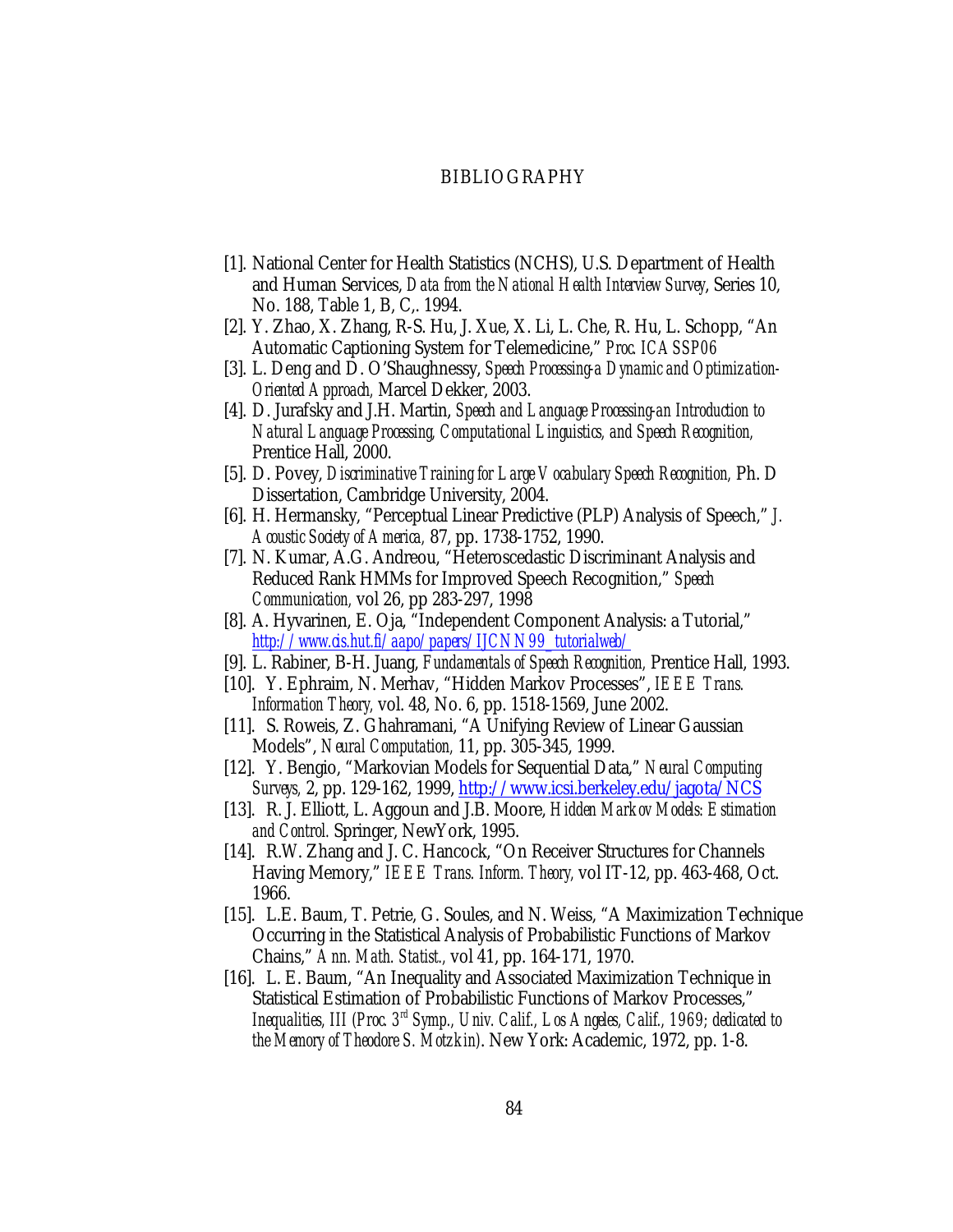- [17]. A.P. Dempster, N.M. Laird, and D.B. Rubin, "Maximum Likelihood from Incomplete Data via the EM Algorithm", *J. Roy. Statist. Soc. B,* vol. 39, no. 1, pp. 1-38, 1977.
- [18]. R. Bellman, *Dynamic Programming.* NJ: Princeton University Press, 1957.
- [19]. F. Jelinek, "Continuous Speech Recognition by Statistical Methods", *Proc. IEEE,* vol. 64, pp. 532-556, Apr. 1976.
- [20]. L.R. Rabiner, J.G. Wilpon, and B.-H. Juang, "A Segmental *k*-means Training Procedure for Connected Word Recognition," *AT&T Tech. J.,* vol. 65, pp. 21-40, May-June 1986.
- [21]. P. Bryant and J. A. Williamson, "Asymptotic Behavior of Classification Maximum Likelihood Estimates," *Biometrika*, vol. 65, no. 2, pp. 273-281, 1978.
- [22]. N. Merhav and Y. Ephraim, "Hidden Markov Modeling Using a Dominant State Sequence with Application to Speech Recognition," *Computer, Speech, and Language,* vol. 5, pp. 327-339, Oct. 1991.
- [23]. S. Roweis and Z. Ghahramani, "A Unifying Review of Linear Gaussian Models," *Neural Computation,* 11, pp. 305-345, 1999.
- [24]. R.H. Shumway and D.S. Stoffer, "An Approach to Time Series Smoothing and Forecasting Using the EM Algorithm," *J. Time Ser. Anal,.* Vol. 3, no. 4, pp. 253-264, 1982.
- [25]. Z. Ghahramani and G. Hinton, *Parameter Estimation for Linear Dynamic Systems* (Tech. Rep. CRG-TR-96-2). Toronto, 1996: Department of Computer Science, University of Toronto. Available from [ftp://ftp.cs.toronto.edu/pub/zoubin/.](ftp://ftp.cs.toronto.edu/pub/zoubin/)
- [26]. V. Digalakis, J.R. Rohlicek and M. Ostendorf, "ML Estimation of a Stochastic Linear System with the EM Algorithm and its Application to Speech Recognition," *IEEE Trans. Speech and Audio Proc.* Vol. 1, no. 4, pp. 431-442, 1993
- [27]. R. Schluter, *Investigations on Discriminative Training Criteria,* Ph. D Dissertation, RWTH Aachen University, Aachen, Germany, 2000
- [28]. B.-H. Juang, W. Chou, and C.-H. Lee, "Minimum Classification Error Rate Methods for Speech Recognition," *IEEE Trans. Speech Audio Proc.* vol. 5, May 1997.
- [29]. V. Doumpiotis and W. Byrne. "Lattice segmentation and minimum Bayes risk discriminative training for large vocabulary continuous speech recognition," *Speech Communication*, (2):142–160, 2005.
- [30]. V. N. Vapnik, "An Overview of Statistical Learning Theory," *IEEE Trans. Neural Net.,* vol. 10, no. 5, Sep. 1999.
- [31]. S. Greenberg and E. Fosler-Lussier, "The Uninvited Guest:: Information's Role in Guiding the Production of Spontaneous Speech," *Proc. of CREST Workshop on Models of Speech Production: Motor Planning and Articulatory Modeling,* Kloster Seeon, Germany, 2000.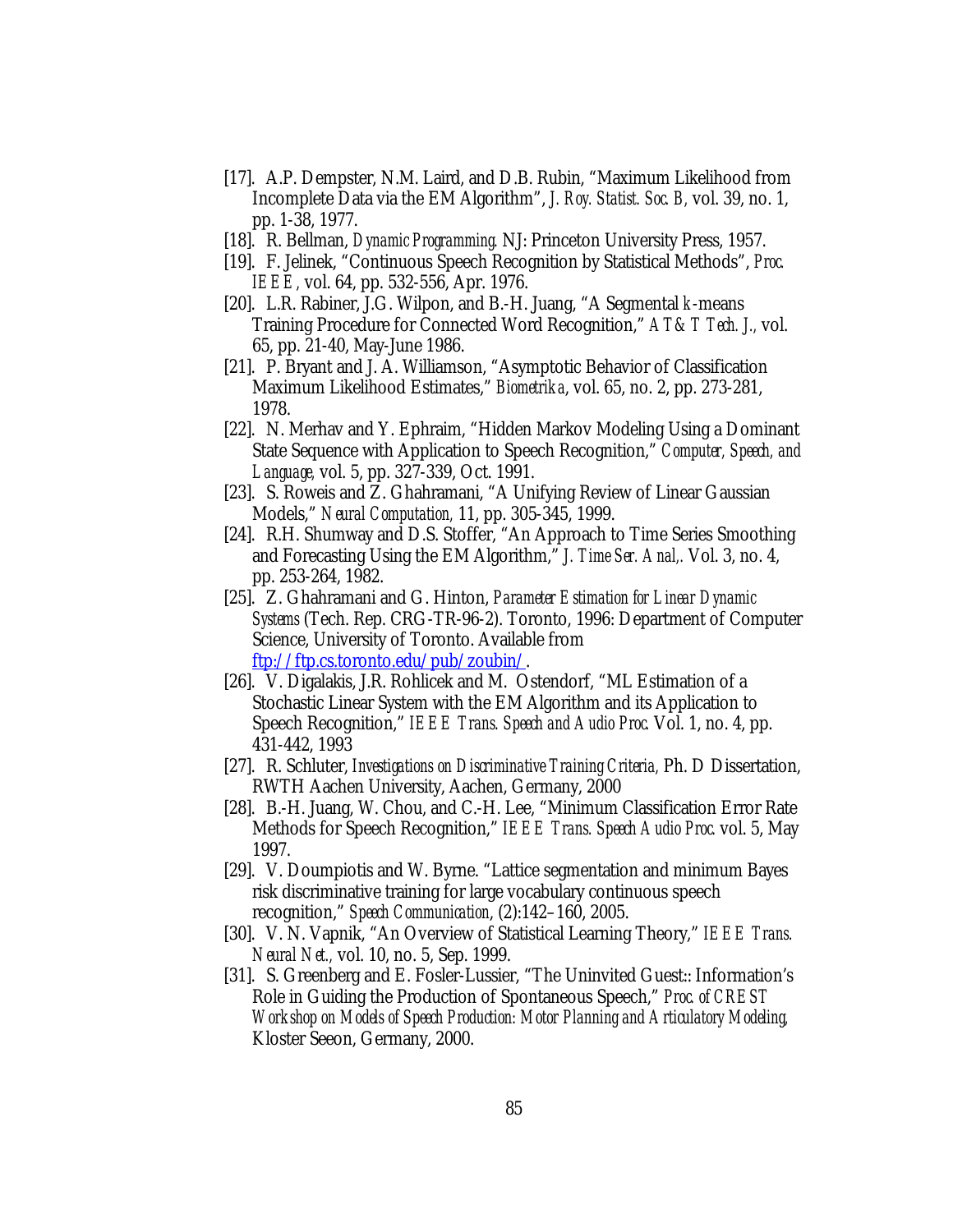- [32]. I. Shafran and M. Ostendorf, "Acoustic Model Clustering Based on Syllable Structure," *Computer Speech and Language,* vol. 17(4), pg. 311-328, 2003.
- [33]. B.-H. Juang, "Detecting Based Processing for Speech Recognition and Understanding," in *NSF Symposium on Next Generation ASR,* Atlanta, GA, October 2003.
- [34]. C.-H. Lee, "A New Collaborative ASR Paradigm: Is the Glass Half Full or Half Empty?" in *NSF Symposium on Next Generation ASR,* Atlanta, GA, October 2003.
- [35]. K. Hacioglu, B. Pellom and W. Ward, "Parsing Speech into Articulatory Events," *Proc. IEEE ICASSP2004,* pp. SP-P14.9, May 2004.
- [36]. S. Hiroya and M. Honda, "Estimation of Articulatory Movements from Speech Acoustics Using an HMM-Based Speech Production Model," *IEEE Trans. Speech & Audio Proc.* vol. 12, no. 2, March 2004.
- [37]. T. Kaburagi and M. Honda, "Determination of Sagittal Tongue Shape from the Positions of Points on the Tongue Surface," *J. Acoust. Soc. Amer.,* vol. 96, pp. 1356-1366, 1994.
- [38]. Y. Bengio and P. Frasconi, "An input/ouput HMM architecture," in *Advances in Neural Information Processing Systems 7* (G. Tesauro, D. Touretzky, and T. Leen, eds.), pp. 427-434, MIT Press, Cambridge, MA, 1995.
- [39]. S. Greenberg, "Speaking in Shorthand-A Syllable-centric Perspective for Understanding Pronunciation Variation," *Speech Communication,* vol. 29, pp. 159-176, 1999.
- [40]. L. Breiman, J.H. Friedman, R.A. Olshen, C.J. Stone, *Classification and Regression Trees,* Wadsworth International Group, Belmont, CA, 1984.
- [41]. M.I. Jordan, "A Statistical Approach to Decision Tree Modeling," *Proc.* 7<sup>th</sup> *Annual ACM Conference on Computational Learning Theory,* 1994.
- [42]. H. A. Chipman, E. I. George, R. E. McCulloch, "Bayesian CART Model Search," *JASA,* vol. 39, no. 443, pp. 935-948, 1998.
- [43]. J.D. McAuliffe, M.I. Jordan, and L. Pachter, "Subtree Power Analysis and Species Selection for Comparative Genomics," *Proc. National Academy of Sciences,* vol. 102, pp. 7900-7905, 2005.
- [44]. J. J. Odell, *The Use of Context in Large Vocabulary Speech Recognition,* Ph. D Dissertation, Cambridge University, 1995.
- [45]. J.H. Friedman, "Greedy Function Approximation: a Gradient Boosting Machine," *Annals of Statist.* 29, pp. 1180, 2001.
- [46]. J.J. Verbeek, N. Vlassis, "Efficient Greedy Learning of Gaussian Mixture Models," *Neural Comp.* 5(2): 468-485, 2003.
- [47]. R.-S. Hu, X. Li and Y. Zhao, "Acoustic Model Training Using Greedy EM," *Proc. ICASSP05,* pp. I697-700, Philadelphia, PA, March 2005.
- [48]. G. Schwarz, "Estimating the Dimension of a Model," *Ann. Statist.*, vol. 6, no. 2, pp. 461-464, 1978.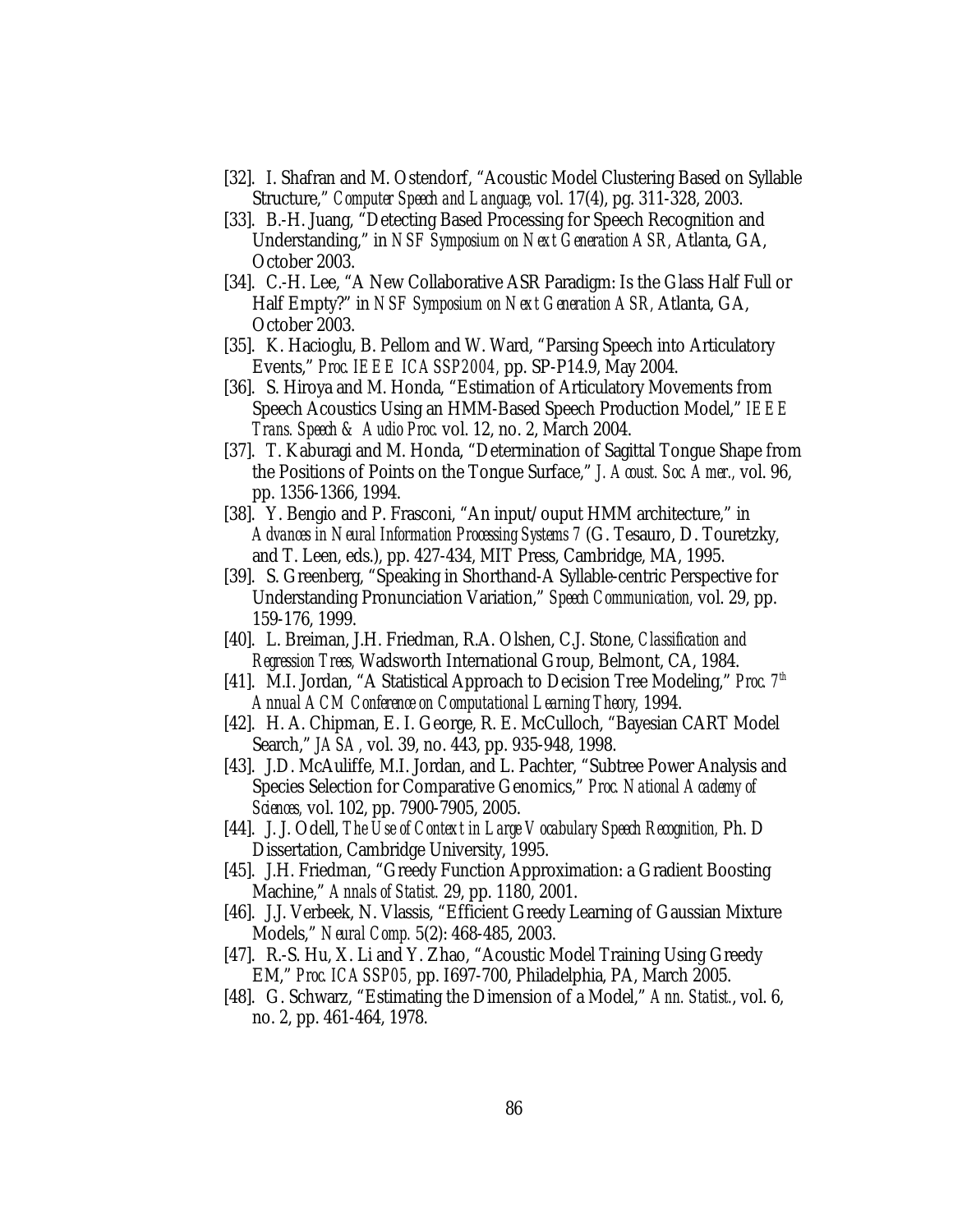- [49]. R.M. Neal, G.E. Hinton, "A View of the EM Algorithm that Justifies Incremental, Sparse, and Other Variants," *Learning in Graphic Models,* Kluwer Academic Publishers, Dordrecht, the Netherlands, 355-368, 1998.
- [50]. Y. Tsao, J. Li, and C.-H. Lee, "A Study on Separation between Acoustic Models and its Applications," *Proc. InterSpeech2005,* pp. 1109-1112, Sep. 2005.
- [51]. P.S. Gopalakrishnan, D. Kaneysky, A. Nadas, D. Nahamoo, and M.A. Picheny, "Decoder Selection Based on Cross-Entropies," *Proc. ICASSP88,* pp. 20-23, 1988.
- [52]. Y. Normandin, "Optimal Splitting of HMM Gaussian Mixture Components with MMIE Training," *Proc. ICASSP95,* vol. 1, May 1995
- [53]. W. Chou and L. Li, "A Minimum Classification Error (MCE) Framework for Generalized Linear Classifier in Machine Learning for Text Categorization/Retrieval," *Proc. ICMLA04,* Dec. 2004.
- [54]. R. Zhang and A. I. Rudnicky, "Improving the Performance of an LVCSR System through Ensembles of Acoustic Models," *Proc. ICASSP03,* April 2003.
- [55]. S. Seneff, "The use of subword linguistic modeling for multiple tasks in speech recognition," *Speech Communication,* vol. 42, pp. 373-390, April 2004.
- [56]. D. Jurafsky, W. Ward, J. Zhang, K. Herold, X. Yu and S. Zhang, "What kind of pronunciation variation is hard for triphones to model?" *Proc. ICASSP01,* pp. 577-580, Salt Lake City, Utah, May 2001.
- [57]. T. Hain, "Implicit modeling of pronunciation variation in automatic speech recognition," *Speech Communication,* vol. 26, pp. 171-188, 2005
- [58]. M. Riley, B. Byrne, M. Finke, S. Khudanpur, A. Ljolje, J. McDonough, H. Nock, M. Saraclar, C. Wooters and G. Zavaliagkos, "Stochastic pronunciation modeling from hand-labeled phonetic corpra," *Speech Communication,* vol. 29, pp. 209-224, November 1999.
- [59]. M. Saraclar, H.J. Nock, S. Khudarpur, "Pronunciation modeling by sharing Gaussian densities across phonetic models," *Computer Speech and Language*, vol. 14, pp. 137-160, 2000.
- [60]. W. Reichl and W. Chou, "Robust decision tree state tying for continuous speech recognition," *IEEE Trans. Speech and Audio Proc.* Vol. 8, no. 5, pp. 555- 566, September 2000.
- [61]. J.-T. Chien and S. Furui, "Predictive hidden Markov model selection for speech recognition," *IEEE Trans. Speech and Audio Proc.* Vol. 13, no. 3, pp. 377-387, May 2005.
- [62]. S. Wang and Y. Zhao, "Online Bayesian tree-structured transformation of HMMs with optimal model selection for speaker adaptation," *IEEE Trans. Speech and Audio Proc.* Vol. 9, no. 6, pp. 663-677, September 2001.
- [63]. K. Shinoda and C.-H. Lee, "A structural Bayes approach to speaker adaptation," *IEEE Trans. Speech and Audio Proc.* Vol. 9, no. 3, pp. 276-287, March 2001.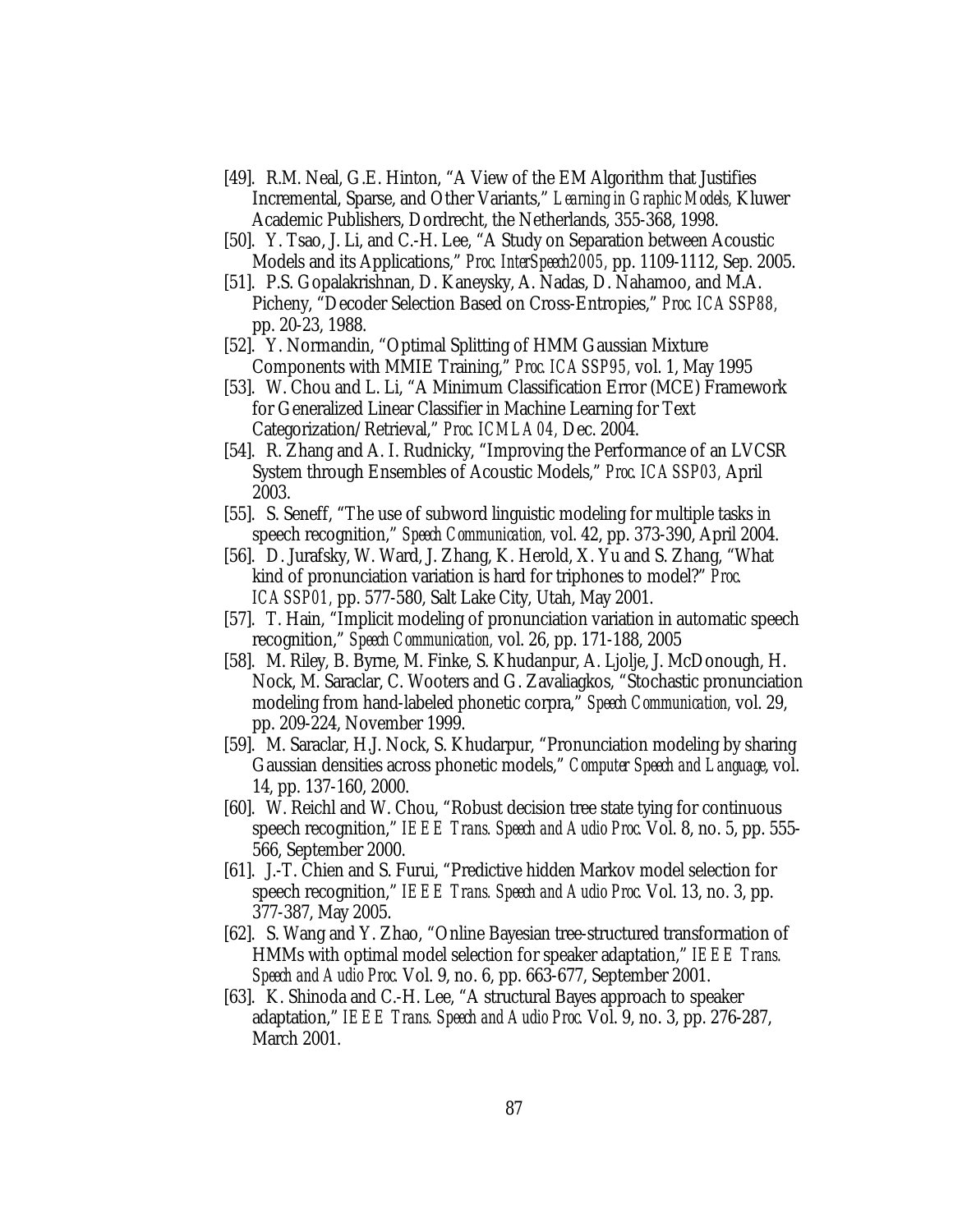- [64]. H. Strik, C. Cucchiarini, "Modeling pronunciation variation for ASR: A survey of the literature," *Speech Communication,* vol. 29, pp. 225-246, 1999.
- [65]. W. L. Buntine, *A Theory of Learning Classification Rules,* PhD thesis, School of Computing Science, University of Technology, Sydney, 1992.
- [66]. H. A. Chipman, E. I. George and R. E. McCulloch, "Bayesian CART model search," *JASA*, vol. 93, no. 443, pp. 935-948, September 1998.
- [67]. D. Denson, C. Holmes, B. Malick and A. Smith, *Bayesian Methods for Nonlinear Classification and Regression,* Willey, 2002.
- [68]. Y. Zhao, X. Zhang, R\_S. Hu, J. Xue, X. Li, L. Che, R. Hu and L. Schopp, "An automatic captioning system for telemedicine," *Proc. ICASSP06,* to appear.
- [69]. The HTK Toolkit, http://htk.eng.cam.ac.uk/